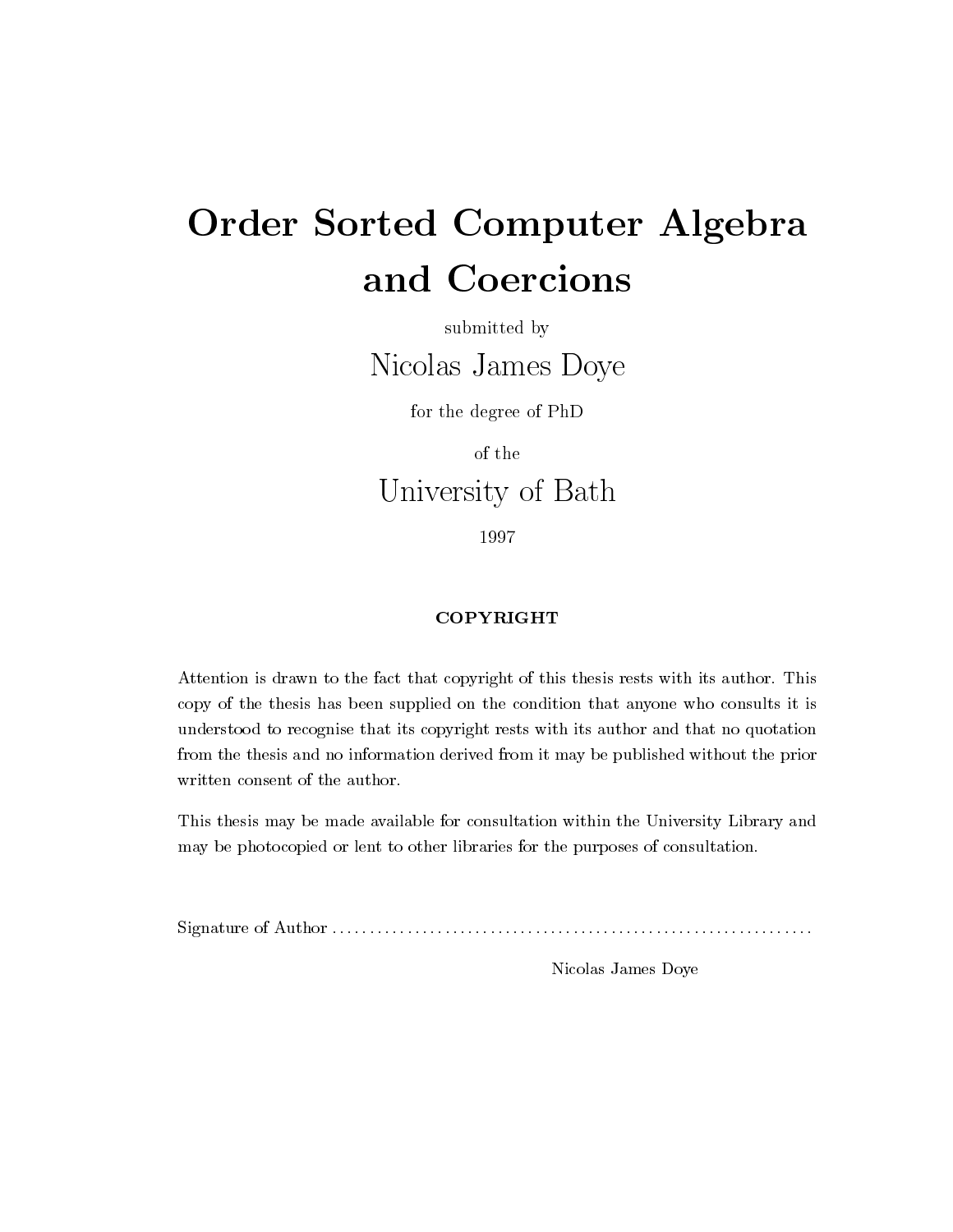## **A** bstract

Computer algebra systems are large collections of routines for solving mathematical problems algorithmically eciently and above all symbolically- The more advanced and rigorous computer algebra systems (for example, Axiom) use the concept of strong types based on order-sorted algebra and category theory to ensure that operations are only applied to expressions when they "make sense".

In cases where Axiom uses notions which are not covered by current mathematics we shall present new mathematics which will allow us to prove that all such cases are reducible to cases covered by the current theory- On the other hand we shall also point out all the cases where Axiom deviates undesirably from the mathematical ideal-Furthermore we shall propose solutions to these deviations-

Strongly typed systems (especially of mathematics) become unusable unless the system can change the type in a way a user expected to wish any type change expected by a user to be automated natural and unique-service of viewed and unique-services as a service as a service as natural type changing maps of these changing maps shall rigorously density density of words and word coercional in the context of computer algebra systems

We shall list some assumptions so that we may prove new results so that all coercions are unique this concept is concept is concept is concept in the concept is concept in the concept of  $\mathcal{A}$ 

We shall give an algorithm for automatically creating all coercions in type system which adheres to a set of assumptions-we shall prove that this is an algorithm and the shall prove that this an that it always returns a coercion when one exists- Finally we present a demonstration implementation of this automated coercion algorithm in Axiom-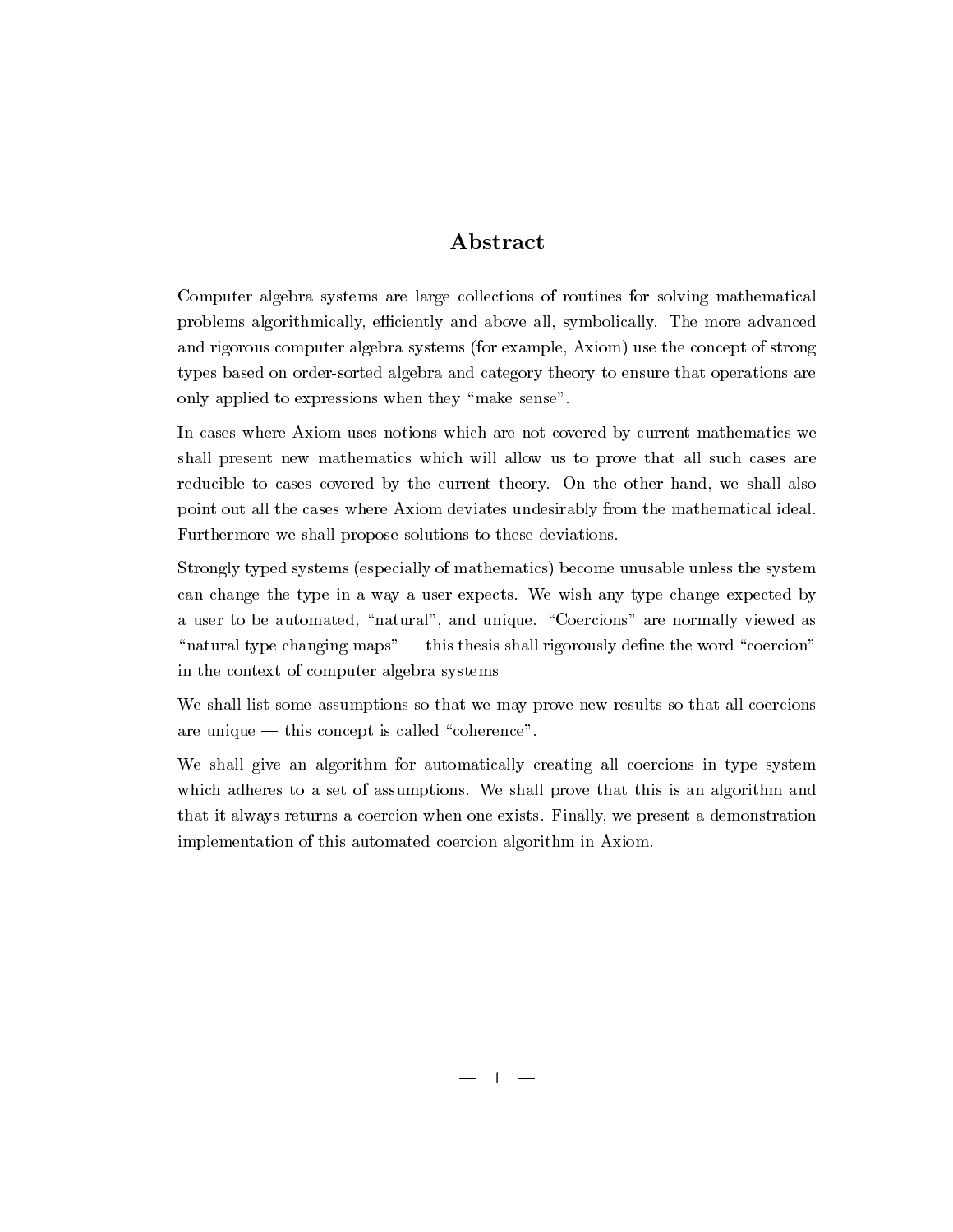# **Contents**

| $\mathbf{1}$   |     | Introduction<br>11                                                                 |    |  |  |  |
|----------------|-----|------------------------------------------------------------------------------------|----|--|--|--|
|                | 1.1 |                                                                                    | 11 |  |  |  |
|                | 1.2 |                                                                                    | 11 |  |  |  |
|                | 1.3 | Strong types, categories, varieties and theories                                   | 13 |  |  |  |
|                | 1.4 |                                                                                    | 14 |  |  |  |
|                | 1.5 |                                                                                    | 15 |  |  |  |
|                | 1.6 | Examples of how Axiom coerces                                                      | 17 |  |  |  |
|                | 1.7 |                                                                                    | 19 |  |  |  |
|                | 1.8 | Constructing coercions algorithmically $\dots \dots \dots \dots \dots \dots \dots$ | 19 |  |  |  |
|                | 1.9 |                                                                                    | 21 |  |  |  |
|                |     |                                                                                    | 22 |  |  |  |
|                |     |                                                                                    | 22 |  |  |  |
| $\overline{2}$ |     | Types in computer algebra                                                          |    |  |  |  |
|                | 2.1 |                                                                                    | 24 |  |  |  |
|                | 2.2 |                                                                                    | 24 |  |  |  |
|                | 2.3 |                                                                                    | 25 |  |  |  |
|                | 2.4 |                                                                                    | 27 |  |  |  |
|                | 2.5 |                                                                                    | 28 |  |  |  |
|                |     | 2.5.1                                                                              | 29 |  |  |  |
|                |     | 2.5.2                                                                              | 29 |  |  |  |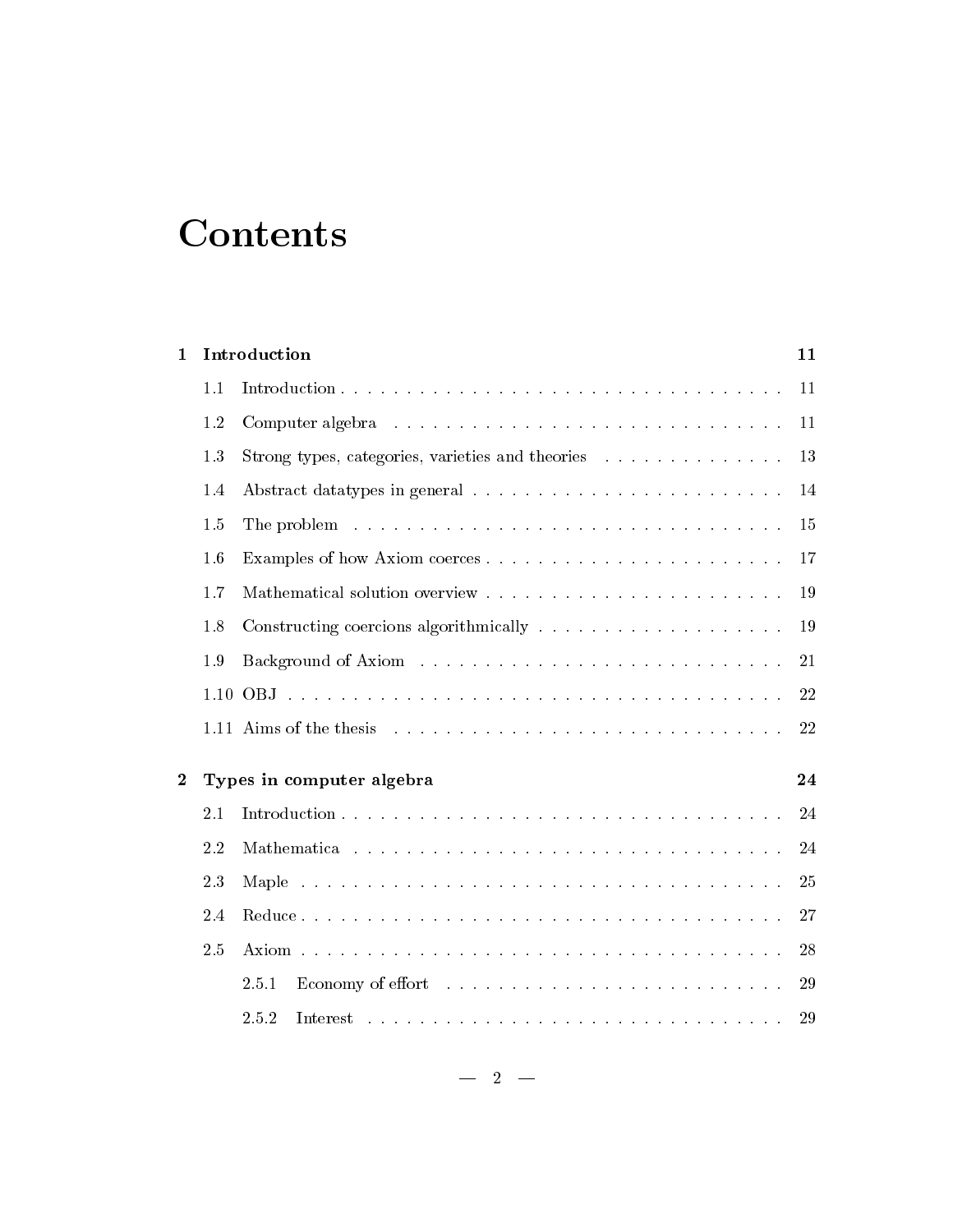|                |     | 2.5.3                                                                                    | 29 |  |
|----------------|-----|------------------------------------------------------------------------------------------|----|--|
|                | 2.6 |                                                                                          | 30 |  |
|                | 2.7 |                                                                                          | 32 |  |
|                | 2.8 |                                                                                          | 34 |  |
|                |     | 2.8.1                                                                                    | 34 |  |
|                |     | 2.8.2                                                                                    | 35 |  |
|                |     | 2.8.3                                                                                    | 35 |  |
|                | 2.9 |                                                                                          | 35 |  |
| $\bf{3}$       |     | Category theory                                                                          | 38 |  |
|                | 3.1 |                                                                                          | 38 |  |
|                | 3.2 |                                                                                          | 38 |  |
|                | 3.3 |                                                                                          | 43 |  |
|                | 3.4 |                                                                                          | 44 |  |
|                | 3.5 |                                                                                          | 44 |  |
|                | 3.6 |                                                                                          | 44 |  |
| $\overline{4}$ |     | Order sorted algebra                                                                     |    |  |
|                | 4.1 |                                                                                          | 45 |  |
|                | 4.2 |                                                                                          | 45 |  |
|                | 4.3 |                                                                                          | 48 |  |
|                |     |                                                                                          | 49 |  |
|                | 4.5 |                                                                                          | 53 |  |
|                | 4.6 | The equational calculus $\ldots \ldots \ldots \ldots \ldots \ldots \ldots \ldots \ldots$ | 54 |  |
|                | 4.7 |                                                                                          | 59 |  |
|                | 4.8 | Conclusion                                                                               | 60 |  |
| 5              |     | Extending order sorted algebra                                                           | 62 |  |
|                | 5.1 |                                                                                          | 62 |  |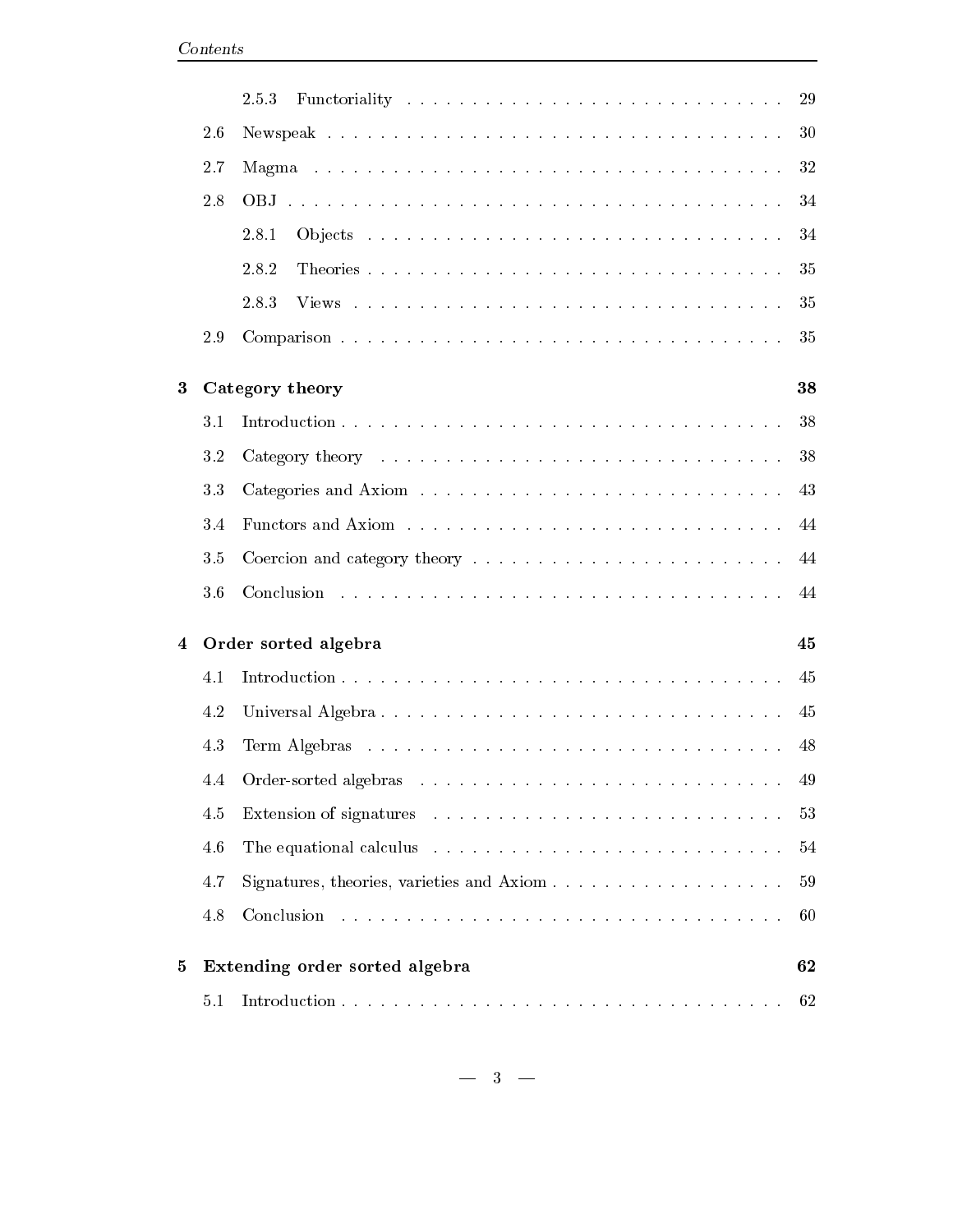|     | 5.2 |                                                                                                                | 62  |
|-----|-----|----------------------------------------------------------------------------------------------------------------|-----|
|     | 5.3 |                                                                                                                | 67  |
|     | 5.4 | A Category theory approach                                                                                     | 72  |
|     | 5.5 |                                                                                                                | 73  |
|     | 5.6 |                                                                                                                | 75  |
| 6   |     | Coherence                                                                                                      | 76  |
| 6.1 |     |                                                                                                                |     |
|     | 6.2 | Weber's work I: definitions                                                                                    | 76  |
|     | 6.3 | Weber's work II: assumptions and a conjecture                                                                  | 80  |
|     | 6.4 |                                                                                                                | 83  |
|     | 6.5 |                                                                                                                | 97  |
|     | 6.6 |                                                                                                                |     |
| 7   |     | The automated coercion algorithm                                                                               | 101 |
|     | 7.1 |                                                                                                                |     |
|     | 7.2 |                                                                                                                |     |
|     | 7.3 |                                                                                                                |     |
|     | 7.4 |                                                                                                                |     |
|     | 7.5 |                                                                                                                |     |
|     | 7.6 |                                                                                                                |     |
|     |     |                                                                                                                |     |
| 8   |     | <b>Implementation details</b>                                                                                  | 115 |
|     | 8.1 |                                                                                                                | 115 |
|     | 8.2 |                                                                                                                | 115 |
|     | 8.3 | The top level $\ldots \ldots \ldots \ldots \ldots \ldots \ldots \ldots \ldots \ldots \ldots \ldots \ldots 116$ |     |
|     | 8.4 |                                                                                                                |     |
|     | 8.5 |                                                                                                                |     |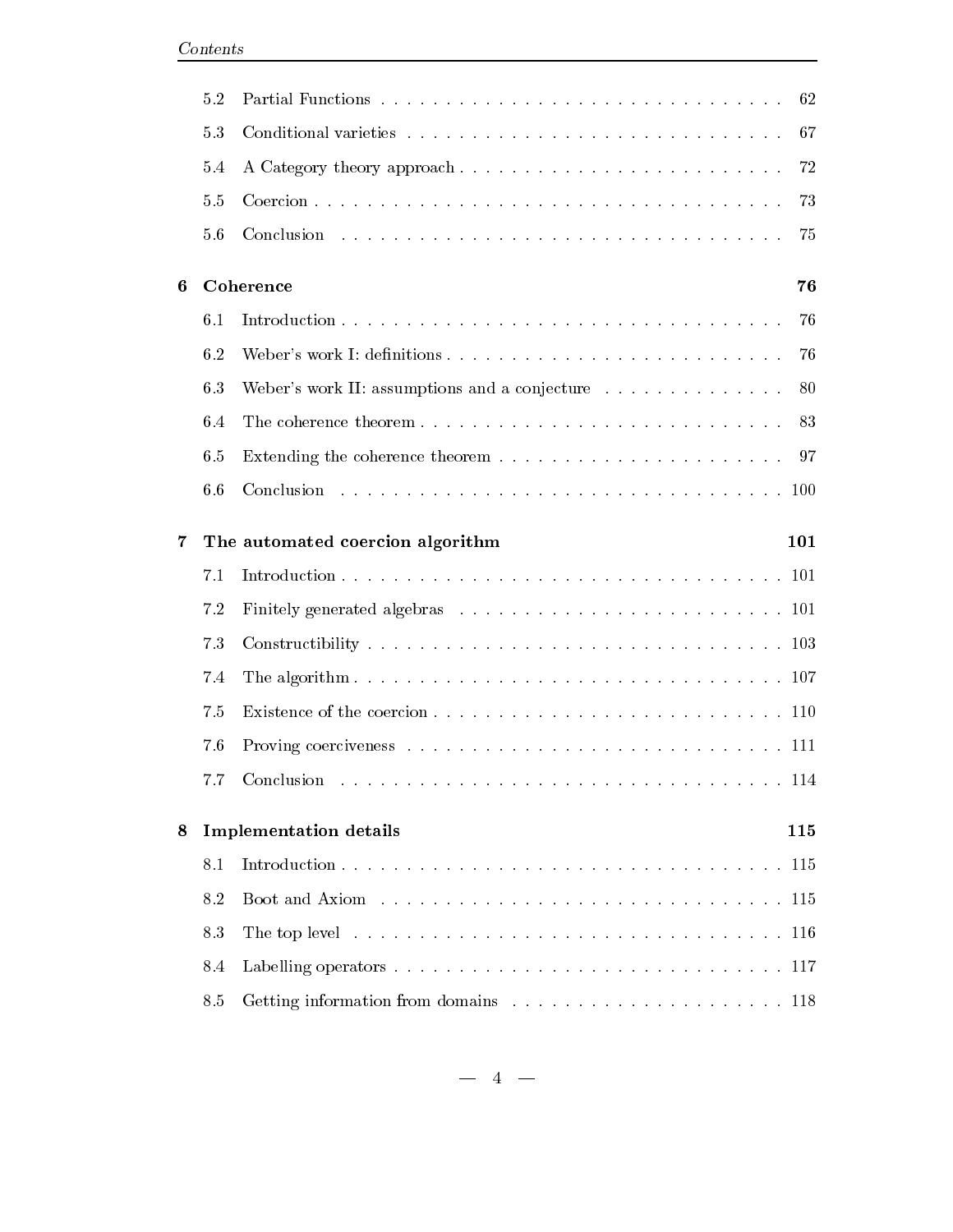|                   | 8.6 |                                                       |     |  |  |  |     |  |  |  |  |  |
|-------------------|-----|-------------------------------------------------------|-----|--|--|--|-----|--|--|--|--|--|
|                   | 8.7 |                                                       |     |  |  |  |     |  |  |  |  |  |
| 8.8               |     |                                                       |     |  |  |  |     |  |  |  |  |  |
| 9                 |     | Making Axiom algebraically correct                    |     |  |  |  |     |  |  |  |  |  |
| 9.1<br>9.2<br>9.3 |     |                                                       |     |  |  |  |     |  |  |  |  |  |
|                   |     |                                                       |     |  |  |  | 9.4 |  |  |  |  |  |
|                   |     |                                                       |     |  |  |  |     |  |  |  |  |  |
|                   | 9.6 |                                                       |     |  |  |  |     |  |  |  |  |  |
|                   | 9.7 |                                                       |     |  |  |  |     |  |  |  |  |  |
|                   |     |                                                       |     |  |  |  |     |  |  |  |  |  |
|                   |     | 10 Conclusions<br>133                                 |     |  |  |  |     |  |  |  |  |  |
|                   |     |                                                       |     |  |  |  |     |  |  |  |  |  |
|                   |     |                                                       |     |  |  |  |     |  |  |  |  |  |
|                   |     | 10.2.1 Formalising strongly typed algebra systems 133 |     |  |  |  |     |  |  |  |  |  |
|                   |     |                                                       |     |  |  |  |     |  |  |  |  |  |
|                   |     |                                                       |     |  |  |  |     |  |  |  |  |  |
|                   |     | 10.2.4 The automated coercion algorithm 135           |     |  |  |  |     |  |  |  |  |  |
|                   |     |                                                       |     |  |  |  |     |  |  |  |  |  |
|                   |     | A Extra category theory                               | 138 |  |  |  |     |  |  |  |  |  |
|                   | A.1 |                                                       | 138 |  |  |  |     |  |  |  |  |  |
|                   | A.2 |                                                       | 138 |  |  |  |     |  |  |  |  |  |
| $\bf{B}$          |     | Set theory                                            | 139 |  |  |  |     |  |  |  |  |  |
|                   | B.1 |                                                       | 139 |  |  |  |     |  |  |  |  |  |
|                   | B.2 | <b>Basics</b>                                         | 139 |  |  |  |     |  |  |  |  |  |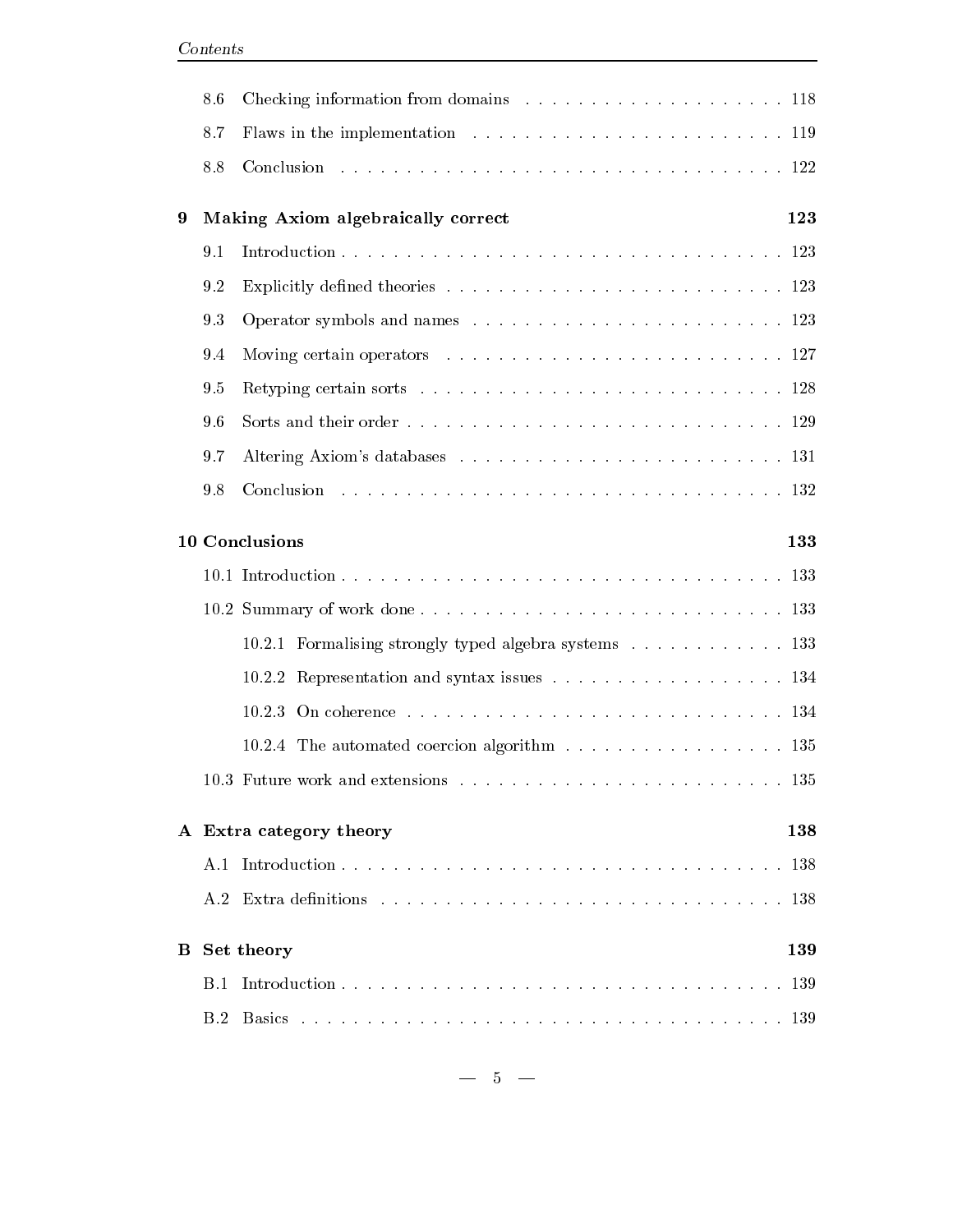**Bibliography** 

|  | B.5 Inductive classes, categories and Axiom 143 |  |
|--|-------------------------------------------------|--|
|  |                                                 |  |

144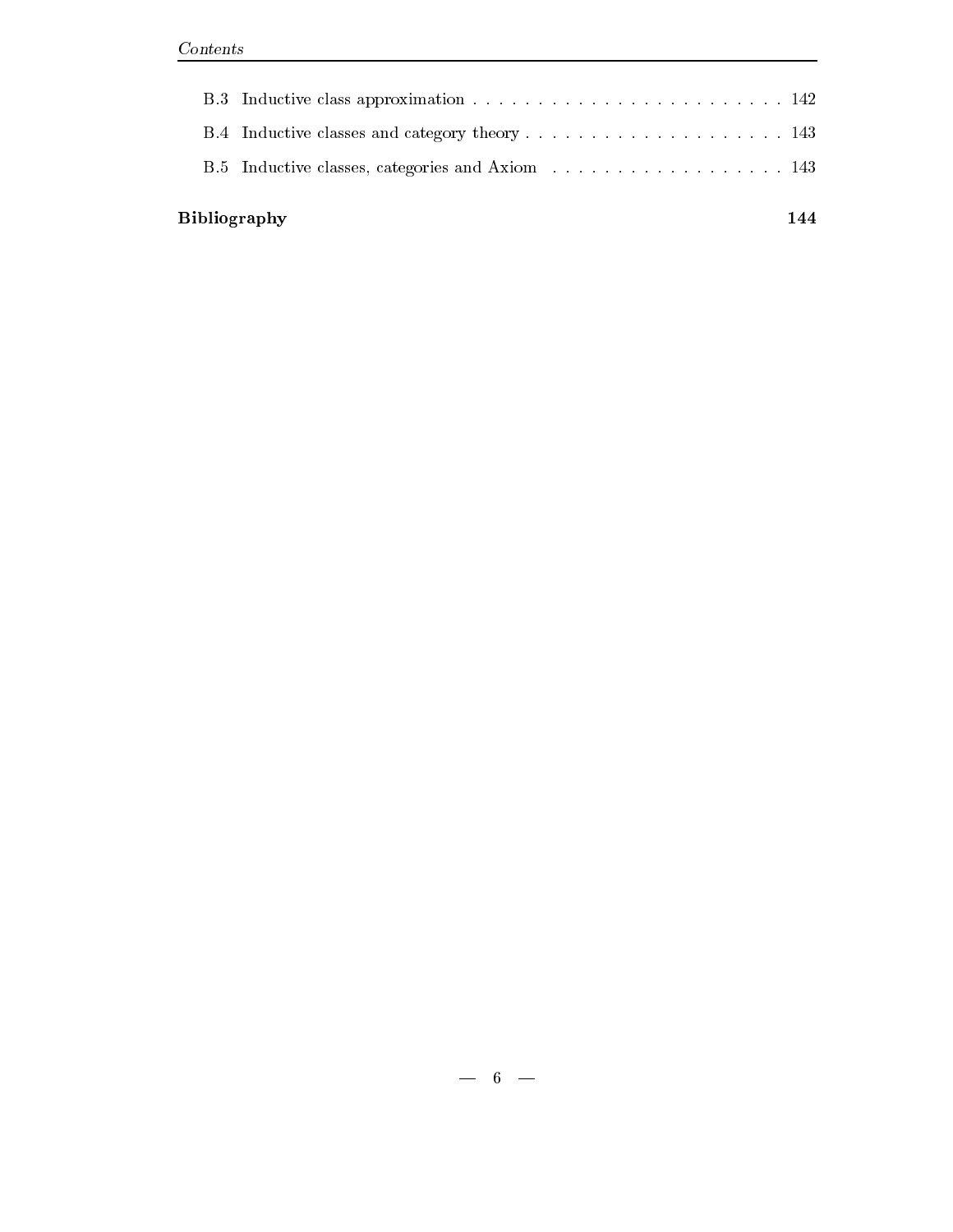## Structure of the Thesis

The thesis can be viewed as decomposable into the following topics

## $\bf B$  and existing and existing theory  $\bf y$

Chapter  introduces computer algebra systems in general strong typing and abstract datatyping- we introduce some of the problems that the stronger in a strongly typed language which uses abstract datatypes- We present an analogy of the solution to one of the problems in such a system-

In chapter 2 we discuss and compare the type systems in several modern computer algebra systems- We also mention OBJ a computer language which implements a type system based on abstract datatypes.

Both category theory (chapter 3) and universal algebra (chapter 4) may be used as the basis for systems of abstract datatypes-in the chapters we state all the contracts we state all the current theory which we shall require in the later chapters-

We shall also compare how many of these theoretical notions are represented in the computer algebra system, Axiom.

## New theory

Chapter 5 details some extra (mostly) new mathematics which allows for certain extensions to the theory of abstract datatypes (as currently implemented in Axiom) to be formalised in the language of order-sorted algebra.

We briefly look at the correspondence between the two approaches to abstract datatyping- the use  $\cdots$  and the use terminology when  $\alpha$  and  $\alpha$  are more appropriate than  $\alpha$ the other.

Finally we formalise the meaning of the word "coercion" which is used widely in Axiom without any strict definition.

In chapter we look at the work of Weber in the area of coherence- We adjust and extend his work so that we may sensibly restrict the type system of Axiom and still have unique coercions.

Chapter 7 introduces new definitions and assumptions on the type system which allow us to create coercions automatically- We provide a function to do so and prove that it is an algorithm which creates a unique coercion if and only if one exists-

 $-7-$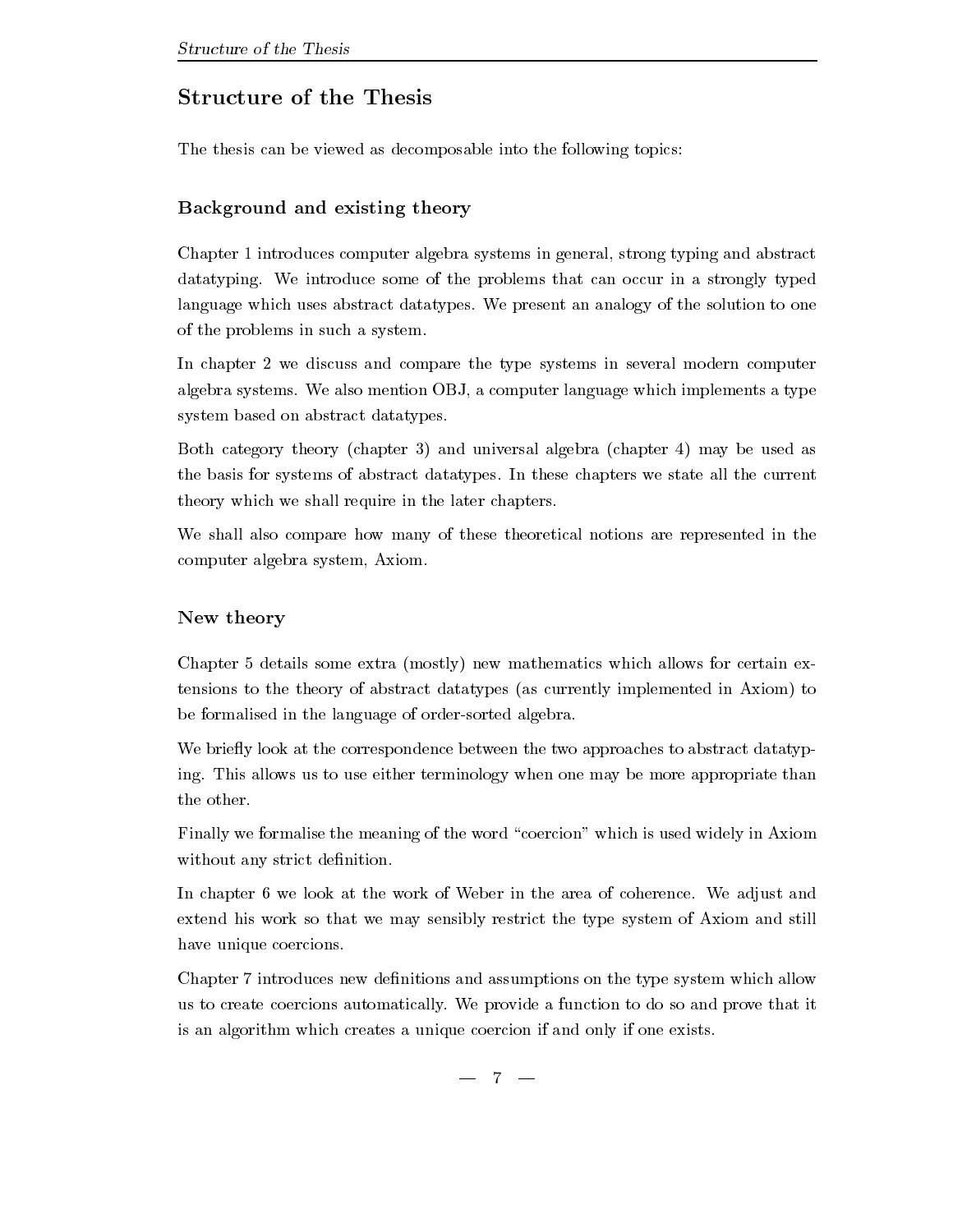## Demonstration implementation

In chapter 8 we detail how the automated coercion algorithm may be implemented in Axiom- We mention where this prototype implementation disagrees with the theoretical algorithm-

In chapter 9 we list the differences between Axiom's current type system and the formal theoretical type system we have specified.

we draw conclusions from this work in chapter and the state future directions and the conclusions of the conclusions research may take towards the aim of creating the perfect computer algebra system based on abstract datatypes.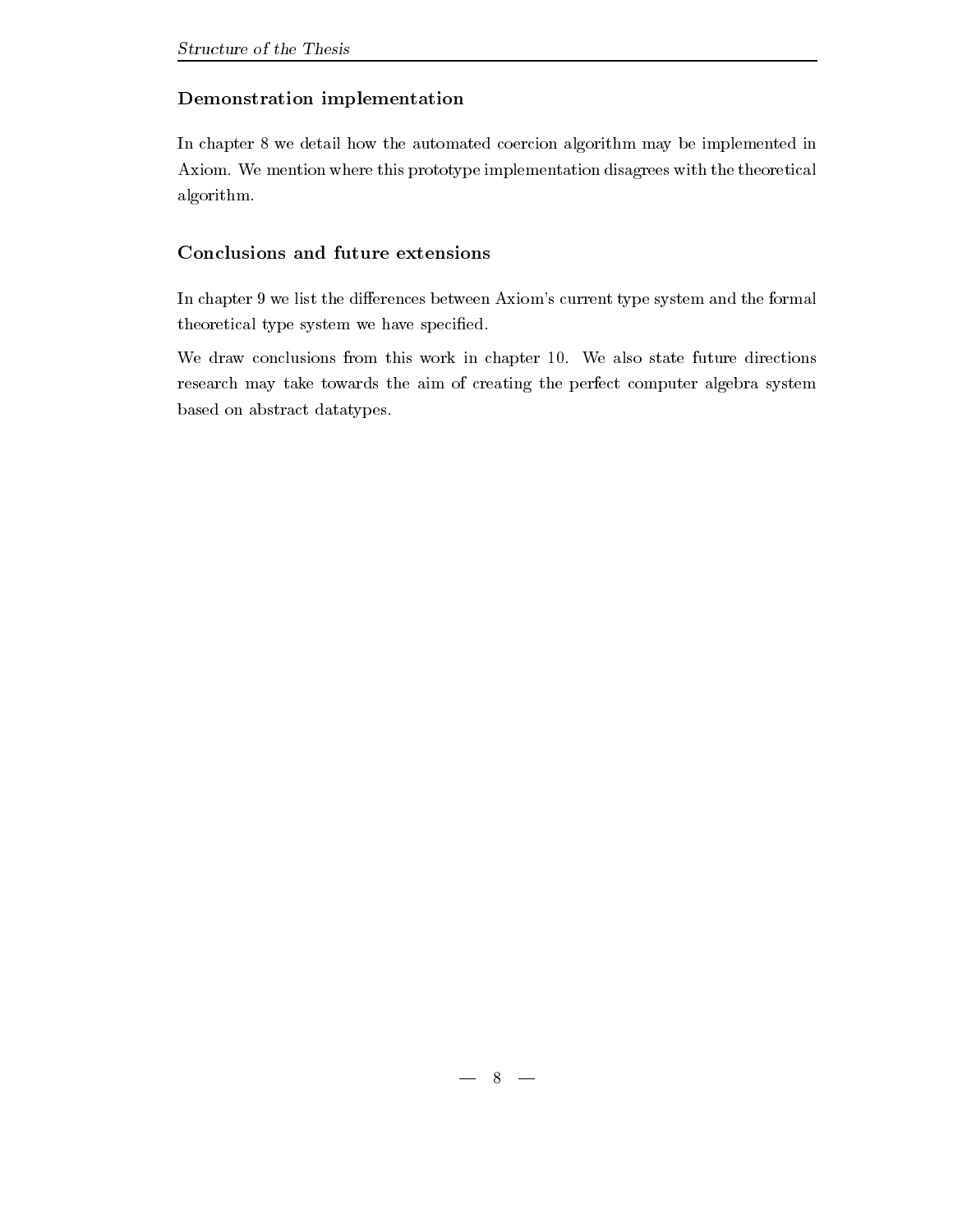## Acknowledgements

None of this work would have been possible without the original input and ideas of my supervisor Professor Professor Professor Professor Professor

The implementation would have been impossible without the help from the following Lisp andor Axiominternals experts Professor James H- Davenport again Mike Dewar; Russell Bradford; Pete Broadberry.

Mathematical issues were discussed at length with Professor James H- Davenport yet again); Tracy Gardner; Russell Bradford; Mark "Beanz" Hindess.

My thanks go out to both Professor James H- Davenport and Russell Bradford for proof reading various versions of this thesis-

In addition to all the intellectual support, there are two people without whom none of this would have been possible- and my father to my father  $\sim$  and my father  $\sim$ Mr- Georey Doye-

Id like to thank Professor John tch for giving me this chance in the rst place- Id also better thank all the postgrads in the computing group in the last few years for putting up with me-

My thanks go to NAG for supplying the Axiom Boot source code- Also to the follow ing computing services departments for the use of their systems: University of Bath. Department of Mathematical Sciences computing services; BUCS (University of Bath Computing Services); NISS (National Information Services and Systems).

This research was funded by the EPSRC previously known as SERC- Much needed personal financial assistance came from my father and part-time employment from both BUCS and the Department of Mathematical Sciences- In the overrun I have been employed by both the Department of Mathematical Sciences and more recently by NISS.

Finally, I ought to thank the authors of XEmacs for making editing everything just so  $\cos y$  and the authors of  $E$ - $E$ / $\Omega$   $E$  for the layout of this thesis. Diagrams were produced using Paul Taylor's diagrams package.

 $-9$  —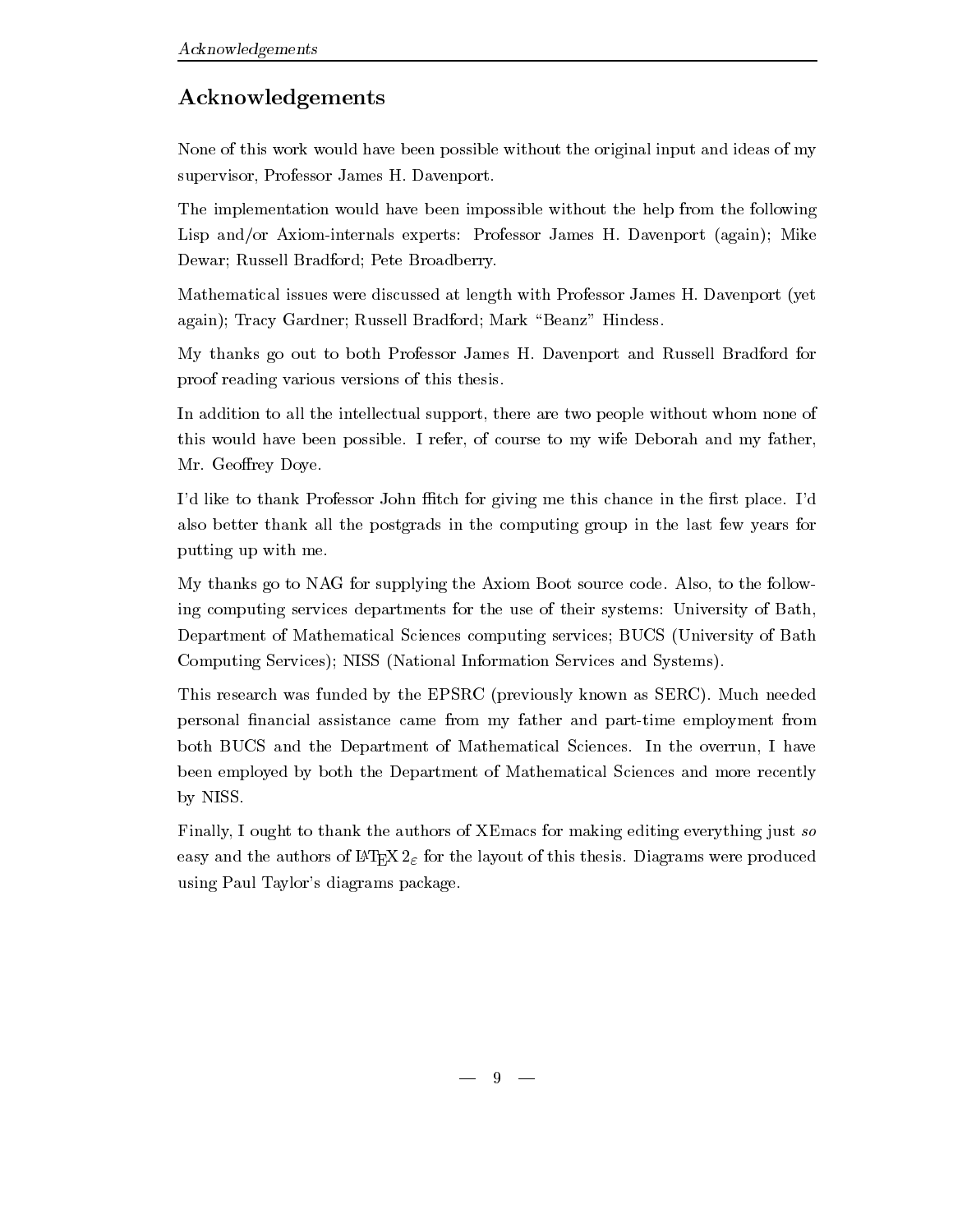For Deborah.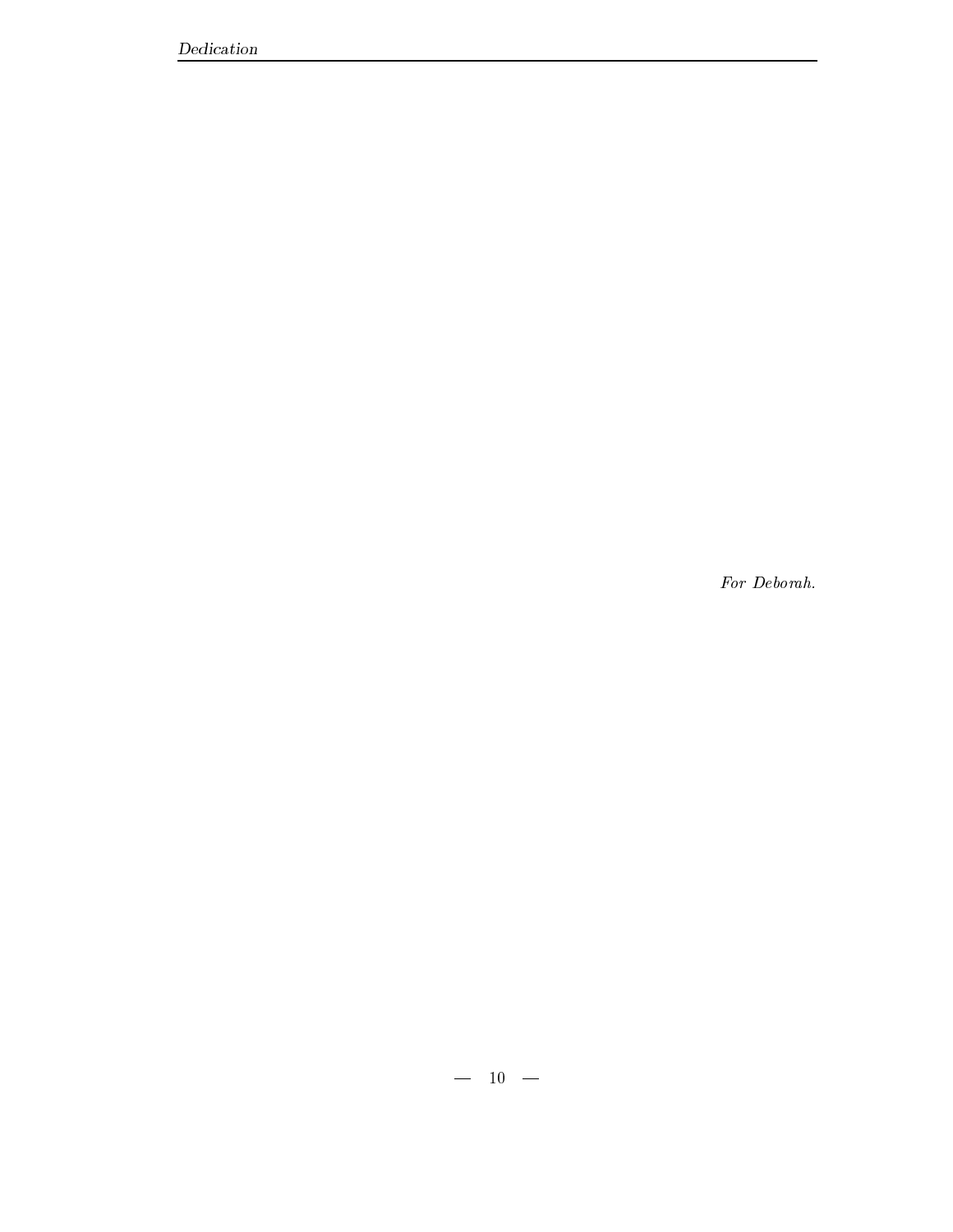# Chapter 1

# Introduction

### Introduction  $1.1$

This chapter introduces the reader to the main ideas behind this thesis- We give some background information, explain the context of the work, and say why the work is a "good idea".

This work centres on types in computer algebra-

### 1.2 Computer algebra

Computer algebra [DST92] is an all-encompassing term that covers performing any sort of mathematics on a computer- computer- involving or produced analysis mathematics in  $\Delta$  mathematics in point numbers and a certain degree of error) is often excluded from this term, though most modern computer algebra systems are (at the very least) competent in this area.

computer algebra systems may excell in various areas of mathematics-in various areas of mathematicsof discrete mathematics groups monoids etc-common systems and common systems deals with more mainstream concerns such as: indefinite integration; solving differential equations; matrices etc.

The important feature of all computer algebra systems is their ability to solve equations like dierential equations symbolical ly- In other words they may solve equations for the general case; they need not substitute values for the variables.

Modern computer algebra systems are large collections of routines and algorithms-These algebra systems often come with their own languages for user input- The user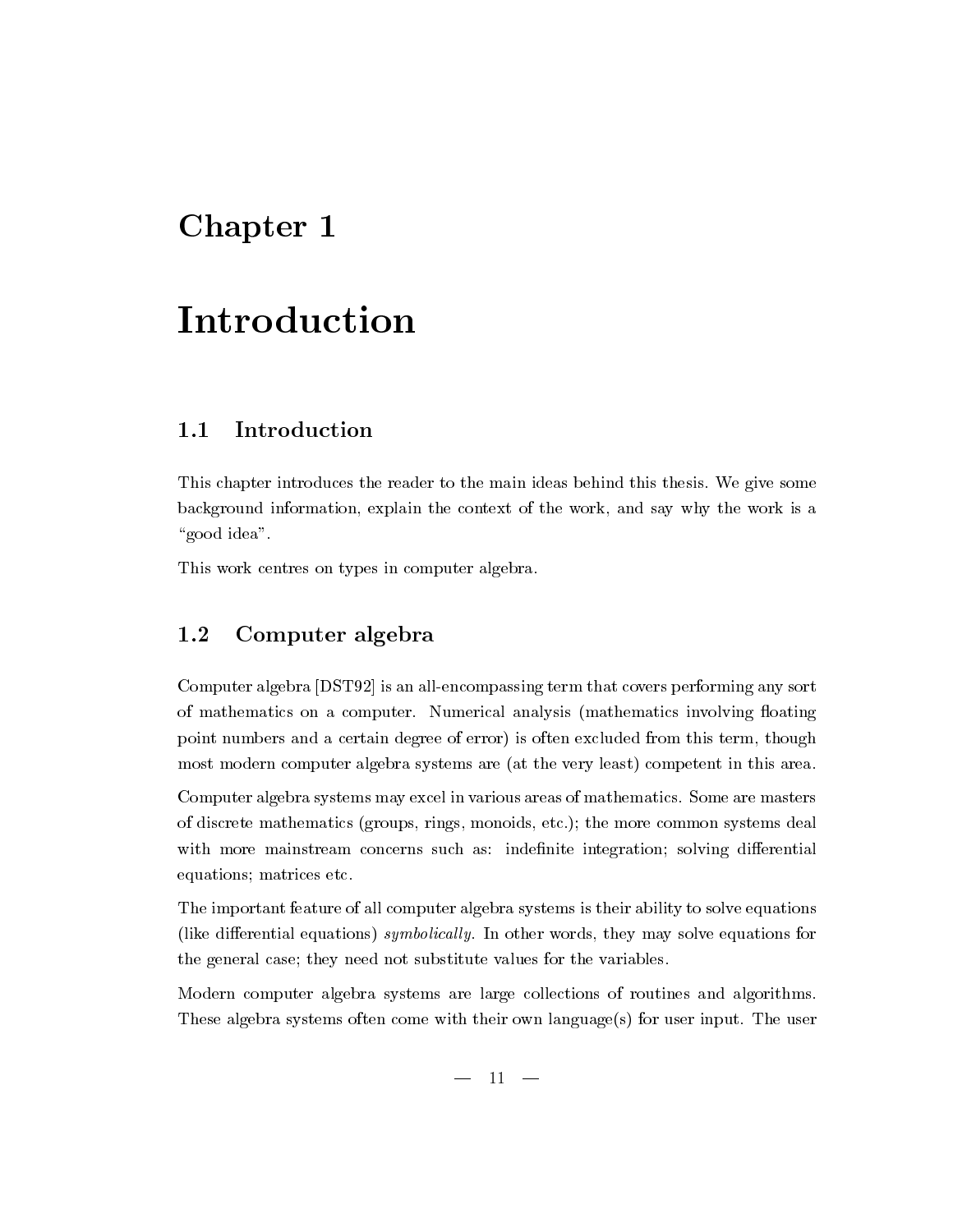is usually supplied with an interpreter which can usually read both input from the keyboard and from les- The more advanced computer algebra systems come with a compiler, too.

Common computer algebra systems are Axiom [JS92], Derive [Der97], GAP [GAP97], Macsyma |Mac97], Magma |Pla90|, Maple |UGG-92|, Mathematica |Wol92| and Reduce Health and the relevant details of the relevant details of these systems in chapter  $\sim$ 

The user of a computer algebra system is usually someone who wishes to solve a math ematical problems- subdivisions is a submitted-sub ject and as such there is a need for a need for rigour- Hence computer algebra systems need a rigorously dened language to avoid confusion and incorrect results-

Many of the more popular commercial computer algebra systems do not provide this rigour- Instead they trade rigour and strictness for easeofuse and hence massmarket appeals, is not to say that they consistent that they appeal they were results in the supply that the construction of the construction of the construction of the construction of the construction of the construction of the if the user has not given all the input that they can (or are allowed to by constraints of the system) then the system may misinterpret their input.

Being able to restrict the domain over which a variable may range, or from where a function may take its arguments can reduce the amount of confusion and ambiguity in any mathematics a user may enter.

For example, if a user enters a 1 then a computer algebra system has to judge whether this is the 1 from the integers, a constant polynomial 1, the identity of some group, a 1 from the integers modulo some  $n$ , the distance which is not zero in a discrete metric space, etc.

Restricting variables to various "sets" of values is a useful concept and is called typing. For example, if one says that  $x$  is an integer and then declares  $x$  to be 1 then there is no confusion as to what x is-in-the knowledge that the knowledge that the knowledge that the knowledge that the answer is the integer -  $\mathbf{I}$  we did not know that  $\mathbf{I}$  were an integer then the answer then the answer could have been  $\mathfrak{0}$  (in  $\mathbb{Z}_2$ ), 1 (in a group where 1 is the identity and the binary operator is  $\pm$ ), or any other value in some contrived example.

Such restrictions on variables are usually called types- For example declaring x to be an integer, is the same as saying that the type of  $x$  is an integer.

Mathematics written in books is usually stated formally with all the context and meaning of certain symbols stated in the text- When mathematicians talk to one another they may (and in practice, do) drop some of this formality since they can infer the meaning of certain symbols and the context from extra-mathematical factors (such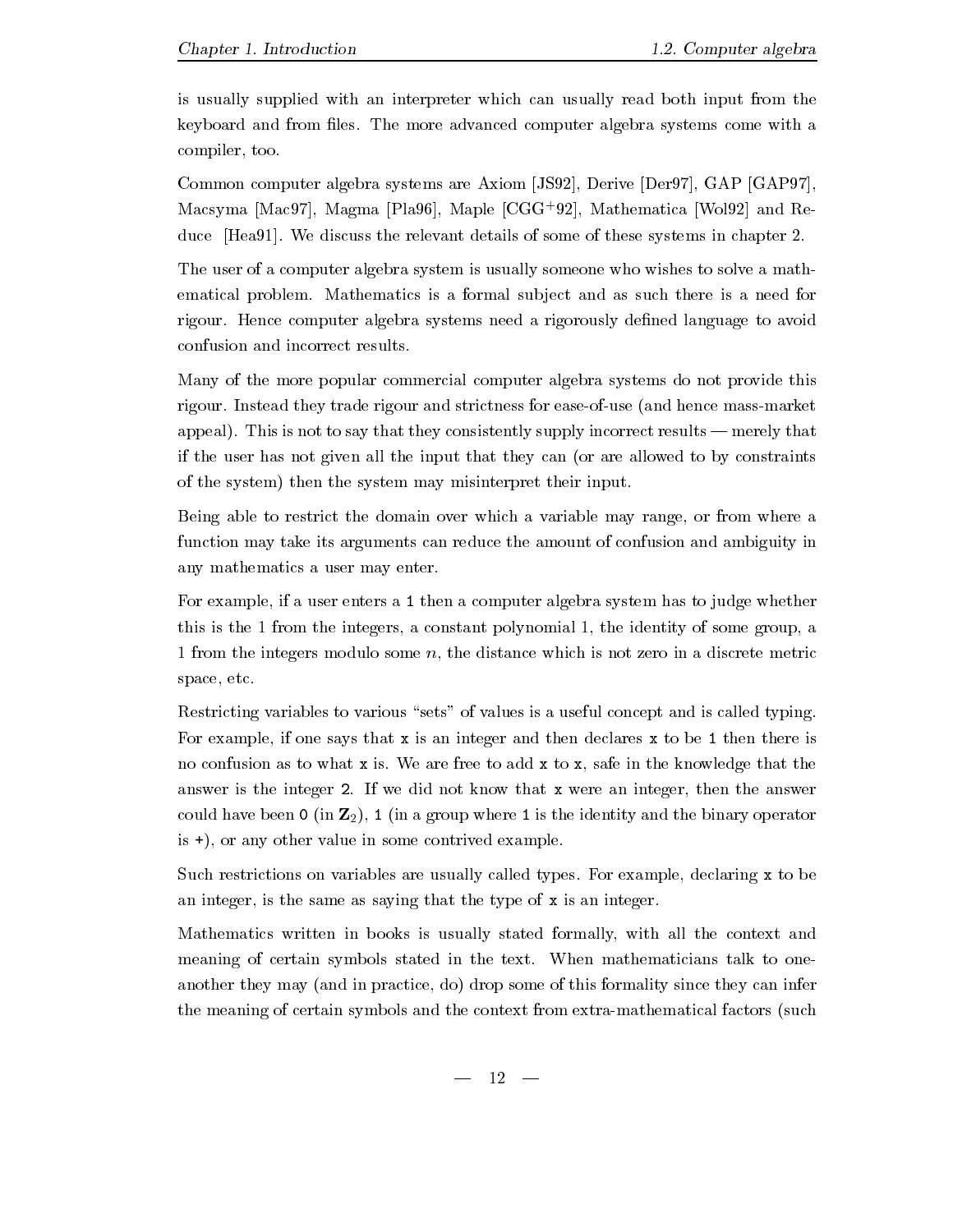as: with whom they are holding a conversation; previous conversations they may have had etc-- They may even correct each other-

Computer algebra systems are not people and can fail to infer the type and meaning of the extensive successfully-can not understand paragraphs of English or other can not be completed as  $\mathcal{L}_\mathbf{p}$ natural context from the context from the correct from the correct from the correct from the correct from the cor  $\ldots$  . This is why the simple showled be strictly denoted and yet fully expressive-

Guessing the type intelligently is called type interested that the until ped systems. effectively guess the "type" internally whenever a function is applied to any data. Entering will result in - simply this is because this is the most common case-

A more intelligent approach (like type inference in Axiom) is to allow the user to say which is the there they require to contract the two shares the types of the two states the two states of the two fact it knows which types that is expecting- Alternatively the user may state which is they have inputted and what type they expect in return; Axiom will then use the  $\pm$ function uniquely determined by this information.

### $1.3$ Strong types, categories, varieties and theories

In this thesis we are mainly concerned with the typing mechanisms in modern computer algebra systems - How work is also relevant to the following the systems in general - the systems in  $\alpha$ languages (principally the so-called object-oriented languages) use a type system which may occasionally be viewed in a mathematical fashion.

Axiom and Magma are two of the best computer algebra systems and what sets them apart from their peers is the concept of categories (chapter  $3$ ) or varieties (specified by theories section of the concept of types the concept of types the concept of types the concept of types the co and Reduce Hea will allow new types to be introduced section 
-- GAP GAP also claims to have a concept of categories though they are not so deeply ingrained in the type system as they are increased (section it, and inappear (section it, ) where will also allow new types to be introduced.

Certain forms of inheritance found in object-oriented languages follow the paradigms used in Axiom and Magmais observer most observer most observer in Axiom (  $\sim$  ) is provided in the contract of Eiel Eif Java Gra youtoo Kin etc- are more exible and allow many dierent ways for types to reuse bits of code from each other- However automated coercion (in any sense) is not a feature of these languages. OBJ [GWM-95] is not a computer algebra system, however this work is wholly suited to it since it uses a similar type paradigm to Axiom and Magma- We discuss OBJ further in sections - and 
--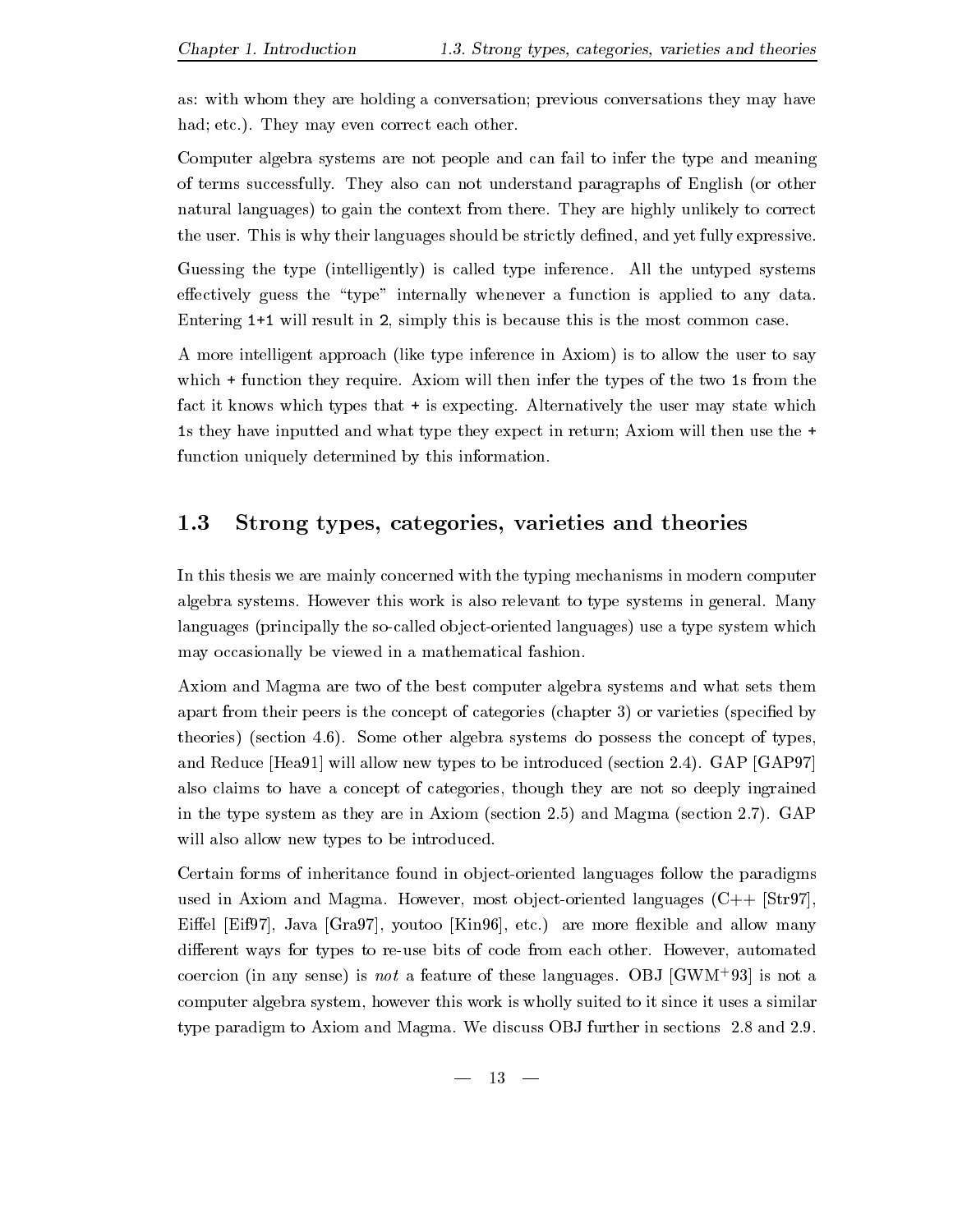The category (or variety) mechanism found in Axiom and Magma is a way of abstracting a further from mere, from mere types-from mere the type to type the types and the types are used to provide a "standard" interface and/or implementation for each type in a category.

Magma also abstracts one further level away by allowing the existence of varieties of categories, in a similar way.

The concept of strong typing is that every thing must haveatype- Axiom and Magma are both strongly typed-indeed-contract systems are not strongly typed-index. some do not even have any notion of types at all-

The categories or varieties of Axiom Magma and OBJ are abstract datatypes- We shall detail this more in the next section.

### 1.4 Abstract datatypes in general

Abstract datatypes provide a way of specifying a type- As a useful side eect an abstract datatype can express how a whole collection of types may act-

An incredibly specific specification will only specify types which are all "the same" isomorphic- A less exacting specication may result in types which are similar but not the same.

This "side effect" of using a less exacting specification to collect similar types together forms the basis of strict categorical type systems like that in Axiom and many object oriented languages-

For example, we may say which operations are available on a certain family of types. We may also state certain facts about the structure of all types in a certain family. Most importantly of all, we can enforce relationships between various types (of different families), how they interact, and how they may depend upon each other (or not).

See section - for how we may specify types and what operations are available to them-Look at section - for the relationships between dierent types- Section - details how we may restrict the structure of certain types using sets of equations.

As a simple example, a polynomial ring depends for its specification on the underlying ring (from which the coefficients are taken).

As a more complicated example, a polynomial ring could also depend upon: the type from which it takes its variables; the type of the exponents; a boolean algebra; an ordered free monoid with one generator (the natural numbers adjoin  $\{0\}$ ) is often a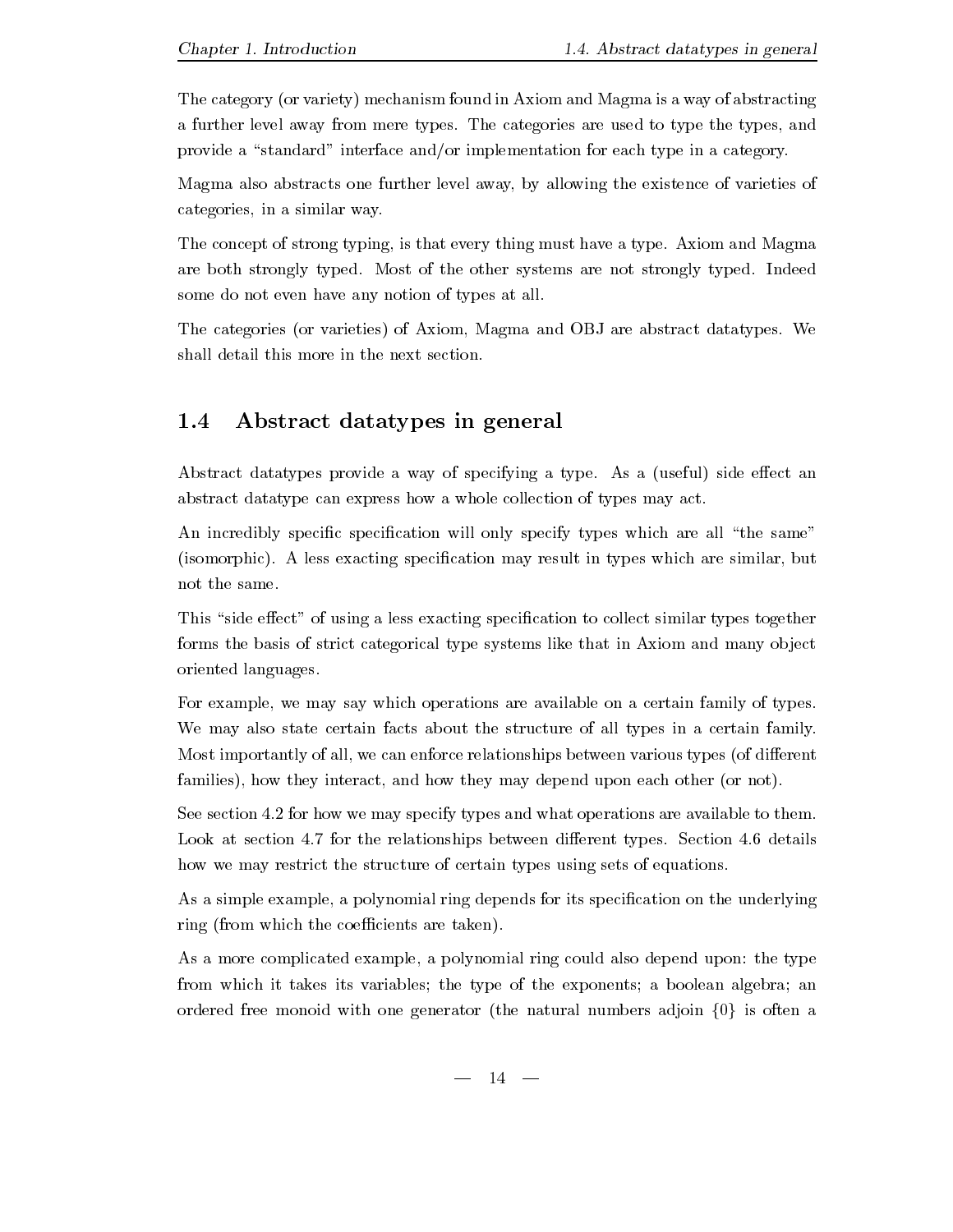good choice); and maybe a few others.

Another factor is the actual relationship between the various types- In our above example of the polynomial ring, we know that:

- - there is a ring monomorphism from the underlying ring to the polynomial ring-
- z. there is an injection from the variable type- to the polynomial ring. (In fact, an ordered-set monomorphism .<sub>)</sub>

Other types often have more complicated lattices of relationships- These relationships are often able to be abstracted out to apply all the instance types of a particular abstract data type.

### 1.5 The problem

A commonly encountered difficulty in languages which utilise types is the following:

- - Given thing of type Type can we change the type of thing to be that of Type- More accurately can we create an element of Type- which corresponds in some natural way to thing of type Type
- If so how do we go about performing such an operation Can we perform this task algorithmically
- Does there exist a way of abstracting this question or must every TypeType pair be considered? Moreover, can we abstract such an algorithm (as mooted in 2, above) out to cover all cases?

Such type changes are often called *coercions*, *conversions*, or *castings*, with all three words having slightly different meanings.

In this work, we shall consider castings and conversions to mean any type change, regardless of mathematical rigour-left and call a type change a coercion if it is in the coercion in the coercion in some way natural - We will dene this more rigorously later in denition ---

The type from which all the variables are taken. In Axiom, the variables are usually elements such as  $X$ ,  $Y$  and  $Z$  which are from the type, Symbol.

<sup>-</sup>This is an injective function which is both a sethomomorphism which is just a total function and preserves order- So if a - b then a - b- Mathematicians often utilise the order on the variables and extend it to an order on polynomials-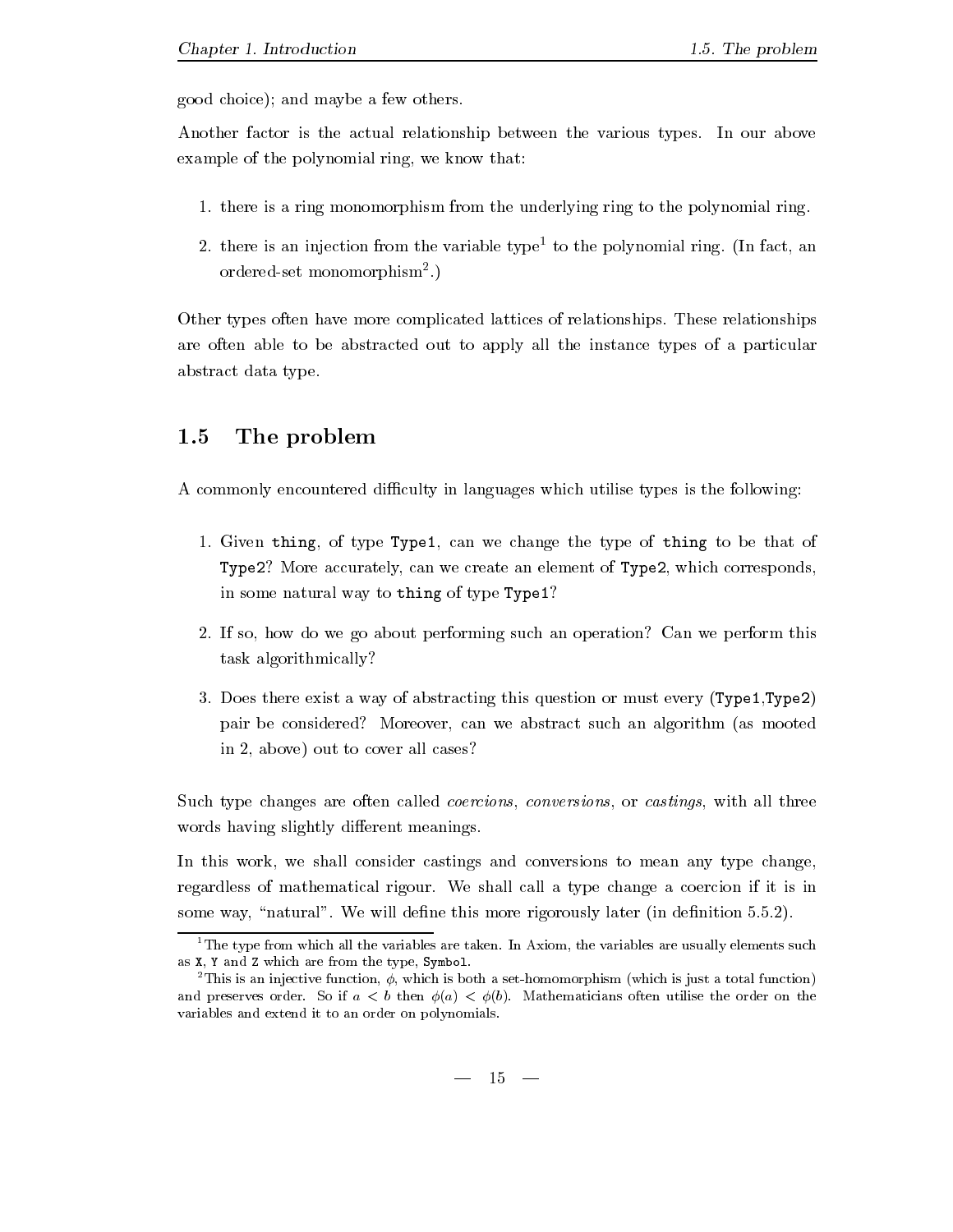Computer algebraists often need to use coercions since informally most mathematicians alter the domain of computation without saying phrases like, "in the monomorphic image of A in B<sup>n</sup> or, "forgetting that x is a T and viewing it as a  $U^{\prime\prime}$ .

For example, we often view the integers  $(Z)$  as polynomials (in  $Z[x]$ ) rather than considering the constant polynomials of Zya as being a monomorphic copy of Z-A- as  $\sim$ is the coercion Z - Zx-

Other simple examples of this sort of coercion are

$$
\mathbf{Z} \to \mathbf{Q}, \quad \mathbf{Z}[x] \to \mathbf{Z}[y, x], \quad \mathbf{Z} \to \mathbf{Q}[x, y], \quad S(2) \to S(5), \quad \mathbf{Z}[x] \to \mathbf{Z}(x)
$$

where  $S(n)$  is the symmetric group on a set of n symbols.

Coercions are useful when creating elements of quotient structures, such as  $\mathbf{Z} \to \mathbf{Z}_n =$  $\mathcal{L}$  , where  $\mathcal{L}$  is a surjective example include  $\mathcal{L}$  . The surface includes include  $\mathcal{L}$ 

$$
{\bf Z}_{25} \rightarrow {\bf Z}_5, \quad G \rightarrow G/G'
$$

where G is any group and  $G'$  is the commutator subgroup of G.

Under certain circumstances coercions can be lifted into other constructors- We refer to these as structural coercions in this work- as the constant and the consideration of the constant of

$$
\mathtt{List}(\mathbf{Z}) \to \mathtt{List}(\mathbf{Q}), \quad \mathtt{List}(\mathbf{Z}_{25}) \to \mathtt{List}(\mathbf{Z}_{5}), \quad \mathbf{Z}_{25}[x] \to \mathbf{Z}_{5}[x], \\ \mathcal{M}_{2,2}(\mathbf{Z}) \to \mathcal{M}_{2,2}(\mathbf{Z}(x))
$$

Examples of type-conversions which are *not* coercions include.

$$
\mathbf{Q} \rightarrow \texttt{Float}, \quad \texttt{List}(\mathbf{N}) \rightarrow S(n), \quad \mathbf{Z}_5 \rightarrow \mathbf{Z}, \quad \mathbf{Z}_5 \rightarrow \mathbf{Z}_3, \quad \mathbf{Z}[x] \rightarrow \mathbf{Z}[y]
$$

Natural type changes (coercions) can be created in the Axiom interpreter at the moment is a series of additional measures-definition of this occurs transparently to this occurs transparent  $\mathcal{A}$ for most common types- However it is not algorithmic- One of the aims of this thesis is to provide an algorithm algorithm algorithm - to create the providence in the state  $\sim$ coercions-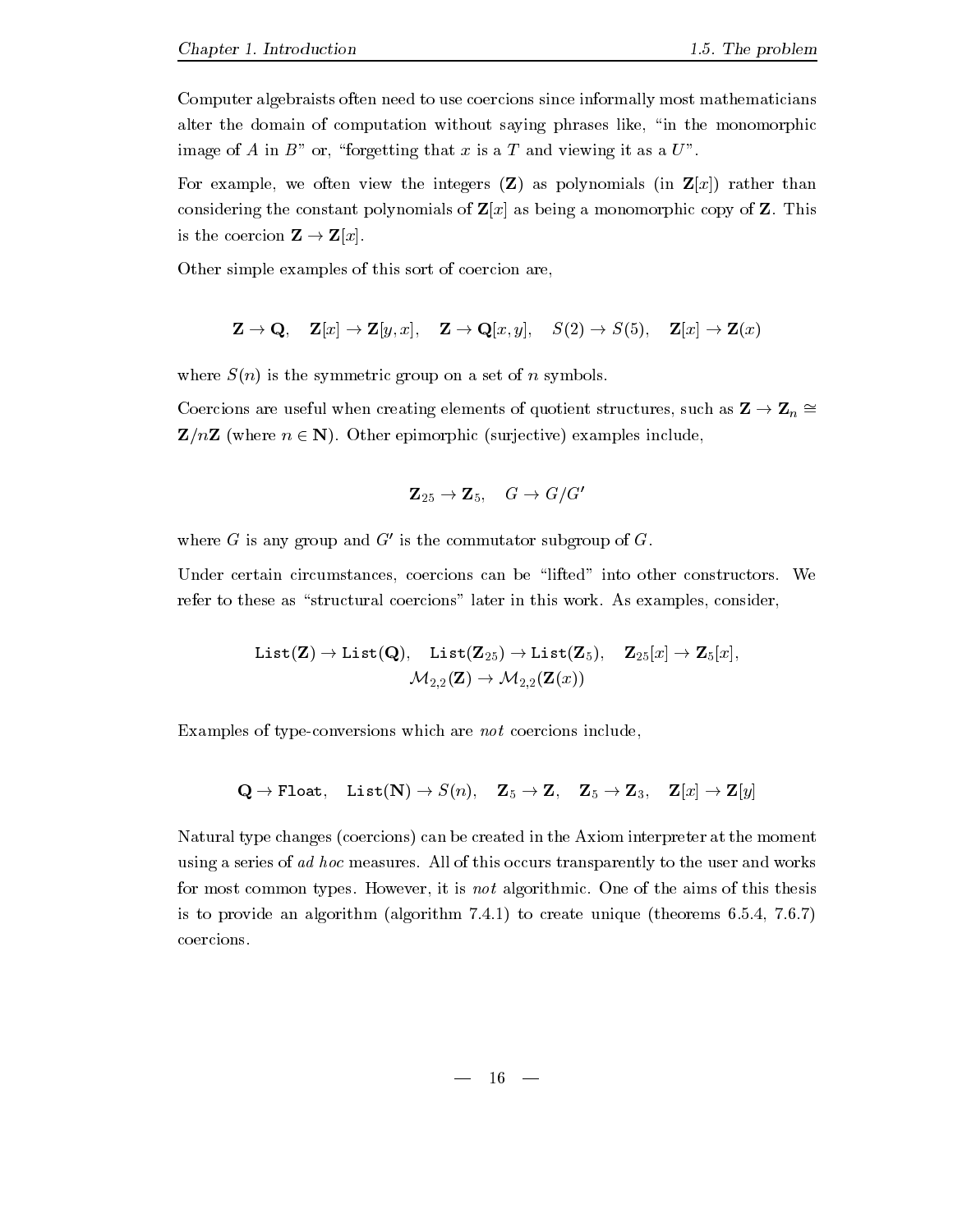### $1.6\,$  Examples of how Axiom coerces

Axiom knows (or believes) that all functions called coerce are coercions and will use them to "build" other coercions using certain rules, and special cases defined in the interpreter- Here we give examples of how Axiom coerces between certain common types.

### $S = S$  . Simple example example examples to the set of  $S$

and the contract of the contract of the contract of the contract of the contract of the contract of the contract of the contract of the contract of the contract of the contract of the contract of the contract of the contra

In Axiom Z is the type Integer and Q is the type FractionInteger- The type  $\operatorname{constant}$  raction  $\mathfrak k$  . Aing exports a function  $\mathfrak k$ 

coerce :  $R \rightarrow \%$ 

which is the natural monomorphism including the ring  $R$  in its fractional field  $Fraction(R)$ .

Example - Z - ZX

In Axiom, the type UnivariatePolynomial(X, Integer) typically represents  $\mathbf{Z}[X].$ This is constructed by the type constructor

UnivariatePolynomial :  $(S: Symbol, R: Ring) \rightarrow PolynomialCategory(R,$ NonNegativeInteger, Symbol)

UnivariatePolynomial exports a function

coerce :  $R \rightarrow \%$ 

which is the natural monomorphism including the ring R in the polynomial ring as the constant polynomials-

 $\mathbb{R}^n$  . The contract of the contract of the contract of the contract of the contract of the contract of the contract of the contract of the contract of the contract of the contract of the contract of the contract of

This is the same as the previous example Y is acting as a morphism ZX - ZXY -

 ${}^{3}$ Actually, defined in a Category to which Fraction belongs.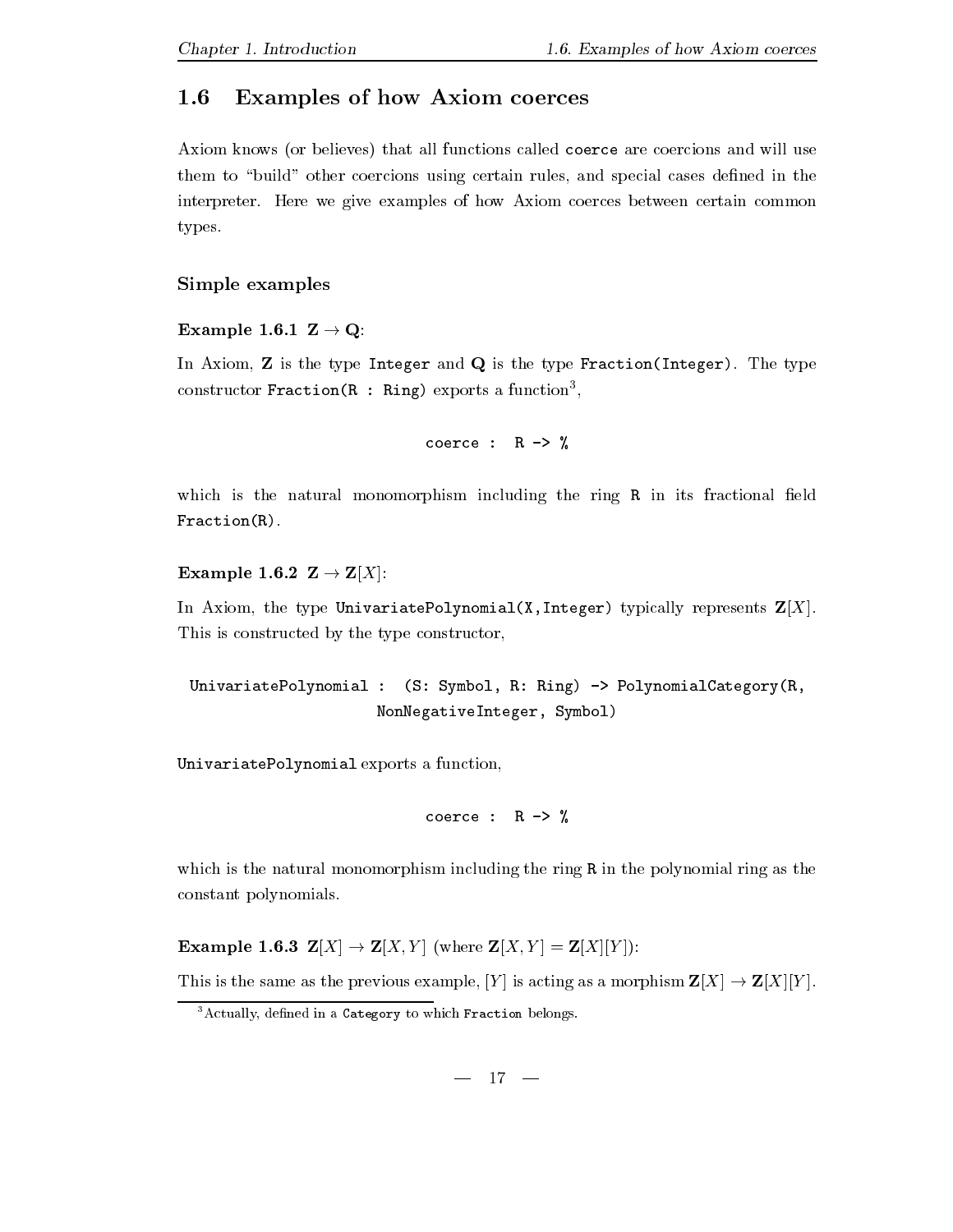$\mathbb{R}$  . The contract of the contract of the contract of the contract of the contract of the contract of the contract of the contract of the contract of the contract of the contract of the contract of the contract of th

Axiom knows that Z - ZY is a coercion and that the map X ZY - ZY X ie-energy is experimental lifts the polynomial lifts that  $\mathcal{U}$  is coefficient that  $\mathcal{U}$ 

 $\mathbb{R}^n$  . The contract of the contract of the contract of the contract of the contract of the contract of the contract of the contract of the contract of the contract of the contract of the contract of the contract of

This is built by the chain of coercions

$$
\mathbf{Z} \to \mathbf{Q} \to \mathbf{Q}[X] \to \mathbf{Q}[X, Y]
$$

Example - S - S

These do not exist as domains in Axiom-

 $\mathbb{R}^n$  . The contract of the contract of the contract of the contract of the contract of the contract of the contract of the contract of the contract of the contract of the contract of the contract of the contract of

This uses the coercion from Fraction discussed above, since  $\mathbf{Z}(X)$  is represented in Axiom by, Fraction(UnivariatePolynomial $(X,$ Integer)).

 $\mathbf{F}$  and  $\mathbf{F}$  and  $\mathbf{F}$  and  $\mathbf{F}$  and  $\mathbf{F}$  and  $\mathbf{F}$  and  $\mathbf{F}$  and  $\mathbf{F}$  and  $\mathbf{F}$  and  $\mathbf{F}$  and  $\mathbf{F}$  and  $\mathbf{F}$  and  $\mathbf{F}$  and  $\mathbf{F}$  and  $\mathbf{F}$  and  $\mathbf{F}$  and  $\mathbf{F}$  and

This uses the function

coerce :  $Z \rightarrow \%$ 

defined in IntegerMod(n : PositiveInteger)

Example - Z - Z

 $\mathbf{A}$  is integer. In the Integration is integrated to Integer. In the Integer model we have  $\mathbf{A}$ 

### structural coercions de coercions de la coercional de la coercional de la coercional de la coercional de la co

. The structure coercions are lifts of other coercions- are lifts one may call the coerci perform a structural coercion as follows-

```
coerce(x : List(A)) : List(B) ==map(coerce, x ) @List(B)
map( f : List(A) \rightarrow List(B), x : List(A)) : List(B) ==nullp(x) \Rightarrow nil()$List(B)
  cons(f(car(x)), map(f, cdr(x)))
```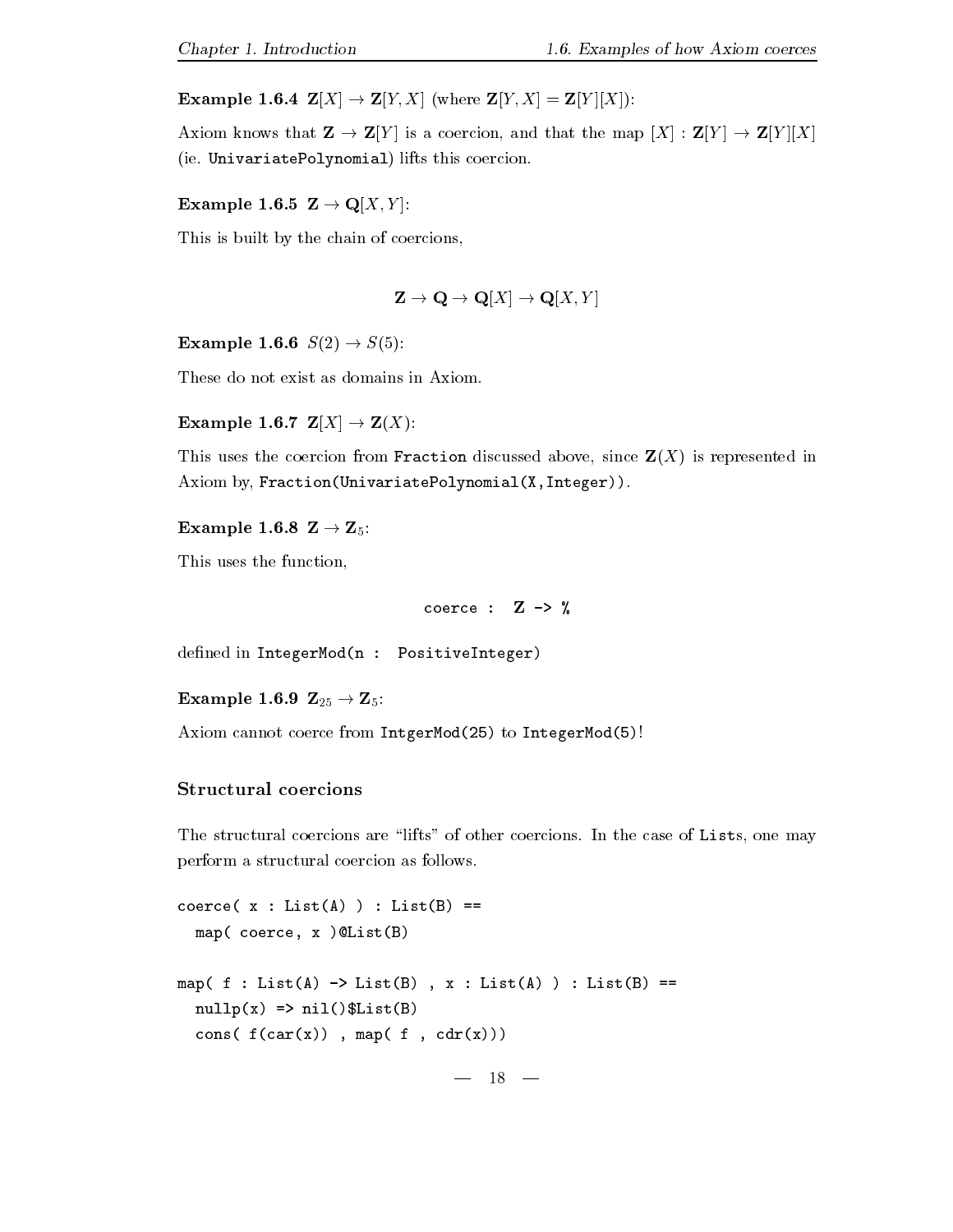In the case of Polynomials, a similar map function exists which uses  $+$  instead of cons.

In the case of Matrix a similar map function can be used (though since matrices are of fixed sizes - unlike sets, lists and polynomials - a default valued matrix  $(0)$  has to be created, then all the values substituted into (added to) it).

## Mathematical solution overview

The solution to the solution to the questions raised in  $\mathcal{A}$  . The solution  $\mathcal{A}$  is the solution of section  $\mathcal{A}$  is the solution of section  $\mathcal{A}$  is the solution of section of section  $\mathcal{A}$  is the soluti These collect large numbers of types into collections of similar types- We shall be considering abstract datatypes in the language of universal algebra; specifically, ordersorted algebra section --

Universal algebra has close links with the ideas of category theory-  $\mu$  , we use the ideas of category theorycategory theory and section - the links between the two theories-two theories-two theorieswe the language of category theory to design from magic field  $\pi$  in the shall of the shall of the shall of the shall of the shall of the shall of the shall of the shall of the shall of the shall of the shall of the shall also discuss the fundamentals of category theory in relation to this work-

Using the order-sorted algebra framework we shall show that there is indeed a strict mathematical denition denition -- which we may use to tell us which type changes are natural, and therefore, in our definition, coercions.

Moreover, we shall show that this approach allows us to create such coercions, algorithmically algorithm in the contract of the contract of the contract of the contract of the contract of the contract of the contract of the contract of the contract of the contract of the contract of the contract of the c

In station is the show and with moving  $\lambda$  with moving buildings to the solution of changes  $\lambda$ ing the type of ie- coercing something-

### 1.8 Constructing coercions algorithmically

Consider the following analogy-

Suppose you have been given the job of moving London Bridge from one location to another- The bridge is too large to move in one piece-

You will merely be supervising the work and will not have to carry any of the bricks yourself, hence efficiency is not your concern.

You are also planning to move other different bridges in the future, and once you have a method for moving one bridge you would like to be able to apply that method to the next-means that next time a bridge next time a bridge next time a bridge next time a bridge next time a bridge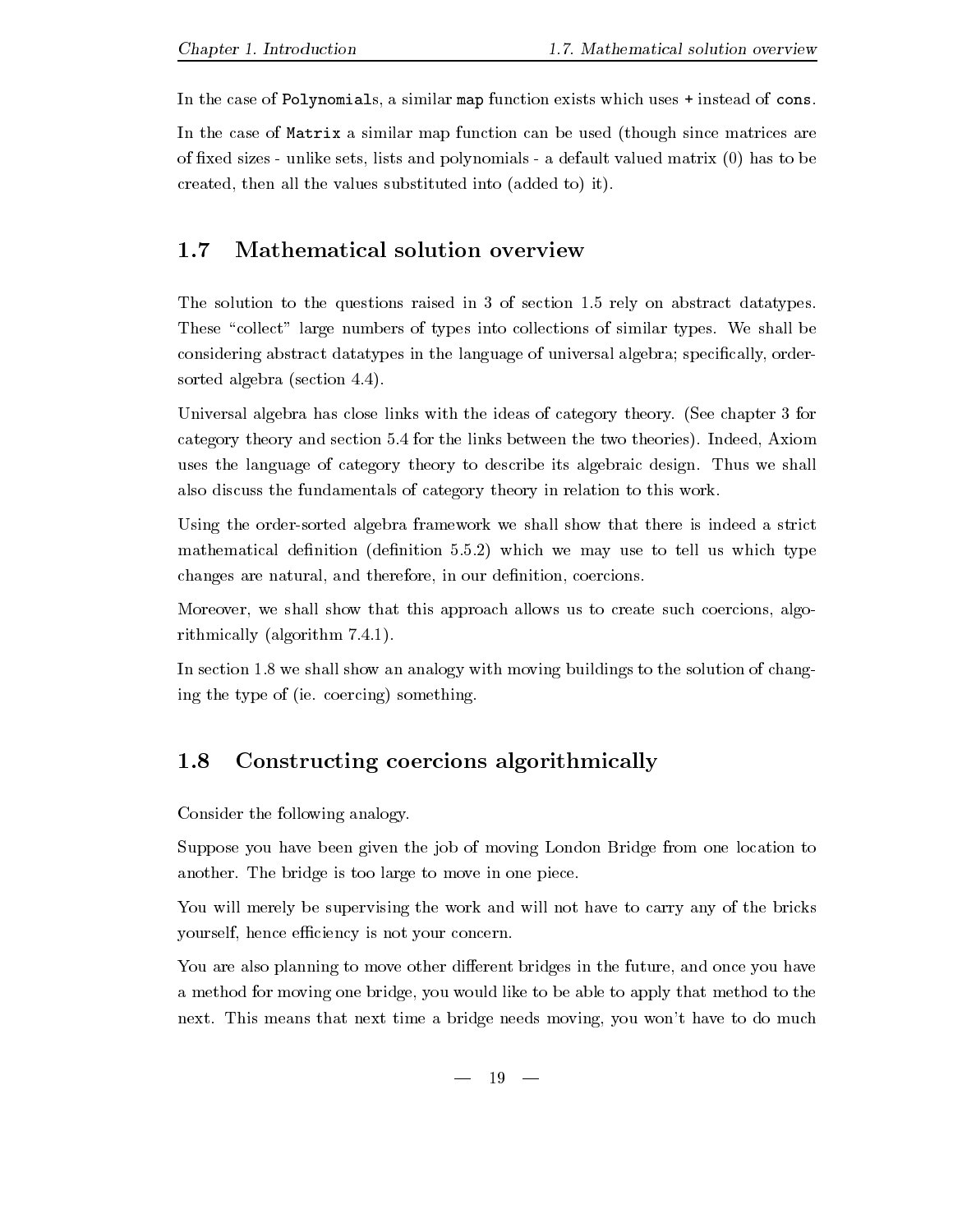work at all.

Luckily for you someone has already worked out a way of moving any of the bricks at the very bottom of the bridge to their new location, regardless of any obstruction, which we have not computed control engineers computer  $\mathcal{L}$  and  $\mathcal{L}$  and  $\mathcal{L}$  are controlled and  $\mathcal{L}$ 

So here is your algorithm for moving London bridge, and hence any future bridge.

```
If the original bridge has no bricks left then finished
Else
      take a brick from the top of the original bridge.
      If this brick is a bottom brick then,
            use the magical bottom brick mover, to place
            the brick in the corresponding location of
            the new bridge
            hold the brick in place, in the corresponding
            location in the new bridge
      Endif
Endif
Repeat
```
Indeed, you realize that this method will work for other brick-based constructions, or indeed anything that is built - Obviously there are other considerations is the new location for the bridge a "natural" one? For example: Is it long or tall enough?)

The analogue of the bridge is a thing or item in our computer algebra system- The original location of the bridge is the original type of the "item" and the new location for the bridge is the analogue of the type to which we are coercing the "item".

Thus what we need to know are

- $\mathbf{M}$ (Analogue: what are the constants of our type?)
- $\mathbf{M}$  is the length of a bridge of a bridge of a bridge of a bridge of a bridge of a bridge of a bridge of a bridge of a bridge of a bridge of a bridge of a bridge of a bridge of a bridge of a bridge of a bridge of a b (Analogue: what are the parameters of the type?)
- how do you alter the bricks to be of a new shapematerial (Analogue: we need to be able to recursively call the coercion algorithm on types which are recursively required for coercion - cf- Denition --- That is types which form the bits of the items of the bits of the items  $\mu$  parameter  $\mu$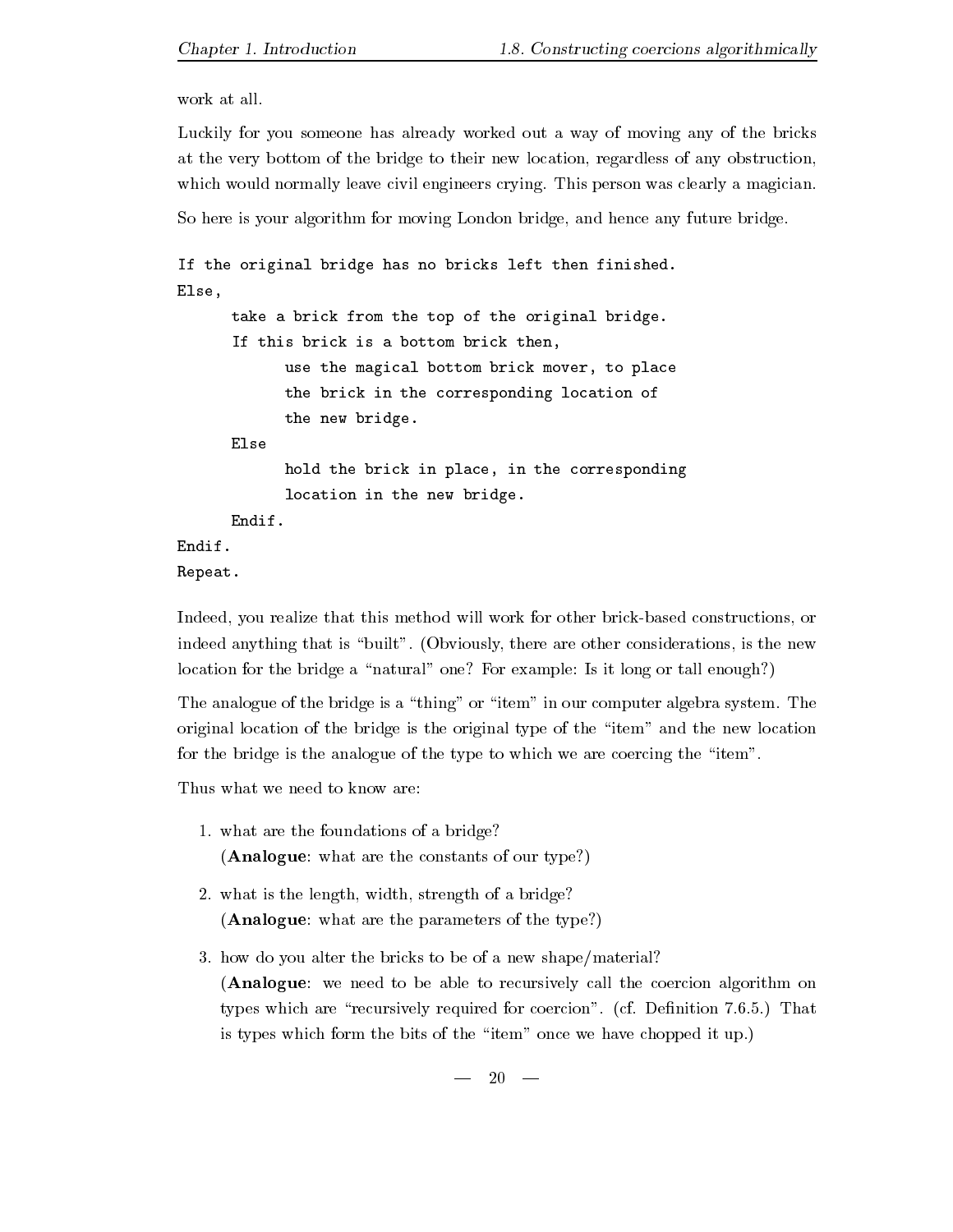$\mathbf{M}$  is our analogy to algorithm - and we may consider many data types to a  $\mathbf{F}$ be constructed or a built similar similar construction of the Lispsense are always in the Lispsense are always constructed either by being the empty list,  $($ ), or by being the cons of something on to the front of another list-

As a more complicated example, polynomials are constructed via one of the following mechanisms:

- - by being a member of the included monomorphic copy of the underlying ring a constant polynomial
- by being a symbol exponentiated to some positive power a univariate monic monomial);
- by being the product of a monic monomial and a univariate monic monomial a monic monomial);
- by being the product of a monic monomial and a member of the underlying ring (a monomial);
- by adding a monomial to a polynomial-

So we see that at least two of the most basic types in computer algebra are constructed in this way.

### 1.9  Background of Axiom

Computer algebra is a subject which dates back to 1953, and has been described as constructive algorithms plus economic algorithms are late throw that the late strategy algorithms and the late collections of routines or programs were starting to become what one might think of as the first "computer algebra systems".

station in a contract was born in a contract was born in a prime in a contract was compared to a contract the contract of the contract of the contract of the contract of the contract of the contract of the contract of the JS
- Scratchpad I took the best ideas from Reduce Hea and Mathlab and with new ideas and a new language became IBM's research computer algebra system.

an all, over the second into secondary and project of year that also a proper of years of he along with J-H- Davenport and Barton designed and implemented prototypes of a "sufficiently clever algebra system" - one which used the concept of "categories". An idea which, (apart from research projects such as Newspeak [Fod83]) up until the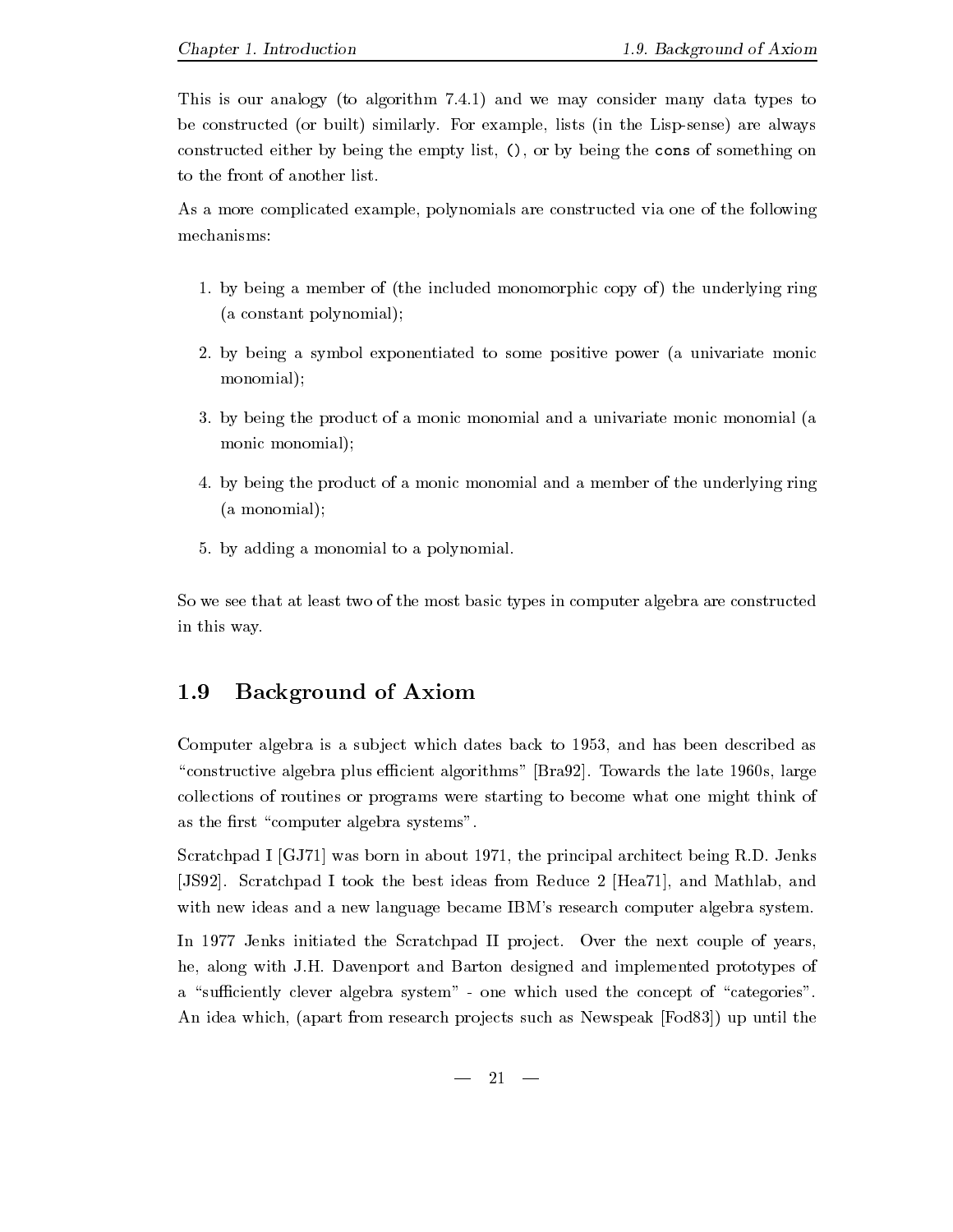release of Magma [Pla 96] (November 1, 1994) made Scratchpad II unique amongst computer algebra systems-

The category inheritance mechanism is based on an original "abstract datatype" design  $\alpha$  , Jensen-Marie category and  $\alpha$  and  $\alpha$  algebraic category in the algebraic category in the category of  $\alpha$ redesigned by Davenport with Trager.

The implementation of Scratchpad II commenced in  $1982$ , and in 1991, support for the system transfered to NAG, and the name of the system changed to Axiom.

The subject of data abstraction has not been monopolised by the computer algebra community- Indeed much of the ma jor work has been done by those who are almost completely disjoint from the computer algebra field.

a key player in the area has been proposed to a complete the state of the complete  $\alpha$  as a state of the control objective  $\alpha$ a language for dealing with algebraic abstract data types errors and partial functions in a simple, and more importantly, unflorm way. (see GWM- 95) for more details.  $\mathbf{r}$  and  $\mathbf{r}$  and  $\mathbf{r}$  and  $\mathbf{r}$  and  $\mathbf{r}$  and  $\mathbf{r}$  and  $\mathbf{r}$  and  $\mathbf{r}$  and  $\mathbf{r}$  and  $\mathbf{r}$  and  $\mathbf{r}$  and  $\mathbf{r}$  and  $\mathbf{r}$  and  $\mathbf{r}$  and  $\mathbf{r}$  and  $\mathbf{r}$  and  $\mathbf{r}$  and

The current version of OBJ is OBJ3 Release 2 and is implemented in Common Lisp.  $OBJ3$  is based on order-sorted equational logic, which provides a notion of "subsort". OBJ also provides parameterised programming - Both of these notions are found in Axiom and Magma, but OBJ3's idea of subsort is far more rigorous that that of

## Aims of the thesis

We shall lay down a strict mathematical foundation for a type system in a computer algebra system like Axiom- We state the mathematics which inspired Axioms type system (chapter  $4$ ).

Axiom's type system uses ideas which are not explained using this basic mathematics. In section - we explain some current mathematics which models how we shall be viewing Axioms partial functions- In - we state some new mathematics to deal with accessive conditions categories. The section year to accessive when it means the section of the coercion- we state the discussion- we state the discussion and the mathematical mathematical mathematical ma theory-

However the greater part of this work is dedicated to stating sections - and - and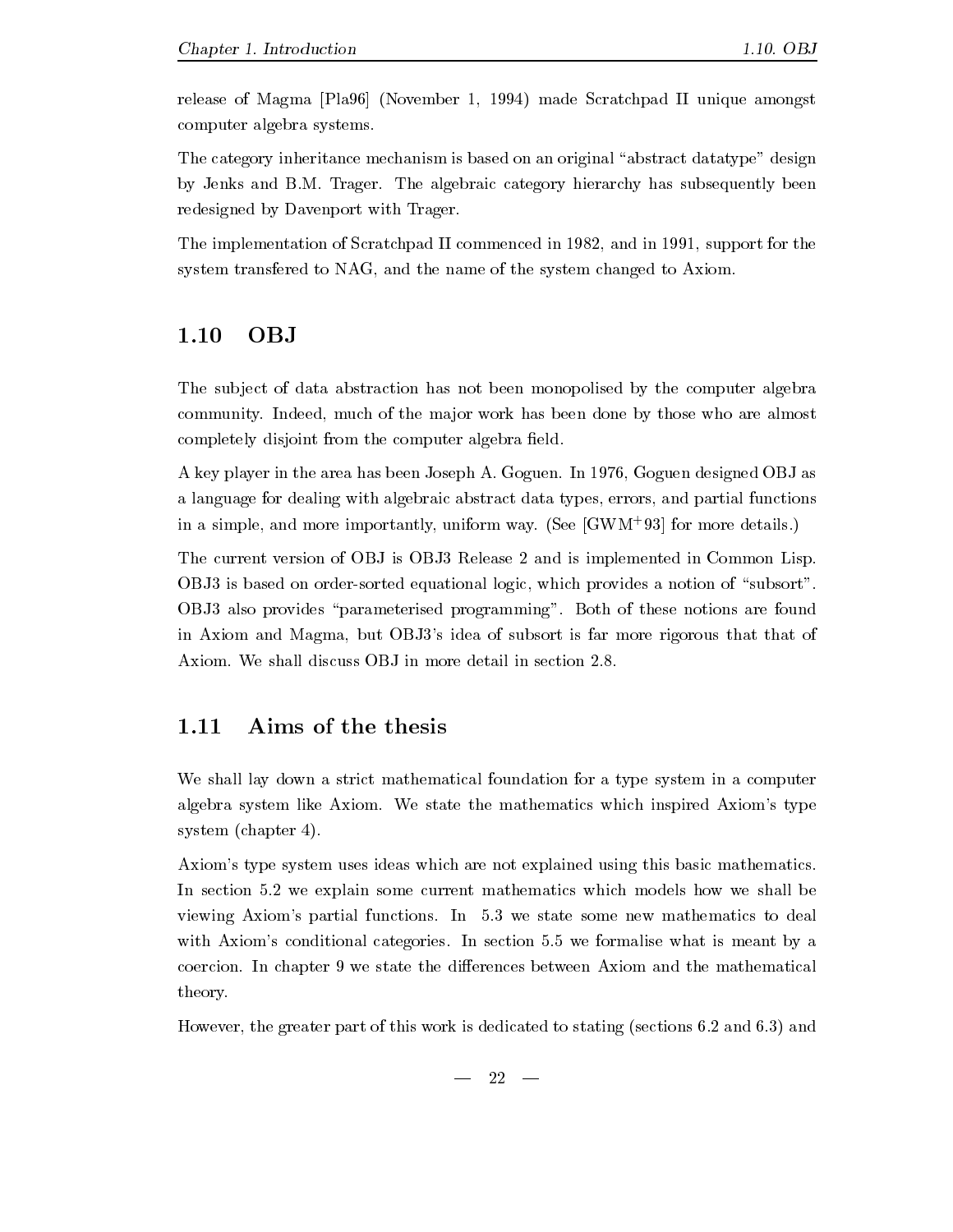creating sections - and chapter in the state and chapter in algorithm and algorithm and algorithm and algorithm for automatically creating mathematically correct coercions-

In Axiom coercions are defined by:

- $\bullet$  being a (rare) special case, hand-coded in the interpreter;
- $\bullet$  being an explicitly written coerce function, from a Category, Domain or occasionally a Package; or
- $\bullet$  being created via special interpreter tricks, which combine the above in an ad hoc manner.

These special interpreter tricks cover most cases but not all- Users can not guarantee that coercions entered in the interpreter will exist-

It is also important to note that these special interpreter tricks are not available in the Axiom compilers (for Spad and Aldor).

We shall present an algorithm which builds coercions (for a very large subclass of types) which shows the showly but not not showly but not necessarily minimal set-form a point  $\mathfrak{m}_{\mathbf{A}}$  set-form and is implementable chapter in the Axiom interpreter- Sub ject to a set of conditions being met by the type system these coercions are unique.

We draw some conclusions about this work in chapter  $10$ .

<sup>&</sup>lt;sup>4</sup>The interpreter is the interactive interface to the Axiom system.

 $5$ Special hand-written pieces of code which execute "behind the scenes" in the interpreter.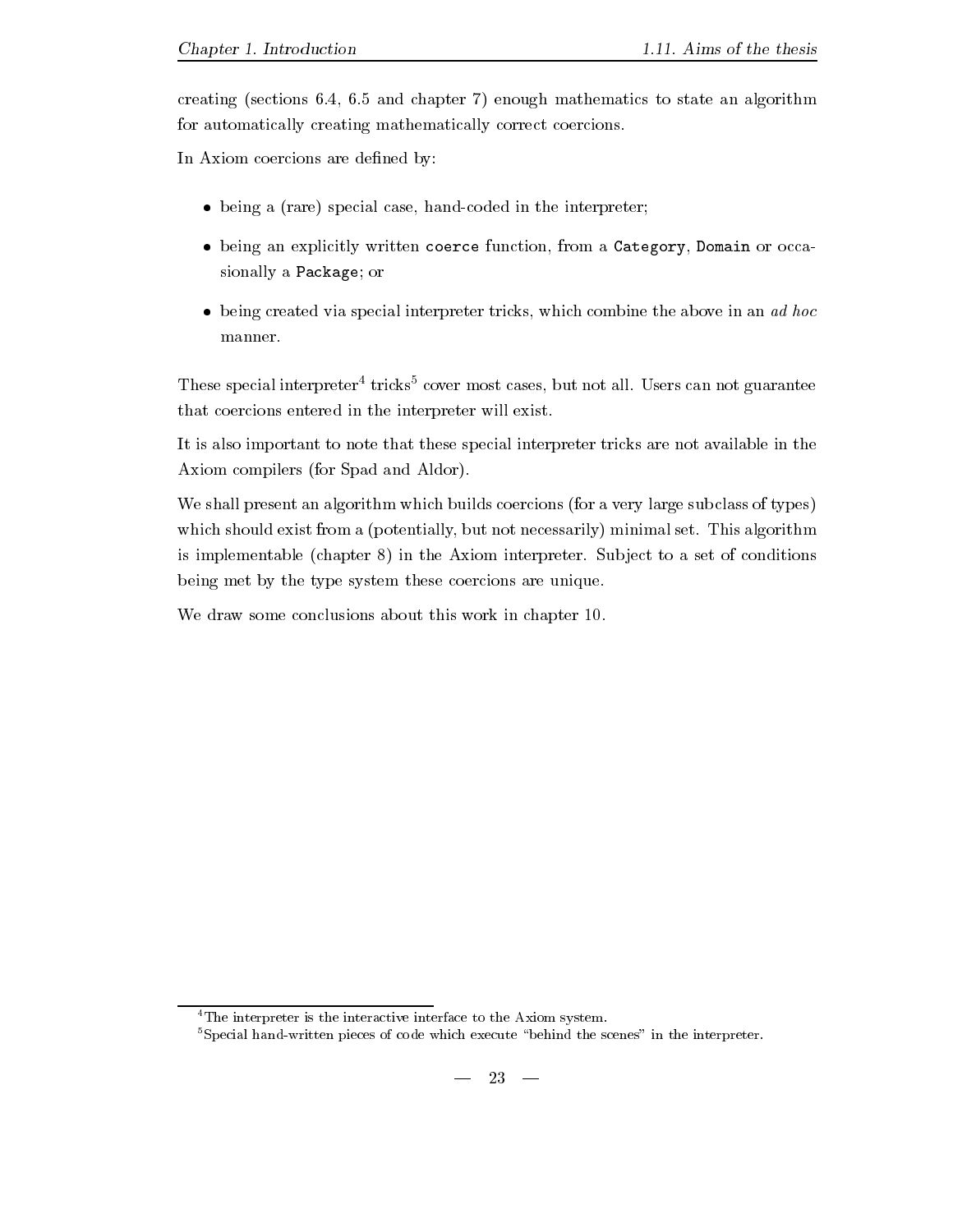# Chapter 2

# Types in computer algebra

### Introduction 2.1

In this chapter we shall go into more detail about types in various computer algebra systems- We shall discuss how the dierent systems view the concept of typing in formation; from the simplest non-typed languages in the so-called "M&M-systems"<sup>1</sup> through Reduce's type system , to the full-blown mathematical beauty of systems such as Magma and Axiom-

Mathematica is one of the most popular computer algebra systems on the market today- Priced very reasonably and with an attractive user interface it is easy to see why ordinary PC owners are attracted to this product.

In chapter 4 of "Mathematica, a System for Doing Mathematics by Computer" [Wol92] Wolfram states

at a fundamental level there are no data types in Mathematica-Corporation of the  $\mu$ object you use is an *expression*."

Types may be created in Mathematica but they are merely tags on which one can perform switches-tag List and the tag List of the tag List of the tag List of the tag List and the tag List of Mathematica uses rule-based programming.

 $\lceil \ln \rceil$ JT94 $\mid$  Mathematica and Maple are referred to as M&M.

<sup>-</sup>The ability to extend the type system of Reduce was inspired by Axiom then called Scratchpad-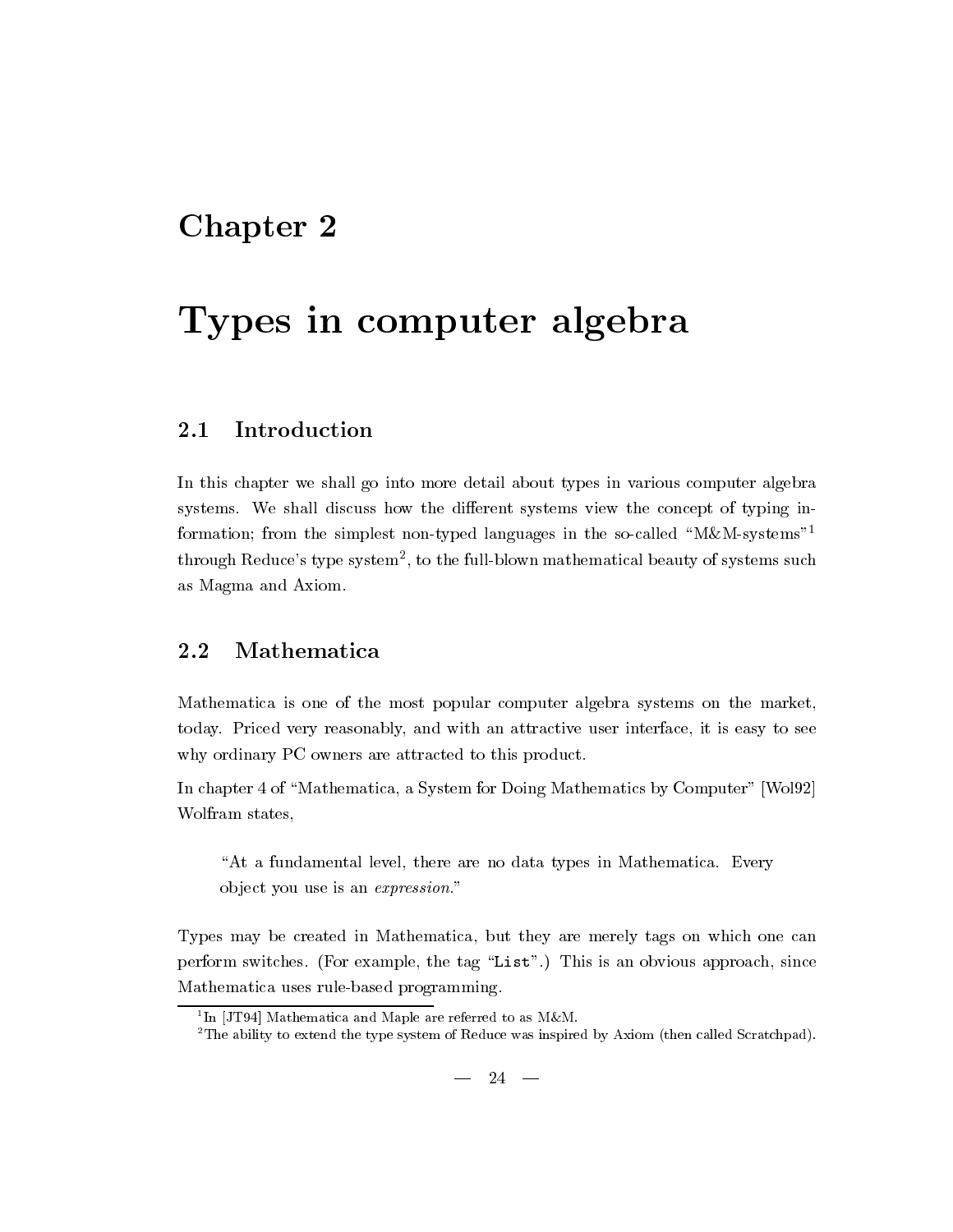Abstract data types for Mathematica are discussed in [Mae92], and inheritance for such a system in Hara-I approach is only marginally parameters and the parameters of parameters in the common that used in Reduced in BHPS-19 and the process  $\mathbf{r}_i$  is some form of abstraction in Theorem form of abstraction in this Mathematica abstract data type model, but function method selection is just as primitive as in the Reduce model-

## 2.3 Maple

Maple CGG- is a small fast popular computer algebra system and is well re spected both by users and experts in the area of symbolic computation- Maple ver sion V release  $3^3$  does have some concept of "type", but as you can see, this is not particularly well founded.

```
> x := array(0 ... 1, 0 ... 1, [[a,b], [c,d]]);
```

```
x := array(0 ... 1, 0 ... 1, 1)(0, 0) = a(0, 1) = b(1, 0) = c(1, 1) = d1)
```
matrix-matrix-matrix-matrix-matrix-matrix-matrix-matrix-matrix-matrix-matrix-matrix-matrix-matrix-matrix-matrix-

|        |  | $[x \ y \ z]$                   |
|--------|--|---------------------------------|
| m := [ |  | the contract of the contract of |
|        |  | $[a \ b \ c]$                   |

 $>$  eval(m[1,1]);

array(0 . . 1,0 . . 1, , 
$$
\lbrack
$$
  
(0, 0) = a  
(0, 1) = b  
(1, 0) = c  
(1, 1) = d

 $3$ Maple V release 4 is now available.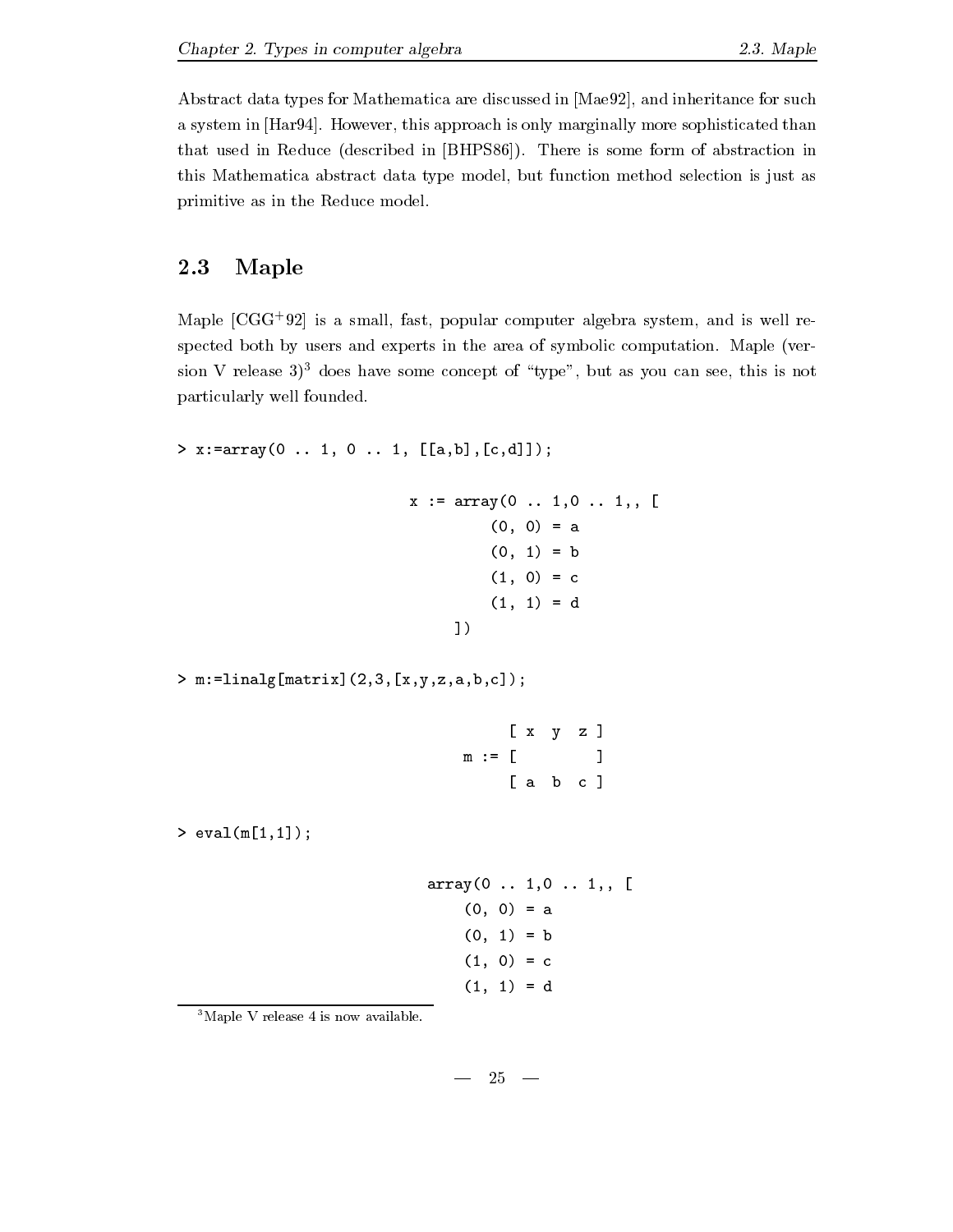$1)$ 

```
> type (m, matrix);
```
true

Notice that m is now a  $2\times3$  "matrix" (in Maple's view) whose  $(1,1)$ th element is an array of symbols- Three of these symbols are also in the second row of m- The array type does not form a ring and moreover, the elements of m are from different types.

It is ridiculous that one may create matrices over any type which does not form a ring! One learns at school that given two matrices  $A$  and  $B$ , with the same number of rows,  $p$ , and the same number of columns,  $q$ , one may calculate

- -the p  $\mathbf{r}$  -the p  $\mathbf{q}$  -the p  $\mathbf{r}$  -th p  $\mathbf{r}$  -th  $\mathbf{r}$  -th  $\mathbf{r}$
- if p q Ip the <sup>p</sup> <sup>p</sup> multiplicative identity matrix
- $\sim$  the negative of a matrix  $\sim$   $\sim$
- $\sim$  the sum a binary  $\sim$   $\sim$   $\sim$
- $\sigma$ . the product  $AD^-$  (where  $D^-$  represents the transpose of T).

However, should one create matrices over types which do not form rings, then one of the above may not be well dened A in case and A B in cases and - This is the situation in Maple it lets one create ob jects of the type matrix which are not matrices in the mathematical sense -

Maple will now also let one "assume" certain properties about, or types for elements, but these are entirely at the users discretion- This mechanism is based on the alge bra of properties as described in WGWG
- One can think of this assumption mechanism as an advanced way of declaring the type of a variable.

The algebra of properties is a fascinating and extremely clever way of assuming certain facts about a given symbol, and works very well in the context of saying, "We assume that  $\alpha$  is real and greater than zero", and then deducing various facts about  $f(\alpha)$ .

Admittedly Axiom does not always get these things perfectly correct- Martin Mar
 points out  $\mathbf{A}$  as a type  $\mathbf{A}$  type as a type does not really form a ring-float type does not really form a ring-float type does not really form a ring-float type does not really form a ring-float type does not really form a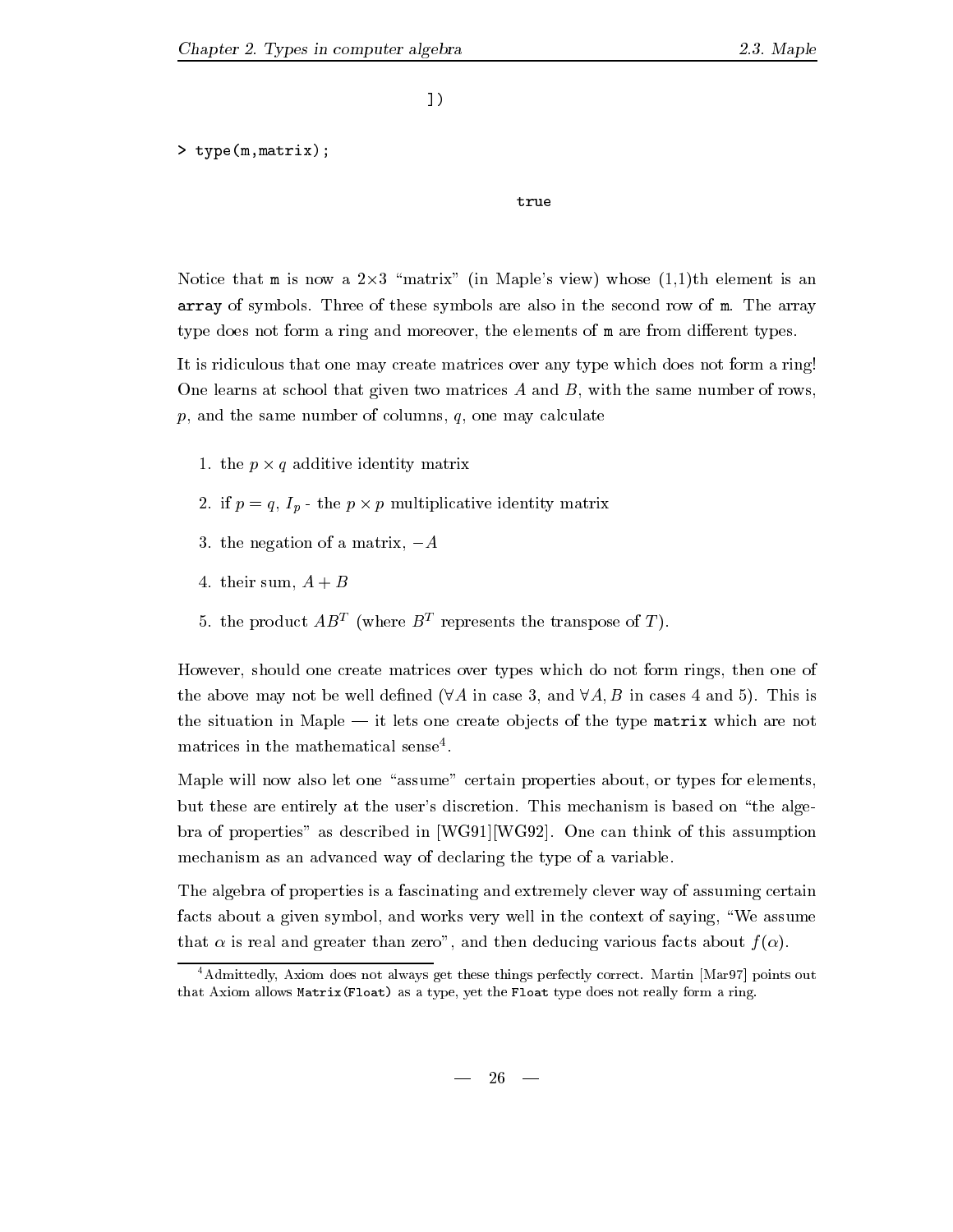However, the algebra of properties does not work particularly well for typing symbolsdata-inference for example information and greater is problematic information and greaters and greaters and than zero, what are the types of  $\alpha - 1$ ,  $1 - \alpha$ ,  $\alpha^2 - \alpha$  and  $\sqrt{\log(\alpha)}$ ?

Inserting new elements in the property lattice is inherently difficult, and in a dynamic system means that binding operations to implementations is impossible at compilation time.

It could be argued that this method could run along side of Axiom's more advanced notion of types- Part of the problem with the Maple system is a confusion between dierent classes of unknownships a finite of the importance of the importance of  $\sim$ being a real number and that of being greater than zero - Surely being a real should be far more important than some statement regarding a symbol's possible values.

Much work has been done on this subject with special emphasis on Axiom, and the definitive work is [DF94] which defines the different classes of "unknowns" and provides details of an implementation for Axiom-

### $2.4$ Reduce

Reduce current release is - StrNeu is a wellestablished Lisp based computer algebra system, and although the user interface is archaic, until recently, its algebra system was still one of the very best around -

Reduce has a well-defined concept of "type" and indeed, new datatypes may be added and included at will- BHPS

Reduce prototypes have also been developed [HS95] which take an order-sorted approduce to algebra - This implementation seems to the Axiom in the Axiom ideas and the Axiom ideas some of the algebra of properties ideas. It appears to be fact clearer and clear than  $\sim$  thanks the model used in Maple-

However, in this prototype, it is still stated (in  $[HSS5])$ ) that:

Mathematical structures can have several isomorphic representationsgood example is the representation of polynomials in a distributed orre cursive form-the simultaneous use of multiple representations of multiple representations of multiple representations of multiple representations of multiple representations of multiple representations of multiple represen

 ${}^{5}$ Being "greater than zero" is not just a proposition restricted to real numbers (or subsets thereof). Polynomial types are often ordered, and zero is a constant polynomial.

 ${}^6$ The commercial success of some of the other systems has forced them (and gained them the capital) to correct many of the bizarre bugs that used to abound in earlier releases-the commercial systems. now work as well as Reduce, have a friendly GUI and may well have consigned Reduce to history.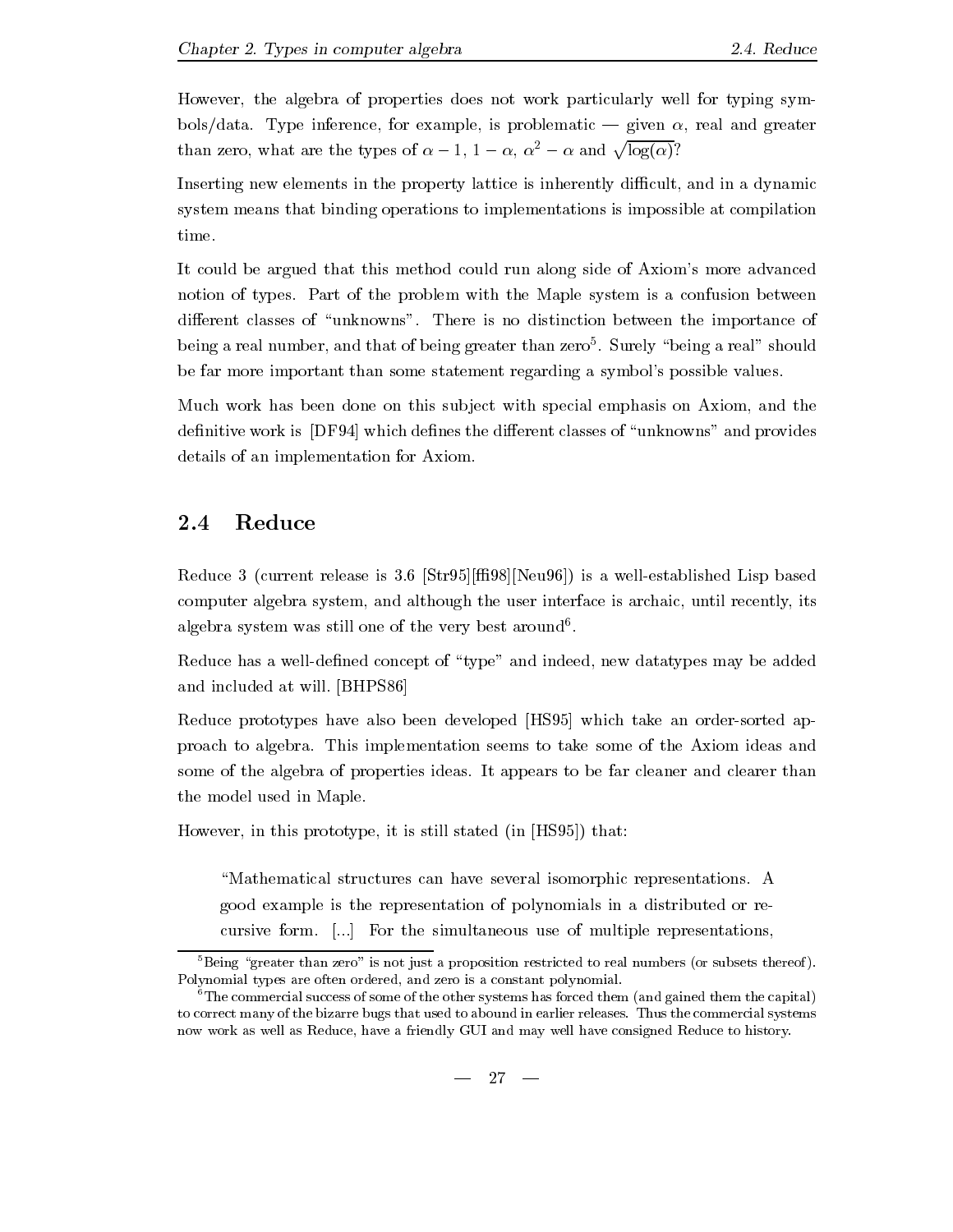explicitly dened coercions are necessary- My emphasis-

This is not currently the case in Axiom where coercions can be built (in the interpreter)  $\mathbf{f}$  is the underlying code-tricks in the aim of this the aim of this the aim of this the aim of this the aim of this the aim of this the aim of this the aim of this the aim of this the aim of this the aim of this the demonstrate that, using an order-sorted approach to algebra, one can "build" many of these coercion functions without explicitly defining the coercions themselves.

## Axiom

Axiom [JS92] (née Scratchpad II) is a Lisp-based, general computer algebra system. Axiom's main view of things is that every object has a type, and that there are ostensibly four layers.

```
items \in Domains \in Categories \in Category
```
For example

$$
\texttt{3} \in \texttt{Integer} \in \texttt{Ring} \in \texttt{Category}
$$

and the top layer is the unique distinguished symbol Category - Category - This  $\alpha$  and  $\alpha$ layer is never referred to, and the three lower layers are all that are ever considered.

Strictly speaking, if one considers Axiom's Categories to be categories, and Axiom's Category symbol, to signify the category of all the Categories  $\,$  , then one should write,  $\,$ 

 $3 \in$  Integer, Integer  $\in$  Obj(Ring), Ring  $\in$  Obj(Category).

where  $3 \in$  Integer means 3 is an element of the carrier of the principal sort of the signature to which Integer belongs.

Users may extend the Axiom system by writing new Domains and Categories in the Axiom extension language called Aldor WBD- a- They may also be written in an older Axiom language called Spad- This is the language described in JS
-

Aldor can be complied into many languages: for use inside Axiom; to Lisp (currently  $\texttt{ANCL}$   $\texttt{ANC9}$  ( ) or CCL  $\texttt{[III94]}$ ; to C  $\texttt{[WDD]}$  94b). This makes Axiom far more than

 $7$ Category is not one of the Categories in Axiom.

<sup>&</sup>lt;sup>8</sup>This language was sometimes referred to as  $A\sharp$  in internal documents, and has often been referred to as Axiom-XL.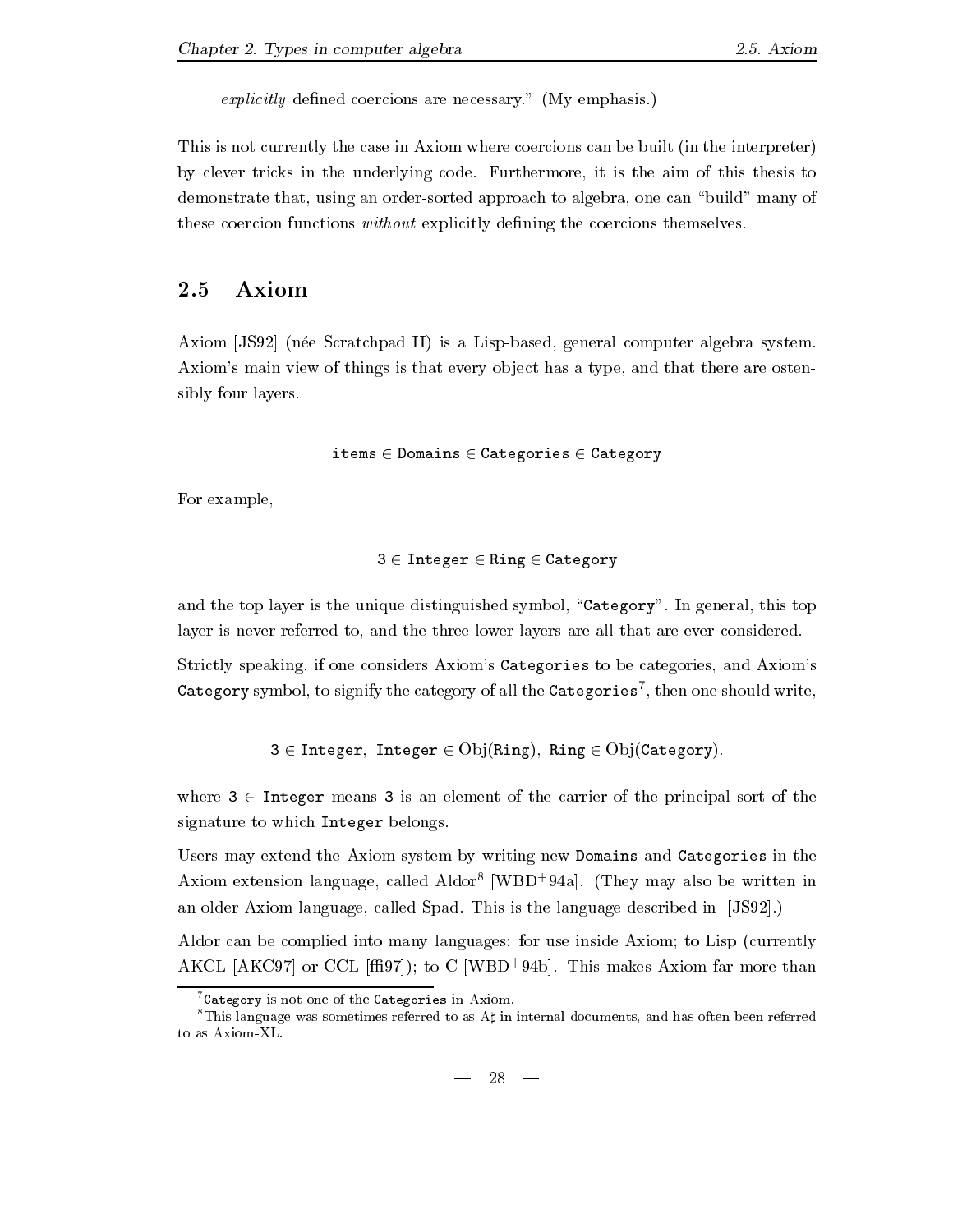just an algebra system, Aldor is also a first class language for writing fast, efficient, stand-alone applications.

A category is a collection of  $\mathcal{M}$  are similar all of which are similar and  $\mathcal{M}$ state that they designed the Scratchpad system of categories or "abstract algebras"<sup>9</sup>  $\mathcal{L}_{\mathcal{A}}$  . change for the following reasons  $\mathcal{L}_{\mathcal{A}}$  reasons the following reasons in the following reasons in the following reasons in the following reasons in the following reasons in the following reasons i

- - economy of eort section 
--
- interest section 
--
- functoriality section 
---

### Economy of effort

The most obvious reason for this is the view of inheritance- A category in Axiom is said to extend another if it inherits all the other's functions, attributes and equations. This allows for a significant amount of re-use.

A more important issue in an algebra system is that if one can prove a theorem in some generality is all the observations in a category, the observation is not a category to go and the category of proving the theorem for each object of the category.

### Interest

Some categories are interesting and some are not- For example Ring and Field are particularly interesting-proved for all limits can be proved for all  $\mathbb{R}^n$ 

However (to borrow an example from  $[DT90]$ ), the category of all rings which when viewed as Abelian groups, have an involution with precisely one fixed point, is not particularly interesting-

One may think of the designers' concept of "interest" as congruent to "useful" (usually to the user, but occasionally to the designers).

### Functoriality

This is called higher control in Cro-Channelli in Cro-College Polymorphism in Cro-Called are operators which in given objects of a category can create new objects of a given (potentially different)

 $9$ Axiom's Categories can also be thought of as order-sorted algebras, but the order on sorts is never explicitly dened and there are some diculties in the denition of the operator symbols- This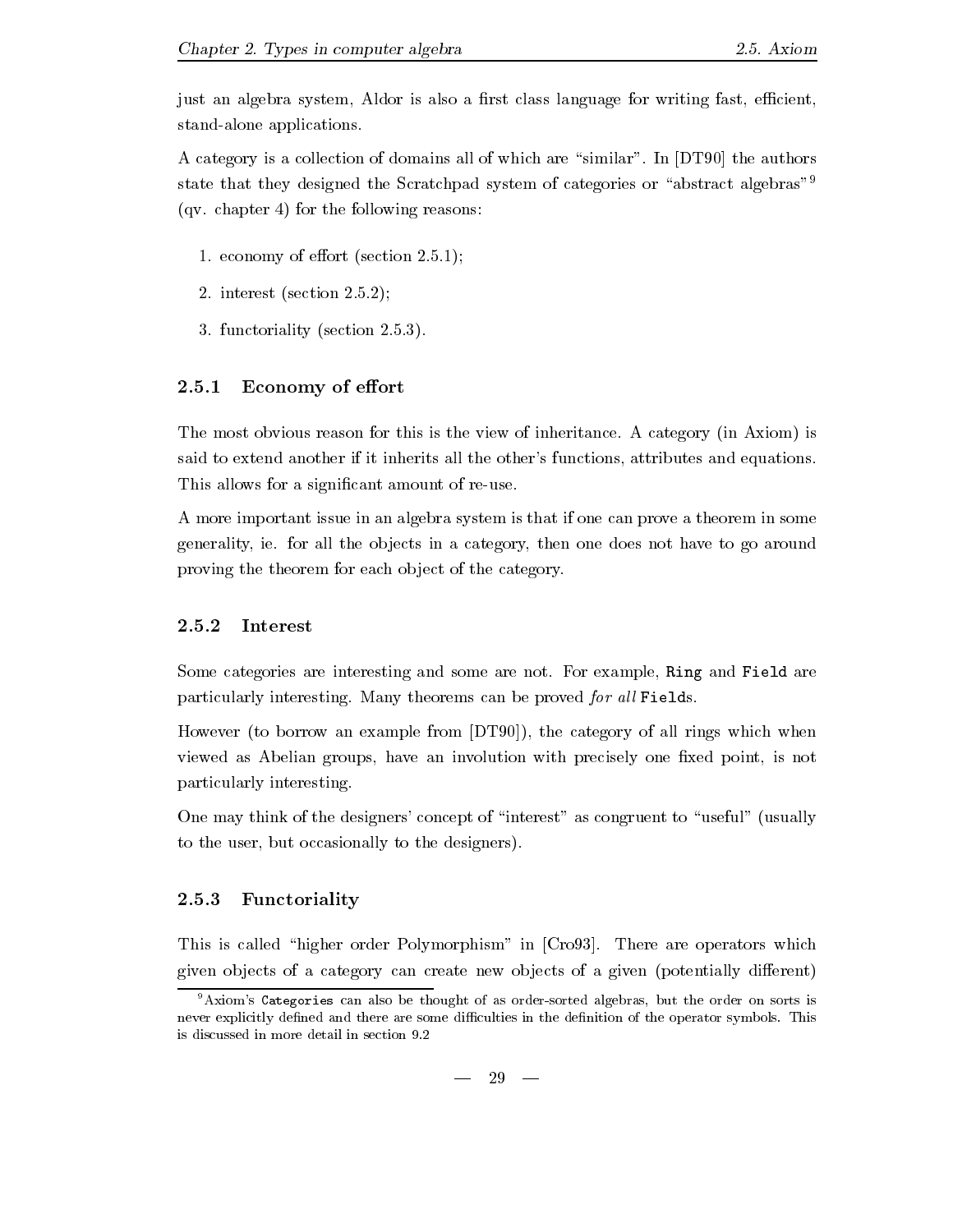category- For example List is a functor from SetCategory to ListAggregate-

$$
\begin{array}{lclcl} \texttt{List} & : & \texttt{SetCategory} & \rightarrow & \texttt{ListAggregate} \\ & & S & \mapsto & \texttt{List(S)} \end{array}
$$

Indeed, this target category may even be the distinguished symbol Category. In Axiom, the Category constructors (often called functors) are functors from

$$
\prod_{n\in{\bf N}\cup 0}{\tt Categorical}\to {\tt Categorical}
$$

For example, the Ring functor takes no arguments and returns the Category of Rings.

```
ring in the category of the contract of the contract of the contract of the contract of the contract of the contract of the contract of the contract of the contract of the contract of the contract of the contract of the co
                                         \blacksquare ring \blacksquare
```
The special Category creation operation Join is also a functor- Join is used to declare a new Category to be a subcategory of the intersection of two or more Categories-Here we illustrate the case of Join acting on two Categories.

Join : (Category, Category) 
$$
\rightarrow
$$
 Category  
(A, B)  $\rightarrow$  A $\cap$ B

More commonly in Axiom, and Axiom's own use of the word "functor" covers cases as follows-to the case of the case of Ring only less, the case of  $\mathcal{A}_\mathcal{A}$  ,  $\mathcal{A}_\mathcal{A}$ Category of all types of finite lists.

```
ListAggregate  SetCategory -
 Category
                      S 	-
 ListAggregateS
```
Here we see the subcategory ListAggregate(S) of the Category, ListAggregate. When using Axiom, one usually thinks of one's type as belonging to the smaller, concrete subcategory ListAggregates and usually thinks of ones usually thinks of ones usually thinks of ones usual type as being in the larger, more abstract ListAggregate.

## 2.6 Newspeak

As an aside from the main computer algebra systems listed in this chapter, a research system called "Newspeak" [Fod83] (or more correctly, NEWSPEAK) will now be discussed.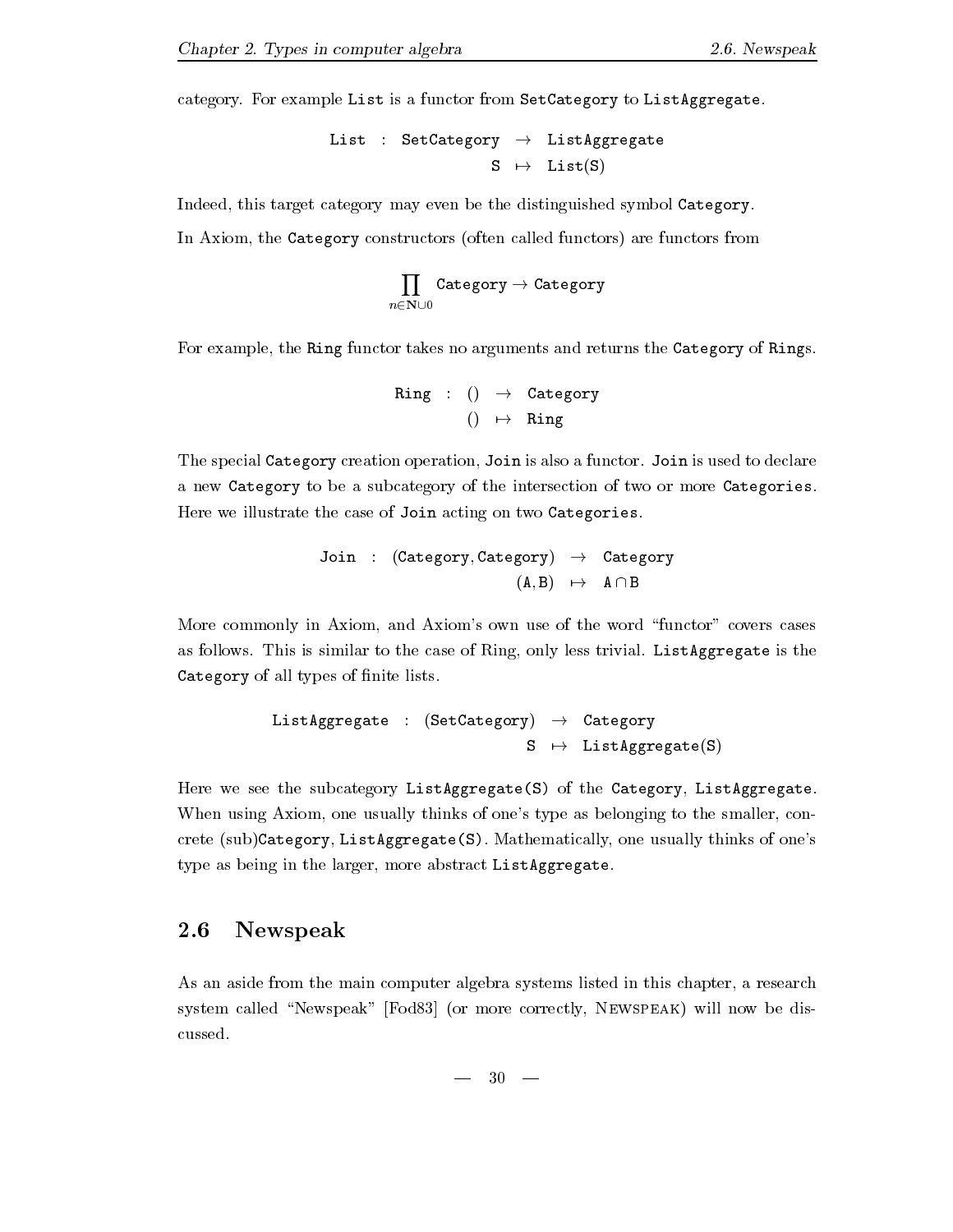Newspeak was a language written at the University of California at Berkeley in the early  $1980s$ .

It differed from Axiom (then in the early stages of being Scratchpad II, otherwise called Newspad) by discarding the category mechanism and making a list of improvements, most of which are now in Axiom.

The dierences are listed in Fod and are summarised below- We shall also point out whether the differences still hold or not.

It should be pointed out that Barton (of the Scratchpad II design team) also had an implementation of Scratchpad II called Andante- Andante grew in parallel with Scratchpad II, but this chapter will refer mainly to Scratchpad II.

Specific advantages of Newspeak over Axiom which have not yet been incorporated into Axiom are

- Axioms is the parameter with a simple in the second collection parameter was written was written as well as in Newspeak-Newspeak-Newspeak-Newspeak to write dedicated the authors of Newspeak to Windows and Newspeak to w collection and fast function selection routines-
- Function lifting If one writes a Category in Axiom which has parameters from a very generic Category, such as Ring, then for certain functions to be available in the type one has to write code such as the following (from the definition of  $FiniteAbelianMonoidRing(R:Ring, E:OrderedAbelianMonoid)$

```
if R has IntegralDomain then
      examples the state of the contract of the contract of the contract of the contract of the contract of the contract of the contract of the contract of the contract of the contract of the contract of the contract of the cont
      ++ exquo(p,r) returns the exact quotient of
      ++ polynomial p by r, or "failed"
      ++ if there is none exists.
      content and \alpha and \alpha and \alpha++ content(p) gives the gcd of the
         ++ coefficients of polynomial p.
      primitive Part is a set of the primitive Part in the contract of the contract of the contract of the contract of the contract of the contract of the contract of the contract of the contract of the contract of the contract 
          ++ primitivePart(p) returns the unit
         ++ normalized form of polynomial p
         ++ divided by the content of p.
```
Newspeak's "parameterised representationless types" (equivalent to Axiom's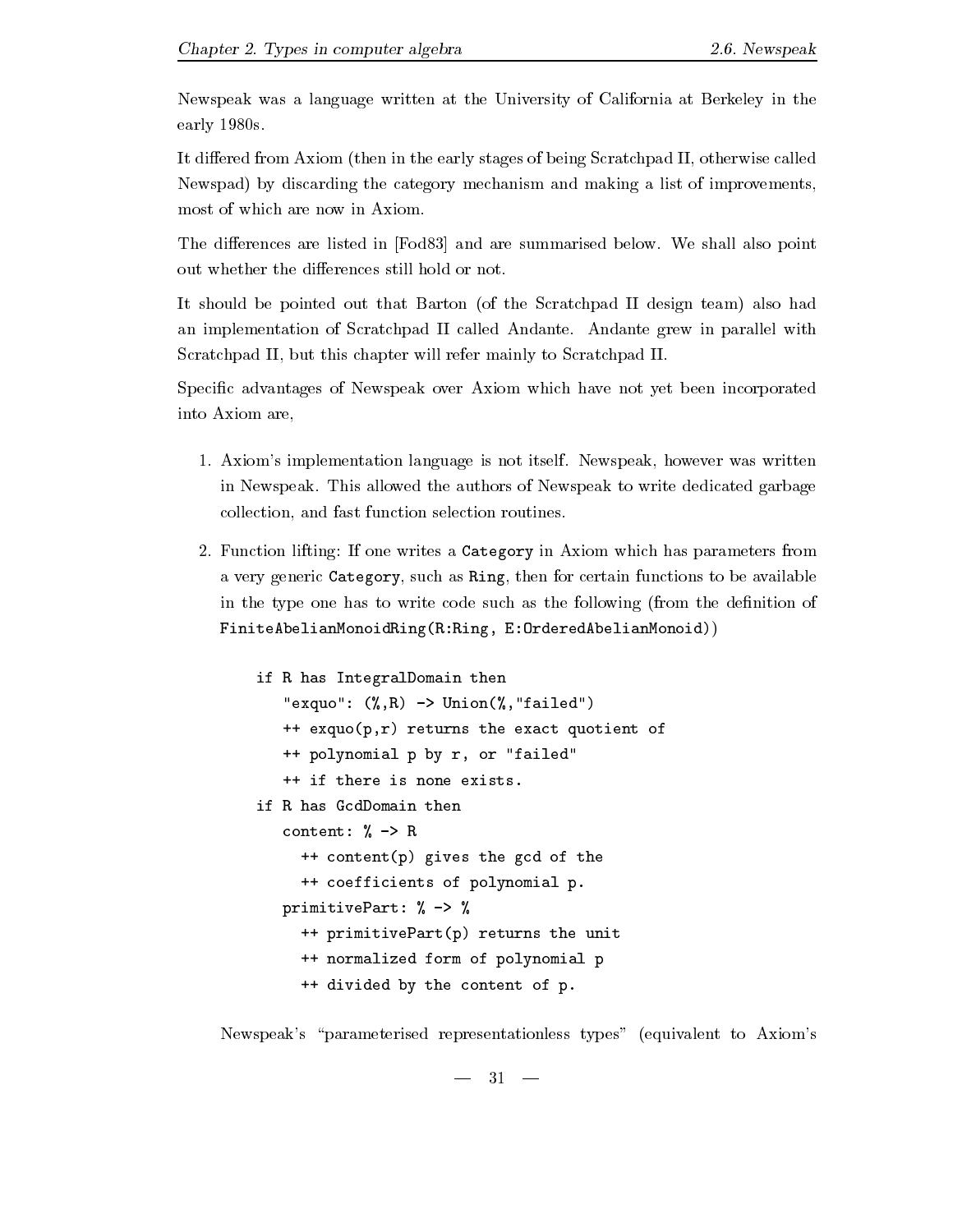Categories) get around this problem by extending (or in their doublethink wording, "restricting") the Polynomial constructor  $\langle$  Poly $>$  to  $\langle$  PolyId  $\rangle$  (Polynomials over Integral domains) etc.

To this author, this does not appear to solve the problem of having to know the category hierarchy of ones parameters- It merely abstracts it and moves the problem to a less satisfactory place-

Problems Scratchpad II/Axiom then had which have since been fixed,

- - A domain could only belong to one Category- This was not true even then for Andante.)  $\mathbf{r}$  and  $\mathbf{r}$  and  $\mathbf{r}$  and  $\mathbf{r}$  and  $\mathbf{r}$  and  $\mathbf{r}$  and  $\mathbf{r}$  and  $\mathbf{r}$
- Functions declared in Categories were only able to have their sources and targets from: a specific domain; an arbitrary type of this Category; the value of a parameter of this Category.

Although Newspeak allowed functions between categories (which it called, "parameterised representationless types") which cannot be written in Axiom's Spad or Aldor languages; one could do this in Axiom's Boot language, but this is not a desirable option.

- Axioms items did not know their own type or that types position in the hierarchy-

In conclusion, Newspeak was a brave attempt at rewriting Scratchpad II/Axiom without explicit categories and solved many of the problems that the language then had-Fortunately (maybe thanks to Newspeak) these problems have since been redressed, and Axiom is all the more flexible and easier to use for it.

### 2.7 Magma

Magma, the system to replace Cayley, is a new and powerful computer algebra system. As with Cayley, the main purpose of Magma is to deal with discrete algebraic objects. While Cayley was useful as a tool for investigating groups, Magma can deal with many differing discrete algebraic objects.

Magma users are people more interested in branches of mathematics such as Semigroup theory Group theory Galois theory or other areas of modern algebra - Magma does

It should be noted that Axiom has some competence in all these areas but for discrete mathematics it can not match the pure speed of Magma.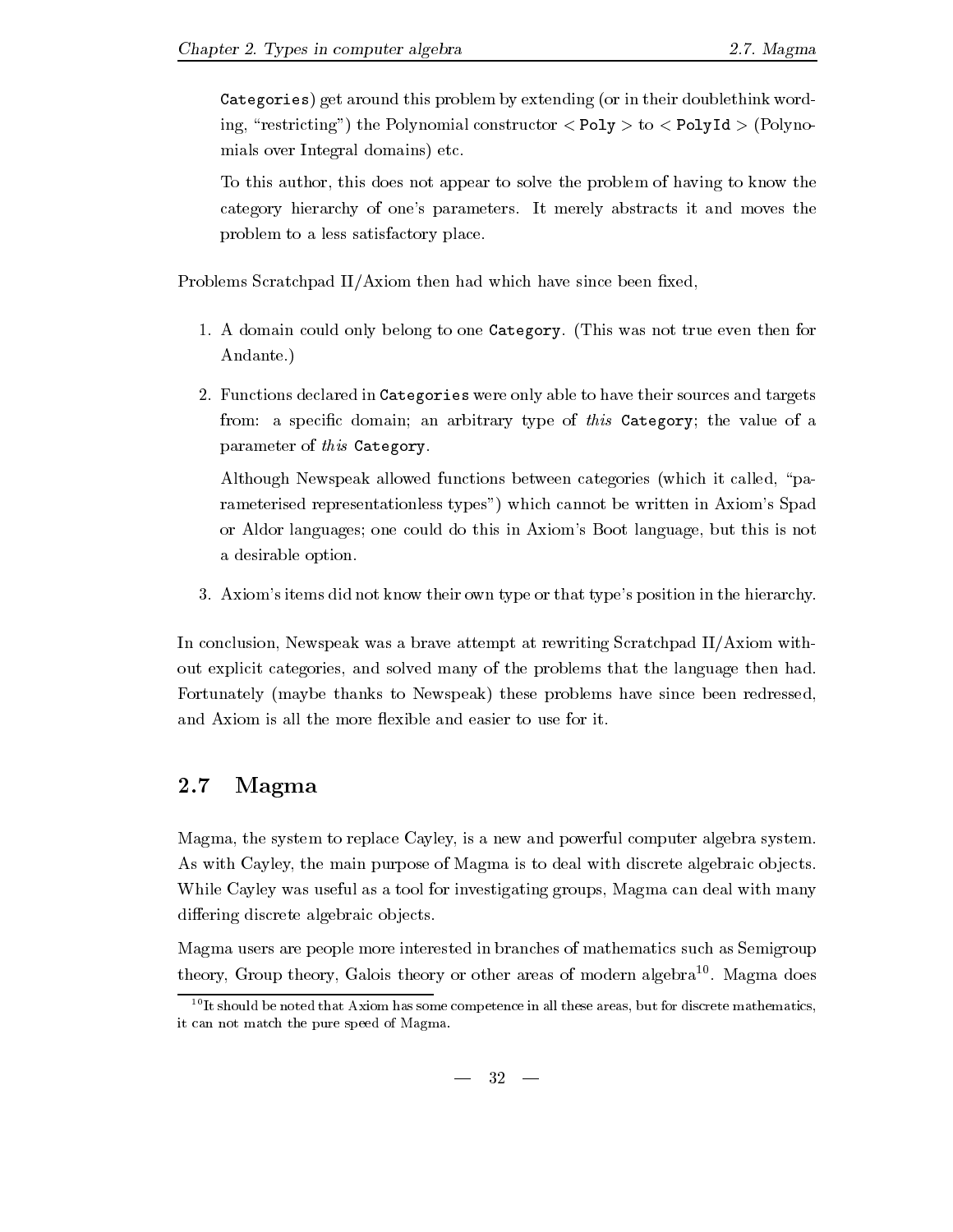have some ability to deal with the mainstream areas of computer algebra (polynomials, etco, and the set of the set of the set of the set of the set of the set of the set of the set of the set of t

The design philosophy of Magma  $[BCM94]$  takes its cues from Axiom, but goes further, supporting algebraic structures as rest class objects- the class observation of  $\alpha$ powerful than Axiom with a continued with algebraic structure and the structure manipulating  $\sim$ algebraic structure is as as  $\sim$  as defining with the dealing theory in Magma-  $\sim$ is simply not the case.

A fundamental design dierence between Axiom and Magma is the following- Axioms designers took their cue from ordersorted algebra- Thus their denitions of types and their method of collecting them (Categories) focus on the operations which are valid on those types.

The Magma methodology is more representation centred- A category in Magma consists of all objects with a similar representation of all permutations permutation groups; for example- However all the categories of dierent representations of an algebraic idea are collected together in a variety the variety of groups for example-

This is a subtle difference between Axiom and Magma, since Axiom views varieties as categories- At some future date showledge future as a some future algebraic structures as a some future as a s first class objects, then the noticeable difference would be minimal.

Magma also supports the idea of ordersorted algebra more concretely than Axiom does-beland was doesn't beland was defined as a strong was defined as a strong was defined as a strong was defined as a strong was defined as a strong was defined as a strong was defined as a strong was defined as a strong

The primary concept in the design of the Magmato system is mangement of the Magmator lowing Bourbaki, a magma can be defined as a set with a law of composition.

Thus types correspond to magmas a collection of magmas sharing a common representation for a category e-mail of permutation for permutation and permutation for permutation of p tion groups); a collection of categories satisfying the same set of identical relations for the variety e-the variety of groups-planets may be the variety of the variety of the variety of the variety of the variety of the variety of the variety of the variety of the variety of the variety of the var used to move between categories, and the variety operations (substructure, homomorphic image, and Cartesian product) are available as uniform constructors across all categories.

"While every value in Magma belongs to a unique parent magma, the system provides a mechanism for automatic and forced coercion to move a value from one magma to another- To take a simple example when an integer is added to a rational, Magma automatically coerces the integer into the rational field, so that the addition operation can be carried out on two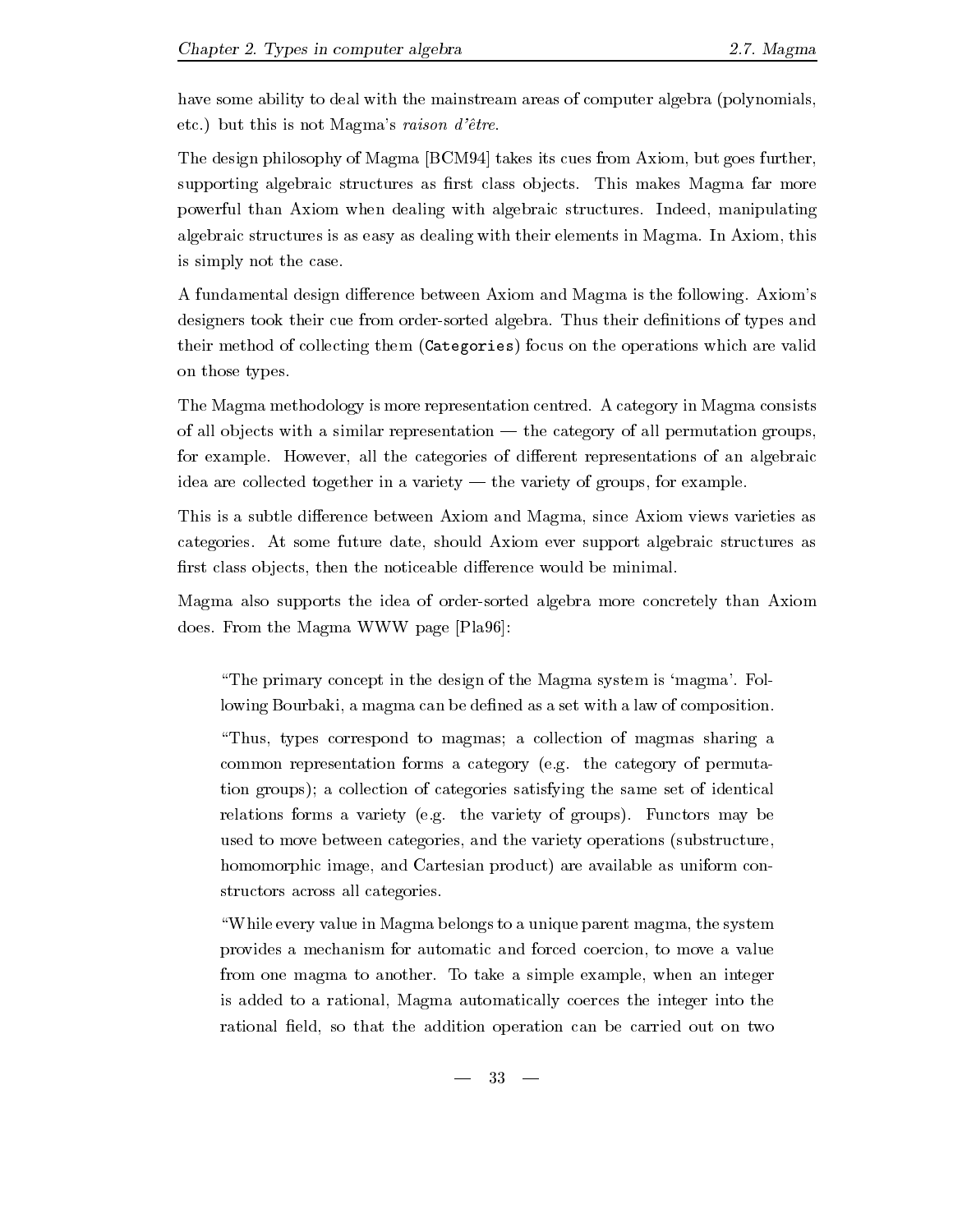values with the same parent-based with the same parent-based with the same parent-based with the same parent-b

This automatic coercion (also implemented in Axiom) is from the order on the sorts  $R$ ring is the theory of the theory of fraction elds-theory of  $\mathcal{A}$  as we shall be shall be the shall be the shall be the shall be the shall be the shall be the shall be the shall be the shall be the shall be the shal dense in section - roughly means that there is some sort of management way to mapping every element of R to one in Fraction R-to  $\{x_i\}$ 

## 2.8 OBJ

In this section we shall discuss how OBJ implements the ideas of order sorted algebra in a more concrete way than  $M$ can be found in twwn-95t.

It should be noted that OBJ is not marketed as a computer algebra system, but as a comprehensive language with a strong mathematical foundation-

OBJ provides a strongly typed language based more closely on order sorted algebra than any other.

At OBJ's top level, there exist three types of entity,

- - ob jects These are described in the literature as an encapsulation of executable code or an algebra- Though it should be noted that an OBJ algebra need not be a model of any theory- Note OBJ documentation sometimes refers to the objects as Modules.)  $\mathbf{r}$
- theories In the literature theories are described as varieties but in our language OBJ's theories are indeed theories.
- views Views show how ob jects algebras satisfy or model certain theories-

In the next few sections we shall investigate these entities in more detail, so that we may compare them with Axiom's top level forms.

### **Objects**

An OBJob ject is an executable algebraic specication for an abstract data type- That is to say, an OBJ-object defines a sorted signature (or indeed a theory, since equations are allowed) and provides the initial object of that theory  $\,$  .

 $\lceil \cdot \rceil$  in initial object of a theory is the term algebra factored out by the equations. This is equivalent to the category theory notion of initiality-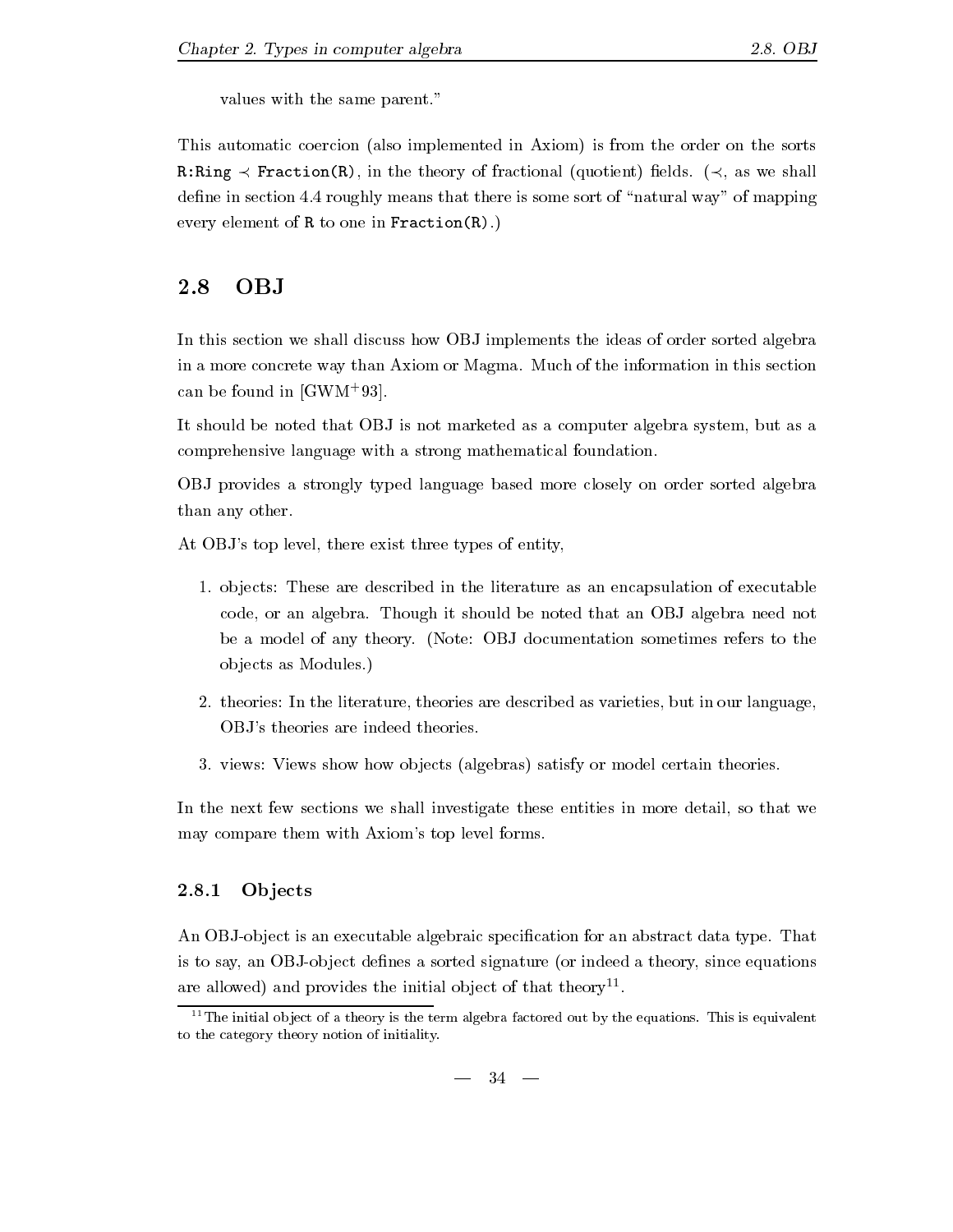The parameters of an OBJ-object can be typed, and forced to be models of particular theories- Indeed OBJob jects can be viewed as algebras modelling particular theories themselves as we shall see in section 
---

### 2.8.2 Theories

OBJtheories are indeed order sorted signatures with sets of equations- Semantically OBJob jects and OBJtheories are very similar- However one important dierence is that the equations presented in a theory do not have to have to satisfy the same restrictions as those in an OBJ-object.

OBJ-objects must have equations which can be converted into rewrite rules, however, this restriction does not apply to OBJtheory equations- This is because the OBJ objects are executable, whereas OBJ-theories are not. Tremember that OBJ3 is  $\sim$  based upon a rewriting system-dimensional systems of  $\sim$ 

### - - - - -Views

Views are the most exciting feature of OBJ- A view inOBJ is a method for stating that a particular OBJ-object models a particular OBJ-theory.

What makes OBJ unique is not the fact that the carriers may have different names to the sorts, but that the operator names may be different to the operator symbols.

## 2.9 Comparison

So how do our definitions of higher order entities, OBJ's and the other systems' compare

<sup>-</sup>The current implementation of OBJ is called OBJ-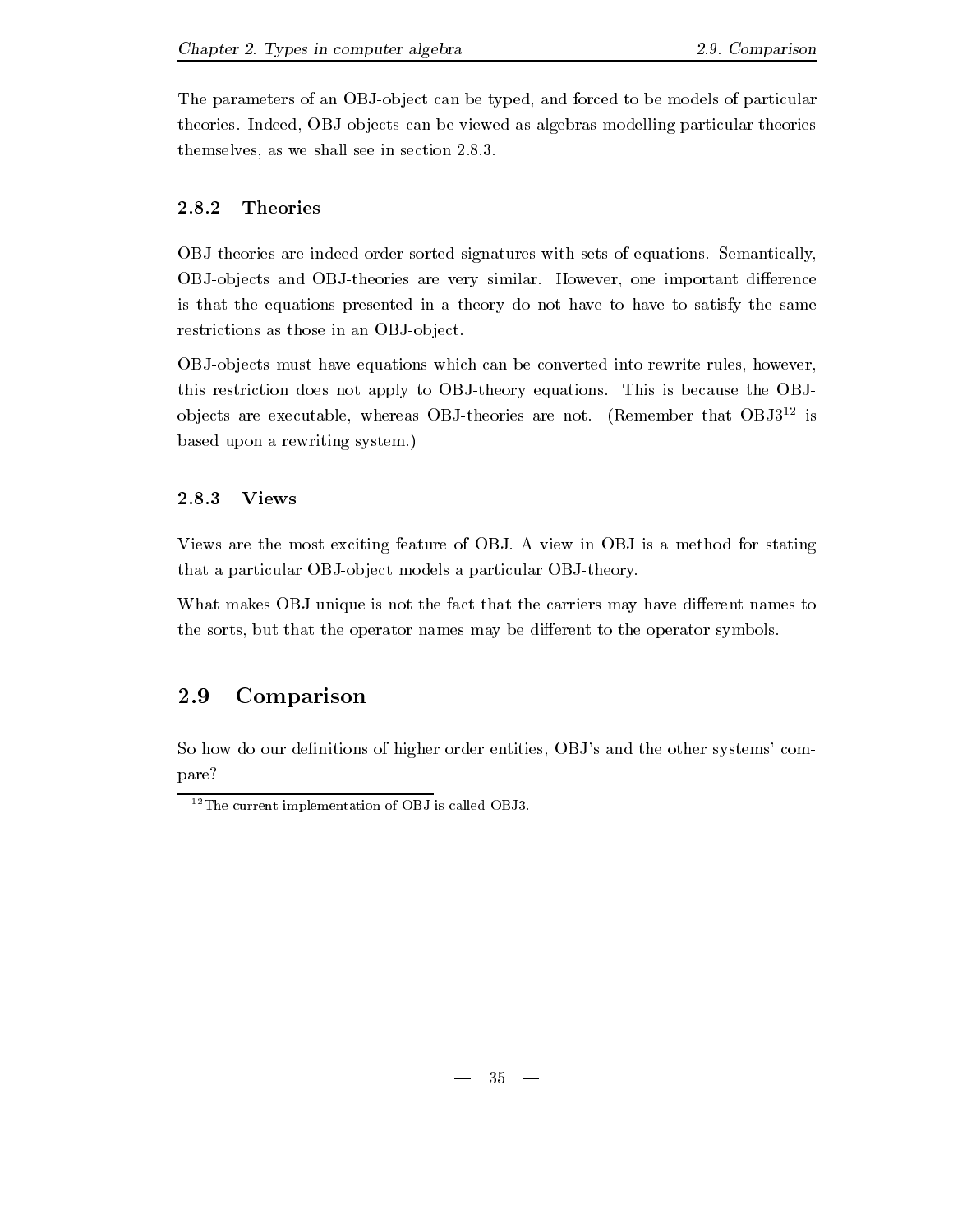| Universal | Category | <b>OBJ</b> |            | Magma    | Axiom    |
|-----------|----------|------------|------------|----------|----------|
| Algebra   | Theory   | abstract)  | (concrete) |          |          |
| Variety   |          |            |            | Variety  |          |
|           |          |            |            |          |          |
| Theory    | Category | Theory     | Theory     |          |          |
|           |          |            | defined    |          |          |
|           |          |            | in an      |          |          |
|           |          |            | object     |          |          |
|           |          |            |            |          |          |
| Signature |          |            |            | Category | Category |
|           |          |            |            |          |          |
| Algebra   | Object   | View       | Object     | Magma    | Domain   |

In the Universal Algebra column, we have written variety in a different row to theory. This is not quite correct yet the two are dierent- A theory is a specication of a type and a variety is the collection of all types with satisfy or model that specification.

There is a difference between theories and signatures, since signatures contain no information about equations- is small and the dierence is small a theory with no equations and a theory with no equations is a signature.

we have slotted categories in as the equivalent of universal algebras theoriessince every thing may be the  $\alpha$  as a category the assumption is merely the merely arbitrary-  $\alpha$  is merely the merely the merely of  $\alpha$ specification of a category could be the same as a theory (indeed this is the case in Axiom), but the collection of all objects of that category would form a variety.

In the OBJ (abstract) column we refer to genuine OBJ theories declared to be theories as opposed to those mentioned in the OBJ concrete column- OBJs theories are most certainly theories (and the collection of views of a particular theory forms a variety- A view of an OBJtheory is most certainly a model satisfying that theory and hence an algebra of the signature of the theory, by definition.

In the OBJ (concrete) column the theories are those which exist by inference from an ob ject denition- OBJob jects dene a singleton variety dened by the inferred theory which the observers inferred theory is not an OBJtheory-is not an OBJtheory-is not an OBJtheory-is not an OBJ a mathematical theory-

Magma has a view of varieties and categories matching in with the mathematical variety and signature denition-  $\mathbf{M}$ an explicit notion of sortedness nor one for equations- Though certain assertions assumptions and statements may be made-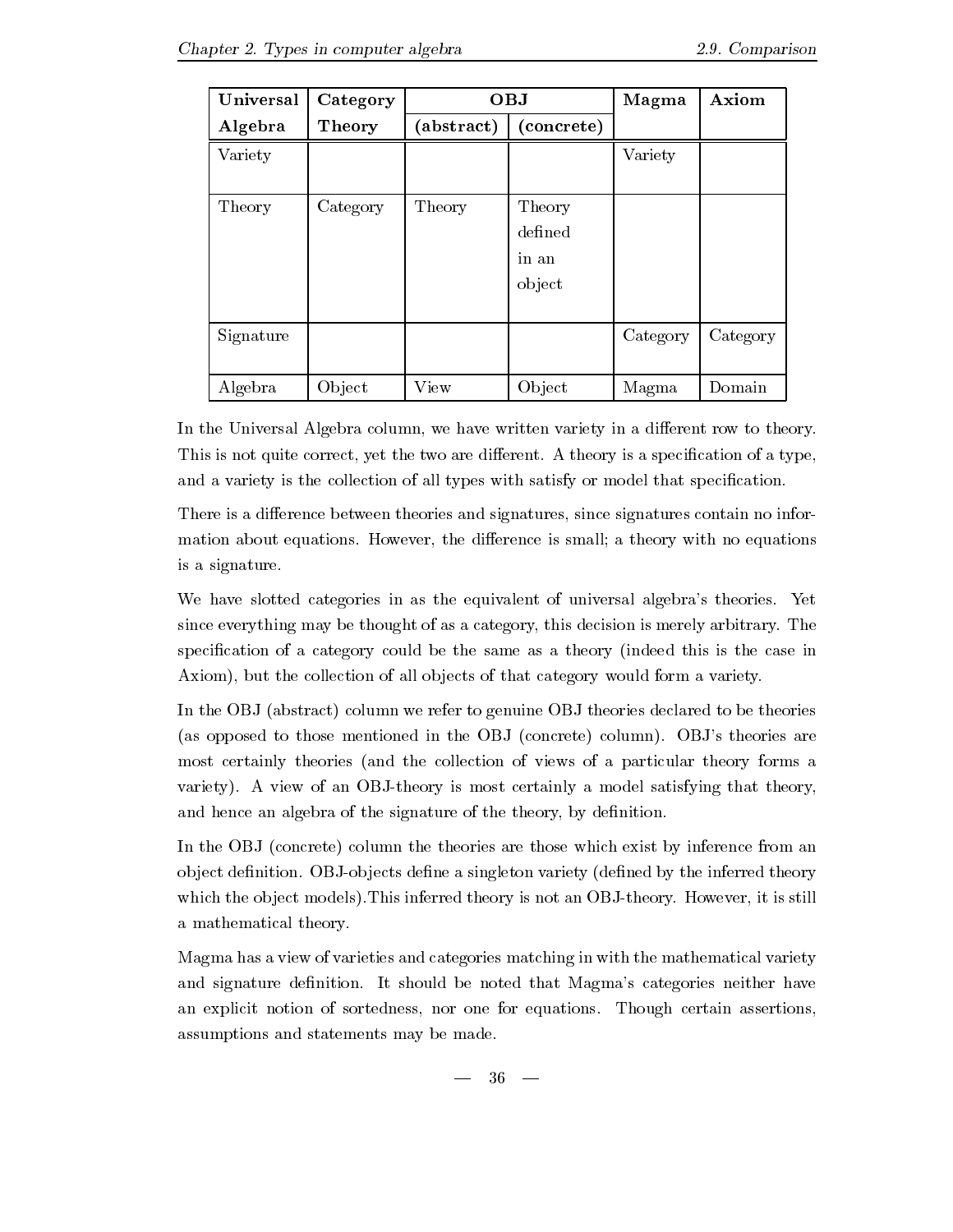Axiom's categories (written Categories elsewhere in this thesis) are discussed at length in other chapters of this work-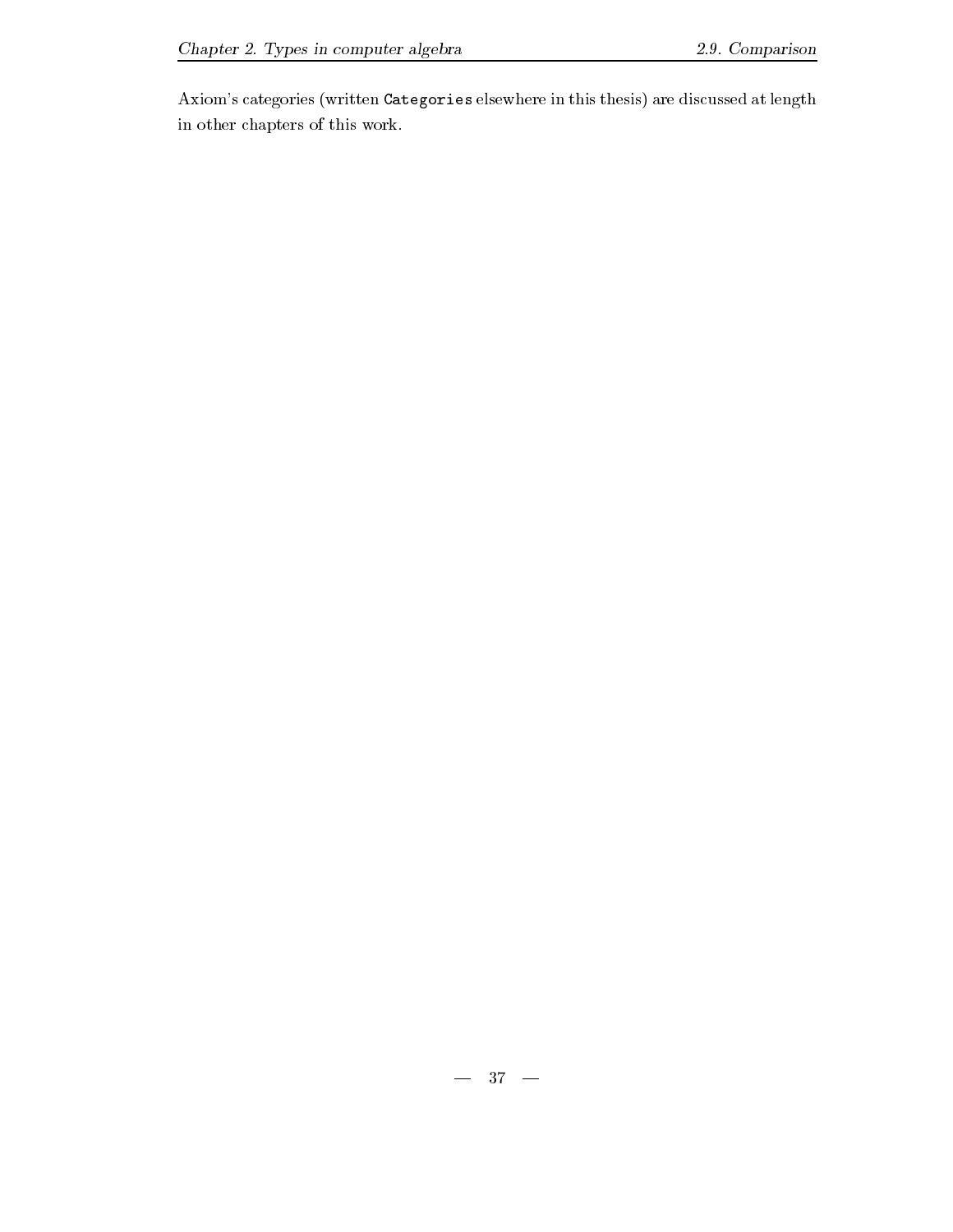## Chapter 3

# Category theory

#### Introduction  $3.1$

As we have already hinted at, category theory is one of the main foundations of both Magma and Axiom- In this chapter we shall give the necessary denitions to investigate this claim- We shall also investigate the claim in itself-

The density text on  $\mathcal{L}$  and  $\mathcal{L}$  are ML-s is Mac Lane ML-s is Mac Lane ML-s is  $\mathcal{L}$ we require it requires with a categories with which worrying about Russells and the categories with the categories with  $\alpha$ - In appendix B we have a brief look at the complete look at the complete look at the complete  $\sim$ when one does.

### 3.2 Category theory

Denition - A category C consists of two col lections- The rst col lection is cal led the ob jects of the category or Ob jC- The second col lection is cal led the arrows of the category, or  $Arr(C)$ .

Also for each arrow f there exists two special objects with which it is associated- The rst is the source of f cal led sourcef - The second is cal led the target of f cal led  $target(f)$ .

There also exists a "law of composition" for arrows:

 $(\forall g, f \text{ arrows})((\text{source}(g) = \text{target}(f))) \Rightarrow$  $(\exists g \circ f \text{ arrow})((\text{source}(g \circ f) = \text{source}(f)) \wedge (\text{target}(g \circ f) = \text{target}(g))))$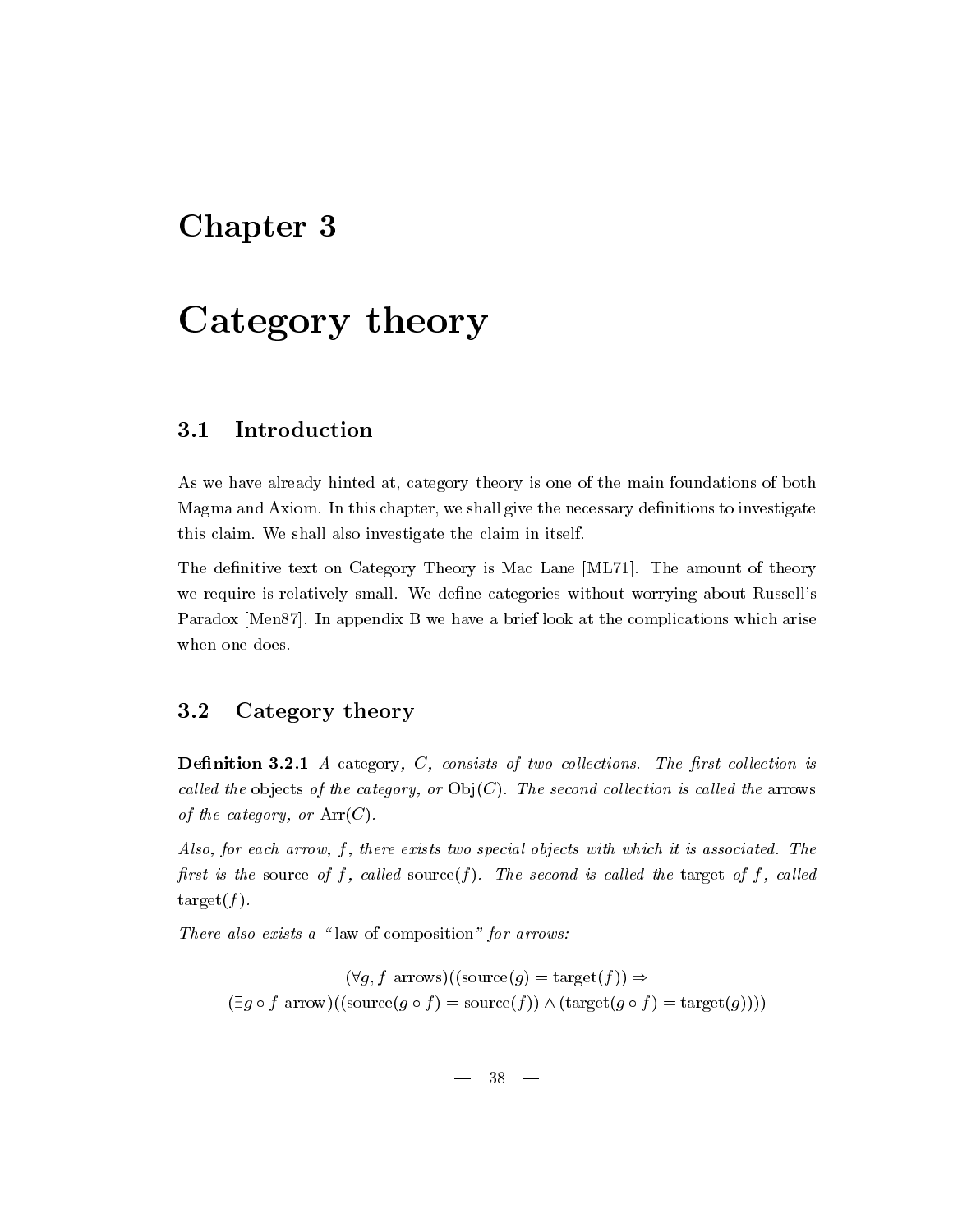Next, for each object, c, there exists a unique arrow, called the identity arrow on c, or  $id_c.$ 

Finally the following two axioms must hold:

$$
(\forall k, g, f \text{ arrows})((g \circ f, k \circ g \text{ arrows}) \Rightarrow
$$

$$
((k \circ (g \circ f), (k \circ g) \circ f \text{ arrows}) \land (k \circ (g \circ f) = (k \circ g) \circ f)))
$$

$$
(\forall f \text{ arrows})((id_{\text{target}(f)} \circ f = f) \land (f \circ id_{\text{source}(f)} = f))
$$

Here endeth the definition.

To introduce the concept, here are some simple finite categories.

Example  is the empty category it has no ob jects and no arrows-

 $-$  . It is the category with one of  $\mathbb{R}^n$  and  $\mathbb{R}^n$  arrow-section of  $\mathbb{R}^n$ 

**Example 3.2.4 2** is the category with two objects,  $a, b$  and one non-identity arrow,  $f: a \rightarrow b.$ 

**Example 3.2.5**  $\downarrow \downarrow$  is the category with two objects, a, b and two non-identity arrows,  $f, g : a \rightarrow b.$ 

Now let is consider some more useful categories- The collection of ob jects in the following examples do not always form a set  $[ML71][Ber91][Dev79][BHFL73]$ .

**Example 3.2.6 Set** is the category which has as objects, all sets, and has as arrows, all total functions between sets.

**Example 3.2.7 Grp** is the category which has as objects, all groups, and has as arrows, all group homomorphisms between them.

**Example 3.2.8 Ring** is the category which has as objects, all rings, and has as arrows, all ring homomorphisms between them-

 $\mathbb{R}$  . An observe the following category-set of  $\mathbb{R}$  and  $\mathbb{R}$  and  $\mathbb{R}$  are set of all  $\mathbb{R}$  and  $\mathbb{R}$  and  $\mathbb{R}$  are set of all  $\mathbb{R}$  and  $\mathbb{R}$  and  $\mathbb{R}$  are set of all  $\mathbb{R}$  and  $\mathbb{R$ polynomials with: variables from a fixed ordered set,  $V$ ; coefficients from a fixed ring,  $R$ ; and the exponents of the variables from an ordered free monoid with one generator,  $E.$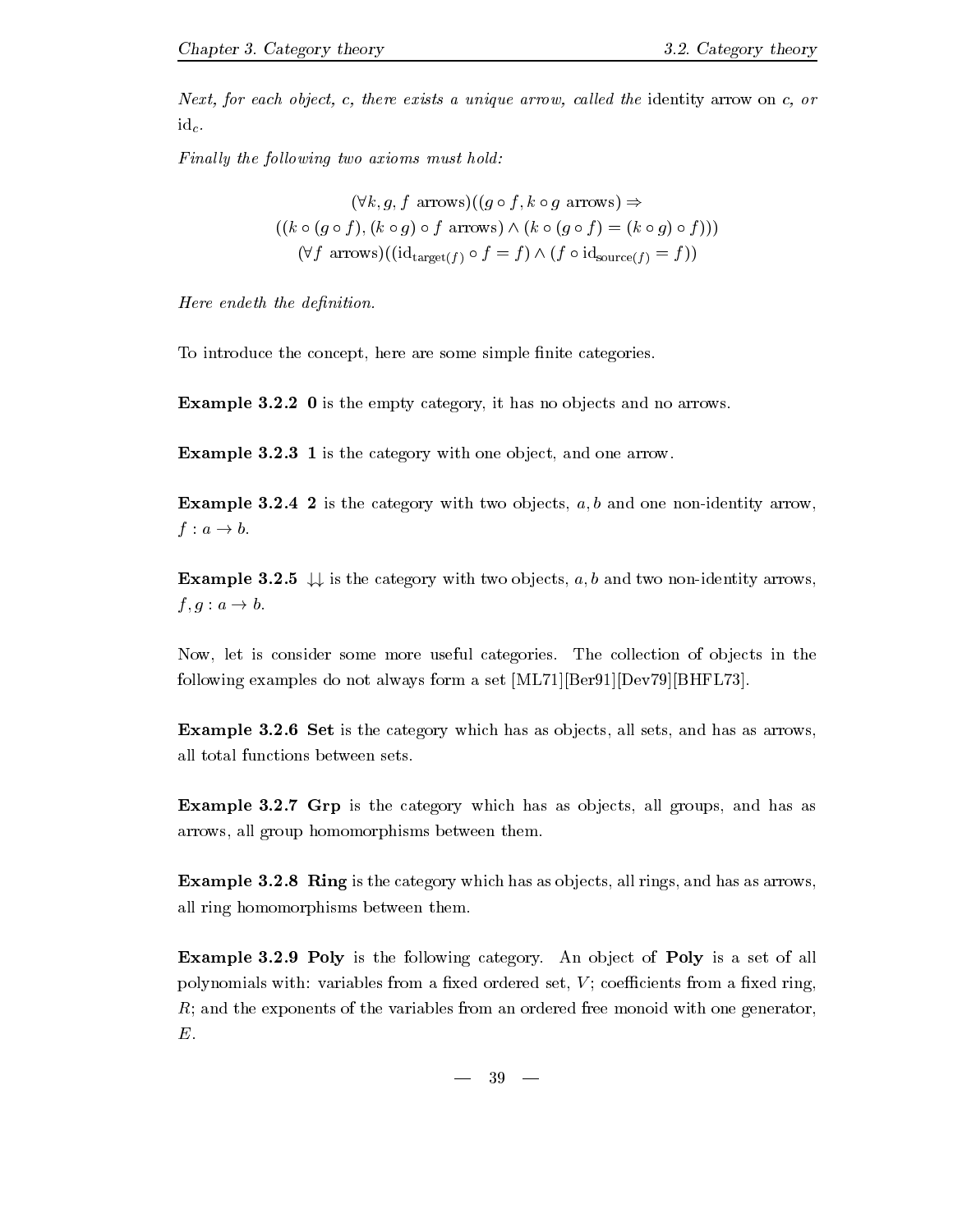An arrow of Poly is a Polynomialhomomorphism- That is a Ringhomomorphism which also acts homomorphically on a certain set of functions which act on polynomials.

Some texts call the arrows of a category the morphisms of a category- Examples -- - show use that for some natural limit is someoned categories that the arrows the arrows the arrows the arrows the arrows the arrows of the arrows of the arrows of the arrows of the arrows of the arrows of the arrows of th are just the more than an arrow of the category- induction, where  $\alpha$  to the categoryis really just a homomorphism between sets-

So we see that the arrows preserve a certain set of properties for each element of the object.

We also see that every object of  $\bf Grp$  is an object of  $\bf Set$ ; every object of  $\bf Ring$  is an object of  $Grp$ ; and every object of  $Poly$  is an object of  $Ring$ .

Now similarly, replace the word "object" with the word "arrow" in the previous paragraph and it still holds true-

Hence we see that in an algebra system, there is a certain amount of "inheritance" amongst the categories- The categories are the socalled abstract datatypes since they type the usual data types.

we can also see the categories can collect the collect together all similar types-  $\blacksquare$  this function ality can be used for the three design goals of  $\mathcal{A}$  axiom equation goals of  $\mathcal{A}$ for many similar types need only be written once interest collecting similar types together gives the user an identical interface to similar types and functoriality which is best left to be discussed after the following definition.

— consistent claims and the consistent consisting the consistent of two consists of the constant of the consta functions 

- The observed function of the observed function of the observed function of the observed function of the observed function of the observed function of the observed function of the observed function of the observed functio
- $\bullet$  . Array function  $\bullet$  arrow function  $\bullet$  . The array function  $\bullet$  is a set of  $\bullet$  . The array function  $\bullet$  is a set of  $\bullet$  is a set of  $\bullet$  is a set of  $\bullet$  is a set of  $\bullet$  is a set of  $\bullet$  is a set of  $\bullet$  is

These must obey the following:

<sup>&</sup>quot; Which has an entirely different, yet identical meaning in Java |Gra97]. Java does not allow multiple inheritance from classes due to the usual problems- To work around this Java provides interfaces -

An interface is just like a class (although declared using different syntax) except that it can not provides a method for any operations of many declared manny (ingless of any operations available to any class which implements the interface-

This is similar to abstract types (classes with all functions "pure virtual" and no data members) in C Str
-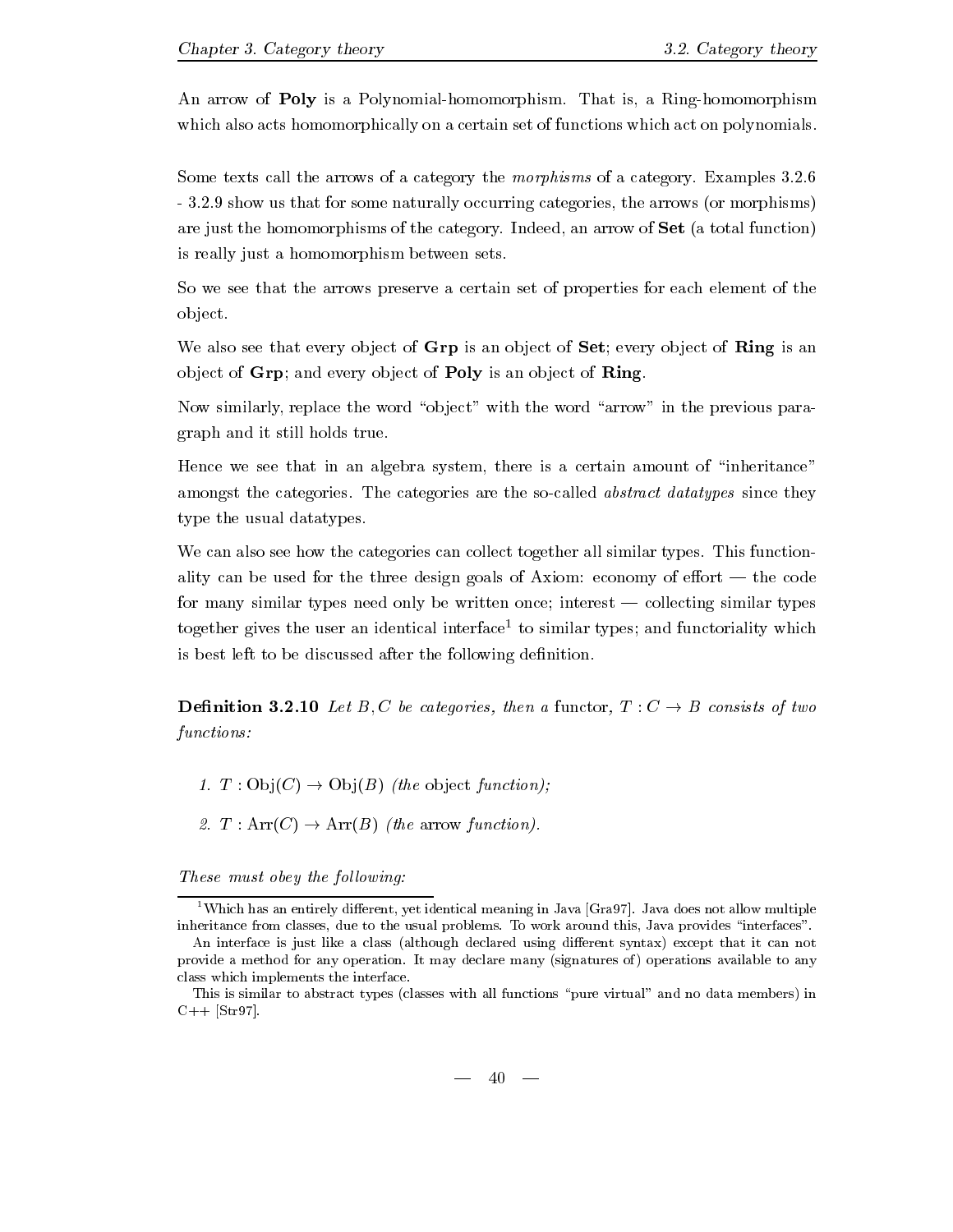$$
(\forall f \text{ arrow})(T(\text{source}(f))) = \text{source}(T(f))),
$$

$$
(\forall f \text{ arrow})(T(\text{target}(f))) = \text{target}(T(f))),
$$

$$
(\forall c \text{ object})(T(\text{id}_c) = \text{id}_{T(c)});
$$

$$
(\forall g, f \text{ arrows})((\text{source}(g) = \text{target}(f)) \Rightarrow (T(g \circ f) = T(g) \circ T(f))).
$$

the is a very denition-weighted to the show useful denition-we have two objects and and and and and arrow between them in one category, then a "sensible" map of these objects to another category will induce the obvious map between these image objects.

In fact, one can see that if one were to define a category which had as objects "all categories", and as arrows "all functors" then we would (set theoretical concerns aside) have a well-defined category.

Categories, just like many other mathematical constructs, may form products.

Denition -- For two categories B and C we may construct a new category de noted  $B \times C$  called the product of B and C.

An object of  $B \times C$  is a pair  $\langle b, c \rangle$  where b is an object of B and c an object of C.

An arrow of <sup>B</sup> <sup>C</sup> is <sup>a</sup> pair hf gi where <sup>f</sup> <sup>b</sup> - b ' is an arrow of B,  $q: c \rightarrow c'$  is an  $'$  is an arrow of C, the source of  $\langle f, g \rangle$  is  $\langle b, c \rangle$  and the target of  $\langle f, g \rangle$  is  $\langle b', c' \rangle$ .

Composition of arrows  $\langle f', q' \rangle : \langle b', c' \rangle \rightarrow \langle b'', c'' \rangle$  a  $\langle c''(x) \rangle$  and  $\langle f, g \rangle : \langle b, c \rangle \rightarrow \langle b', c' \rangle$  is  $\langle \cdot, c' \rangle$  is defined via

$$
\langle f',g'\rangle\circ\langle f,g\rangle=\langle f'\circ f,g'\circ g\rangle
$$

Axiom makes use of such products in its function of such products in its functions-cample  $\mathbf{F}$  . The such products in its functions-cample  $\mathbf{F}$  and  $\mathbf{F}$ see the discussion of PolynomialCategory, below.

Natural transformations are another important part of category theory- They are to functors as functors as function-density are to categories-density are formal density  $\mathbf{f}(\mathbf{A})$ 

denition in two functions  $\mathbf{F}$  and  $\mathbf{F}$  are stated to function  $\mathbf{F}$  and  $\mathbf{F}$ is a function which assigns to every c  $\mathcal{S} \subset \mathcal{S}$  , which are  $\mathcal{S}$  -cofficiently constants of  $\mathcal{S}$ that

$$
(\forall c \in Obj(C))(\forall f : c \rightarrow c' \in Arr(C))(Tf \circ \tau c = \tau c' \circ Sf)
$$

Now we may define the following interesting category.

**Demition 5.2.15** for two categories  $D, \cup$ , the functor category  $D$  is the category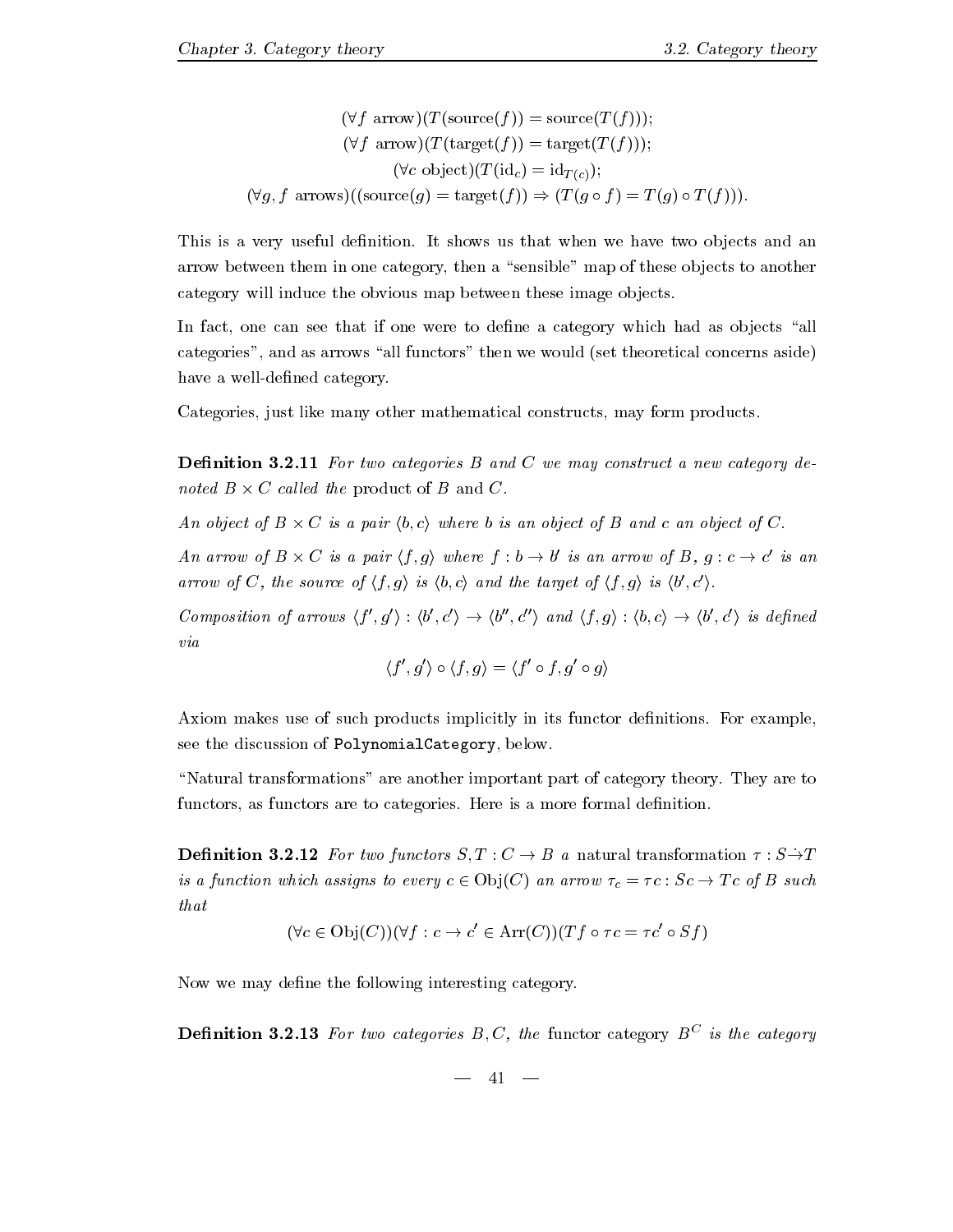with objects the functors T  $\blacksquare$  and arrows the natural transformations between  $\blacksquare$ two such functors.

As another fairly abstract definition, consider the following.

 $\mathcal{L} = \mathcal{L} \cup \mathcal{L}$  . The anti-density of  $\mathcal{L} = \mathcal{L} \cup \mathcal{L}$  , where  $\mathcal{L} = \mathcal{L} \cup \mathcal{L}$ c - Sr such that is a pair hr understanding that is a pair of the contract of the contract of the contract of th

he form in the contract of the following the contract of the contract of the contract of the contract of the c  $f': r \to d \in \text{Arr}(D)$ ) $(Sf' \circ u = f)$ 

Functoriality in a computer algebra system allows us to view objects of one category as object of another.

As we have already seen, an object of **Poly** is an object of **Ring** and hence an object of Green the Green thus and their arrows-their arrows-their arrows-their arrows-their arrows-their arrows-their relationship is called the subcategory relationship, defined formally as follows.

Denition - A category C is a subcategory of a category B i every object of  $C$  is an object of  $B$  and every arrow of  $C$  is an arrow of  $B$ .

Functors from subcategories to the categories of which they are subcategories, are often  $\mathbf{M}$ Set.

Axiom's designers also use functors to create instances of abstract datatypes. PolynomialCategory  $(.,.,.)$  (Axiom's equivalent of Poly) is in Axiom's view a functor

Ring OrderedAbelianMonoid OrderedSet - PolynomialCategory Rev is a constant of the constant of the constant of the constant of the constant of the constant of the constant of the constant of the constant of the constant of the constant of the constant of the constant of the const

This functoriality provides the "glue" for Axiom's type mechanism.

 $\mathcal{L}$  . The form a form  $\mathcal{L}$  for a form  $\mathcal{L}$  is assumed function function function  $\mathcal{L}$  is assumed function function function function function function function function function function function function category trivially trivially trivially a concrete instance of PolynomialCategoryReversity is a subcategory of PolynomialCategory $(R, ., .)$  which is a subcategory of Poly.

It is this first form of subcategory relation that provides Axiom's inheritance mechanism-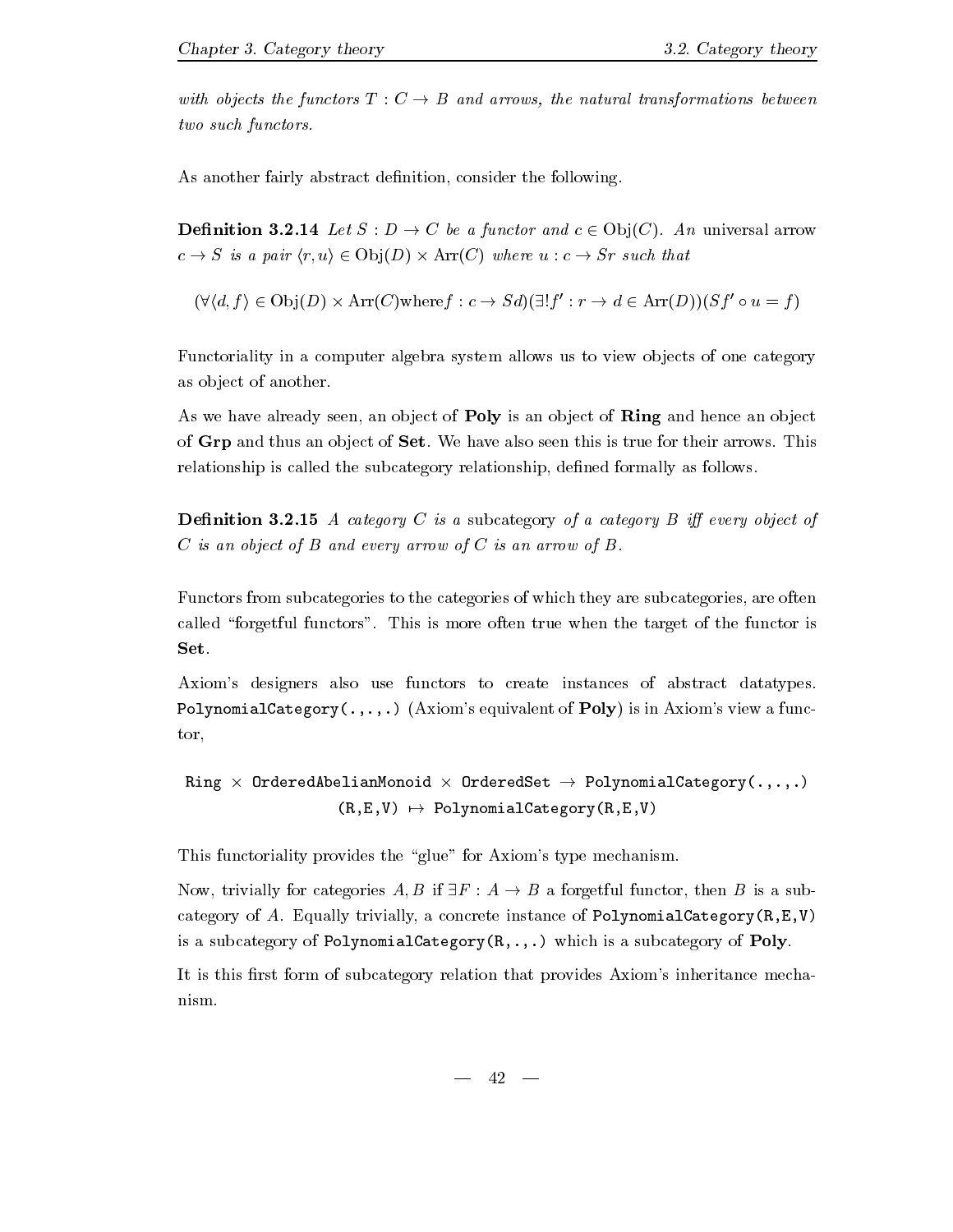### Categories and Axiom

Notation - To distinguish between Axioms internal structures and those com monly used in mathematics, things which belong to Axiom will be written in this font- Specical ly

- Category will always refer to Axiom's distinguished symbol, to which all Axiom's Categories belong.
- Hence a Category is an Axiom object declared to be such an object- eg- Ring PolynomialCategory $(R, E, V)$ .
- $\bullet$  A Domain is an Axiom object declared to be a member of a particular Category. eg- Integer PolynomialInteger-
- An item is an element of a Domain- eg- x- -

As stated in section 
- Axioms main view of things is that every ob ject has a type and that there are four layers.

$$
\mathtt{items} \in \mathtt{Domains} \in \mathtt{Categories} \in \mathtt{Category}
$$

Categories also may inherit from or extend other Categories forming an inheritance lattice- Thanks to the higher order polymorphism available in Axiom Categories may also be parameterised by items<sup>2</sup> or Domains.

This parameterisation may cause some confusion- For example

```
List(S) : ListAggregate(S)
```
 $\mathbf{f}$  is in the category List S-category List  $\mathbf{f}$ ple List(Integer) is an object of ListAggregate(Integer). However ListAggregate (Integer) is a mere subcategory of "the category of all objects which are dominant of mains  $\sim$  100  $\mu$  -  $\sim$  100  $\mu$  -  $\sim$   $\sim$   $\sim$   $\sim$   $\sim$   $\sim$   $\mu$ 

So ListAggregate(S) contains, for example both List(Integer) and List (Fraction (Integer)) as objects, but what are the arrows of this category? This

<sup>-</sup>One may view a domain as a category whose ob jects are the items and whose arrows are either triv ial ie- solely the identity arrows or some other natural occurring meaning- eg- In PositiveInteger one may think that there is a natural map  $35 \rightarrow 5$ , since  $5 \mid 35$ . This would then mean that this map could be "lifted" to IntegerMod  $35$  -> IntegerMod 5.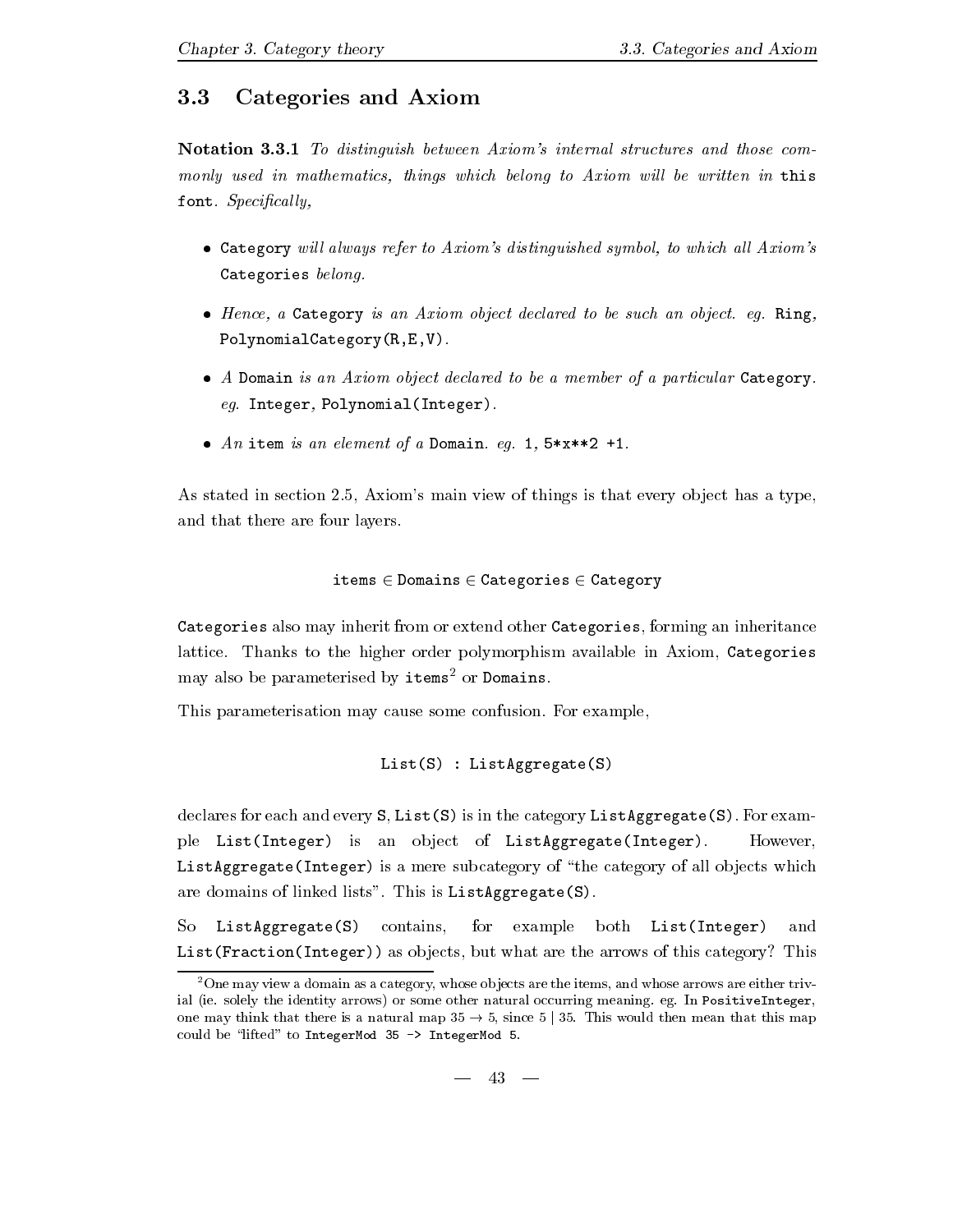is something which is not made explicit in the Axiom literature, and is indeed the core of this thesis.

We shall discuss what it means to be a "natural map" and how this relates to categorical arrows- section --

#### 3.4 Functors and Axiom

Axiom describes its domain constructors as functors as functors as functors as functors and the  $\Lambda$ glecting difficulties with constructors which take domain elements for arguments) these constructors are maps from a cross product of categories to another category-

The difficulties with constructors which take domain elements for arguments disappear when considering the argument used in footnote 
 of section --

#### 3.5 Coercion and category theory

If  $\mathbf{A}$  -ben we are going to have that  $\mathbf{A}$ category ACat and that coerce is an arrow of that category- See denition ---

Also, if T is a functor from ACat to TCat, which in Axiom would look like,

```
T(A:ACat) : TCat
```
then T lifts the arrows of ACat to TCat, and in particular,

```
The coerce \mathcal{L} and \mathcal{L} are \mathcal{L} and \mathcal{L} and \mathcal{L} are \mathcal{L}
```
In many types (and some other languages) T is acting like the familiar "map" operator on the coerce function.

### Conclusion

We have seen in this chapter how category theory and abstract datatyping especially with respect to Axiom's Category mechanism are ideologically similar.

We have also shown how Axiom's functors interact with coercions from a category theoretical perspective-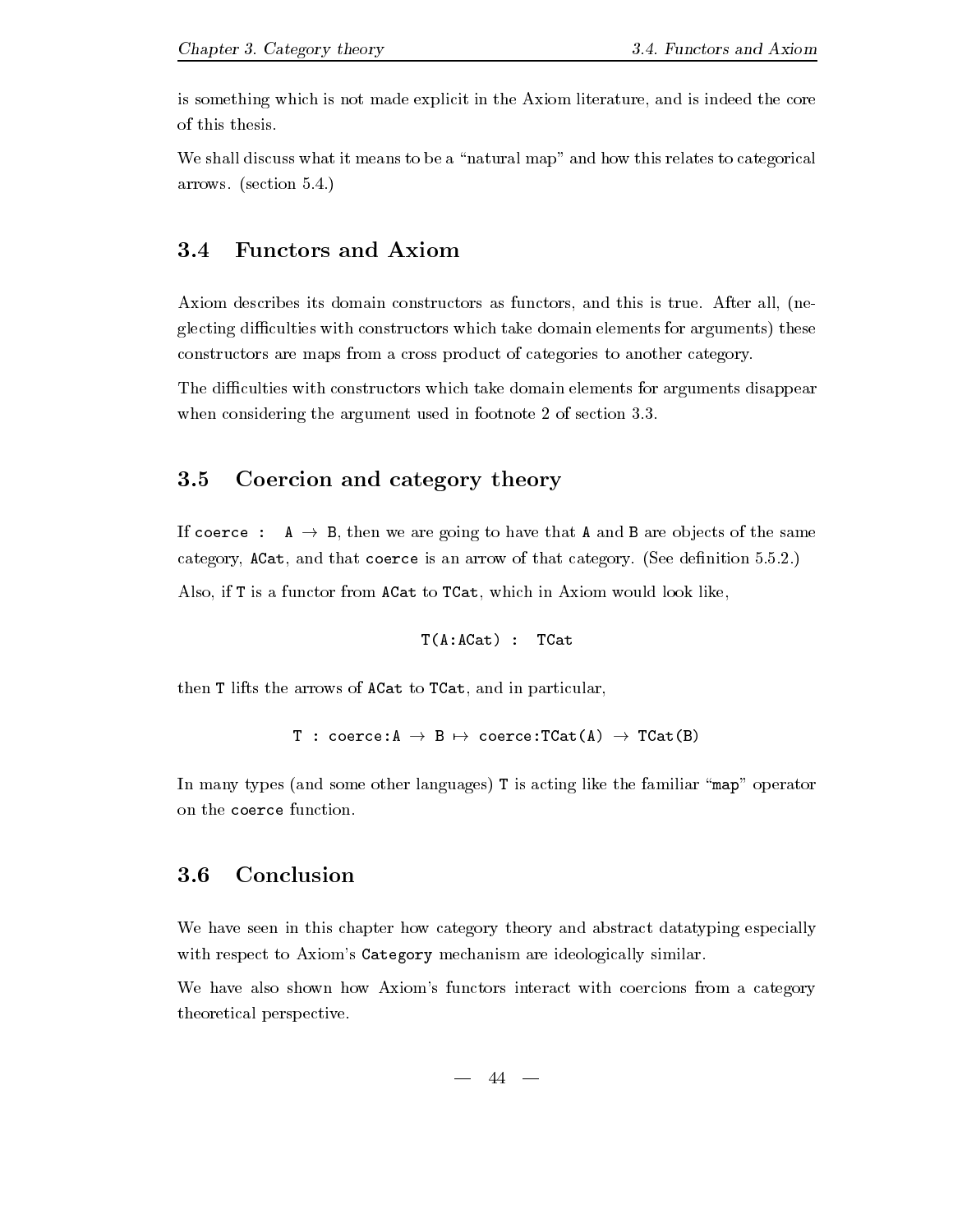## Chapter 4

# Order sorted algebra

#### $4.1$ Introduction

In this chapter we shall introduce the concepts of universal algebra- We shall look at the unsorted case to start with and then move on to the sorted case-

We then follow up with the equational calculus which allows us to consider sets of equations which must hold in a concrete instance of an algebra-

All the work in this chapter is taken from Dav except example -- the Perl example in section and section and section and section

### 4.2 Universal Algebra

Universal algebra will provide us with a natural way of representing categories of types which possess certain functions- in the following lengthy sections in denimitions property in  $\mathbb{P}^1$ in mind that what we shall define as a "signature" will be equivalent (in some sense) to our notion of a category (se discussed datatype), when  $\alpha$  will be the ideological  $\alpha$ equivalent of an object (or type).

Denition - A sortlist S is a nite sequence of symbols cal led sorts normal ly denoted  $(s_1, \ldots, s_m)$ .

**Definition 4.2.2** Given a sort-list of size m, a set A of S-carriers is an ordered mtuple of sets  $A_{s_i}$  indexed by S.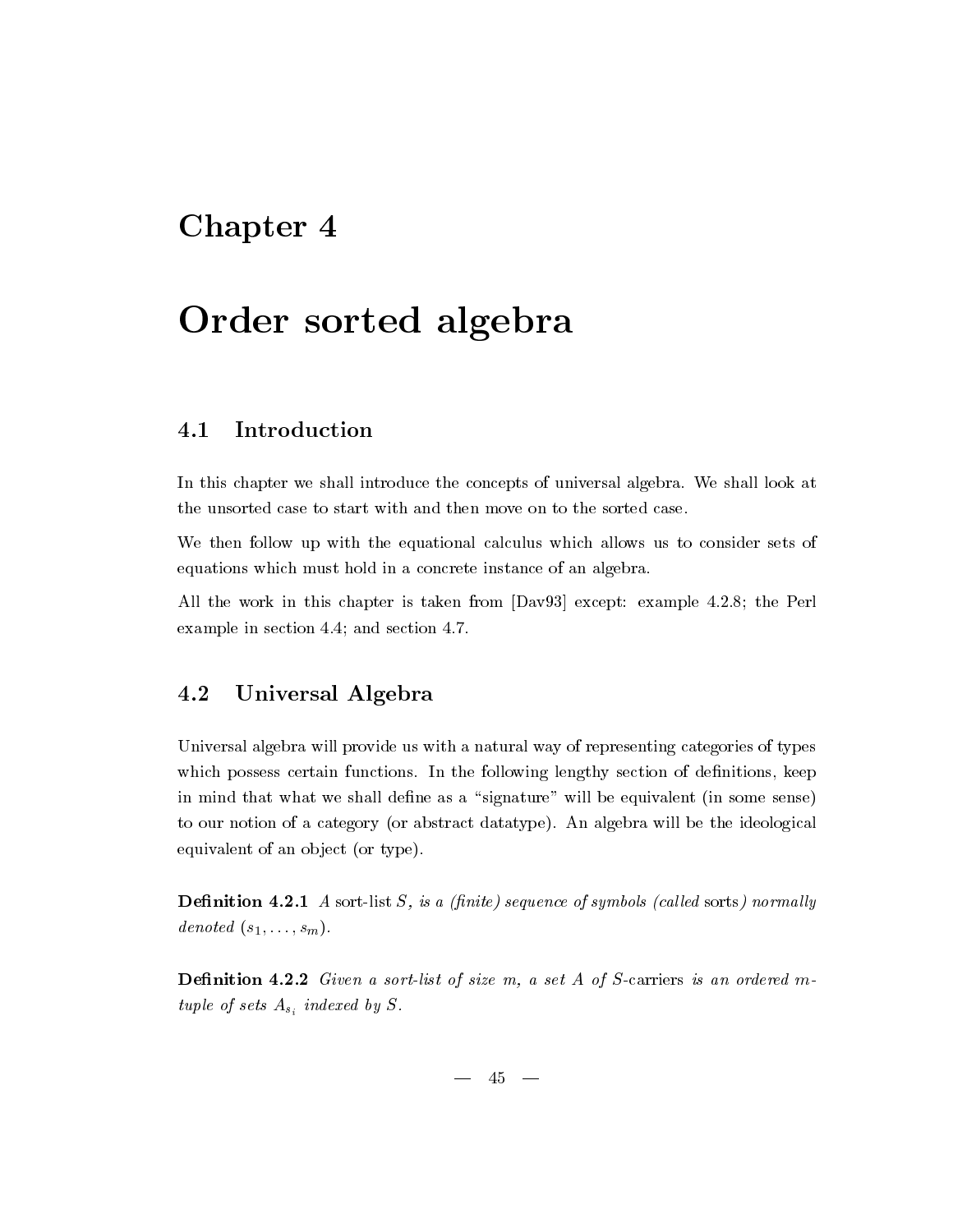**Example 4.2.3** One may consider the sort-list of a vector space to be  $(K, V)$  where K is to be identified with the underlying field and V is to be identified with the set of all points in the vector space-considering considering C to be a vector space over R the space over  $(K, V)$ -carriers of **C** are  $(\mathbf{R}, \mathbf{C})$ .

So we see that the carriers of a particular type are a list of types which "have something to die with the type in question- the sort is a list of the some length where the same length where ith element is a symbol corresponding to a particular abstract datatype to which the  $\iota$ un carrier belongs-.

**Definition 4.2.4** Given a sort-list S and  $n \in \mathbb{N} \cup \{0\}$ , an S-arity of rank n is an ordered n-tuple of elements of  $S$ .

An arity is merely a list of the sort list of the sort list-sort list-sort list-sort list-sort list-sort listto type polymorphic (or abstract) functions.

**Definition 4.2.5** Given a sort-list  $S, n \in \mathbb{N} \cup \{0\}$ ,  $q = (q_1, \ldots, q_n)$  an S-arity of rank  $n, and a set A of S-carriers, we define$ 

$$
A^q:=\prod_{i\in\{1,...,n\}}A_{q_i}
$$

This is the map of an arity to the list of carriers.

**Definition 4.2.0** An S-operator of arity q is a function from  $A<sup>i</sup>$  to one of the elements of  $A$ .

 $\Gamma$  and  $\Gamma$  and  $\Gamma$  and  $\Gamma$  are South set of set or South signature is a set  $\Gamma$  . The set  $\Gamma$ indexed by  $n \in \mathbf{N} \cup \{0\}$ , q an S-arity of rank n, and  $s \in S$ , such that  $\bigcup_{n,q,s} \Sigma_{n,q,s}$  is a s is the subset of some  $\mathcal{A}$  is called operator symbol-ledged operator symbol-led operator symbol-

The usual notation for such a signature is  $\langle \Sigma, S \rangle$ .

 $50$  this defines us a set of sets of polymorphic functions for a particular sort-fist.  $A$ signature is like a category in that it is an abstract datatype.

A signature collects together all types which share a similar family of operators-

 $46 -$ 

<sup>-</sup>Notice that the sort list is defined first and that the carriers depend on the sort list. One does not  $\,$ define a list of carriers and then fix a list of abstract datatypes post facto.

<sup>-</sup>Functions without methods-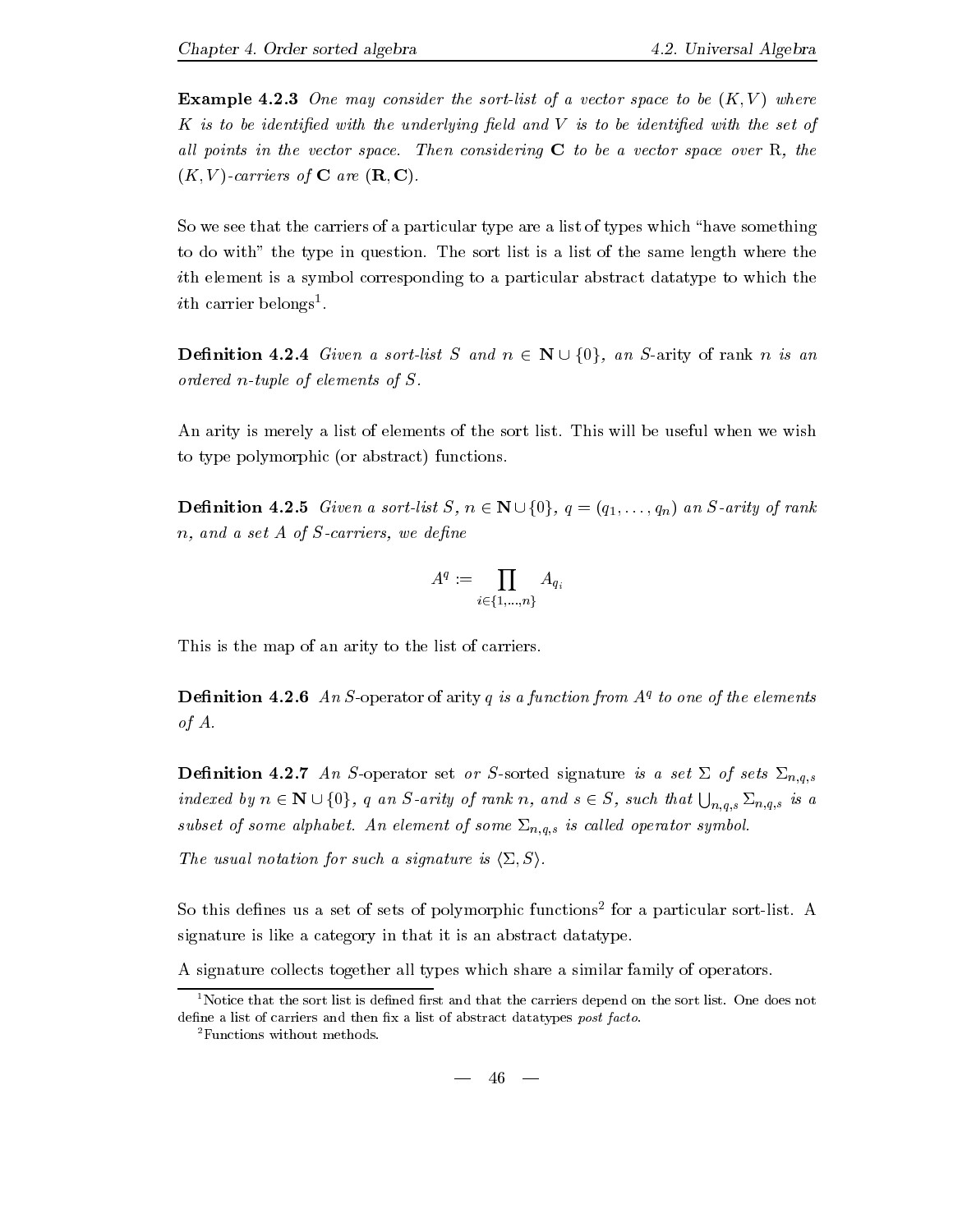**Example 4.2.8** Monoids:  $\mathbb{N}\cup\{0\}$  is an additive monoid, whereas N is a multiplicative monoid.

The signature for monoids could be viewed as being

$$
\langle \Upsilon, U \rangle = \langle (M, B), ((e), (), (id), (ep), (), (), (b), (), ... \rangle \rangle
$$

where me is the monoid sort B is the sort of booleans logic types- many spectrum symbols. e is a member of  $\Upsilon_{(0,(1),M)}$  and corresponds to the function which always returns the  $\cdots$ *identity* constant<sup>3</sup> of the monoid.

id is the operator symbol in  $\Upsilon_{(1,(M),M)}$  which corresponds to the identity function.

ep is the operator symbol in  $\Upsilon_{(1,(M),B)}$  which corresponds to the "is this the identity  $element$ ?" function.

Last (in our example) but by no means least, b is the monoid's binary operator from  $\Upsilon_{(1,(M,M),M)}$ .

So in Nfg e id ep b correspond to id respectively- Whereas in N e id ep b correspond to  $1, id, 1?$ ,  $\times$  respectively.

**Definition 4.2.9** A (multi-sorted, total)  $\Sigma$ -algebra is an ordered pair  $\langle A, \alpha \rangle$  where A is an S-carrier set and

for a finding  $q$  and  $q$  and  $q$  and  $q$  are constructed in some  $q$  and  $q$  and  $q$  and  $q$  and  $q$  and  $q$  and  $q$  and  $q$  and  $q$  and  $q$  and  $q$  and  $q$  and  $q$  and  $q$  and  $q$  and  $q$  and  $q$  and  $q$  and  $q$  and  $q$ 

$$
\alpha_{n,q,s} = \{ \alpha_{n,q,s,\sigma} : A^q \to A_s \}_{\sigma \in \Sigma_{n,q,s}}
$$

So if  $\langle \Upsilon, U \rangle$  is the monoidal signature, then

 $\langle (\mathbf{N}, \texttt{Boolean}), ((1), (), (id), (1?), (), (), (\times), \ldots) \rangle$ 

is an  $\Upsilon$ -algebra.

Notation - Let hA i be a &algebra- For an operator symbol n-q-s of the sig nature  $\langle \Sigma, S \rangle$  the function associated with this symbol in  $\langle A, \alpha \rangle$  is represented by either n-q-s- or n-s - $\mathbf{u}$ 

 ${}^{3}$ Constants are often represented by (if not compiled in the same way as) functions in programming languages such as Axioms Spad language- This gives a homogeneous interface for providing constants-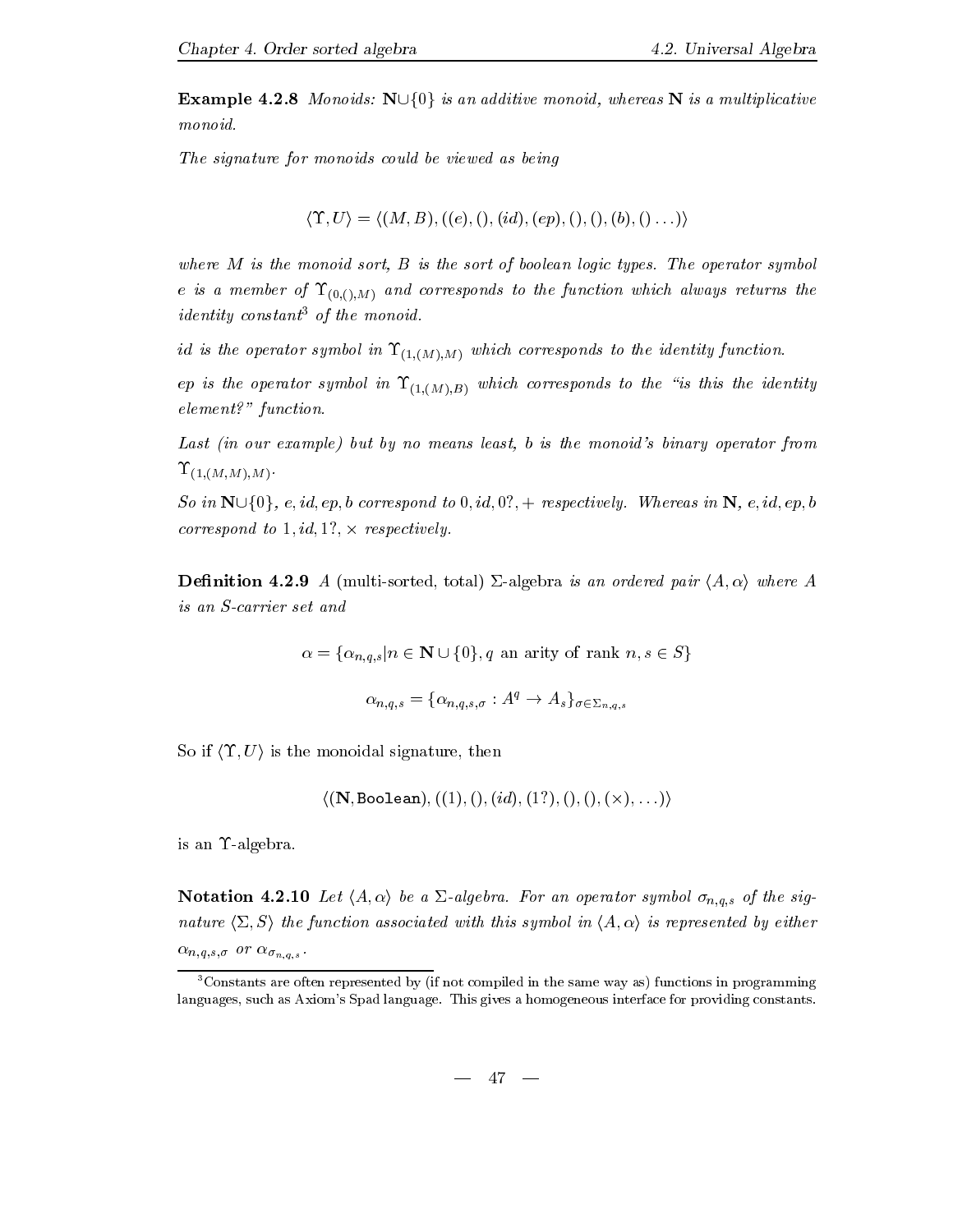This second form of notation is useful for when we refer to operator symbols by names other than the form  $\alpha$  in the form  $\alpha$   $n, q, \beta$  ,  $\alpha$  is the form  $\alpha$  if  $\alpha$  if  $n, q, \beta$  , then if

$$
\alpha_{n,q,s,\sigma}=\alpha_{\sigma_{n,q,s}}=\alpha_\tau
$$

 $\mathcal{L}$  -contracts the anti-dimensional density of the anti-dimensional density of the anti-dimensional density of the anti-dimensional density of the contract of the contract of the contract of the contract of the contr had in the interest family of the second family of  $\mu$  is an  $\mu$  in  $\sigma$  in  $\sigma$  in  $\sigma$  in Sindexed family  $\mu$ such that:

$$
(\forall n \in \mathbb{N} \cup \{0\})(\forall q \text{ arrives of rank } n)(\forall (a_1, \ldots, a_n) \in A^q)(\forall s \in S)(\forall \sigma \in \Sigma_{n,q,s})
$$

we have

$$
\phi_s(\alpha_{n,q,s,\sigma}(a_1,\ldots,a_n))=\beta_{n,q,s,\sigma}(\phi_{q_1}(a_1),\ldots,\phi_{q_n}(a_n)).
$$

As an example of a homomorphism let us consider our monoidal case once more- The  $\min \varphi$  from  $N \cup \{0\} \rightarrow N$  which maps  $n \mapsto 2^n$  is a homomorphism.

### 4.3 Term Algebras

Term algebras provide us with at least one example of an algebra for each signature-In some sense, it is the "freest" algebra of the signature and all other algebras are isomorphic to quotients of the term algebra.

Notice that given  $\langle \Upsilon, U \rangle$  the definition of the monoidal signature from example 4.2.8, the term algebra is not the free monoid, since we have not added in any "laws" or equations to the algebra - Thus we do not have associated the term algebra - Thus we do whereas we do in the free monoid.

Thus we see that, as yet, universal algebra does not model real mathematics perfectly.

notation is the set of the set of the set of the set of the set of the set containing three special symbols-be

$$
\Delta := \{(\}\cup\{)\}\cup\{,\}
$$

 $\Delta$  is a just a piece of notation that will make the following definition less verbose.

<sup>&</sup>lt;sup>4</sup>We haven't provided an exponentiation function in our monoidal algebra, but adding an extra sort and a function it is possible. Otherwise think of the map as taking 0 to 1; 1 to 2; 2 to 2  $\times$  2; 3 to  $2 \times 2 \times 2$ ; and so on.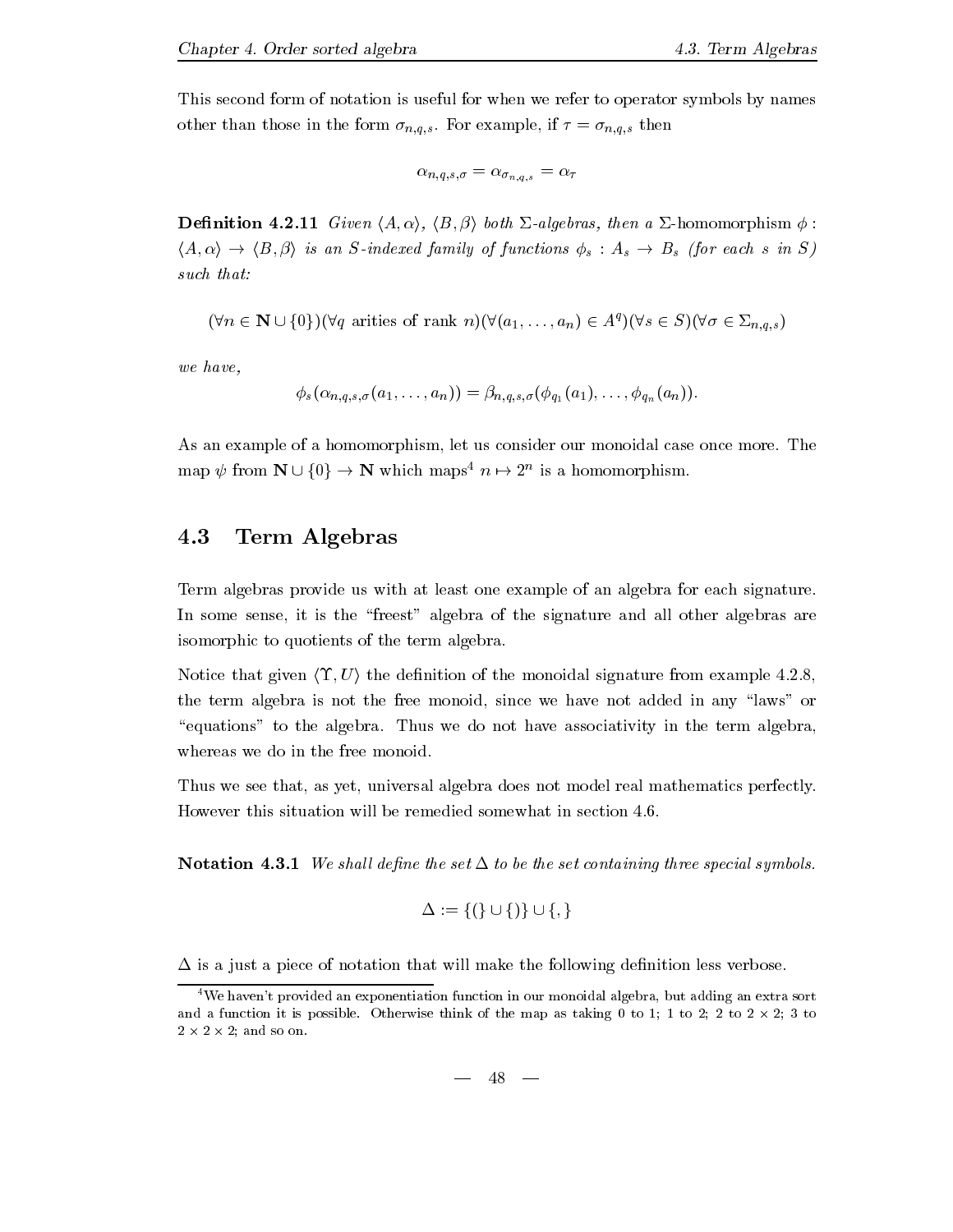**Definition 4.3.2** Let X be an S-indexed family of sets disjoint from each other, from the set  $\Delta$  and from  $\bigcup_{n,q,s}\Sigma_{n,q,s}$ . We define  $T_{\Sigma}(X)$  to be the S-indexed family of sets of strings of symbols from  $\bigcup_{s\in S} X_s\cup \Delta\cup \bigcup_{n,q,s}\Sigma_{n,q,s}$ , each set as small as possible satisfying these conditions 

- $\cdot$   $\cdot$   $\sim$   $\cdot$   $\cdot$   $\cdot$   $\cdot$   $\cdot$   $\cdot$   $\cdot$   $\cdot$   $\cdot$   $\cdot$   $\cdot$   $\cdot$   $\cdot$   $\cdot$   $\cdot$   $\cdot$   $\cdot$   $\cdot$   $\cdot$   $\cdot$   $\cdot$   $\cdot$   $\cdot$   $\cdot$   $\cdot$   $\cdot$   $\cdot$   $\cdot$   $\cdot$   $\cdot$  . . .
- s SXs TXs
- $\alpha$  , (  $\alpha$  )  $\alpha$   $\alpha$  (  $\alpha$ )  $\alpha$  )  $\alpha$  (  $\alpha$  )  $\alpha$  )  $\alpha$  (  $\alpha$ )  $\alpha$  )  $\alpha$  (  $\alpha$ )  $\alpha$  ( $\alpha$ )  $\alpha$  )  $\alpha$  ( $\alpha$ )  $\alpha$  )  $\alpha$  ( $\alpha$ )  $\alpha$  )  $\alpha$  ( $\alpha$ )  $\alpha$  )  $\alpha$  ( $\alpha$ )  $\alpha$  )  $\alpha$  $\mathbf{u}$

We make  $T_{\Sigma}(X)$  into a  $\Sigma$ -algebra by defining operators  $\sigma_T$  on  $T_{\Sigma}(X)$ , for each  $\sigma \in$  $\overline{v}$ ,  $\overline{q}$ ,  $\overline{\overline{v}}$ 

- If n then T - Guaranteed to be in TXs by -
- Else, define  $\sigma_T(t_1,\ldots,t_n)$  to be the string  $\sigma(t_1,\ldots,t_n)$

 $T_{\Sigma}(X)$  is called the term algebra, and an element of  $T_{\Sigma}(X)$  is called a term.

### 4.4 Order-sorted algebras

Order sorted algebras extend the concept of of universal algebras by imposing an order on the sortlist- the sortlist-sortlist-sortlist- all algebras of our that we know the strong that all algebras signature  $\langle \Sigma, S \rangle$  have the carrier of  $S_2$  as a subset of  $S_4$ , say.

The ordering of sorts imposes a subtype lattice on the sorts (and hence their carriers). This can then be used in any algebra of the signature to either restrict a function already defined on one type to a subtype of that type, or extend a function on a type to a partial function on a supertype- Partial functions and order sorted algebra are

Firstly, we had better define what we mean by an "order".

denition and the strict partial order on a set S is a relation of the set S which is a relation of the set S which is a relation of the set S is a relation of the set S which is a relation of the set S which is a relation  $transitive,$  antisymmetric and irreflexive.

A weak partial order on a set S is a relation  $\preceq$  such that,  $a \preceq b \Leftrightarrow (a \prec b) \vee (a = b)$ . Such a relation is transitive.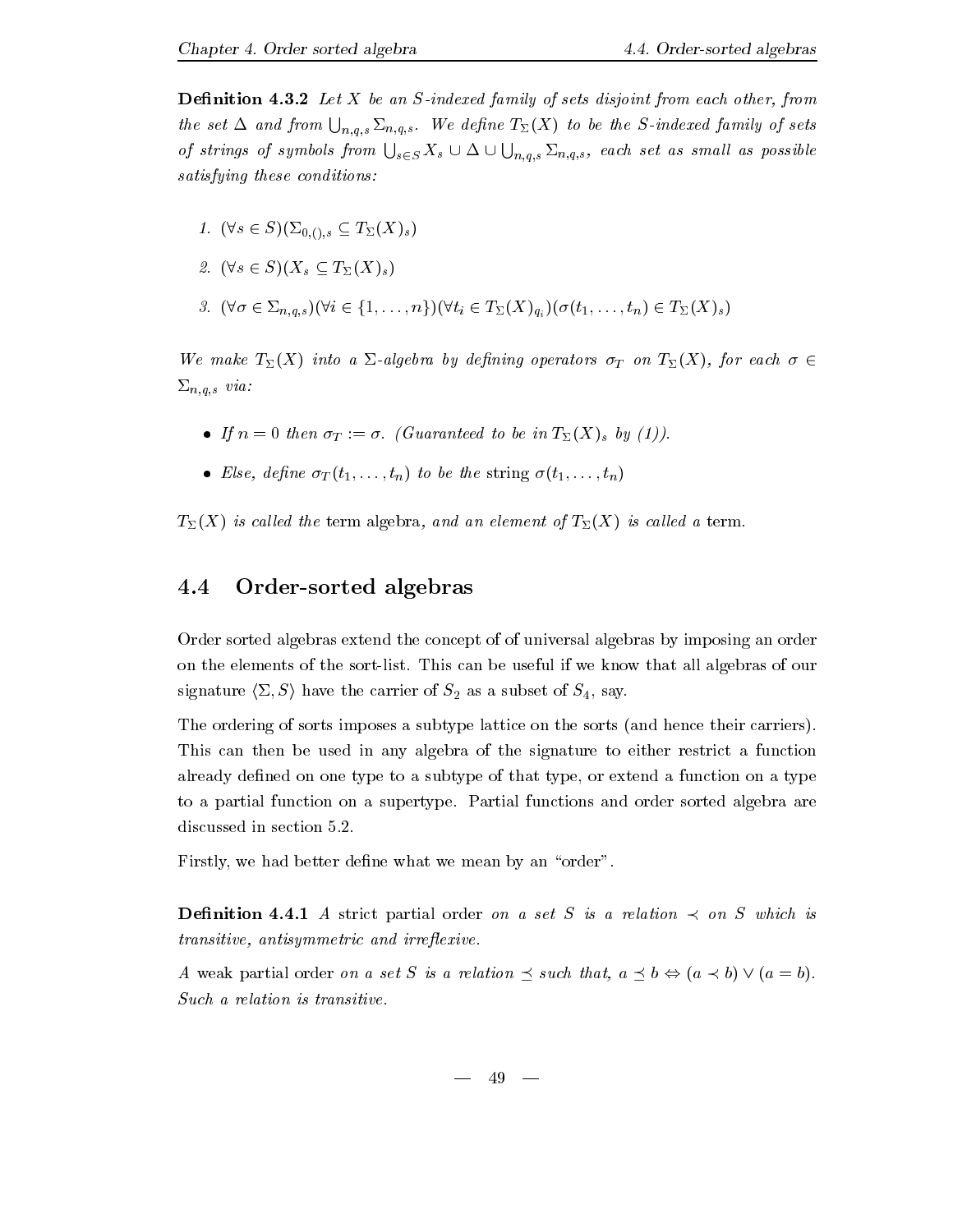**Notation 4.4.2** Let S be a set of sort symbols, such that there is a partial order  $\prec$ defined on S, and a "top" element u of S such that  $s \prec u$  for all s in S.

universe see appendix B-man us with a universe see appendix B-man use appendix B-man use and the workcould set us to be any county that which is denough the term could interm could be accessible to the appendix B--

**Definition 4.4.3** Extend  $\leq$  from S to the S-arities of rank n by defining  $(s_1, \ldots, s_n) \leq$  $(t_1, \ldots, t_n)$  iff  $(\forall i \in \{1, \ldots, n\}) (s_i \preceq t_i)$ .

**Definition 4.4.4** An order-sorted, total  $\Sigma$ -algebra is an ordered triple  $\langle A, \{A_s : s \in \mathbb{R} \mid \mathbb{R} \mid \mathbb{R} \mid \mathbb{R} \mid \mathbb{R} \mid \mathbb{R} \rangle$  $S$ ,  $\alpha$ , where A is a class known as the universe,  $\{A_s : s \in S\}$  is an S-indexed family of subsets of A, known as the carriers of the algebra, and  $\alpha$  is a set of sets of functions  $\alpha_{n,q,s} = \bigcup_{\sigma \in \Sigma_{n,q,s}} \{ \alpha_{n,q,s,\sigma} : A^q \to A_s \}, \text{ such that:}$ 

- – <sub>0</sub>, – , – , – , – , – , – , – – , – , – , – , – , – , – , – , – , – , – , – , – , – , – , – , – , – , – , – , – , – , – , – , – , – , – , –
- If s s ' in S, then  $A_s \subseteq A_{s'}$ ;
- $\alpha$   $\alpha$   $\alpha$   $\alpha$   $\alpha$   $\alpha$   $\alpha$   $\alpha$   $\alpha$   $\alpha$   $\alpha$   $\alpha$   $\alpha$   $\alpha$   $\alpha$   $\alpha$   $\alpha$ ' and  $q' \prec q, th$  $\gamma' \preceq q$ , then  $\alpha_{n,q,s,\sigma} \mid_{A^{q'}} = \alpha_{n,q',s',\sigma}$

Strictly speaking, that last condition should be,

$$
\iota_{A_s\to A_{s'}}\circ\alpha_{n,q,s,\sigma}\mid_{A^{q'}}=\alpha_{n,q',s',\sigma}
$$

(where  $\iota_{A_s \to A_{s'}}$  is the inclusion operator  $A_s \to A'_s$ ) since otherwise the target of the left hand side would be  $A<sup>s</sup>$  and of the right hand side would be  $A<sup>s'</sup>$ .

This is typical of the sort of "abuse of notation" that computer systems often have to implement.

In a language like C KR there is not much scope for such abuse- The compiler will complain if we attempt to change the type of any variable-

However, in a language like Perl [WCS96] where type changes are performed automatis the string-to-converted to convert the string one string  $\sim$  to a number one string  $\sim$ simply adds 0 to it.

The following command line session shows the abuse Perl allows.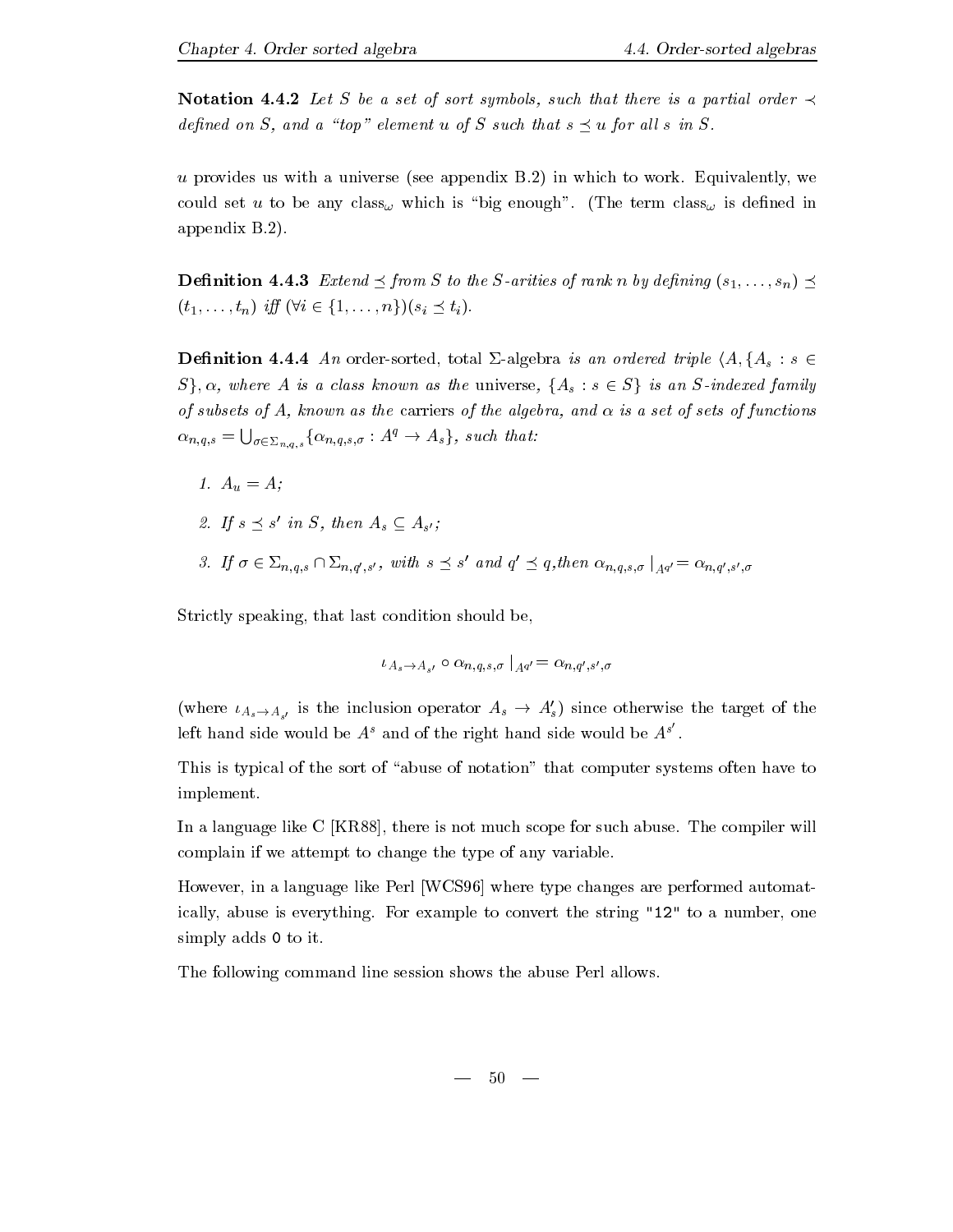```
[nic@pangur-ban Tmp]$ perl -e '
astring the contract of the contract of the contract of the contract of the contract of the contract of the con
anumber 1988 - 1989 - 1989 - 1989 - 1989 - 1989 - 1989 - 1989 - 1989 - 1989 - 1989 - 1989 - 1989 - 1989 - 198
> print a_. string;
> print "\n\in;
> print a_nnumber;
> print "\ln";
> print a_-\string + a_-\number;
> print "\n\cdot\> $a_string := "text";
> print a_, string;
> print "\langle n'';>, \rightarrow12
1224
12text
```
print n means print carriage return linefeed as in C- See how astring is treated as a number when added to  $a_n$  number and a string when we append (using the  $. =$  operator) some text to it.

Notice that the opposite can be performed too- We may treat numbers as strings- We have already seen this with the line print \$a\_number; but as a more explicit example, we can append text to a number.

```
[nic@pangur-ban Tmp]$ perl -e '
anumber 1988 - 1989 - 1989 - 1989 - 1989 - 1989 - 1989 - 1989 - 1989 - 1989 - 1989 - 1989 - 1989 - 1989 - 198
> $a_number := "text";
> print a_nnumber;
> print "\n\overline{\n}";
><sup>1</sup>
```
Perl is incredibly good at all such built in type changes- However Perl is not a computer algebra system and does not have the vast number of types that Axiom has-

Perl also has a xed universe see appendix B- and denition -- and knows how to retract any variable back to the universe type- retraction that the see how to coerce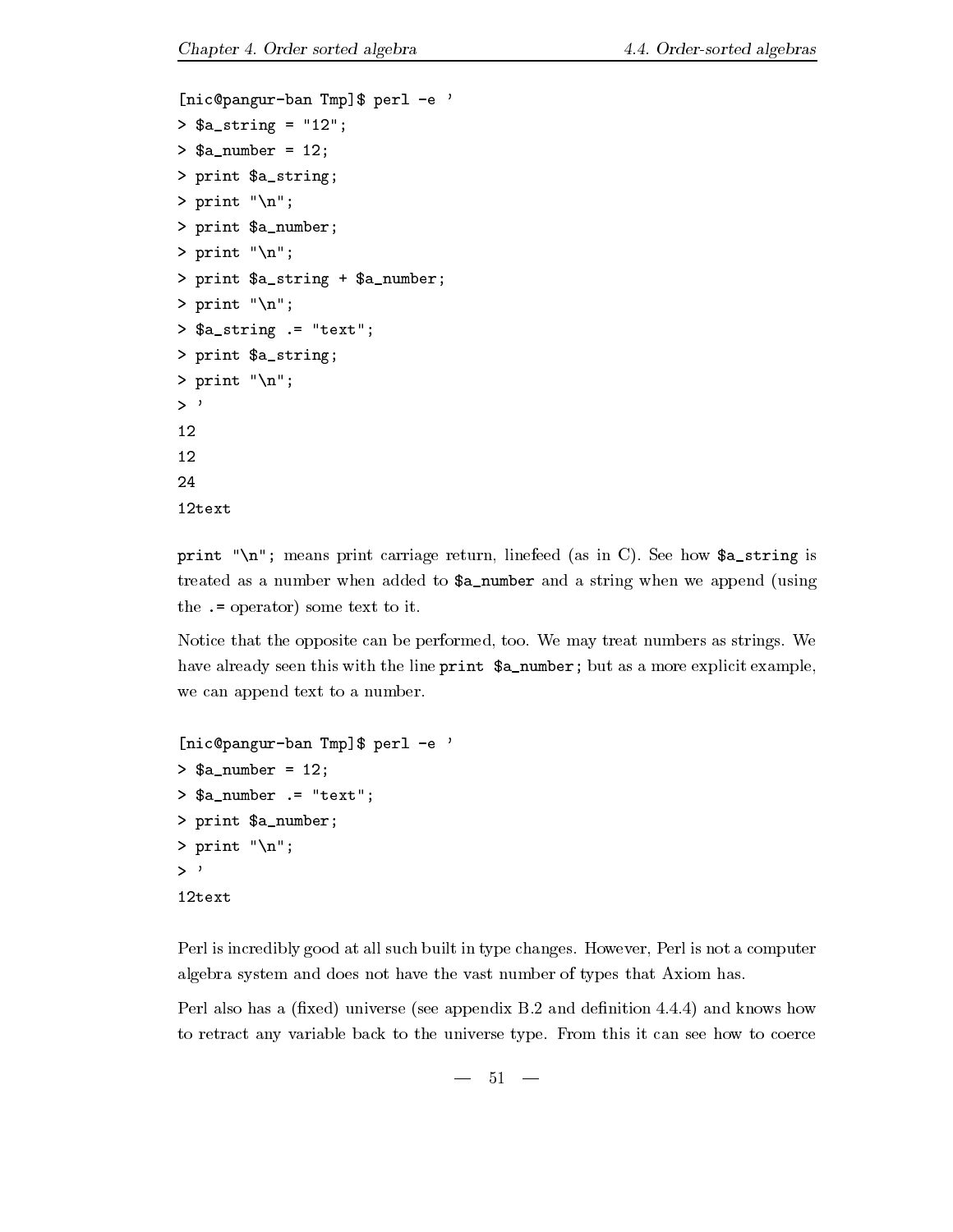any two objects to types over which an operator (such as  $print, + or$ .) is valid.

The definition of order sortedness ensures some confluence<sup>5</sup> amongst operators on subtypes- However it does not provide enough for most sensible applications- The follow ing definition ensures a more confluent system.

**Definition 4.4.5** The order-sorted signature  $\Sigma$  is regular if whenever  $\tilde{q}$  is an arity and  $\sigma \in \Sigma_{n,q,s}$  with  $\tilde{q} \preceq q$ , there is a least pair  $q',s'$  such that  $\sigma \in \Sigma_{n,q',s'}$  and  $\tilde{q} \preceq q'$  and  $s \cap s$ .

Now, we shall extend the definition of term algebras to the order sorted case.

**Definition 4.4.6** Let  $X$  be an S-indexed family of sets disjoint from each other, from the set  $\Delta$  and from  $\bigcup_{n,q,s}\Sigma_{n,q,s}$ . We define  $T_{\Sigma}(X)$  to be the S-indexed family of sets of strings of symbols from  $\bigcup_{s\in S} X_s\cup \Delta\cup \bigcup_{n,q,s}\Sigma_{n,q,s},$  each set as small as possible satisfying these conditions 

- s S&-s TXs . . .
- s SXs TXs
- 3.  $(\forall s, s' \in S)((s \preceq s') \Rightarrow (T_{\Sigma}(X)_s \subseteq T_{\Sigma}(X)_{s'}))$
- $\tau$  (  $\tau$  =  $n_{ij}q_{j}$ o)( = t ) ))(  $i$  =  $\omega$ ( ) $q_{i}$ )( (ti) ) $n_{i}$  =  $\omega$ ( )o)

We make  $T_{\Sigma}(X)$  into a  $\Sigma$ -algebra by letting the first component be  $T_{\Sigma}(X)_u$  and defining  $\mathbf{I}$  is an  $\mathbf{I}$  of  $\mathbf{I}$  for  $\mathbf{I}$  is a set  $\mathbf{I}$  for  $\mathbf{I}$  is a set  $\mathbf{I}$  for  $\mathbf{I}$  is a set of  $\mathbf{I}$ 

- $\Gamma$  is the finite internal to by the internal control  $\Gamma$  . Then  $\Gamma$
- Else, define  $\sigma_T(t_1,\ldots,t_n)$  to be the string  $\sigma(t_1,\ldots,t_n)$

 $T_{\Sigma}(X)$  is called the term algebra, and an element of  $T_{\Sigma}(X)$  is called a term.

The following theorem proves the freeness of term algebras- That is to say all algebras are isomorphic to a quotient of the term algebra- In this way we see that all algebras once represented as a term algebra and a set of rewrite rules are easily implementable in a rewrite system, such as ODJ.

 $5$ Perhaps this is why OBJ is a rewriting system.

 $6$ With the usual caveats on being able to check whether two elements are equal or not and other unsolvable problems-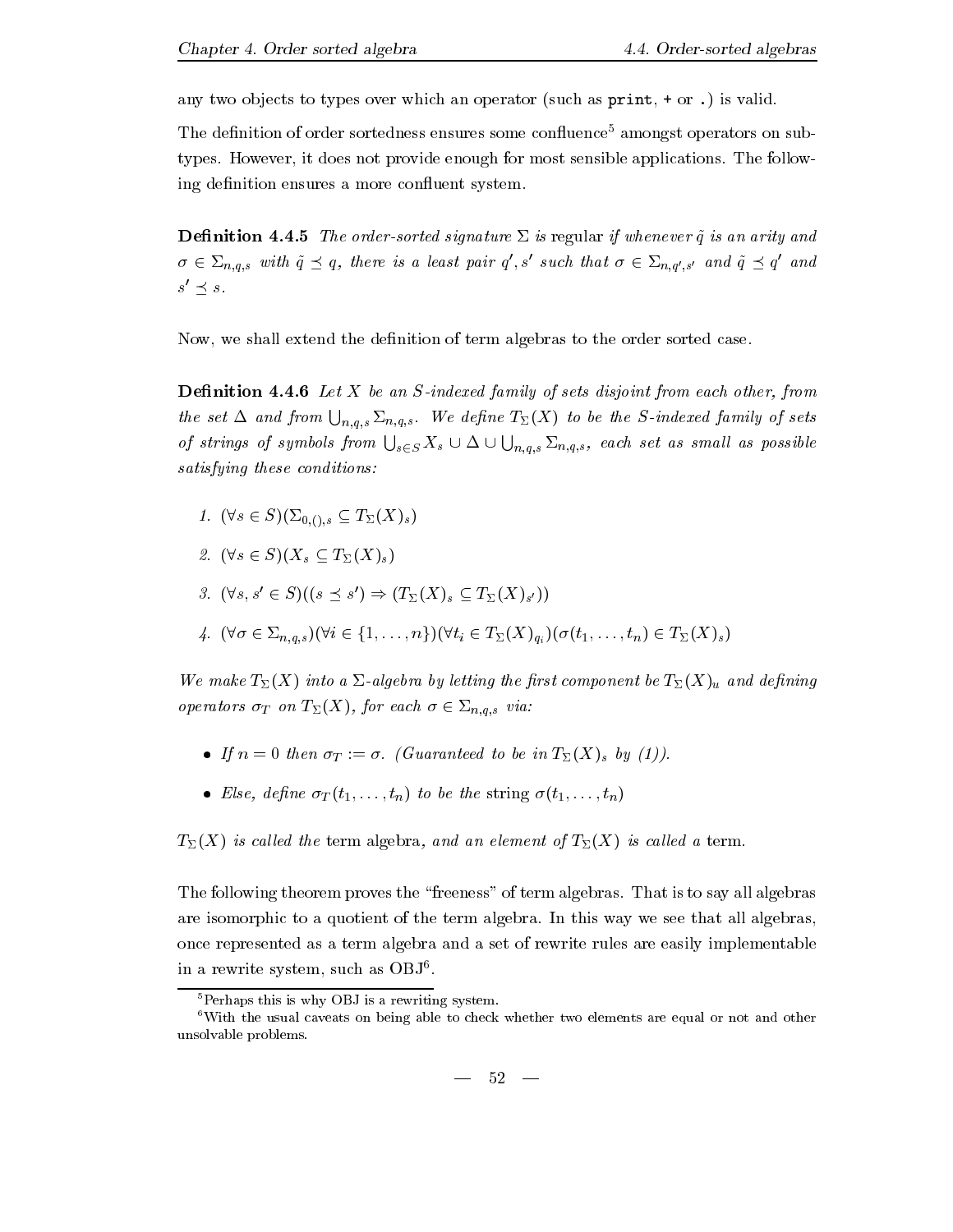It also says something about the constructibility of types. That is, if  $\bigcup_{n,q,s}\Sigma_{n,q,s}$  is finite then clearly only a finite number of functions in each and every  $\Sigma$ -algebra construct the whole algebra.

Moreover, suppose in every real algebra which we wish to study, a certain set of equa-. The section  $\{r_1, r_2, \ldots, r_{n-1}, \ldots, r_{n-1}, \ldots, r_{n-1}, \ldots, r_{n-1}, \ldots, r_{n-1}, \ldots, r_{n-1}, \ldots, r_{n-1}, \ldots, r_{n-1}, \ldots, r_{n-1}, \ldots, r_{n-1}, \ldots, r_{n-1}, \ldots, r_{n-1}, \ldots, r_{n-1}, \ldots, r_{n-1}, \ldots, r_{n-1}, \ldots, r_{n-1}, \ldots, r_{n-1}, \ldots, r_{n-1}, \ldots, r_{n-1}, \ldots, r_{$ algebra factored out by that set of equations-

Then if every element of this freest factor algebra is equal to one constructed by a (potentially very small, finite) subset of a (potentially infinite)  $\bigcup_{n,a,s}\sum_{n,q,s}$ , we may n- $\sim$ utilise this to construct elements of our algebra-

In the automated coercion algorithm section algorithm section  $\mathbf{I}$ minimal) set to construct all (or some) of the elements of one of the sorts of an algebra.

Theorem 4.4.7 (First universality theorem) Let  $\langle A, \alpha \rangle$  be any  $\Sigma$ -algebra,  $\theta$  any map is interested family of maps from the sindex with a unique and a unique  $\blacksquare$ homomorphism and the contract of the contract of the contract of the contract of the contract of the contract of the contract of the contract of the contract of the contract of the contract of the contract of the contract \* from  $T_{\Sigma}(X)$  to A such that  $(\forall s \in S)(\forall x \in X_s)$ 

$$
\theta_s^*(\iota(x)) = \theta_s(x)
$$

The proof may be found in [Dav93].

#### 4.5 Extension of signatures

In this section we shall formalise what we mean for one algebra to be an extension of another, or more importantly, from our point of view, for one algebra to be a portion of another.

More formally we are saying how the abstract datatypes (or categories or signatures) may interest from each other- this sometime corresponds to algebras depending on the corresponding on the corresponding on the corresponding on the corresponding on the corresponding on the corresponding on the correspondi each other.

First, a piece of notation.

Notation - If S and T are two sets of sets both indexed by the same set I we say that  $S\vec{\subset} T$  iff  $(\forall i \in I)(S_i \subseteq T_i)$ .

This extends the definition of subsets to  $n$ -tuples of sets.

**Definition 4.5.2** Let S, S' be two sort-lists, such that, as sets of symbols  $S \subseteq S'$ , and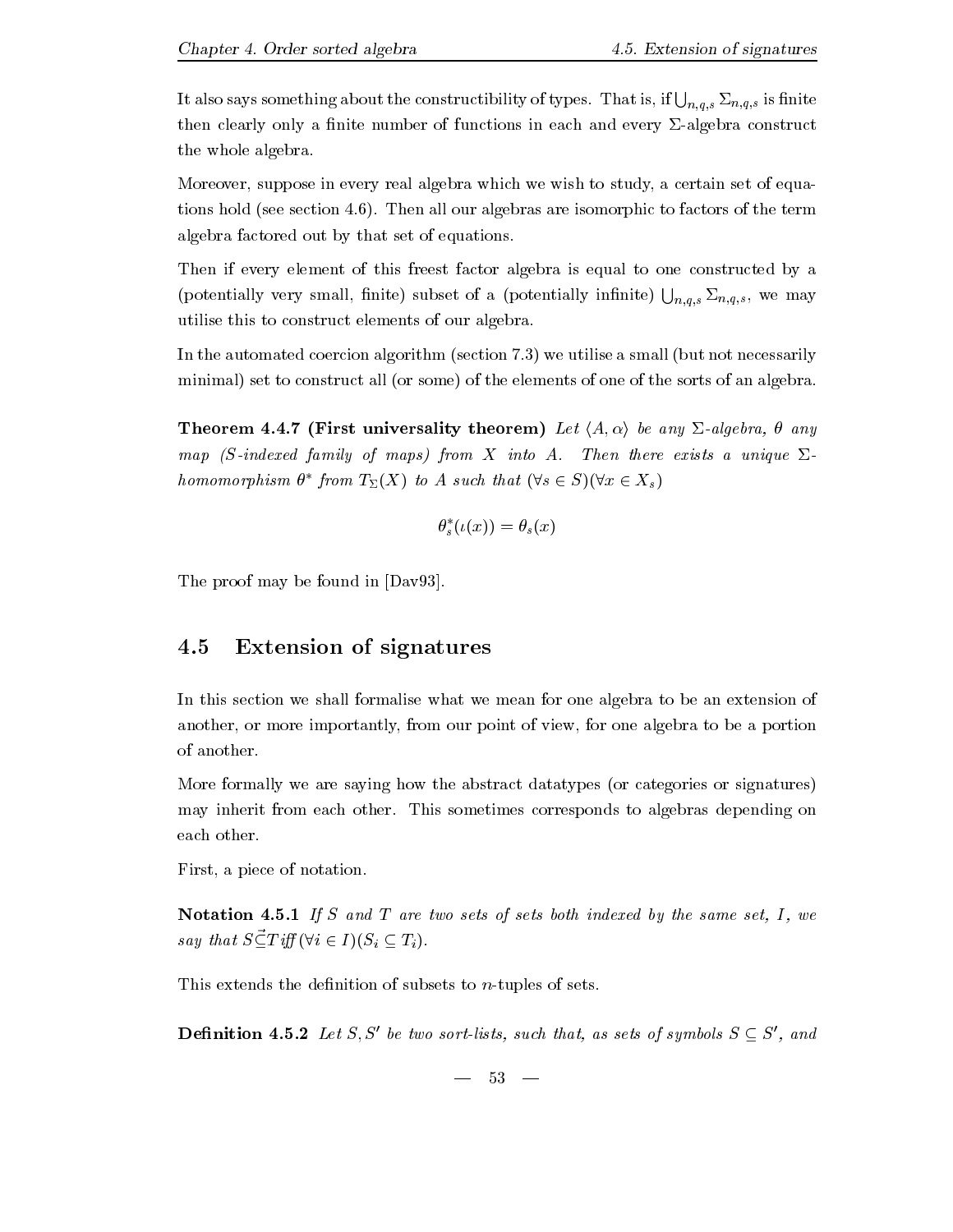that  $\{1 \circ \alpha \in S \}$  is  $\{1 \circ \alpha \leq \beta \circ \alpha \}$ . The and T be an Society signature and T be a S'-sorted signature. If  $\Sigma \vec{\subset} T$ , we say that  $\Sigma$  is a sub-signature of T and that T is a super-signature of  $\Sigma$ .

Thus we have the obvious denition of subsignature- As an example the monoidal signature is a subsidiary is a subsidiary for groups-formal  $\mathbf{r}$  and  $\mathbf{r}$  and  $\mathbf{r}$  and  $\mathbf{r}$  and  $\mathbf{r}$  and  $\mathbf{r}$  and  $\mathbf{r}$  and  $\mathbf{r}$  and  $\mathbf{r}$  and  $\mathbf{r}$  and  $\mathbf{r}$  and  $\mathbf{r}$  and  $\mathbf{$ corresponds directly with that of sub-category.

**Definition 4.5.3** With  $S, S', \Sigma, T$  as in the previous definition, let  $\langle A, \alpha \rangle$  be an S'sorted T algebra - Dene hA i j cal led hA i restricted to be the Ssocial leads of the Ssocial Lemma - Ssocial L  $\Sigma$ -algebra with carriers, those carriers of  $\langle A, \alpha \rangle$  which are indexed by sort symbols from  $S$  and operators in arrivors of arity  $\sigma$  arity  $q$  arithmeters for every  $j$  sort  $\sigma$  is  $n_{0}q_{0}$  .

This is applying the forgetful functor (from the category (corresponding to) T to that (corresponding to)  $\Sigma$ ) to  $\langle A, \alpha \rangle$ .

### 4.6 The equational calculus

Again we borrow heavily from Davenports lecture notes Dav- Throughout this section, we assume that S  $(e_1, \ldots, e_n)$  is our indicated symbols and  $\mathcal{E}$ <br>=  $\{\Sigma_{n,q,s}\}\$  is a S-sorted signature.

The equational calculus presented here applies to multisorted algebra- The reader will see that it clearly may be extended to the order-sorted case.

The equational calculus allows us to add "equations" to our signatures (and hence, algebras- This will allow us to assert facts about all the algebra in a signature- For example, we may wish note that one of the binary operators is always associative. Other more complicated expressions are available also-

The equational calculus does not allow us to define everything that we need: only those things that are easily definable as equations.

 $\boldsymbol{J}$  , and a single family of  $\boldsymbol{J}$  , and a single family  $\boldsymbol{J}$  , and a single family  $\boldsymbol{J}$  $\langle A, \alpha \rangle$ , is called a  $\Sigma$ -congruence if it satisfies the following four families of conditions:

$$
a \in A_{s_i} \quad \Rightarrow \quad aR_{s_i}a \tag{R}
$$

$$
aR_{s_i}b \quad \Rightarrow \quad bR_{s_i}a \tag{S}
$$

$$
aR_{s_i}b \text{ and } bR_{s_i}c \quad \Rightarrow \quad aR_{s_i}c \tag{T}
$$

$$
(\forall \sigma \in \Sigma_{n,q,s})(a_1 R_{q_1} b_1, \ldots a_n R_{q_n} b_n \Rightarrow \sigma(a_1, \ldots, a_n) R_s \sigma(b_1, \ldots, b_n))
$$
\n(C<sub>\sigma</sub>)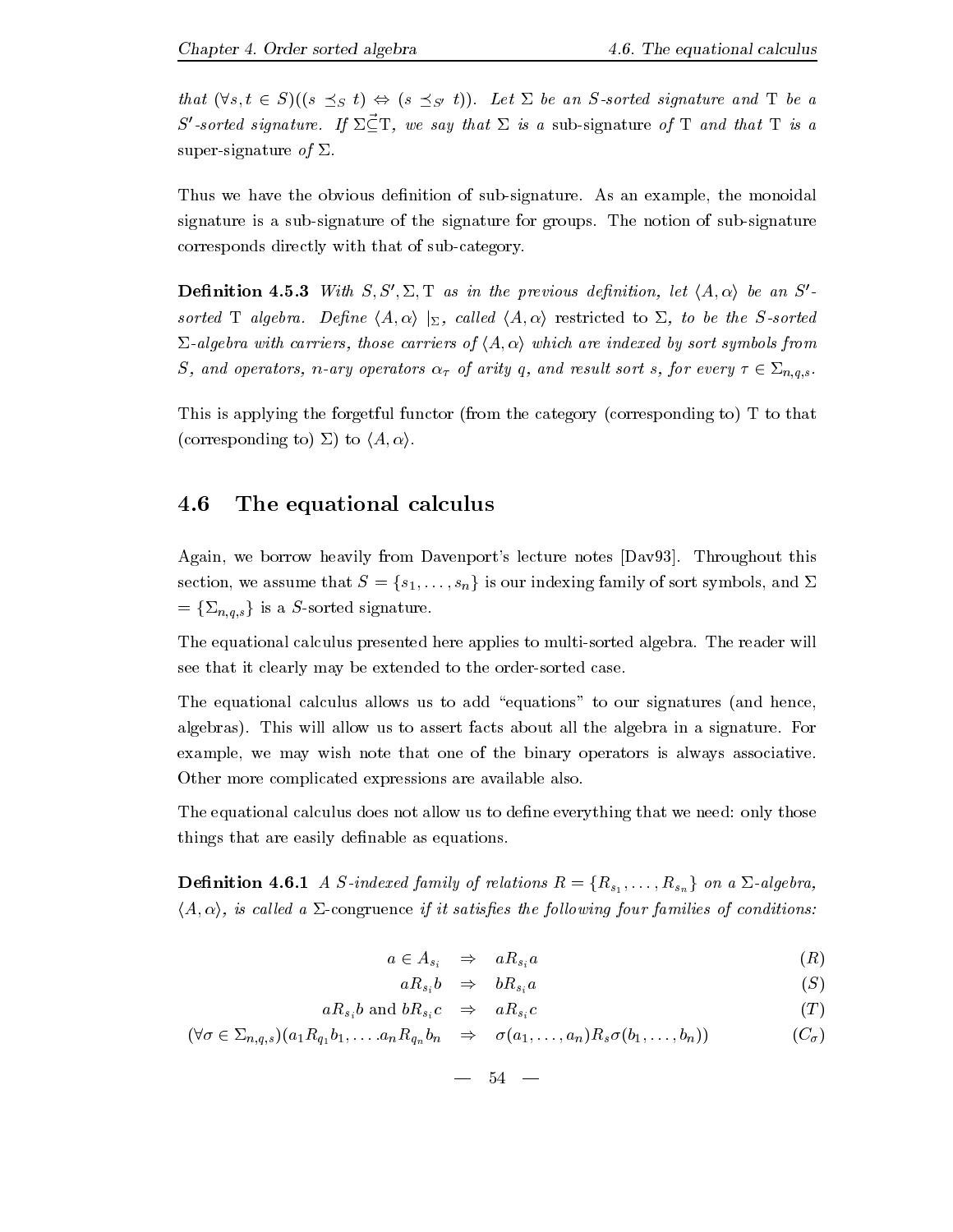The first three conditions imply that  $R_{s_i}$  is an equivalence relation on the set  $A_{s_i}$ , while the conditions C explain how R relates to the various operators of &- The operators  $\alpha = n, q, \sigma$  are constructed on the equivalence classes classes  $\alpha$ 

 $\mathbf{L}$  is a  $\mathbf{L}$  be a  $\mathbf{L}$  and be a  $\mathbf{L}$  -denote on hA i-denote on hA i-denote on  $\mathbf{L}$ is the fact that is the carrier set  $\alpha$  is the carrier set of  $\alpha$  is the set of B is the set of B is the set of B is the set of B is the set of B is the set of B is the set of B is the set of B is the set of B is the se equivalence classes of Asia under the equivalence relation signalizer  $\rho_0$  is the equivalence relation signal  $defined\ by$ 

a a an a aan

 $\partial$  in  $\partial$  in  $\partial$  in every  $\partial$  in every  $\partial$  in every  $\partial$ 

This is merely the quotient algebra, and to be sure, the following is a theorem.

 $\mathcal{T}$  in the above density of the above density  $\mathcal{T}$ 

The following definition actually turns out to be very important.

**Definition 4.6.4** We say that a sort s is void in the signature  $\Sigma$  if  $T_{\Sigma}(\emptyset)_{s} = \emptyset$ .

Basically, having a void sort  $\tilde{s}$  in the signature means that there are no constants of  $\mathbf{r}$  to  $\mathbf{r}$  that one of the following is true that one of the following is true, the following is true  $\mathbf{r}$ 

- no operators have some system  $\{V, q\}, \ldots, \{V, q\}, \sigma$  , where  $q$  is an arity of  $\sigma$ rank  $n$ )
- every operator with  $\tilde{s}$  as a return type has an argument whose sort is either void or s) q n&n-q-s  i fngqi is a void sort or s) where <sup>q</sup> is an arity of rank  $n$ )

**Lemma 4.6.5** If s is not void in the signature  $\Sigma$ , then in every  $\Sigma$ -algebra $\langle A, \alpha \rangle$ ,  $A_s \neq$  $\emptyset$  .

Goguen & Meseguer suggest the following rules of deduction for a sound multi-sorted equational calculus-

**Notation 4.6.6** Let  $X$  be a S-indexed family of sets of variable symbols, such that each  $X_{s_i}$  is disjoint from all the others, from the operator symbols of  $\Sigma$ , and from any symbols in any particular algebras we may be reasoning over.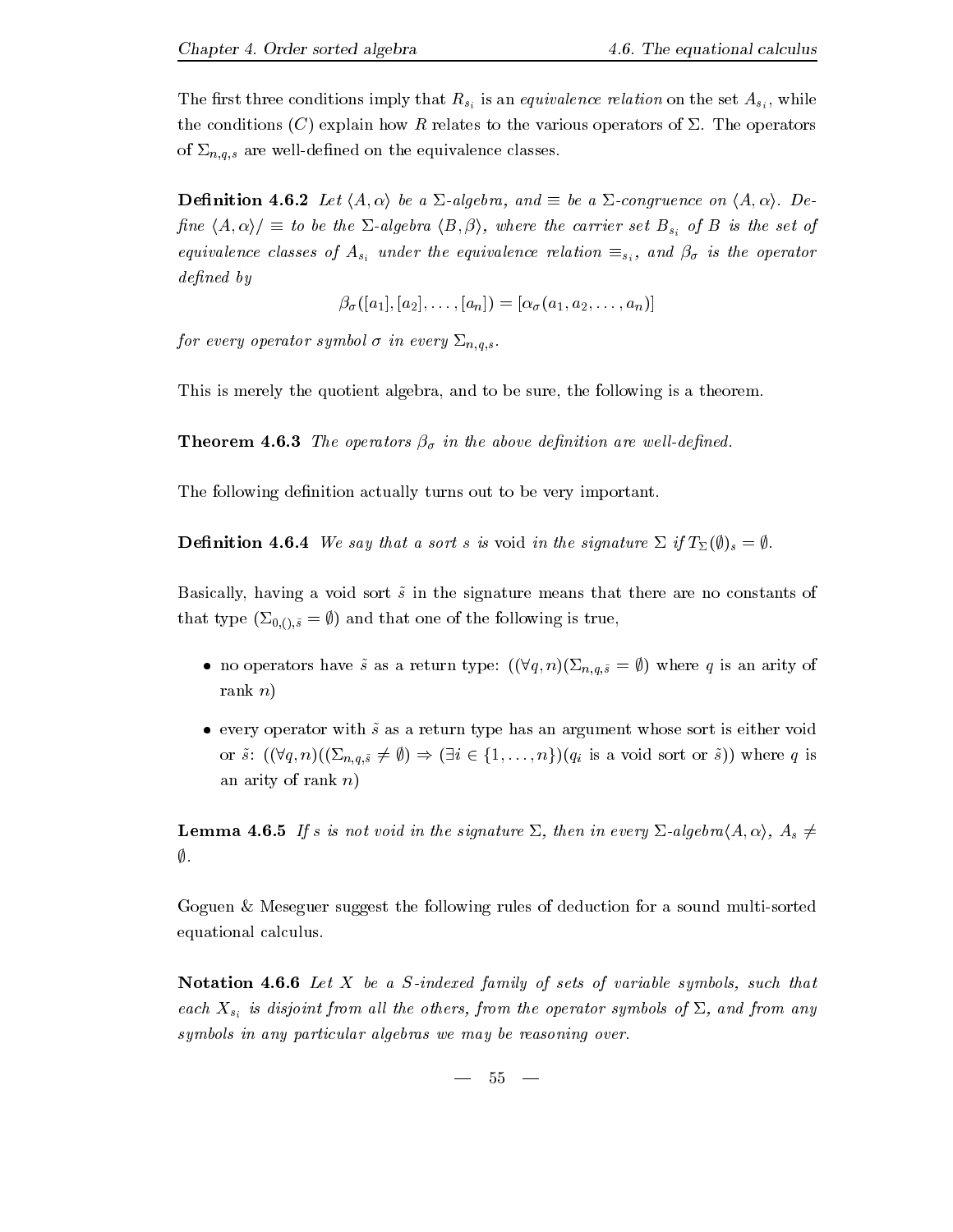We will be reasoning frequently with  $S$ -indexed families of sets, and wishing to perform operations on them - Let X hydrogen and I have two Sindexed Sindexed and Y hydrogen and Y hydrogen and I have t families of sets, and define  $X\vec{U}Y$  to be the S-indexed family  $\langle X_1\cup Y_1,\ldots,X_n\cup Y_n\rangle$ . Similarly, we will write  $X \, \vec{\subset} Y$  to indicate that each component of X is a subset of the  $corresponding\ element\ of\ Y.$ 

 $A$   $\mu$  at piece of notation is that the indexed family of empty sets will be denoted by  $\psi$ .

**Definition 4.6.7** A multi-sorted equation for the signature  $\Sigma$  consists of a triple  $(Y, t_1, t_2)$ , where  $Y \vec{\subseteq} X$ ,  $t_1$  and  $t_2$  are terms from the same carrier set of  $T_{\Sigma}(X)$  (or  $T_{\Sigma}(X \vec{U}A)$  if we are dealing with equations in a particular algebra  $\langle A, \alpha \rangle$ ), and every variable occurring in  $t_1$  and  $t_2$  occurs in the appropriate member of  $Y: t_1, t_2 \in T_\Sigma(Y)$ . Such equations are written  $\forall Y \quad t_1=t_2$ .

If  $t_1$  and  $t_2$  come from the same carrier set of  $T_{\Sigma}(X)$  we say that the equation is  $\Sigma$ -generic.

One should read the symbol  $\forall Y$  as meaning "for all values of all the variables of Y in the appropriate sorts and there had better be some values in those sorts - It is this interpretation that will solve the paradox mentioned earlier.

**Definition 4.6.8** An equational system for the signature  $\Sigma$  is a set of equations for  $T_{\Sigma}(X)$  (or  $T_{\Sigma}(X \ddot{\cup} A)$  if we are dealing with equations in a particular algebra  $\langle A, \alpha \rangle$ ).

We will tend to write  $e = f$  for an equation from an equational system, meaning  $\forall Y \quad e = f$  where Y is the S-indexed family of sets of variables consisting precisely of those variables occurring in  $e$  and  $f$ .

. As in the variable  $\mu$  with the variable  $\mu$  with the term time time term time term time term time term time term time term time term time term time term time term time term time term time term time term time term tim a substitution instance.

— ---------- ----- -- proof in the models of the multisorted equation of the equation  $\sim$  $\forall Y \quad e = f$  from the equational system  $\mathcal{E}$  is a finite set of equations  $\forall Y_i \quad e_i = f_i$  such that each equation is justified by one of the seven following rules of inference:

$$
\overline{\forall} Y \quad e[x_1/t_1, \dots, x_n/t_n] = f[x_1/t_1, \dots, x_n/t_n]
$$
 (E)

where  $\forall X \in \mathcal{F}$  is an equation of  $\mathcal{E}$ , the  $t_i$  are terms of the appropriate sort of  $T_\Sigma(X)$ and  $Y$  is the S-indexed family of sets whose s-th component is the set of all variables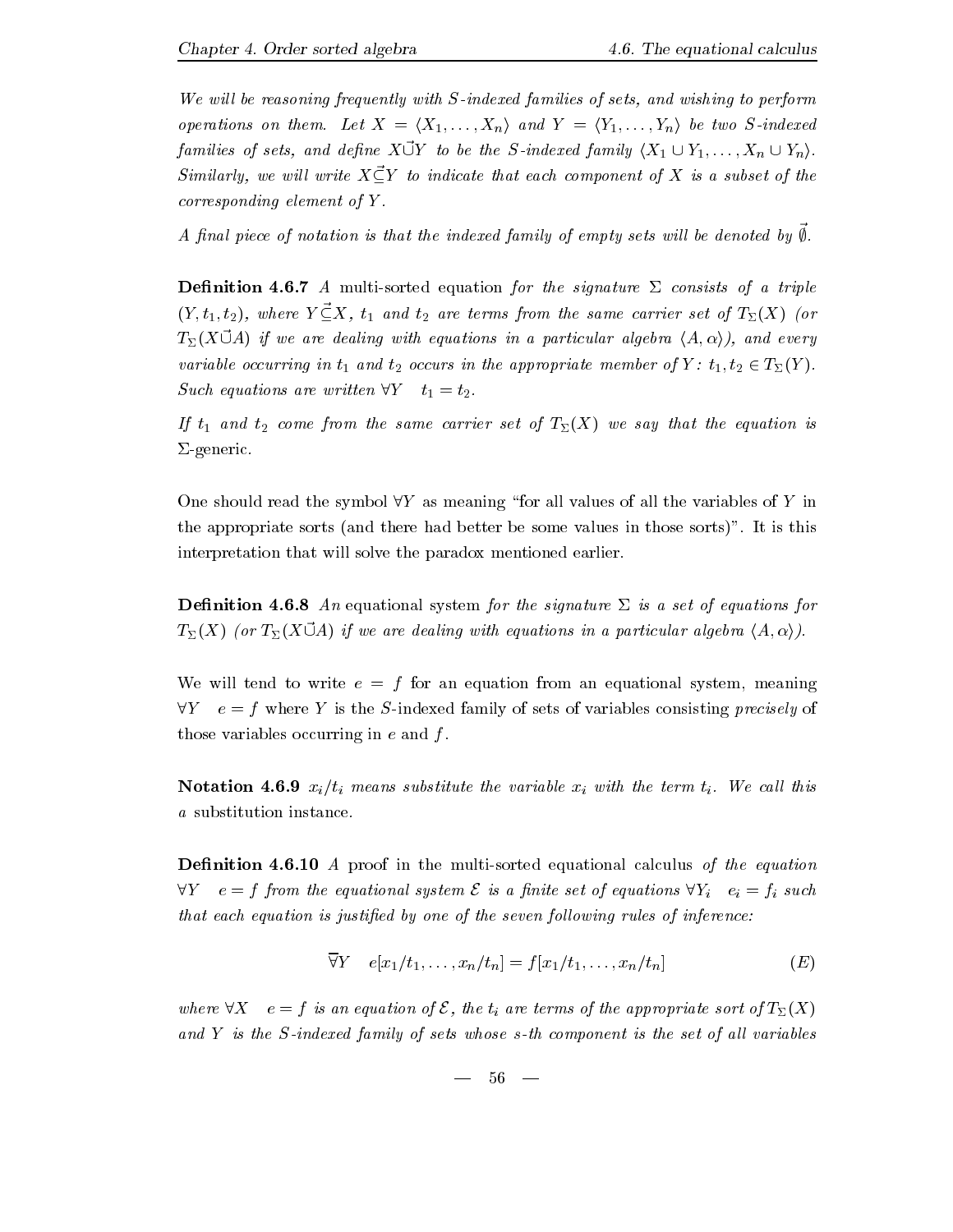of sort <sup>s</sup> in al l the ti and those variables of Xs which have not been substituted for i-ewhich are not one of the  $x_i$ ;

$$
\overline{\forall}Y \quad e = e \tag{R}
$$

where  $Y$  is the S-indexed family of sets whose s-th component is the set of all variables of sort s in e

$$
\forall Y \quad e = f \quad \overline{\forall} Y \quad f = e \tag{S}
$$

$$
\forall Y \quad e = f \quad \forall Y' \quad f = g \quad \overline{\forall} Y \vec{\cup} Y' \quad e = g \tag{T}
$$

$$
\forall Y_1 \quad e_1 = f_1 \quad \dots \quad \forall Y_n \quad e_n = f_n \quad \overline{\forall} Y_1 \vec{\cup} \dots \vec{\cup} Y_n \quad \sigma(e_1, \dots, e_n) = \sigma(f_1, \dots, f_n)
$$
\n
$$
(C_{\sigma})
$$

 $\omega$  is any symbol of  $\omega$  is a term of symbol of sorts  $\omega$  is a term of sorts  $\omega$ 

$$
\forall Y \quad e = f \quad \overline{\forall} Y' \quad e = f \tag{A}
$$

where  $Y\vec{\subset} Y'$ ;

$$
\forall Y \quad e = f \quad \overline{\forall} \langle Y_1, \dots, Y_{i-1}, Y_i \setminus \{y\}, Y_{i_1}, \dots, Y_n \rangle \quad e = f \tag{Q}
$$

where y does not occur in e or f, and the sort i is non-void for  $\Sigma$ .

We use the notation  $\vdash$  V  $\ell$  =  $\eta$  (or  $\vdash_{\mathcal{E}}$  V  $\ell$  =  $\eta$  if we wish to make clear which equational system is being considered) to mean that  $e = f$  is provable in the equational system using the above rules of inference.

 $\blacksquare$  -------- -  $\blacksquare$  . If an  $\blacksquare$  . It is an  $\blacksquare$  . It is an  $\blacksquare$  . It is an  $\blacksquare$  . It is an  $\blacksquare$ a  $\Sigma$ -algebra, then we say that  $\langle A, \alpha \rangle$  satisfies E, or that  $\langle A, \alpha \rangle$  is a model for E, if for al l Ssorted maps in the society of the society of the society of the society of the society of the society of  $f^*(e) =_A \theta^*(f), \ wh$  $*(f)$ , where  $\theta^*$  is the \* is the map from  $T_{\Sigma}(X \vec{U}A)$ to hA i whose existence is guaranteed by theorem --- We extend the notation to sets of equation  $\mathcal E$  by insisting that  $\langle A, \alpha \rangle$  be a model for each equation in  $\mathcal E$ .

**Theorem 4.6.12 (The Soundness Theorem)** If  $\langle A, \alpha \rangle$  is a model for  $\zeta$ , and  $\vdash_{\mathcal{E}}$  $\forall Y \quad e = f, \text{ then } \langle A, \alpha \rangle \text{ is a model for } \mathcal{E} \cup \{ \forall Y \quad e = f \}$ 

The proof of the soundness theorem may be found in [GM82].

denition and and let hA in the anti-system for an equation for an equation for an equation for an equation for  $(A, \alpha)$ . The congruence induced by  $\mathcal{E}$ , denoted  $\equiv_{\mathcal{E}}$ , on  $\langle A, \alpha \rangle$  is defined by  $A \equiv_{\mathcal{E}} B$  if, and only if,  $\vdash_{\mathcal{E}} \triangledown_{Y} a = b$ , where Y is the S-indexed family of empty sets.

$$
- \phantom{1}57 \phantom{.00} -
$$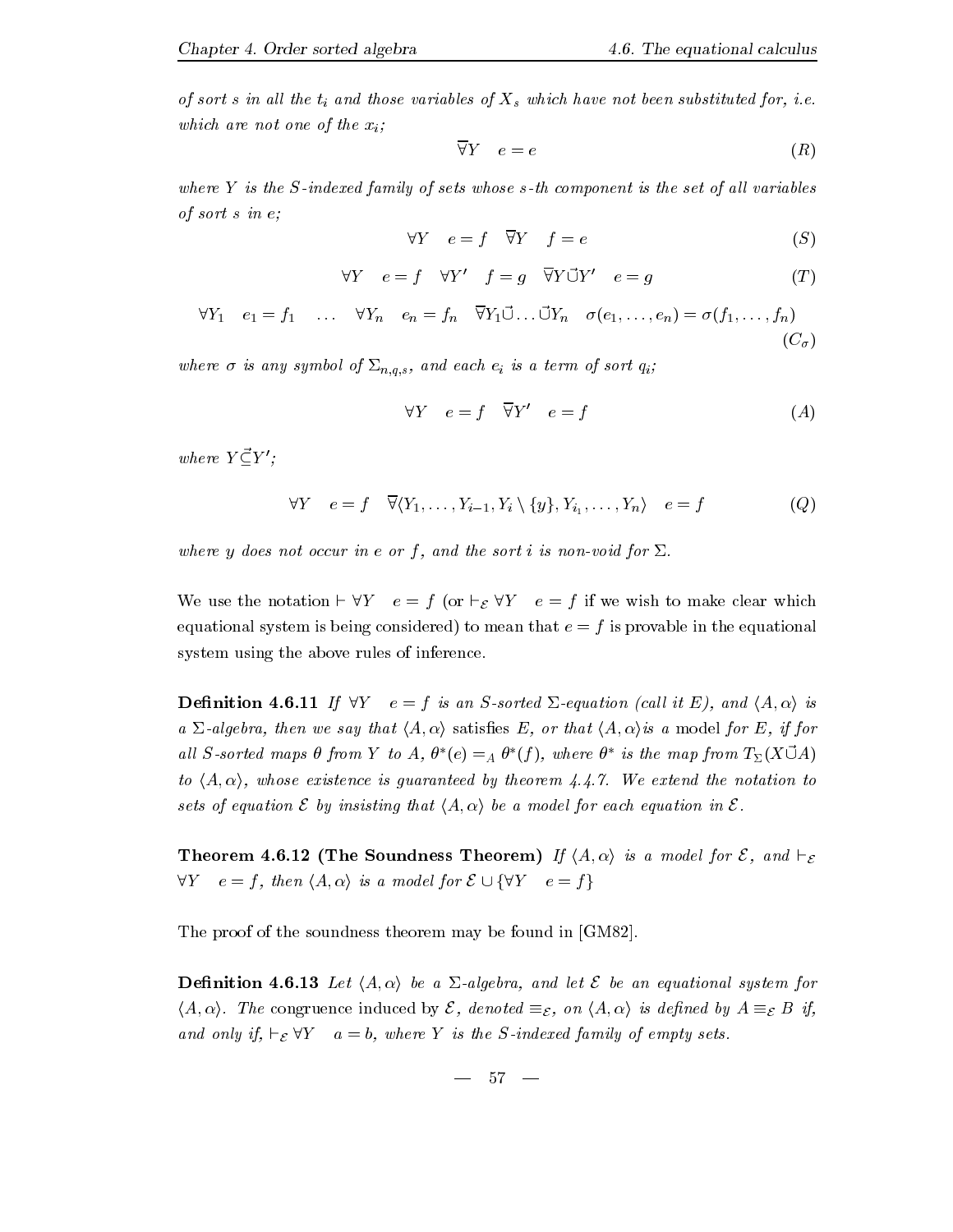The following two denitions are very important- A theory species a type and we define a variety to be the collection of all types which model that theory.

 $\blacksquare$  -------- - ---  $\blacksquare$ an Ssorted signature and Section and Section Contract Companies and Section Companies and Section models or satisfies the theory iff it is a model for  $S$ .

Denition - The col lection of al l models of a particular theory is cal led a vari ety-

Clearly, since a signature  $\langle \Sigma, S \rangle$  may be viewed as the theory  $\langle \langle \Sigma, S \rangle, \emptyset \rangle$  the collection of all  $\Sigma$ -algebras forms a variety.

When referring to the variety of all models of a particular signature, (for example,  $\langle \langle \Sigma, S \rangle, \mathcal{S} \rangle$  we usually say the "variety defined by (or specified by) the signature  $\langle\langle \Sigma, S \rangle, \mathcal{S} \rangle$ ."

Theorem - Second universality theorem Let X be a Ssorted set of vari ables,  $\Sigma$  an S-sorted operator set,  $\mathcal E$  a set of equations for  $\Sigma$ ,  $\langle A, \alpha \rangle$  a  $\Sigma$ -algebra which is a model for E1 and I a Society mapping from the State A-C to A-C and the State and A-C to A-C to A-C to A-C  $\Delta$ -nomomorphism  $\theta$  from  $I_{\Sigma}(\Lambda)$   $\equiv$   $\varepsilon$  to A such that

$$
\theta^{**}(\iota^*(x)) = \theta(x) \tag{**}
$$

for all  $x \in X$ , where  $\iota^*$  is the map from X into  $T_{\Sigma}(X)/\equiv_{\mathcal{E}}$  defined by  $x \mapsto [x]$ .

Theorem - The Completeness Theorem If every &algebra which satis pes the equation  $\varepsilon$  also satispes the equation  $\forall x \quad e = f$  , then  $\vdash_\mathcal{E} \forall x \quad e = f$  .

Again, the proof of this may be found in  $[GM82]$ .

Finally we state the denition of an extension and a protecting extension- Extensions are self-explanatory.

 $\mathbf{D}$  changed  $\mathbf{D}$  and  $\mathbf{D}$  are signatures where  $\mathbf{D}$  to  $\mathbf{D}$  sorted and  $\mathbf{D}$  $\Sigma \overrightarrow{U}$  is  $S'$ -sorted where  $S \subset S'$ .

Then  $\Sigma \overline{U}T$  is said to be an extension of  $\Sigma$ .

A protecting extension is an extension which preserves the equational system for a the ory- Combining the second universality theorem -- with the denition of protecting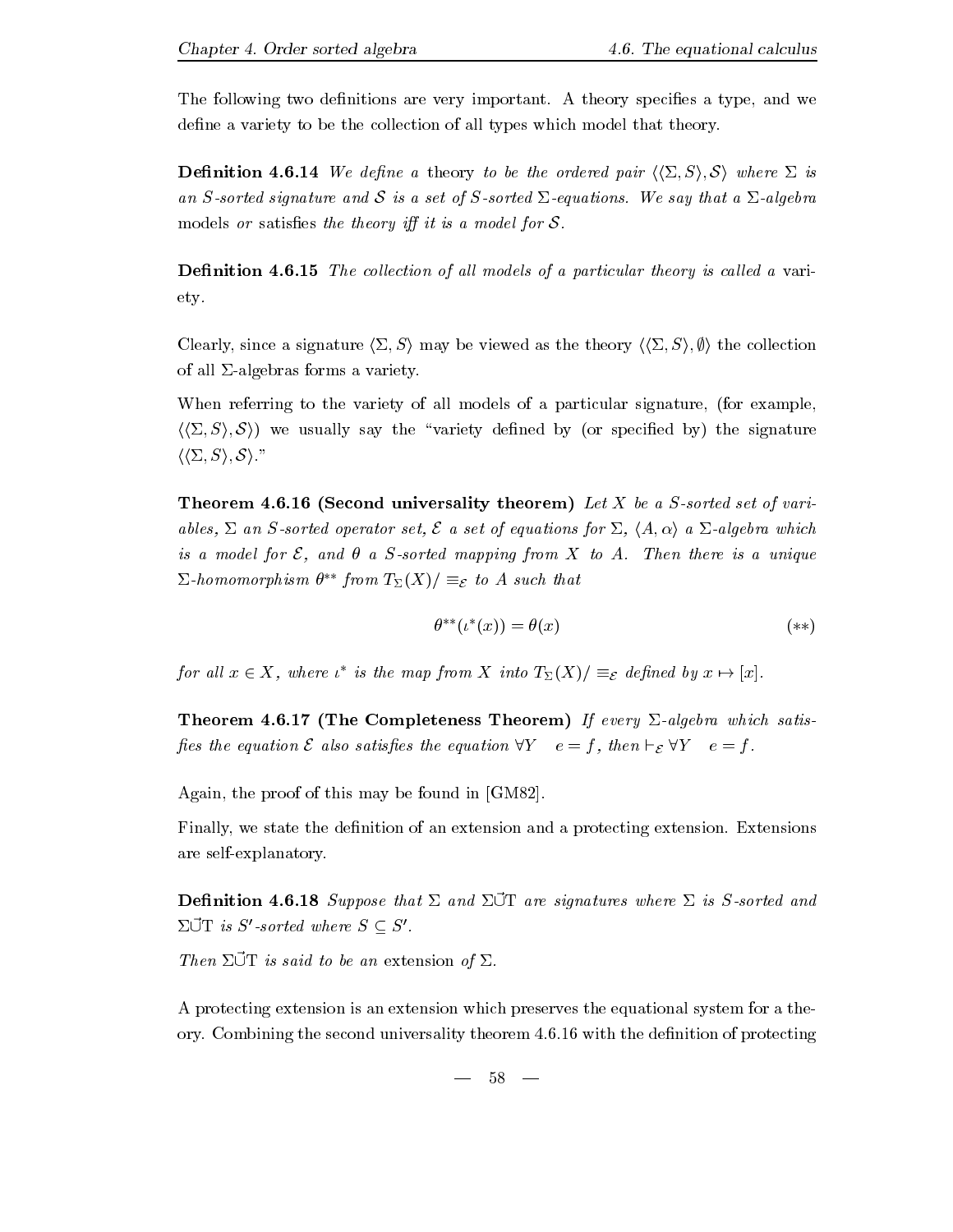extension allows us to view a model of a theory as a model of a protecting extension of that theory-

More importantly if we have an algebra which is a model for a protecting extension of a theory, then we may view the algebra as a model of that theory (unextended).

For example, if the Ring theory is defined to be a protecting extension of the Group theory, then we may view any ring  $(Ring-algebra)$  as a group  $(Group-algebra)$ .

**Definition 4.6.19** With  $\Sigma$ , T, S and S' as in definition 4.6.18.

 $\Delta v$  be an equational system on  $\Delta$ . These for  $C \cup J$  be an equational system on  $\Delta$   $\Delta$  . Such an extension is called a protecting extension if

$$
T_{\Sigma \cup \mathrm{T}}(X)/\equiv_{\mathcal{E} \cup \mathcal{F}}|_{\Sigma}
$$

is isomorphic to  $T_{\Sigma}(X) / \equiv_{\mathcal{E}} (isomorphism \ meaning \ "isomorphism \ as \ \Sigma-algebras").$ 

Notice that the definition of protecting extension is equivalent to the notion of *enrichment* given in [Pad80] (although, this does not allow for the existence of  $S'$ ). Thus a theory  $\Omega_1$  is a protecting extension of another  $\Omega_0$  iff  $\Omega_1$  is complete and consistent with respect to  $\Omega_0$ .

#### 4.7 Signatures, theories, varieties and Axiom

Axiom's type system uses the terminology from category theory, yet its design is based on order sorted signatures.

a category diminished in Axiom is the source that diminished the Category is the Category is the Category is t equivalent to a signature or theory, being a specification of a type or types.

The Category viewed as a collection of objects (Domains) is the variety specified by the theory which defines the Category in the Category definition.

The sorts are for the principal sort see denition -- and the argument and return types of all the operator symbols of the  $\mathtt{categorical}$  .

For example PolynomialCategoryREV is a Category- is the principal sort-Other sorts include R, E, V a sort each for the Boolean and PositiveInteger types.

The equations of a theory in an Axiom Category definition are either defined in the

Unless they are concrete types — Domains. See section  $9.6$ .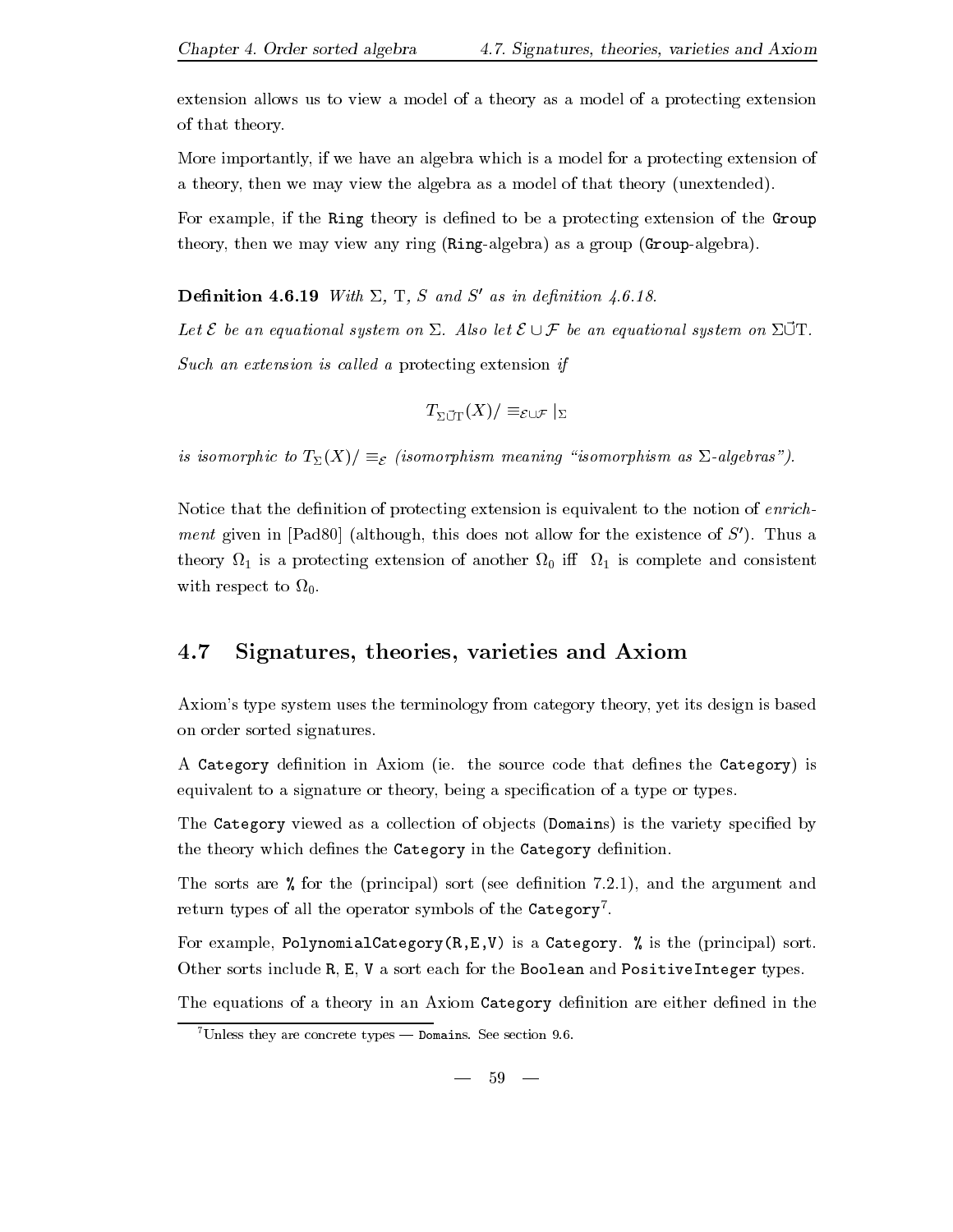comments or as certain attributes of operators- For example commutative means that  $*$  is commutative and the traditional commutativity equation (for the operator  $*)$ is an equation of the theory-  $\mathcal{C} = \mathcal{C}$  and  $\mathcal{C} = \mathcal{C}$  . The equations the equations of  $\mathcal{C} = \mathcal{C}$ to hold in any model.)  $\mathbf{r}$  and  $\mathbf{r}$ 

and algebra or model for a theory  $\mu$  and axiom is a Domain-Declaring at Domain-Declaring a  $\mu$ in a Category is equivalent to saying that is an algebra of that signature (or model of that the theory-that theory-theory-theory-theory-theory which a member of the variety density density density specifies the Category.

For example, Polynomial(Integer) is a model for PolynomialCategory $(R, E, V)$ .

An operator symbol in Axiom is a function declaration in a Category- An operator name in Axiom always corresponds to the operator symbol.

For example is an operator symbol in Ring- In Integer a model for Ring the operator name of  $+$  is (and has to be)  $+$ .

A carrier is the concrete type substituted for a parameter in any instantiation of a Domain.

In PolynomialInteger PolynomialInteger is the carrier - Whereas Integer no sont a group integer and Symbol are the carriers of R E and Symbol are possible, the second is given for the Boolean and PositiveInteger types-

all of Axioms extensions are protecting extensions-between  $\mathcal{L}_{\mathbf{r}}$  is a category is declared to to extend another then it is always a protecting extension of that Category-

In chapter 9 we shall discuss how Axiom differs from order sorted algebra and how we may remedy this situation-

### 4.8 Conclusion

In this chapter we have introduced all the basics of order sorted algebra and the equa tional calculus- We have also shown how these notions are represented in Axiom-

We have demonstrated that order sorted algebra combined with the equational calculus provides a sound basis for a computer algebraic type system-

A multi sorted signature is a specification for a type and hence is an abstract datatype.

Adding an order on the sorts to obtain an order sorted signature enforces relations between the sorts- it also guarantees sensible interaction between these carriers of these sorts and operators thereon in any algebra of the signature.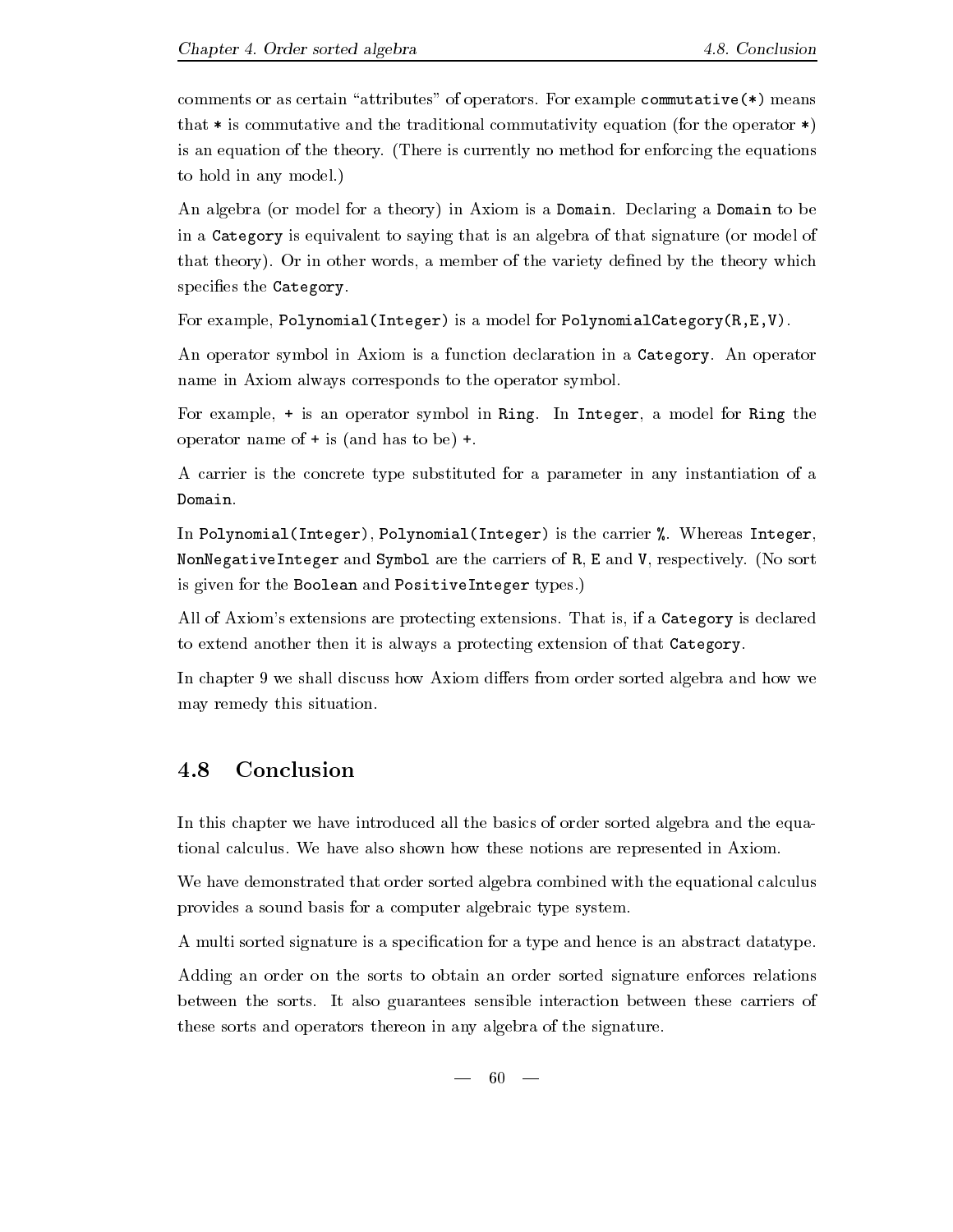Combining signatures with the equational calculus yields theories- Theories further enhance the usefulness of signatures by ensuring certain equations will hold in any model (algebra) of the theory (signature).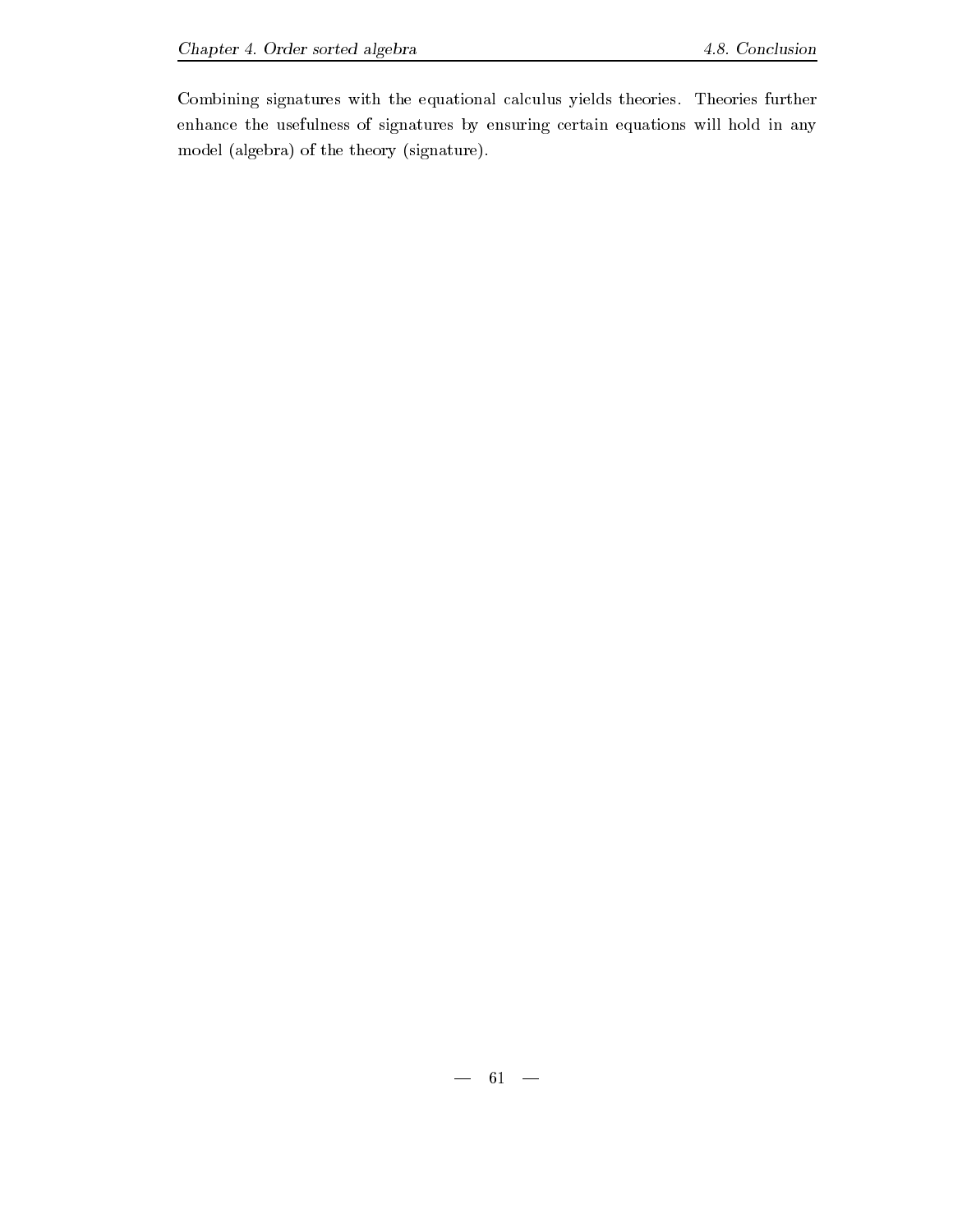## Chapter 5

# Extending order sorted algebra

#### Introduction  $5.1$

In this chapter we shall discuss how partial functions and conditional signatures may tief with traditional order sorted algebra-  $\mathcal{M}$  . We algebra  $\mathcal{M}$  that we are that we are that we are that we are the sorted algebra  $\mathcal{M}$ may prove for or use from traditional order sorted algebra will also apply when partial functions and/or conditional signatures are considered, too provided certain extra facts hold.

Next, we shall look at the similarities between order sorted algebra and category theory. This will demonstrate why computer algebra systems such as Axiom use category theory terminology whereas most of this thesis uses order sorted algebra as its framework-

Lastly we dene what we mean by a coercion- This denition is fundamental to the rest of this thesis.

All the work in this chapter is the authors own except for section  $\mathbb{R}^n$ almost entirely on  $[Bro88]$  after a suggestion by  $[Ric97]$  and  $[Mar97]$ .

### Partial Functions

In this section we ask the question, "How do partial functions interact with classical universal algebra?" We need this in case some of the functions used to create our coercions later are only partial- This can happen see denition --- For example the division operator in any quotient field is partial, but could be viewed as a constructor function.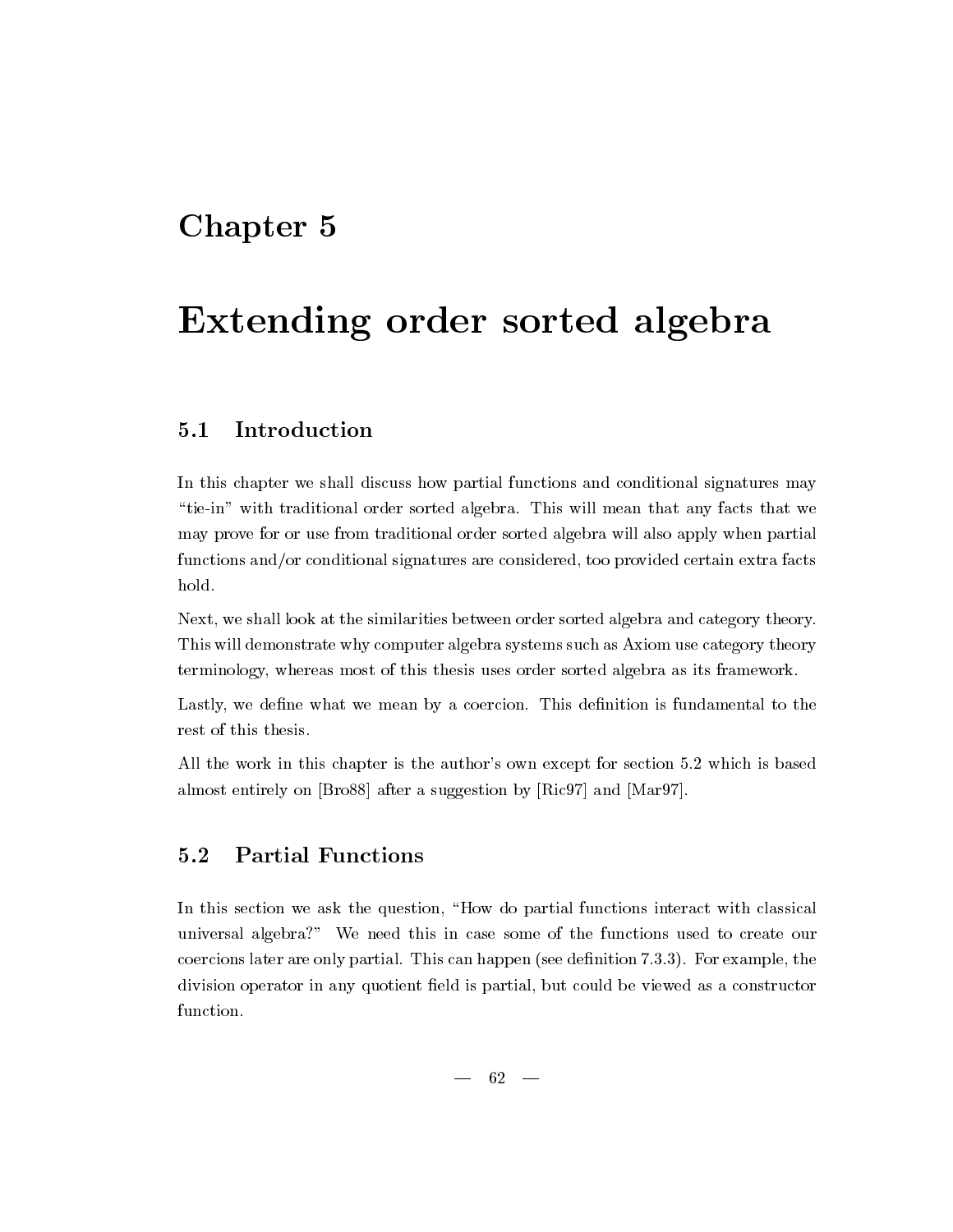In our previous chapter on universal algebra, we defined an  $S$ -operator of arity  $q$ , to be a (total) function from some  $A<sup>T</sup>$  to some element of  $A$ . (Where A is a set of  $S<sup>T</sup>$ carriers, it is possible to redene the Soperators are particle in the particle in the Soperators are particle this necessary? One of the original reasons for the "invention" of order-sorted algebra  $\mathbf{r}$  rather than  $\mathbf{r}$  algebra denition -  $\mathbf{r}$ functions could be considered to the considered total-behavior considered to the considered total-behavior considered to the constant of the constant of the constant of the constant of the constant of the constant of the c

 $\Gamma$  and  $\Gamma$  are  $\Gamma$  if  $\Gamma$  in an analysis in an analysis in an  $\Gamma$  is an analyzis in an analysis in an analysis in an analysis in an analysis in an analysis in an analysis in an analysis in an an an an an an an an an  $\mathcal{O}_{1,(N),I}$  is the summary  $\mathcal{O}_{1,(N),I}$ function.

In the example of a quotient field, one would introduce a subsort of the integral domain which would represent all the non-zero elements of the domain.

We may proceed by either attempting to redefine all of universal algebra using partial functions or through some dierent mechanism- The following mechanism which uses virtual sorts turns out to be a virtual sorts and the annual sorts are an one-way of generating and an one-way sorts to represent things like, the non-zero elements of an integral domain, or non-empty stacks.

 $\mathcal{L} = \mathcal{L} = \mathcal{L} = \mathcal{L} = \mathcal{L} = \mathcal{L} = \mathcal{L} = \mathcal{L} = \mathcal{L} = \mathcal{L} = \mathcal{L} = \mathcal{L} = \mathcal{L} = \mathcal{L} = \mathcal{L} = \mathcal{L} = \mathcal{L} = \mathcal{L} = \mathcal{L} = \mathcal{L} = \mathcal{L} = \mathcal{L} = \mathcal{L} = \mathcal{L} = \mathcal{L} = \mathcal{L} = \mathcal{L} = \mathcal{L} = \mathcal{L} = \mathcal{L} = \mathcal{L} = \mathcal$ the signature where

- L S fuumg a set of symbols distinct from al l those in S
- $\cdots$  (  $\cdots$  =  $\cdots$  )  $\cdots$  )  $\cdots$   $\cdots$   $\cdots$   $\cdots$   $\cdots$   $\cdots$   $\cdots$   $\cdots$   $\cdots$   $\cdots$   $\cdots$
- $\mathcal{I}$ .  $(\forall n \in \mathbb{N} \cup \{0\}) (\forall s \in \mathcal{S}) (\forall q \in \mathcal{S} \cup (\Lambda_{n,q,s} = \mathcal{L}_{n,q,s})$
- n N
q Ln <sup>n</sup> S<sup>n</sup> s S+n-s Note that there may be more than  $\sim$ one such triple  $\langle n, q, s \rangle$

then we say that the uit are virtual sorts of  $\setminus \neg$  ,  $\triangleright \neg$  and n-qqqq  $\setminus$  is the  $q$  $L \to S$  as  $s \in S$  a virtual operator symbol  $\theta_1 \langle \overline{Z}, \overline{S} \rangle$ .

Unfortunately, virtual sorts, virtual operators and homomorphism do not interact in a satisfactory manners: the introduction of a virtual sort in the source of a homomore phism may be meaningless in the target or vice versa-

For traditional examples, like the non-empty stack they are fine, since this has some  $\mathcal{B}$  in all stacks in the elements which do not the elements which do not map  $\mathcal{B}$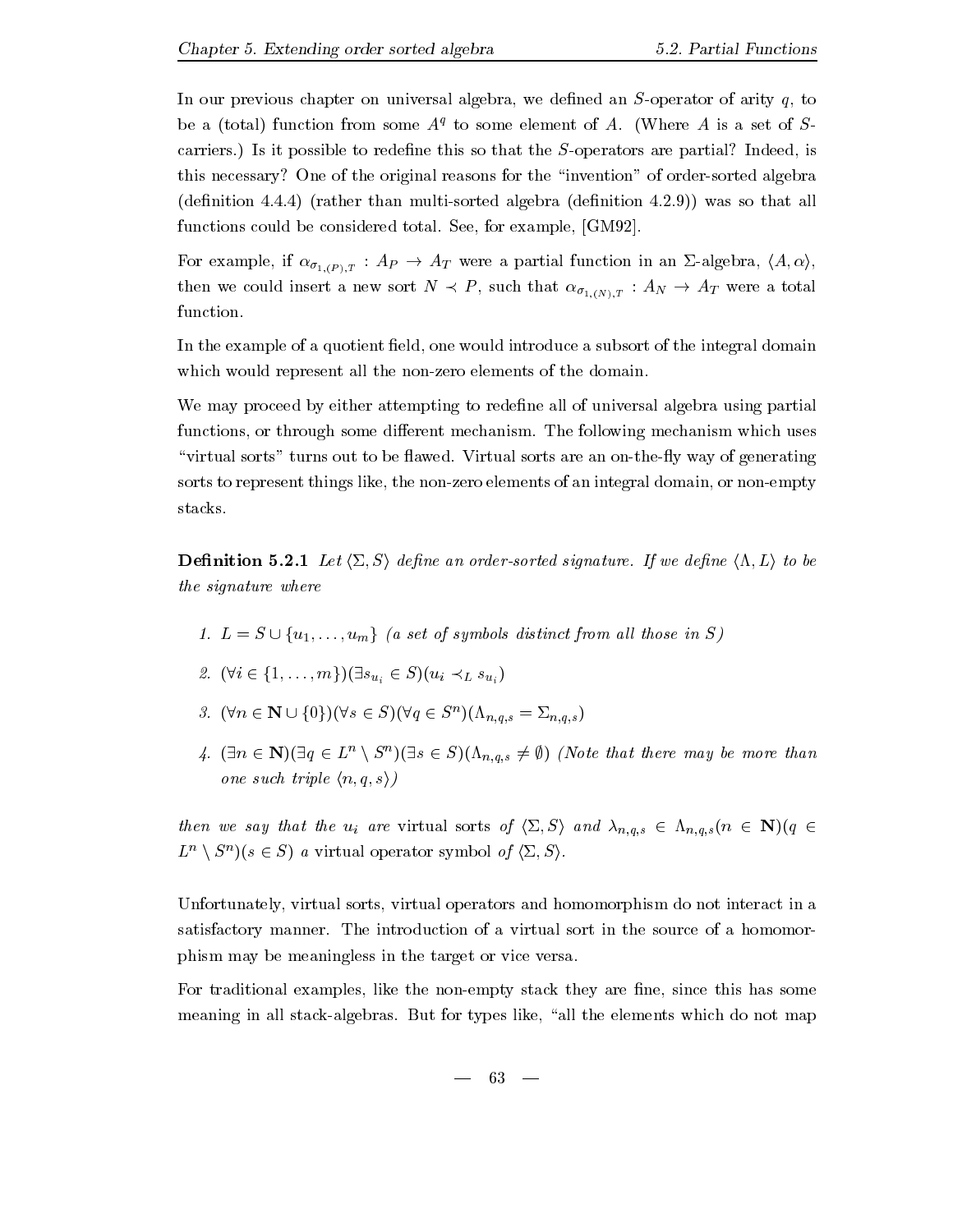Broy Bro denes &algebras as having either partial or total operators- A partial  $\Sigma$ -homomorphism is then defined as follows:

Denition  Partial homomorphism If hA i and hB <sup>i</sup> are h& Si al gebras, ana  $\psi$  is a family of partial maps  $\psi_s$  :  $A_s$   $\rightarrow$   $B_s$  then  $\psi$  is a (partial)  $\varDelta$ in the following the following are full leaves are full leaves are fully in the full leaves are full leaves are Firstly,

 $\{x_1, x_2, \ldots, x_n\}$  (  $\{x_1, x_2, \ldots, x_n\}$  are set of rank  $\{x_1, x_2, \ldots, x_n\}$  and  $\{x_2, x_3, \ldots, x_n\}$ 

$$
(\forall (a_1,\ldots,a_n)\in A^q)
$$

 $i \in \{ \sigma, q, s \in \bot \}$  in and and and and are denoted the society of  $\sigma$  and  $j$  and  $j$  and  $j$  and  $j$  and  $j$  and  $j$  and  $j$  and  $j$  and  $j$  and  $j$  and  $j$  and  $j$  and  $j$  and  $j$  and  $j$  and  $j$  and  $j$  and  $j$  and  $j$ 

$$
\psi_s(\alpha_{\sigma_{n,q,s}}(a_1,\ldots,a_n))=\beta_{\sigma_{n,q,s}}(\psi_{q_1}(a_1),\ldots,\psi_{q_n}(a_n)).
$$

Secondly,

$$
(\forall n \in \mathbf{N} \cup \{0\}) (\forall q \text{ articles of rank } n) (\forall s \in S) (\forall \sigma \in \Sigma_{n,q,s})
$$

$$
((\forall a_1, a'_1 \in A_{q_1}) \dots (\forall a_n, a'_n \in A_{q_n})
$$

$$
(\bigwedge_{i \in \{1, ..., n\}} (\phi_{q_i}(a_i) = \text{strong } \phi_{q_i}(a'_i))))
$$

$$
\Rightarrow \phi_s(\alpha_{\sigma_{n,q,s}}(a_1, \dots, a_n)) = \text{strong } \phi_s(\alpha_{\sigma_{n,q,s}}(a'_1, \dots, a'_n))
$$

Where  $s = s_{\text{strong}}$  is the strong equality defined via

 $(a =_{strong} b) \Leftrightarrow ((a \text{ defined } \Leftrightarrow b \text{ defined }) \wedge (a \text{ defined } \Rightarrow a = b))$ 

Broys denition of homomorphism denition -- is as he states rather liberal- A special factor which he notes is that the composition of partial homomorphisms need not be a homomorphism again.

The following two definitions turn out to be useful in distinguishing between types of partial homomorphism-

**Definition 5.2.3** Let  $\langle \Sigma', S' \rangle$  be a sub-signature of  $\langle \Sigma, S \rangle$ . A  $\Sigma'$ -algebra  $\langle A, \alpha \rangle$  is said to be a  $\Sigma'$ -subalgebra of the  $\Sigma$ -algebra  $\langle B, \beta \rangle$  iff

 $-64-$ 

 $\frac{1}{x}$  with partial operators, in our terminology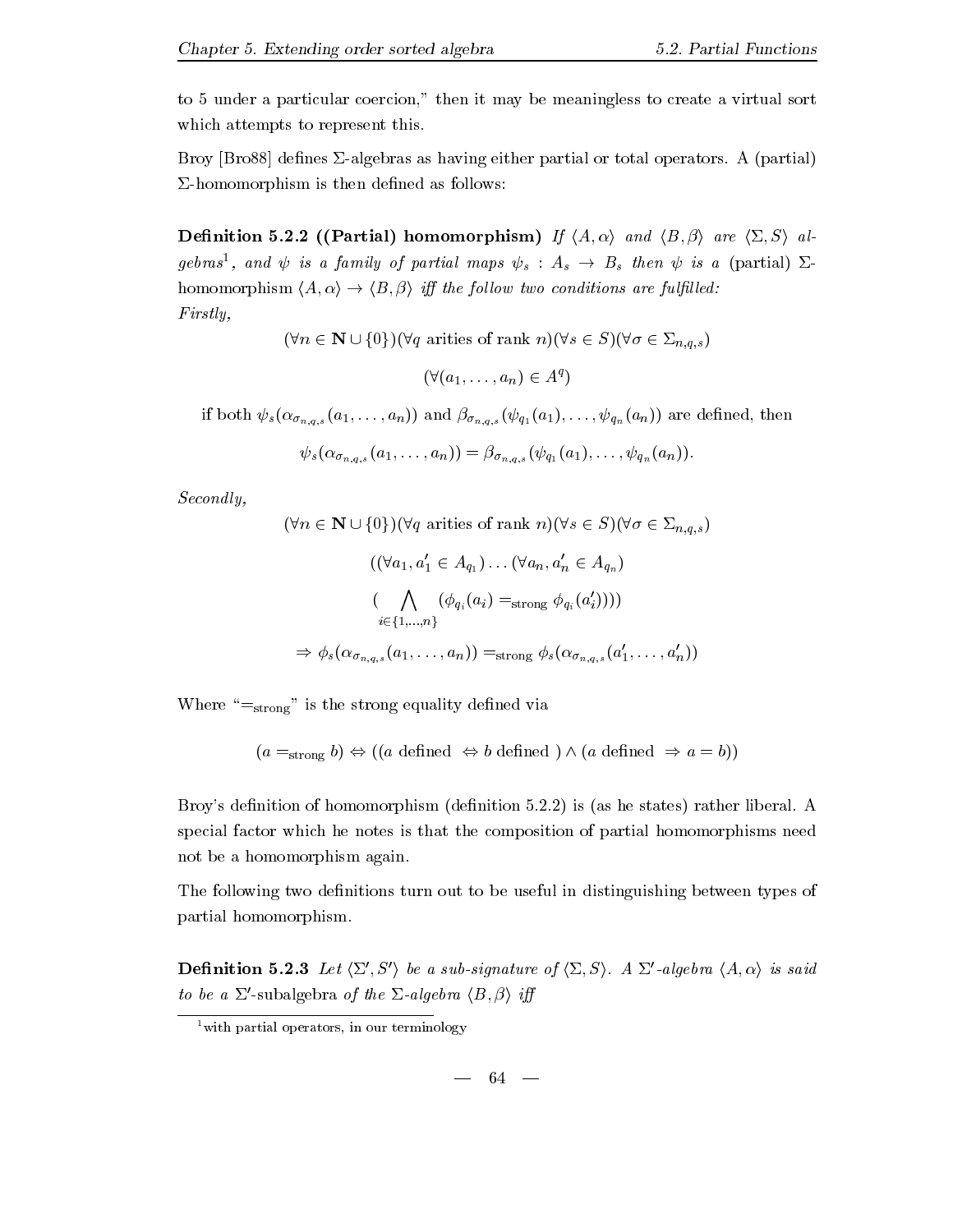- 1.  $(\forall s \in S') (A_s = B_s)$
- n N fgq arities of rank ns S &n-q-s jAq

**Definition 5.2.4** Let  $\langle \Sigma', S' \rangle$  be a sub-signature of  $\langle \Sigma, S \rangle$ . A  $\Sigma'$ -algebra  $\langle A, \alpha \rangle$  is said to be a weak  $\Sigma'$ -subalgebra of the  $\Sigma$ -algebra  $\langle B, \beta \rangle$  iff

- 1.  $(\forall s \in S') (A_s = B_s)$
- n N fgq arities of rank ns S &n-q-s jAq

where  $\pm$  is definition and  $\mathbf{y}$ 

$$
f \leq_{\perp} g \Leftrightarrow (\forall x)((f(x) \text{ is not defined}) \vee (f(x) = g(x)))
$$

Broy notes that any partial homomorphism may be decomposed using the following methodology. A partial homomorphism  $\phi: A \to B$  defines a weak subalgebra  $A'$  of A defined via,

$$
(\forall s \in S)(A'_{s} = \{a \in A_{s} : \psi(a) \text{ defined}\})
$$

with the functions taking the meanings  $\alpha'_{\sigma_{n,q,s}}(a_1,\ldots,a_n) = \alpha_{\sigma_{n,q,s}}(a_1,\ldots,a_n)$  if  $(\forall i \in$  $\{1,\ldots,n\}\right)$  $(\phi(a_i)$  are defined) and  $\phi(\alpha'_{\sigma_{n,q,s}}(a_1,\ldots,a_n))$  is defined. Otherwise  $\alpha'_{\sigma_{n,q,s}}(a_1,\ldots,a_n)$  is not defined.

By  $\phi'$  we denote the weak partial identity function  $A \to A'$ . Then we define  $\tilde{\phi}: A' \to B$ to be the total homomorphism which is the restriction of  $\phi$  to  $A'$ .

Being total,  $\tilde{\phi}$  induces a weak subalgebra  $B'$  of  $B$  defined via,

$$
(\forall s \in S)(B'_s = \{b \in B_s : (\exists a \in A_s)(\tilde{\psi}(a) = b)\})
$$

with the functions defined via  $\beta'_{\sigma_{n,q,s}}(a_1,\ldots,a_n) = \tilde{\phi}(\alpha_{\sigma_{n,q,s}}(a_1,\ldots,a_n))$  where  $b_i =$  $\varphi(u_i)$  and  $\varphi_{\sigma_{n,q,s}}(u_1,\ldots,u_n)$  is defined.

This then induces a total surjective homomorphism  $\phi''$  :  $A' \rightarrow B'$ . Also, by construction  $B'$  is a weak subalgebra of B. Therefore there also exists a total injective homomorphism  $\phi^{\prime\prime\prime}: B' \rightarrow B$  which is the natural inclusion operator.

As examples consider the following coercions- We are only looking at the carrier of the principal sort denition - these examples-these examples-these examples-the-

Example  Q - Z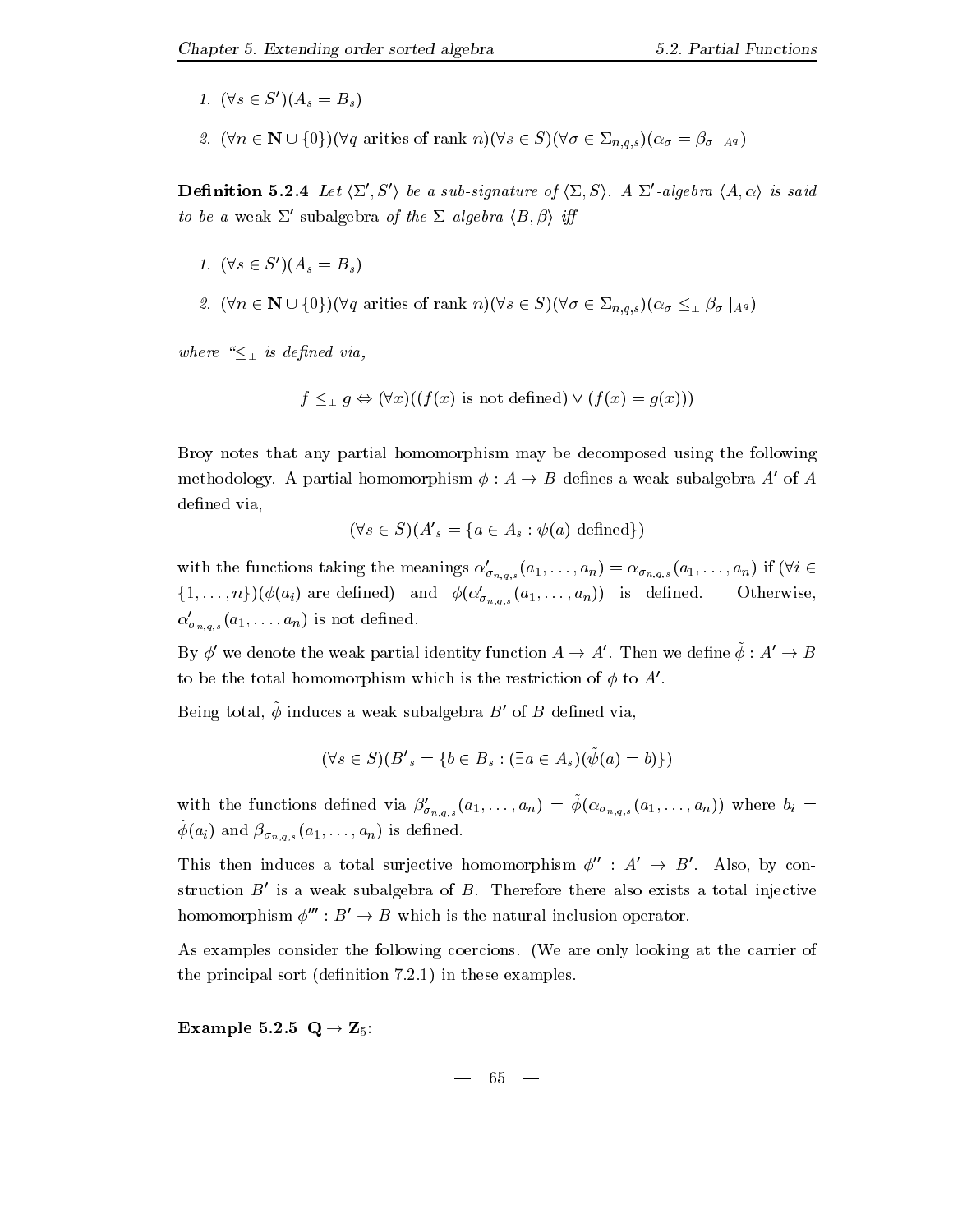Fraction Integer -> PrimeField 5

$$
A' = \mathbf{Q} \setminus \{q\frac{1}{5} \mid q \in \mathbf{Q} \setminus \{0\}\}
$$

$$
B' = B
$$

 $\mathcal{L} = 2$  . And  $\mathcal{L} = 2$  , and  $\mathcal{L} = 2$  , and  $\mathcal{L} = 2$  . And  $\mathcal{L} = 2$  , and  $\mathcal{L} = 2$  , and  $\mathcal{L} = 2$  , and  $\mathcal{L} = 2$  , and  $\mathcal{L} = 2$  , and  $\mathcal{L} = 2$  , and  $\mathcal{L} = 2$  , and  $\mathcal{L} = 2$  , and an an

Polynomial Fraction Integer -> Fraction Polynomial Integer

 $A' = A$ 

$$
B' = \mathbf{Q}[x] = \{ p \mid p \in \mathbf{Q}(x) \land (\exists q \in \mathbf{Q}(x))(p = q \land \text{denom}(q) \in \mathbf{Q}) \}
$$

Example  Qx - Zx

Polynomial Fraction Integer -> Fraction Polynomial PrimeField 5

$$
A' = \mathbf{Q}[x] \setminus \{ \Sigma_{i \in \mathbf{N} \cup \{0\}}(q_i x^i) \in \mathbf{Q}[x] \mid (\exists i \in \mathbf{N} \cup \{0\})(s \in \mathbf{Q} \setminus \{0\})(q_i = s \frac{1}{5}) \}
$$
  

$$
B' = \mathbf{Z}_5[x] = \{ p \mid p \in \mathbf{Z}_5(x) \land (\exists q \in \mathbf{Z}_5(x))(p = q \land \text{denom}(q) \in \mathbf{Z}_5) \}
$$

These show that real examples of coercions may indeed cause  $A$  and  $A'$  to differ as well as  $B$  and  $B'$ .

Notice that in example -- above we are considering a eld homomorphism and that A' is a weak subfield of A. (For example / is undefined on the pair  $(1,5)$  in A'.) Clearly,  $B'$  is a subfield of  $B$ .

In example -- it is an integral domain homomorphism that concerns us- So although  $B'$  is only a weak subfield of B this does not matter, as it is sub-integral domain of B.

Similarly in example -- we are again considering an integral domain homomorphism and both  $A'$  and  $B'$  are sub-integral domains of A and B, respectively.

As Broy notes, this definition of partial homomorphism allows the everywhere undefined function to be a partial homomorphism- Thus this denition is too weak for our purposes.

**Definition 5.2.8** A partial homomorphism,  $\phi$  is called strict iff,

 $(\forall n \in \mathbf{N} \cup \{0\}) (\forall q \text{ arrives of rank } n) (\forall s \in \mathcal{S}) (\forall \sigma \in \mathcal{Z}_{n,q,s})(\forall (a_1,\ldots,a_n) \in A^{\perp})$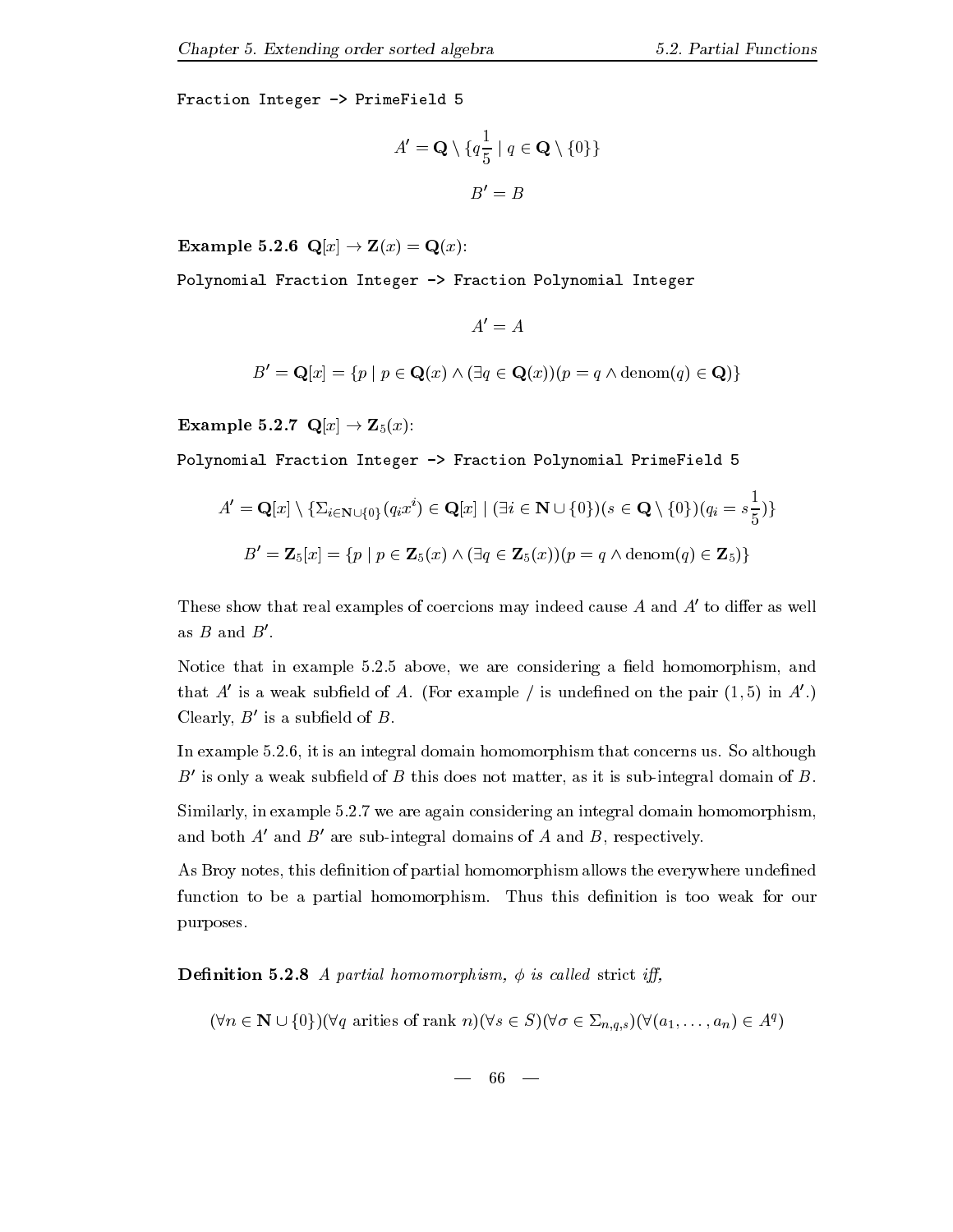aan strong aan

Broy notes that a strict homomorphism ensures that  $B'$  is a  $\Sigma$ -subalgebra of B (and not just a weak  $\Sigma$ -subalgebra).  $\phi''$  is always strict, and if  $\phi$  is strict, then  $B'$  is indeed a  $\Sigma$ -subalgebra of B.

Our requirements for homomorphism are that it act strictly on a certain set of partial functions the constructors denition --- In other words we shall require that our  $\frac{1}{2}$ coercion de a strict partial  $\Delta$  -nomomorphism (again, see denintion 7.3.5).

In the rest of this work we shall not in general concern ourselves with the partiality of homomorphisms operators or strictions or provided our control to actual provided our control to a strictly on the constructors of the type (and any type recursively required for construc- $\mathbf{r}$  , the strong equality in the strong equality in the denition of strong puts use  $\mathbf{r}$ in good shape.

#### $5.3$ Conditional varieties

Axiom contains the notion of "conditional Categories" or in the language of universal algebra conditional varieties is section we denote the notion we denote the notion we denote the notion of conditional and non-conditional varieties. This means that in future sections we shall be able to ignore the existence of conditional varieties in Axiom-

Notice that our choice of the word conditional here is similar to that used in the phrase conditional algebraic specific specific specific specific that our conditions of the conditions of the our conditions of the distribution of the distribution of the distribution of the distribution of the distributi are predicates evaluated over arities not terms- Ours is a higher order notion and should not be confused with the ordinary lower order work.

We extend the definition of signature to conditional signature, via the following defini-

Denition - A Ssorted conditional signature is a set C& of sets C&n-s indexed  $\cdots$ by n  $\epsilon$  -  $\epsilon$  and  $\epsilon$  and some of the form of  $\epsilon$  is of the form of  $\epsilon$  is of the form of the form of the form of the form of the form of the form of the form of the form of the form of the form of the form of the fo

if 
$$
P(w)
$$
 then  $\sigma_{n,q,s}$ 

where  $P$  is a well-formed proposition in some language, and w is an arity of finite

<sup>-</sup>Unconditional may have been a better choice of word from an English language point of view-However, we are not saying that an algebra is unconditionally an algebra of a variety; we are saying that it is an algebra of a variety which has no conditions-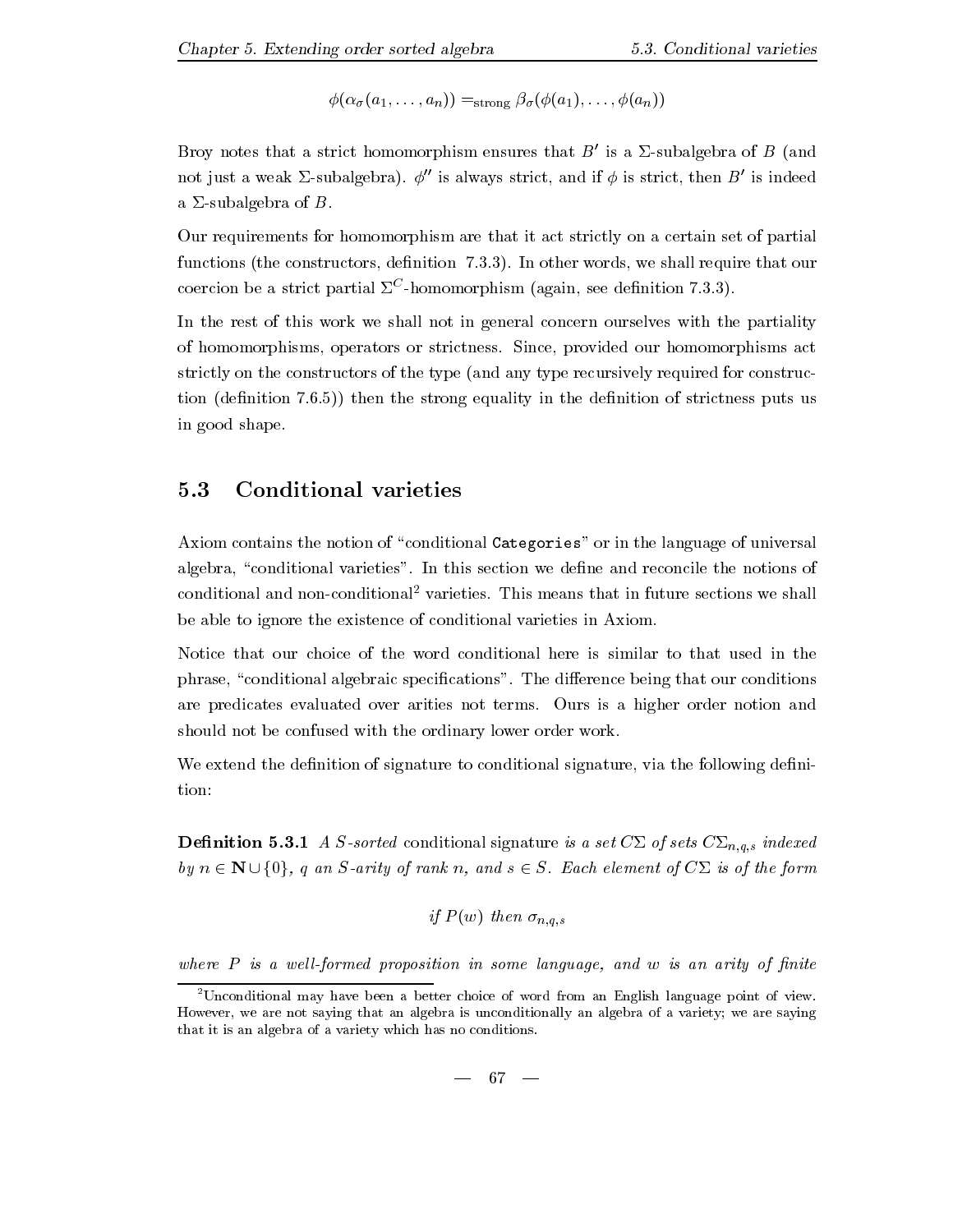$\begin{array}{ccc} \nabla \cdot \mathbf{v} & \mathbf{v} & \mathbf{v} \ \mathbf{v} & \mathbf{v} & \mathbf{v} & \mathbf{v} \ \mathbf{v} & \mathbf{v} & \mathbf{v} & \mathbf{v} \ \mathbf{v} & \mathbf{v} & \mathbf{v} & \mathbf{v} \ \mathbf{v} & \mathbf{v} & \mathbf{v} & \mathbf{v} \ \mathbf{v} & \mathbf{v} & \mathbf{v} & \mathbf{v} \ \mathbf{v} & \mathbf{v} & \mathbf{v} & \mathbf{v} \ \mathbf{v} & \mathbf{v} & \mathbf{$ operator symbols-

Firstly, we need to define a conditional term algebra.

**Definition 5.3.2** Let  $X$  be an  $S$ -indexed family of sets disjoint from each other, from the set  $\Delta$ , the set  $\{if, P, then\}$  and from  $\{\sigma \mid (\exists \text{ arity } w)(\text{``if } P(w) \text{ then } \sigma \text{''} \in \bigcup_{n,a,s} \Sigma_{n,q,s}\}$ . n- $\mathbf{u}$ We define  $T_{C\Sigma}(X)$  to be the S-indexed family of sets of strings of symbols from  $\{if, P, then\} \cup \bigcup_{s \in S} X_s \cup \Delta \cup \bigcup_{n,a,s} \Sigma_{n,q,s}$ , each set as small as possible satisfying these n- $\sim$ conditions 

- $\cdot$   $\cdot$   $\in$   $\in$   $\mathcal{S}$   $\setminus$   $\setminus$   $\setminus$   $\setminus$   $\setminus$   $\setminus$   $\setminus$   $\setminus$   $\setminus$   $\setminus$   $\setminus$   $\setminus$   $\setminus$   $\setminus$   $\setminus$   $\setminus$   $\setminus$   $\setminus$   $\setminus$   $\setminus$   $\setminus$   $\$
- s SXs TCXs
- if P w then C&n-q-<sup>s</sup>i fngti TCXqi if <sup>P</sup> w then  $\sigma''(t_1,\ldots,t_n)\in T_{C\Sigma}(X)_s$

We make  $T_{C\sum}(X)$  into a conditional C $\Sigma$ -algebra by defining conditional operators "if <sup>P</sup> w then T on TCX for each ifP w then C&n-q-s via 

- If a set of the interval in the interval of  $\mathbf{I}$  if  $\mathbf{I}$  if  $\mathbf{I}$  if  $\mathbf{I}$  if  $\mathbf{I}$  if  $\mathbf{I}$  if  $\mathbf{I}$  if  $\mathbf{I}$  if  $\mathbf{I}$  if  $\mathbf{I}$  if  $\mathbf{I}$  if  $\mathbf{I}$  if  $\mathbf{I}$  if  $\mathbf{I}$  if  $\mathbf{I}$   $\cup$   $\omega$   $\sim$   $\omega$   $\sim$   $\omega$   $\sim$   $\omega$
- Else, define "if  $P(w)$  then  $\sigma_T(t_1,\ldots,t_n)$ " to be the string "if  $P(w)$  then  $\sigma(t_1,\ldots,t_n)$ ".

 $T_{C\sum}(X)$  is called the conditional term algebra, and an element of  $T_{C\sum}(X)$  is called a conditional term-

Associated with the notion of conditional signature are the notions of conditional the ory and conditional variety- However we require <sup>a</sup> new denition for equations and equational systems.

**Definition 5.3.3** A conditional (multi-sorted) equation for the conditional signature  $C\Sigma$  consists of a quadruple  $(P(w), Y, t_1, t_2)$ , where P is a well-formed proposition in some language, and  $w$  is an arity of finite rank, (if it is a tautology, it is always represented by T) where  $Y \mathcal{Z}_X$ ,  $t_1$  and  $t_2$  are terms from the same carrier set of  $T_{C\Sigma}(X)$ (or  $T_{C\Sigma}(X \ddot{\cup} A)$  if we are dealing with equations in a particular algebra  $\langle A, \alpha \rangle$ ), and every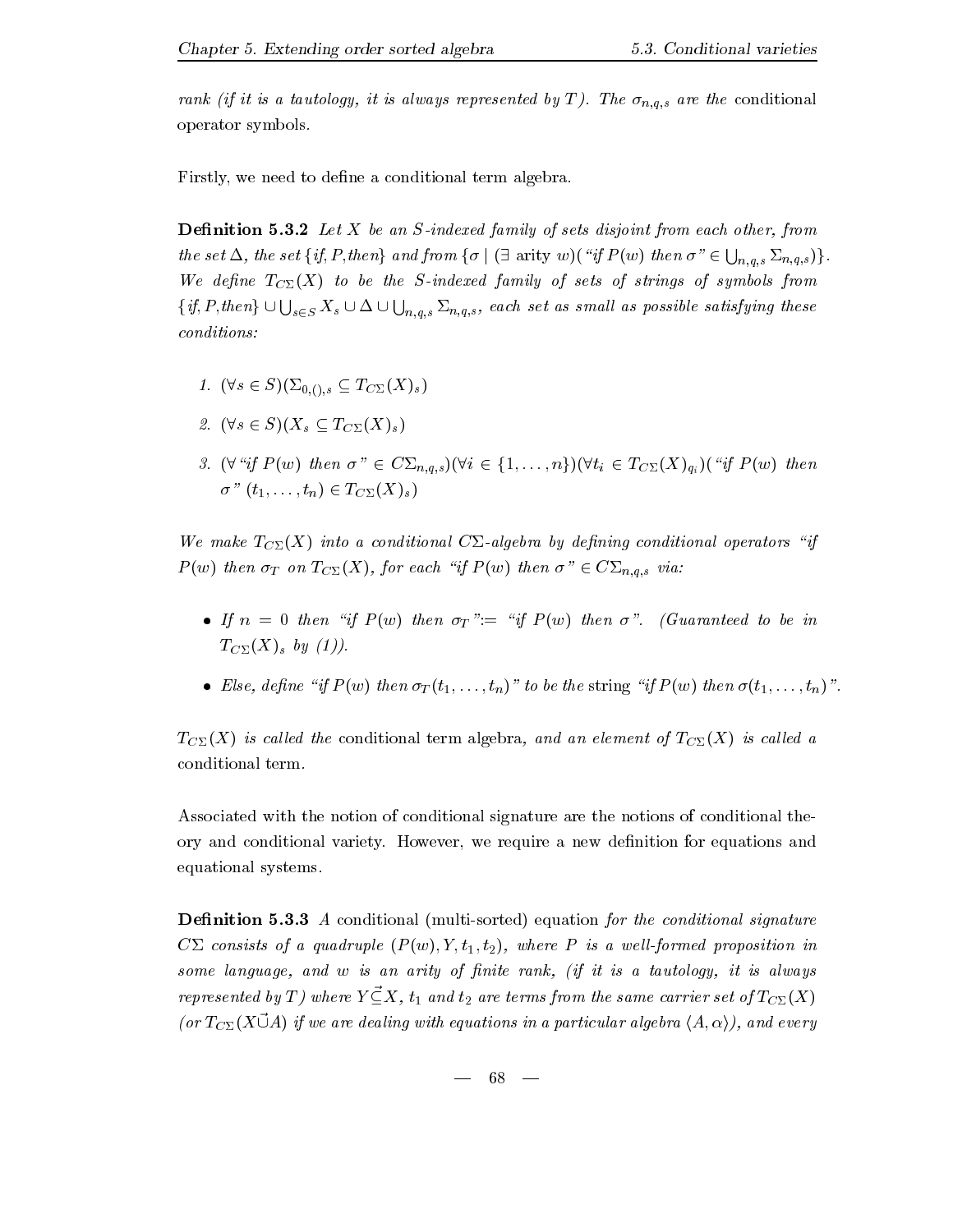variable occurring in  $t_1$  and  $t_2$  occurs in the appropriate member of  $Y: t_1, t_2 \in T_{C\Sigma}(Y)$ . Such equations are more usually written (if  $P(w)(\forall Y \quad t_1=t_2)$ ).

If  $t_1$  and  $t_2$  come from the same carrier set of  $T_{C\Sigma}(X)$  we say that the equation is  $C\Sigma$ -generic.

Note that this definition of conditional equation should not be confused with that found in work such as KR- In that context a conditional equation is a clause such as (if  $P(t)$ )( $\forall Y \quad t_1 = t_2$ ) where t is a subterm of  $t_1$ , for example.

**Definition 5.3.4** An conditional equational system for the signature  $\Sigma$  is a set of conditional equations for  $T_{C\Sigma}(X)$  (or  $T_{C\Sigma}(X \vec{U}A)$  if we are dealing with equations in a particular algebra  $\langle A, \alpha \rangle$ ).

 $\Delta$ ssociated with denimition 0.0.1 are two special signatures  $\Delta$  and  $\Delta$ . The former is the extension of all the C&s the latter is extended by all C&s- More formally

denition and denition of denitions of denitions of denitions of denitions of denition and denition of the Second sorted signature where  $\forall n, q, s \ (n \in \mathbb{N} \cup \{0\}, q \text{ an } S\text{-arity of rank } n, \text{ and } s \in S)$ 

$$
\Sigma_{n,q,s} = \{ \sigma_{n,q,s} \mid "if \ P(w) \ then \ \sigma_{n,q,s}" \in C\Sigma_{n,q,s} \}
$$

IVOW similarly, we active  $\Delta$  to be the D-solited signature where  $\forall n, q, s$  file IN  $\cup$   $\cup$  ff,  $q$  $a_n$   $\beta$  - and  $a_n$  is the mass of  $\alpha$  is the mass of  $\beta$  is the mass of  $\beta$  is the mass of  $\beta$  is the mass of  $\beta$  is the mass of  $\beta$  is the mass of  $\beta$  is the mass of  $\beta$  is the mass of  $\beta$  is the mass of  $\beta$ 

$$
\bar{\Sigma}_{n,q,s} = \{ \sigma_{n,q,s} \mid "if T \ then \ \sigma_{n,q,s}" \in C\Sigma_{n,q,s} \}
$$

where  $S$  is the largest subset of  $S$  such that  $\Delta$  has no void sorts.

The algebras of conditional signatures are the same as ordinary algebras except that the proposition P is evaluated over A  $\,$  , and in this is true, there is an operator  $\alpha_{n,a,s,a}$  $\cdots$ sin the complete structure of the complete  $\mathcal{L}_{\mathcal{A}}$ 

**Definition 5.3.6** An order-sorted, total, conditional  $C\Sigma$ -algebra is an ordered triple  $\{A, \{A_s : s \in S\}, \alpha\}$ , where A is a class known as the universe,  $\{A_s : s \in S\}$  is an S-indexed family of subsets of A, known as the carriers of the algebra, and  $\alpha$  is a set of sets of functions  $\alpha_{n,q,s} = \bigcup_{\sigma \in \Sigma_{n,q,s}} \{ \alpha_{n,q,s,\sigma} : A^q \to A_s \mid P(A^w) \}$ , such that:

– – – <sub>0</sub>, – – , – – , – – , – – , – – – , – – – , – – – – , – – – , – – – , – – , – – , – – , – – , – – , – – , – – , – – , – – , – – , – – , – – , – – , – – , – – , – – , – – , – – , – – , – – , – – , – – , – – , – – , –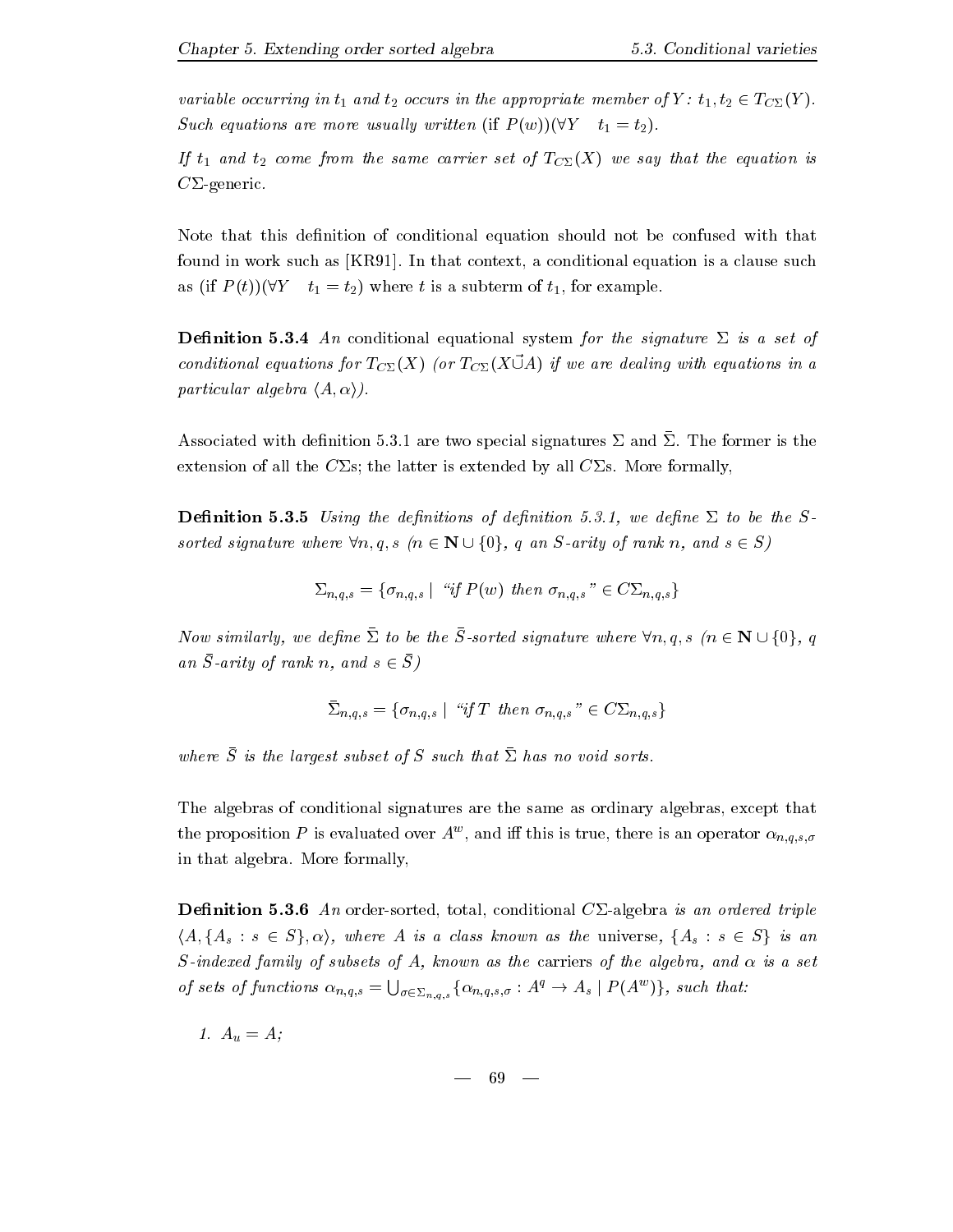- z. If  $s \geq s$  in  $\beta$ , then  $A_s \subseteq A_{s'}$ ;
- 3. If "if  $P(w)$  then  $\sigma'' \in C\Sigma_{n,q,s}$  and "if  $P'(w')$  then  $\sigma'' \in C\Sigma_{n,q',s'}$ , with  $s \preceq s'$  and  $'$  and  $\sim$   $\sim$   $\sim$   $\sim$  $q' \preceq q$ , and also  $P(A^w)$  and  $P'(A^{w'})$ , then  $\alpha_{n,q,s,\sigma} \mid_{A^{q'}} = \alpha_{n,q',s',\sigma}$

Clearly, if all the P are tautologies then a conditional signature  $C\Sigma$  is identical to its nonconditional partner &- Therefore all conditional C&algebras are nonconditional  $\Sigma$  algebras in this case.

In any case a  $\cup$   $\vartriangle$ -algebra is a  $\vartriangle$ -algebra. Thus we can see that  $\vartriangle$  is a minimal  $\,$  signature  $\,$ for  $C\Sigma$ .

**Definition 5.3.7** We define a conditional theory to be the ordered pair  $\langle\langle C\Sigma, S \rangle, \mathcal{S} \rangle$ where  $C\Sigma$  is an S-sorted conditional signature and S is a set of S-sorted conditional  $\Sigma$ equations- if y say that a  $\omega$  and the conditions of the conditions the conditions theory of the conditions of iff it is a model for  $S \mid_{\langle A, \alpha \rangle}$ , where  $S \mid_{\langle A, \alpha \rangle}$  is defined as follows,

$$
\mathcal{S}\mid_{\langle A, \alpha \rangle} := \{(Y, t_1, t_2) \mid ((P(w), Y, t_1, t_2) \in S) \land P(A^w)\}
$$

A theoretical interpretation of a conditional theory  $\langle\langle C\Sigma, S\rangle, \mathcal{S}\rangle$  is a theory  $\langle\langle \Sigma_\tau, S\rangle, \mathcal{S}_\tau\rangle$ equivalent to  $\langle\langle C\Sigma, S\rangle, \mathcal{S}\rangle$  with all the propositions  $P(w)$  evaluated in some consistent  $manner.$ 

Finally we demand that for all possible pairs of theoretical interpretations  $\langle \langle \Sigma_0, S \rangle, \mathcal{S}_0 \rangle$ ,  $\langle \langle \Sigma_1, S \rangle, \mathcal{S}_1 \rangle$  where  $\Sigma_0 \subseteq \Sigma_1$  and  $\mathcal{S}_0 \subseteq \mathcal{S}_1$  that  $\langle \langle \Sigma_1, S \rangle, \mathcal{S}_1 \rangle$  is a protecting extension of  $\langle\langle\Sigma_0,S\rangle, \mathcal{S}_0\rangle.$ 

Definition 5.3.8 The collection of all models of a particular conditional theory is called a conditional variety.

In fact the conditional variety defined by  $\langle\langle C\Sigma, S \rangle, S \rangle$  is equivalent to the variety defined by hh&, S, i S i-

Also, the variety specified by any theoretical interpretation of the conditional theory hhC& Si S i forms a subclass of the the conditional variety- Moreover for a pair of theo retical interpretations  $\langle\langle\Sigma_0, S\rangle, \mathcal{S}_0\rangle, \langle\langle\Sigma_1, S\rangle, \mathcal{S}_1\rangle$  where  $\Sigma_0 \subseteq \Sigma_1$  and  $\mathcal{S}_0 \subseteq \mathcal{S}_1$ , the variety specified by  $\langle \langle \Sigma_1, S \rangle, \mathcal{S}_1 \rangle$  forms a subclass of the variety specified by  $\langle \langle \Sigma_0, S \rangle, \mathcal{S}_0 \rangle$ .

<sup>-</sup>Minimal in the sense that it has fewest operator symbols and sorts. The variety it specifies is maximal, if you consider the number of algebras that model it.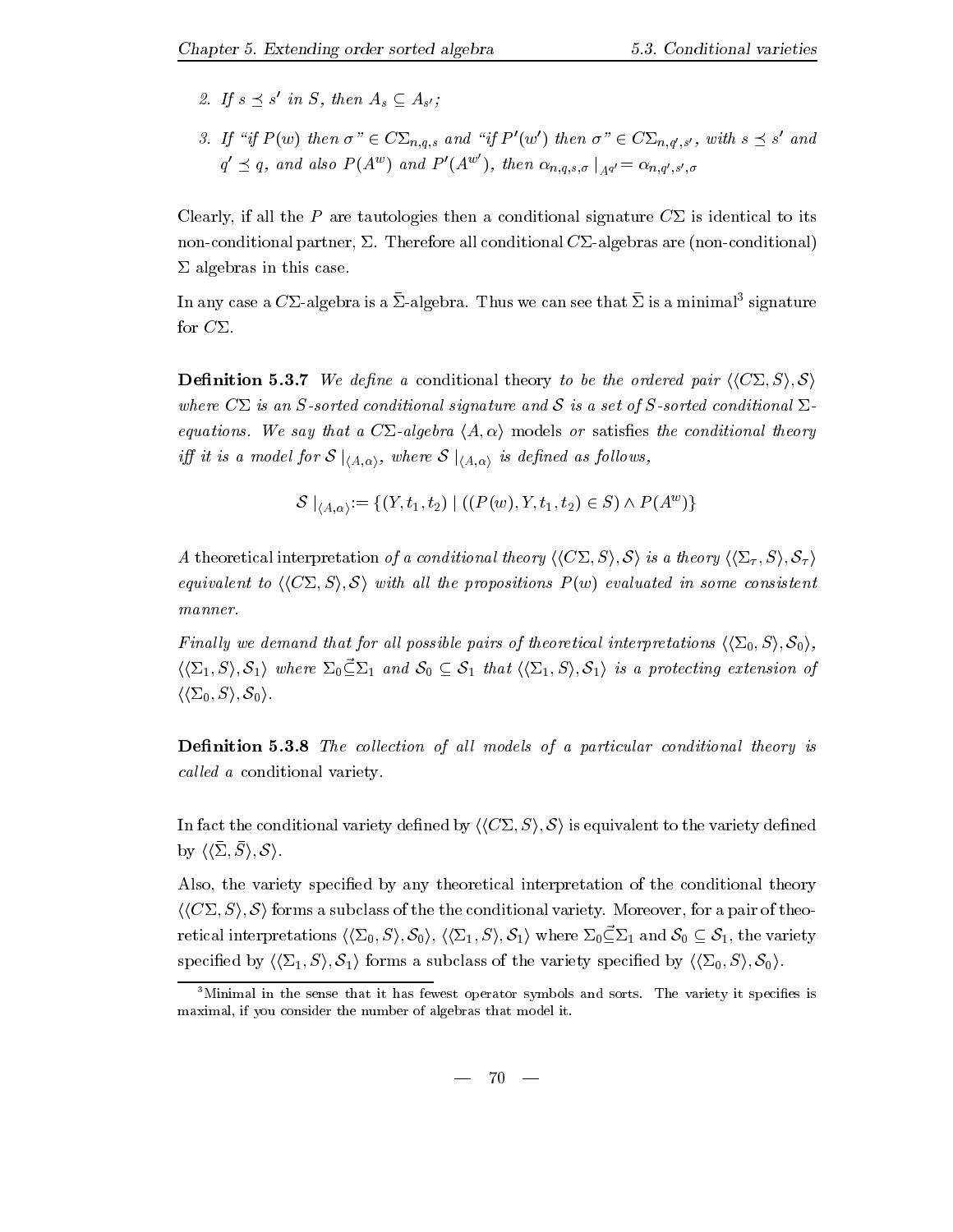If we consider two conditional algebras from the same conditional variety then we wish to know whether there is a homomorphism from the other-to-this we need to the other-to-this we need to define "conditional homomorphism".

A technical definition which will allow us to define homomorphisms more easily.

 $\blacksquare$  . The calgebras-  $\blacksquare$  in the state  $\blacksquare$  in the calgebra  $\blacksquare$  . Then the contract of  $\blacksquare$ 

$$
\mu_{\alpha,n,q,s}:\alpha_{n,q,s}\to \Sigma_{n,q,s}
$$

to be the map

n-q-s- - n-q-s

Similarly dene -n-q-s for hB i-

The family of maps is we show in the source of maps  $\mathcal{A}$  in the source of the source of the source of the source of the source of the source of the source of the source of the source of the source of the source of the non-conditional signature which it models.

 $\blacksquare$  -denote the interval  $\tau$  is a conditional  $\sigma$   $\blacksquare$  -denote the interval  $\tau_{II}$  is a conditional  $\tau_{II}$ non-conditional  $\Sigma^{AB}$ -homomorphism, where

$$
\begin{pmatrix}\n\Sigma^{AB} = \{ \{\mu_{\alpha,n,q,s}(\alpha_{n,q,s,\sigma}) \mid \alpha_{n,q,s,\sigma} \in \alpha_{n,q,s} \} \cap \{ \mu_{\beta,n,q,s}(\beta_{n,q,s,\sigma}) \mid \beta_{n,q,s,\sigma} \in \beta_{n,q,s} \} \mid \\
n \in \mathbf{N} \cup \{0\}, q \text{ an } \check{S}\text{-arity of rank } n, s \in \check{S} \}\n\end{pmatrix}
$$

 $\Delta$  as a S-sorted signature where S-is the largest subset of S-such that  $\Delta$  and  $n$  has no void sorts.

In fact, if we use the following piece of notation,

**INOTATION 3.3.11** If  $\langle A, \alpha \rangle$  is a conditional  $\bigcup$  -algebra, we define  $\bigcup_{\alpha} \bigcup_{\alpha} \bigcup_{\alpha} \bigcup_{\alpha} \bigcup_{\alpha} \bigcup_{\alpha} \bigcup_{\alpha} \bigcup_{\alpha} \bigcup_{\alpha} \bigcup_{\alpha} \bigcup_{\alpha} \bigcup_{\alpha} \bigcup_{\alpha} \bigcup_{\alpha} \bigcup_{\alpha} \bigcup_{\alpha} \bigcup_{\alpha} \bigcup_{\alpha} \bigcup_{\alpha} \bigcup_{\alpha} \bigcup_{$  $non-conditional$  signature

$$
\{\{\mu_{\alpha,n,q,s}(\alpha_{n,q,s,\sigma}) \mid \alpha_{n,q,s,\sigma} \in \alpha_{n,q,s}\} \mid n \in \mathbf{N} \cup \{0\}, q \text{ an } \hat{S}-\text{arity of rank } n, s \in \hat{S}\}\
$$

 $\Delta$   $\rightarrow$   $\prime$  is a  $\beta$ -sorted signature where  $\beta$  is the targest subset of  $\beta$  such that  $\Delta$   $\rightarrow$   $\prime$  has no void sorts.

As an aside, notice that for each  $C\Sigma$ -algebra  $\langle A, \alpha \rangle$ , there is an associated non-conditional the contraction of the equivalent of the equivalent of  $\mathbf{u}$  of  $\mathbf{v}$  which  $\mathbf{v}$ over A in  $T_{C\Sigma}(X)$ .

$$
- 71 -
$$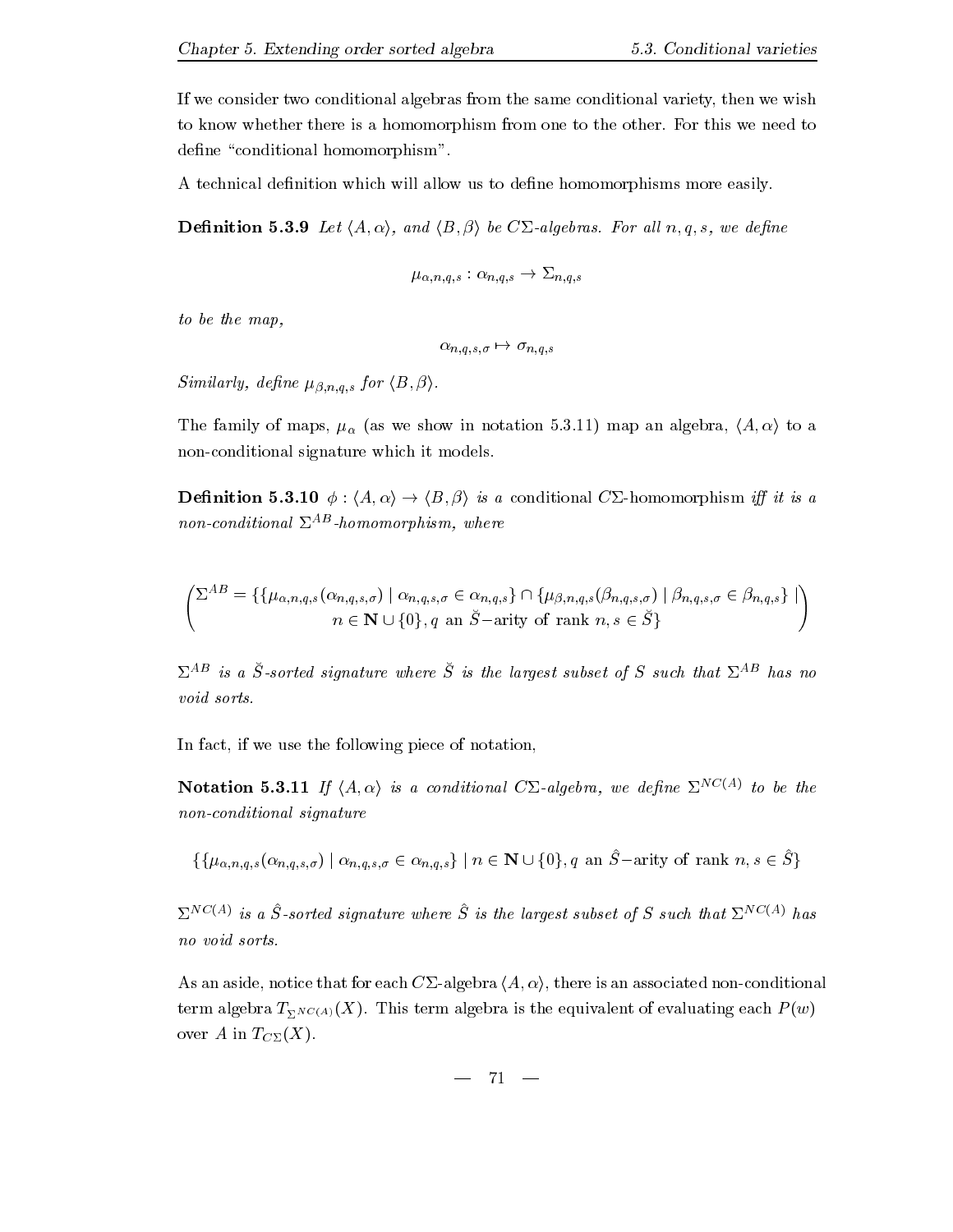Then  $\langle A, \alpha \rangle$  is a non-conditional  $\Sigma^{NC(A)}$ -algebra, and

$$
\Sigma^{AB} = \{ \Sigma_{n,q,s}^{NC(A)} \cap \Sigma_{n,q,s}^{NC(B)} \mid n \in \mathbf{N} \cup \{0\}, q \text{ an } \check{S}-\text{arity of rank } n, s \in \check{S} \}
$$

So, for any two conditional algebras of the same conditional signature, there exists a fixed (maximal) non-conditional signature of which they are both non-conditional algebras - We may to form and the forget some operators and even some some some some may only the p exist in conditions).

Our definition of conditional homomorphism is that of the non-conditional homomorphism from this fixed non-conditional signature.

Hence, the concept of conditional signatures can always be reduced to one for nonconditional signatures and therefore any results we prove or use need only be for non conditional signatures-

As we have seen in denition -- this concept may also be extended to theories- In addition to adding new operators when certain propositions hold, we also allow for new equations to be added conditions to be any such any such any such any such any such any such any such any such any is a protecting extension of the minimal nonconditional theory the theory over the  $\mathcal{S}$ igliatur $\cup$   $\cup$ ,  $\cup$  / ).

ive to  $\alpha$  be a strateger and  $\alpha$  to be an those equations from  $\alpha$  which only involve arities from  $\Sigma \to \gamma$  (as well as all equations not involving arities) – Similarly, define  $\sigma$  to be all those equations from  $\sigma$  which only involve arities from  $\omega$  (as well as all equations not involving arities).

If  $(A, \alpha)$  is a conditional C2-model then  $(\{Z \rightarrow \emptyset, S \}, \mathcal{S})$  must be a protecting exten- $\mathcal{S}$ ion of  $\setminus$  $\setminus$  $\setminus$ ,  $\cup$   $\setminus$ ,  $\cup$   $\setminus$ ,  $\setminus$ 

# 5.4 A Category theory approach

This section is an aside from the rest of the chapter- We are not extending the theory of order sorted algebra nor category theory merely explaining why we cover both-

There is a great deal of correspondence between category theory (specifically, categorical type theory and universal algebra- There is not enough room here to cover this huge topic, but the reader is pointed to  $[Cr 093]$ , which covers categorical type theory in great depth.

<sup>&</sup>lt;sup>4</sup> Alternatively, define S to be those equations from S for which  $\langle A, \alpha \rangle$  is a model, since it may not model all the equations in the definition of  $\hat{S}$  in the main text.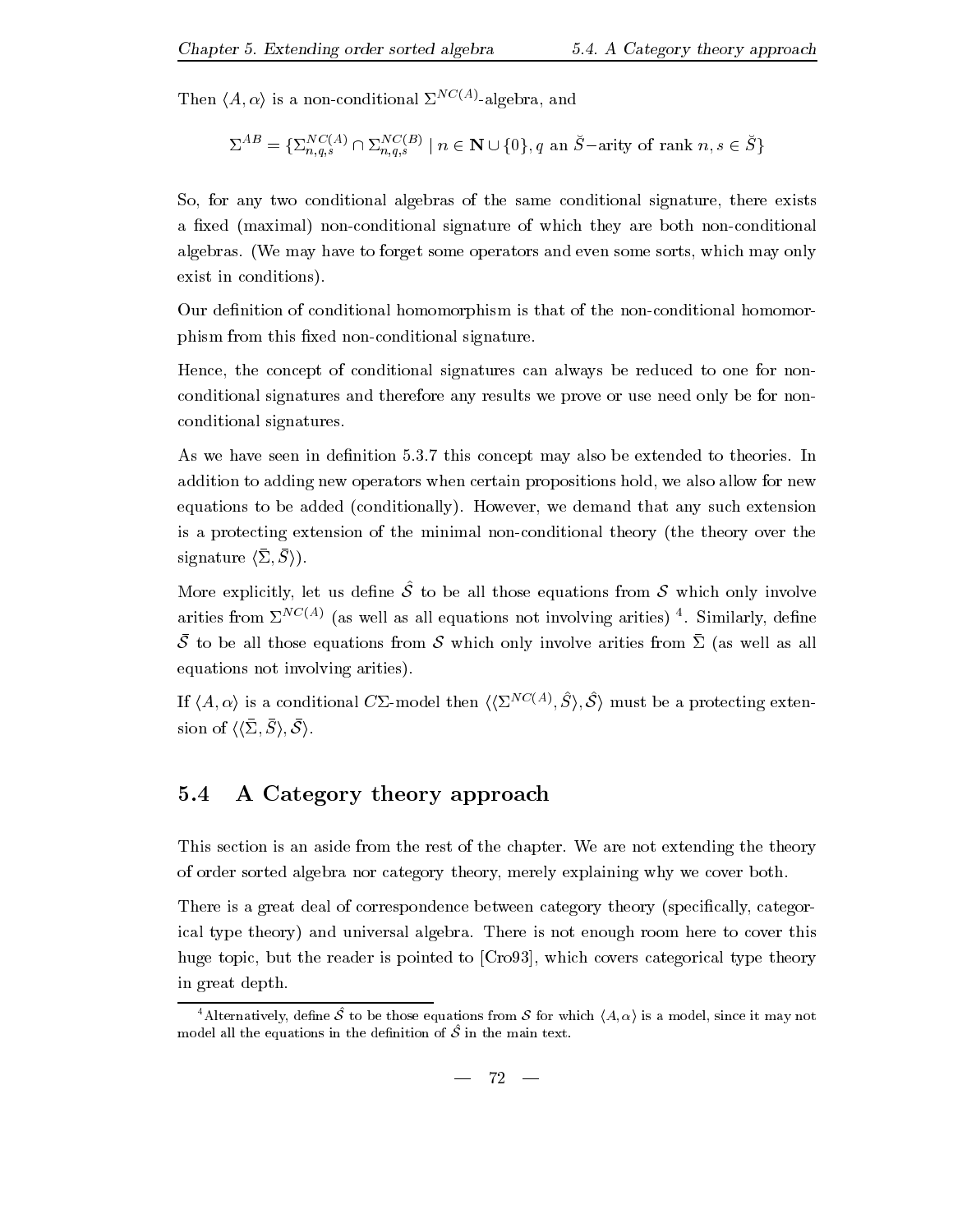As usual, Mac Lane [ML71] also contains a great deal of information on the correspondence between universal algebra and adjoint functors in the chapter on "Monads and Algebras".

All the ideas from multisorted algebra theory may be represented in the categorical type theory framework although an equivalent for ordersorted algebra appears not to be covered- However the author believes that the notion could be introduced-

One area which we shall discuss here is the concept of algebraic homomorphism and the arrows (morphisms) of a given category.

The correspondence between a categorical type theory C and its associated algebraic type theory  $\langle \langle \Sigma, S \rangle, \mathcal{S} \rangle$  is the following,

> $Obj(C) = all the \Sigma-algebras for a given \Sigma which model S.$  $Arr(C) = all$  (or a fixed sub-collection of) the  $\Sigma$ -homomorphisms.

The category of all algebras of a given signature  $\langle \Sigma, S \rangle$  has as an initial object the term algebra,  $T_{\Sigma}(X)$ .

The category of all algebras which model a given theory  $\langle \langle \Sigma, S \rangle, S \rangle$  has as an initial object the free algebra  $T_\Sigma(\Lambda^*)/\equiv_\mathcal{E}$  . (This is why the second universality theorem 4.0.10  $\,$ holds).

So we see that both categories and theories collect together similar types- This ab straction of information forms the basis of abstract datatyping-

# Coercion

In this work we are interested in coercions which so far have been explained as being natural type managing maps- its map; wenther the more strict faster strict fashion-

 $\mathbf{H}$  , and the a good denition-denition-denition-density for coercion-density  $\mathbf{H}$ this definition is not well-defined enough since it does not state which theory a coercion should come from.

denition and half-by and half-by some variety species of the variety species of the variety species of the vari theory history of the map is the map in the map is a coercion if it is a map in the map in the map is a homomorphism. of that theory-

Using the category theory correspondence above, we see that a function between two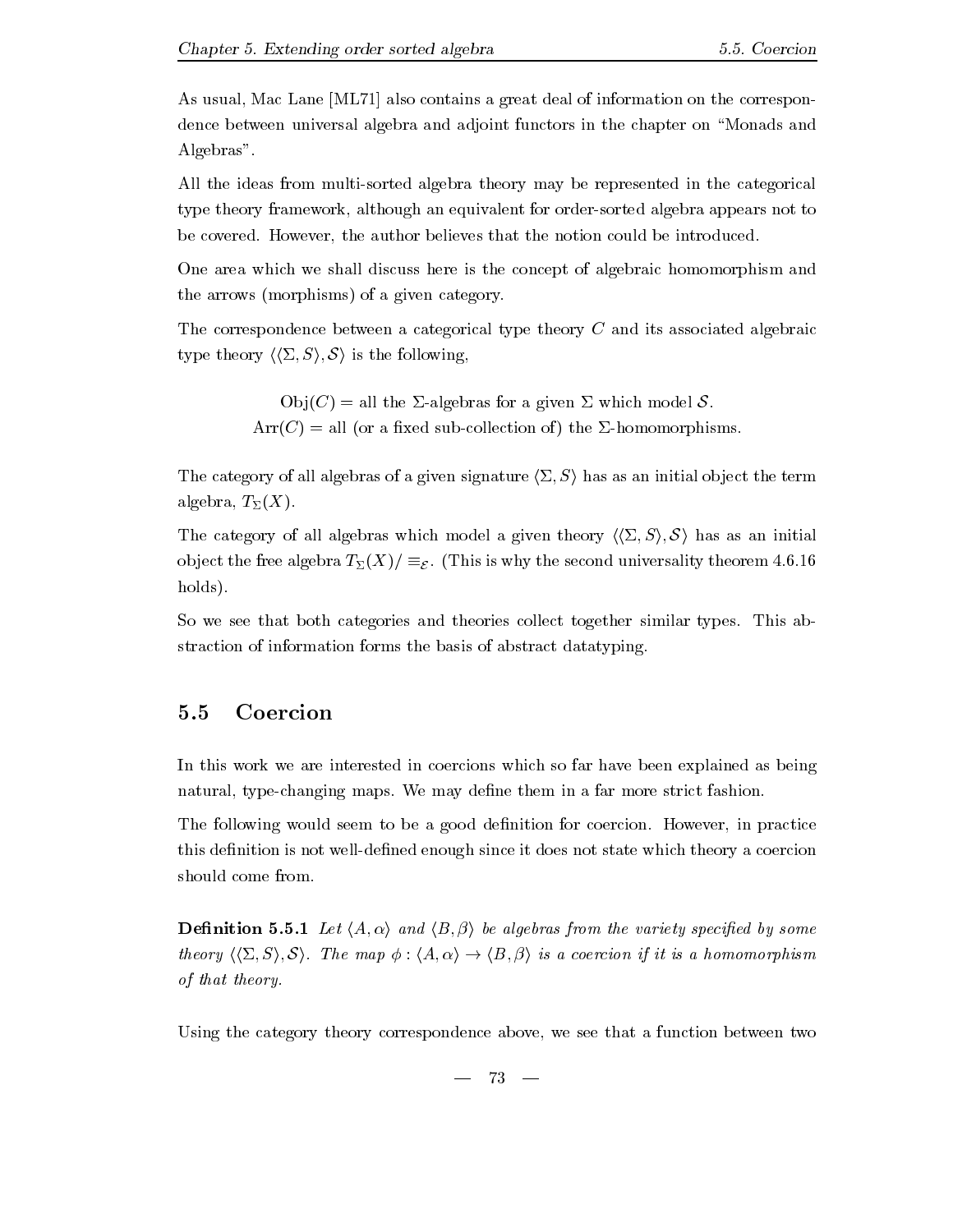types of the category of all algebras which model a particular theory is a coercion i it is an arrow of the category-

The only problem with this definition of coercion is that it does not specify from which theory (or equivalently, category) from which we should demand the homomorphism be taken- In general we would like this to be the most specic or smallest category to which both algebras belong-

If we just used the denition of coercion above denition -- then any total map between types would be a coercion! Any small category may be forgotten back to Set via the forgother function and any total function is an arrow of Set-Co function is  $\mu$  as  $\mu$ computer algebra system are objects of Set (which is equivalent to SetCategory in Axiom - the second most basic Category in Axiom).

Richardson  $\left[\text{Ric}97\right]$  notes that we also require a fixed framework in which we define our coercions- are the there is attempt to denemic the coercion (print) is (= {p} is to the l map which is a homomorphism for all theories which both algebras model" then the

We are attempting to reflect the situation that appears in a system like Axiom. Thus we must state that we have been given a priori a fixed collection of theories, and that given any type, we know precisely which theories it models.

This precludes a user from adding another theory which the algebras model which could redefine what "coercion" means for those algebras.

In the category theory correspondence, we say that Axiom's Category is a fixed collection of categories, and given any type we know of which categories it is an object.

**Definition 5.5.2 (Coercion)** Let  $\Upsilon$  be a fixed collection of theories.

Let  $\langle A, \alpha \rangle$  be a model for theories  $\Theta_i$  (for i in some indexing set I) where  $(\forall i \in I)(\Theta_i)$ is a theory from  $\Upsilon$ ).

 $\left\{ \begin{array}{ccc} \bullet & \bullet & \bullet & \bullet\end{array} \right.$  if for index index index in some index in some index in some index in some index in  $(\forall j \in J)$   $(\Omega_j$  is a theory from  $\Upsilon$ .

Then we cal l a map hA i to hB <sup>i</sup> a coercion i it is a homomorphism for al l the theories in

$$
\{\Theta_i \mid i \in I\} \cap \{\Omega_j \mid j \in J\}
$$

In Axiom, bomains are only members of a fixed set of Categories .

 ${}^{5}$ A user could re-implement one of these Categories and ruin everything.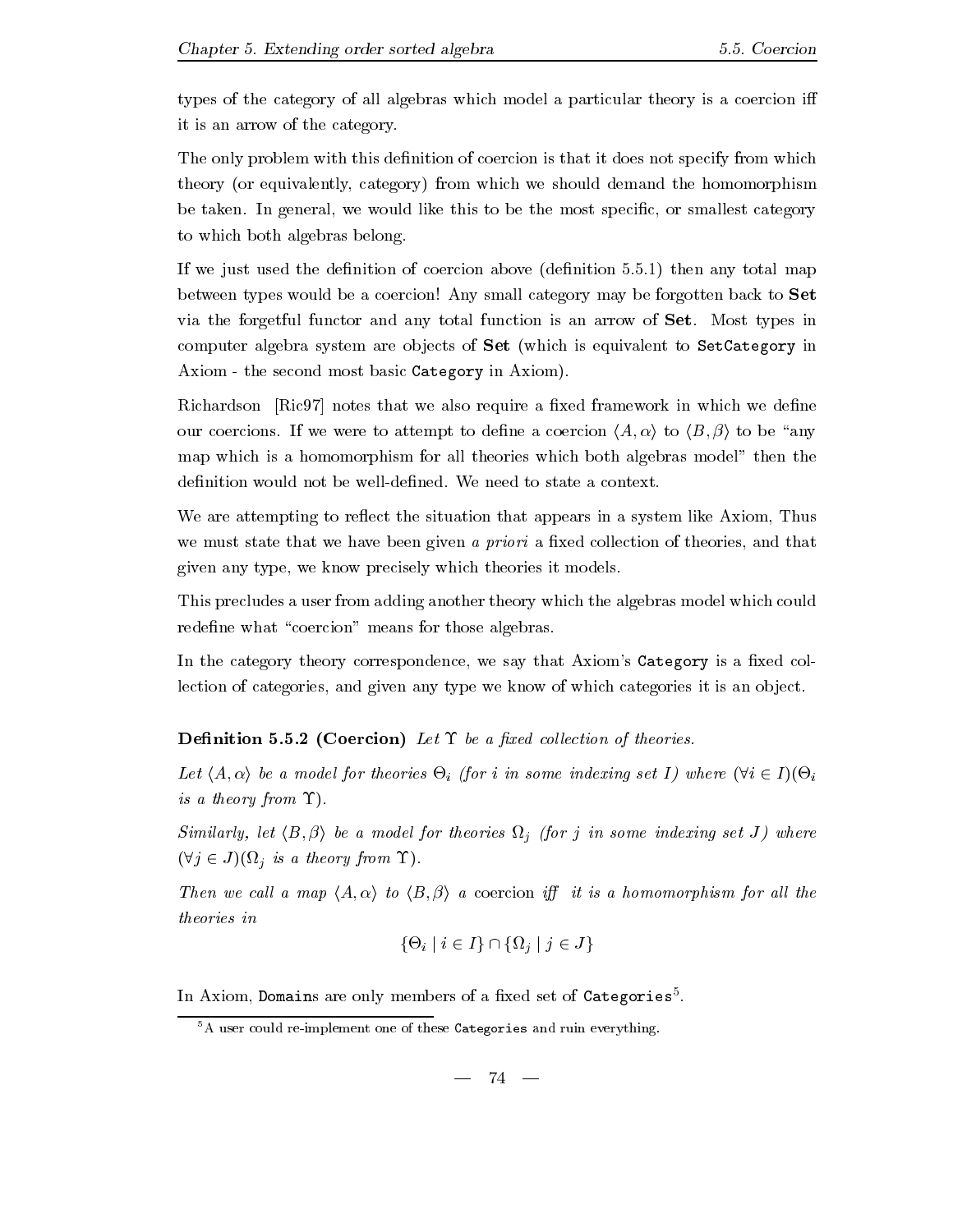In a slightly better position-  $\mathbf{P}$  and  $\mathbf{P}$  and  $\mathbf{P}$  and  $\mathbf{P}$  and  $\mathbf{P}$  and  $\mathbf{P}$  and  $\mathbf{P}$ Categories then there must exist a Category which extends (potentially trivially) both these Categories of which the Domain is an object.

Thus in Axiom denition -- reduces to

A coercion in Axiom from a type A to a type B is a homomorphism of the most restrictive Category to which both A and B belong."

It would be useful to have a name for maps which are "coercions" in the sense of denition - these maps are in a sense natural and may be the next may be the next may be the next may be the next map between two types-matrix in the example using the the example shown in the map in the map  $\mu$ need not particularly "natural" from a realistic point of view.

As it stands with our current terminology maps which satisfy denition  $\mathbb{R}^n$  . The satisfy denition  $\mathbb{R}^n$ are not coercions are merely "homomorphisms which are not coercions".

If no coercion existed between two types, but a "homomorphism which is not a coercion" existed and a user required that homomorphism then either the user only required a conversion or the theory lattice for the algebra system has not been designed correctly-

## 5.6 Conclusion

In this chapter we have shown how classical order sorted algebra may be extended to encompass the notion of partial functions and conditional signatures- We have also stated how these notions interact with the equational calculus- These are important extensions due to the fact that these notions are used extensively in Axiom-

We have also mentioned some of the correlation between category theory and universal algebra- Finally we have made the important denition of a coercion and demonstrated why the definition is necessarily strict.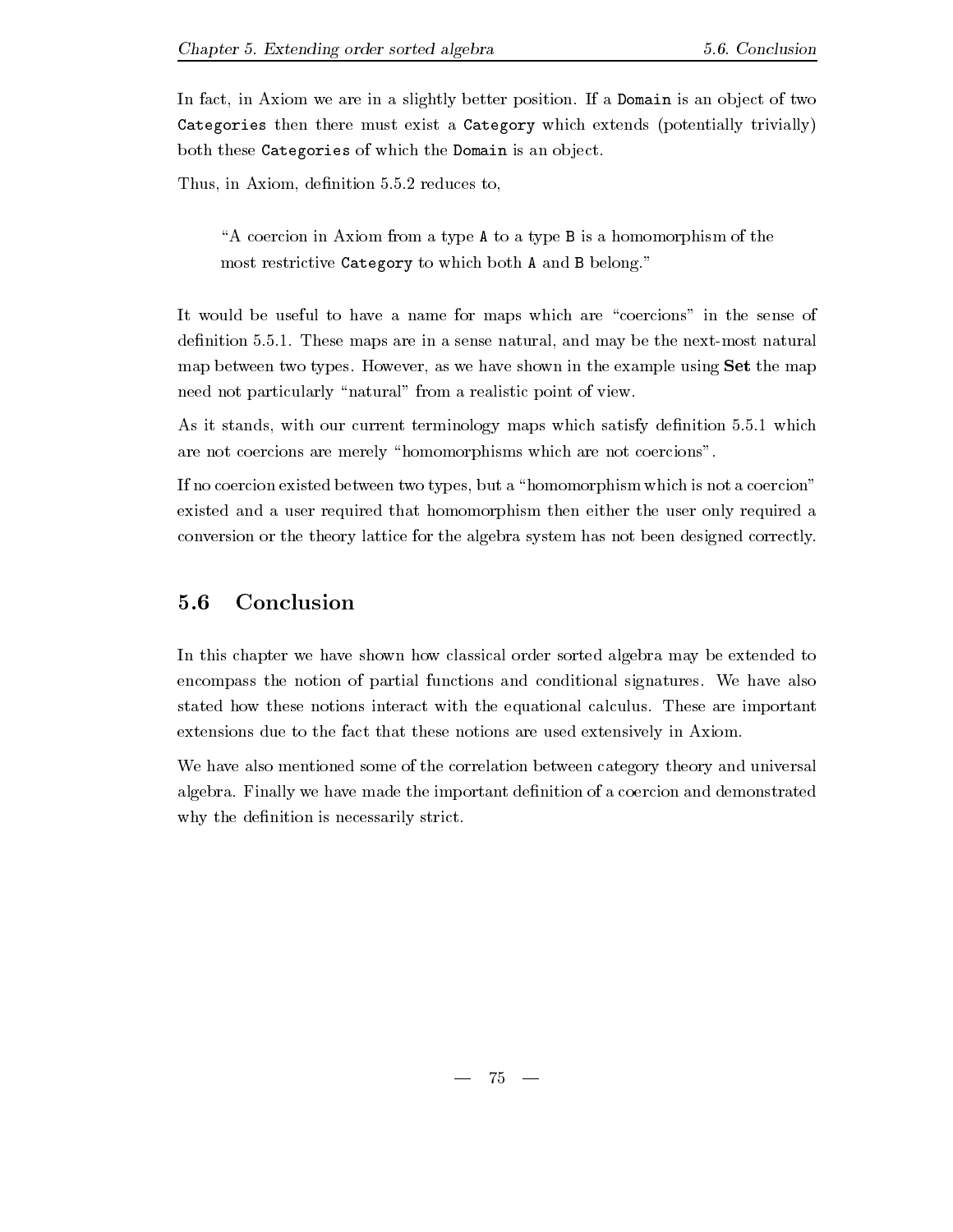# Chapter<sub>6</sub>

# Coherence

#### Introduction  $6.1$

In this chapter we will look at a conjecture of Weber which is important to our work-We shall state his assumptions and proof (which is incorrect).

We shall then add in some extra assumptions and truly prove the theorem- Finally we shall relax one of Weber's assumptions and prove that the theorem still holds.

The assumptions made by Weber provide a strict formal setting for types in an algebra system- The theorem in itself proves conuence for coercions in this setting-

all the work in section - the process the explanation is the property of  $\mu$  and  $\mu$  and  $\mu$ is the this author and section - vid at the complete from WebbWeb - where  $\alpha$  is the complete  $\alpha$ rest of the work is the author's own.

This section contains the definitions from Weber's thesis [Web93b] [Web93a] [Web95] required for the statement and Webers proof of Webers coefficients conjecture - vivil His assumptions are in the next section-

These statements will also be used will also be used when we consider  $\mathcal{L}$  ,  $\mathcal{L}$ 

It should be noted that Weber's coercion conjecture only makes up part of one chapter of his thesis [Web93b] which also covers various areas of type classes, type inference and coercion in great depth and detail-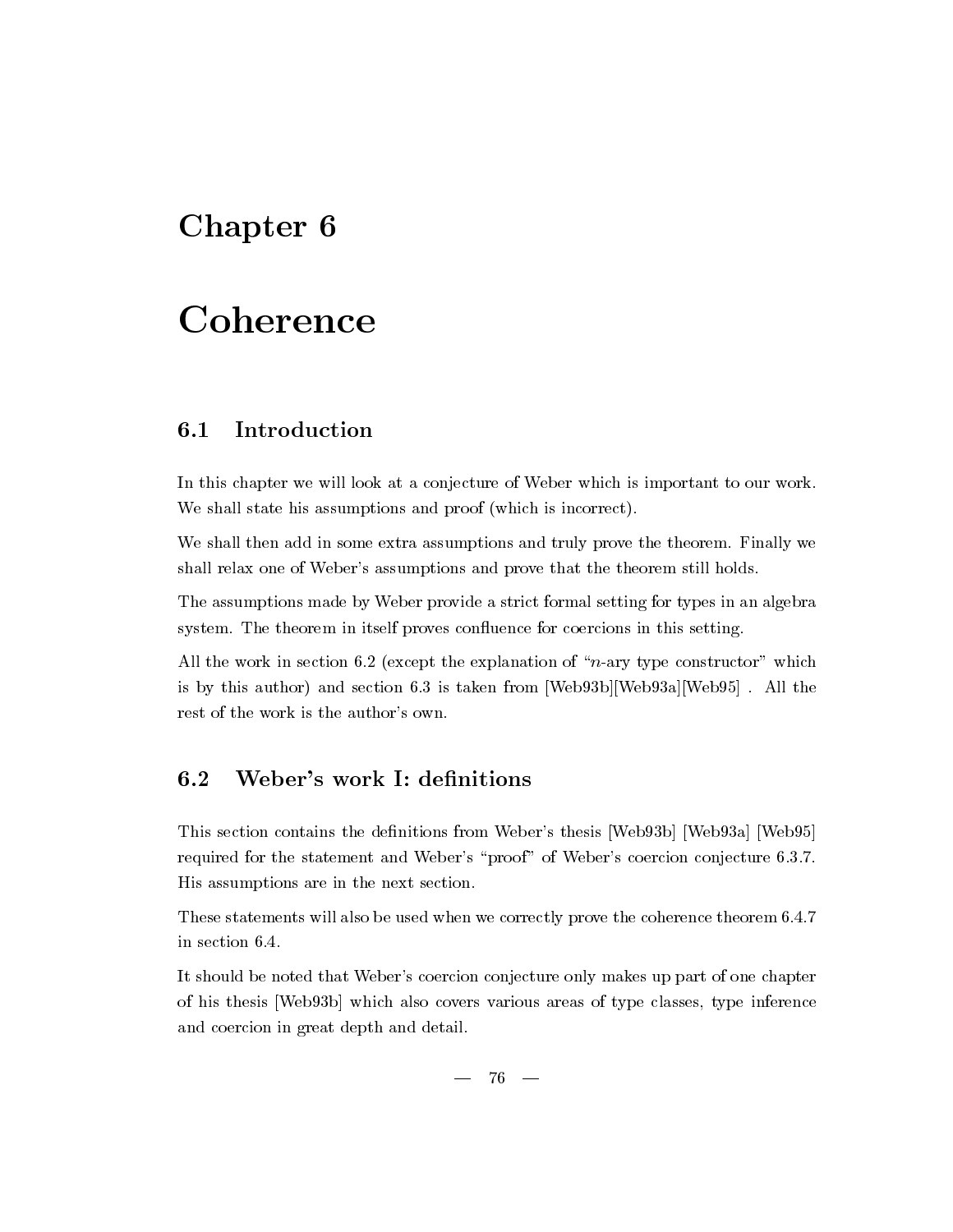Weber uses the phrase "type class" where we would use the terms "category" or "variety".

Denition - A base type is any type which is not a parametrical ly dened typei-term a wig eperator all the term algebra of type classes.

So for example, the Integer and Boolean types are base types.

**Definition 6.2.2** A ground type is any type within the system which is either a base type or a parametrical ly dened type with al l the parameters present- Any nonground type is called a polymorphic type.

As examples we have Integer and PolynomialFractionInteger- As a non example, we have  $Polynomial(R:Ring)$ .

 $\mathbf{I}$  . There exists a coercion from the exists a coercion from the total from the total from the total from the total from the total from the total from the total from the total from the total from the total from the ' we say that  $t \lhd t'$ .

This definition places an order on the ground types.

Weber uses the phrase " $n$ -ary type constructor" to mean a functor from the product of *n* categories to a specific category.

Equivalently, it is a function from the product of  $n$  varieties (specified respectively by the theories for the theory species  $\mu$  is the theory has in the species  $\mu$  is  $\mu$  supporting the species of  $\mu$ is a function which, for all  $i$  maps the carrier of the principal sort (and potentially the carriers of some of the non-principal sorts) of a model of  $\Omega_i$  to one (for each sort mapped) of the non-principal sorts of a model of  $\langle \langle \Sigma, S \rangle, \mathcal{S} \rangle$ .

If the model returned is  $\langle A, \alpha \rangle$ , this function must map one and only one sort-carrier to each and every member of  $A \setminus \{A_{S_1}\}\$  where  $S_1$  is the principal sort.

**Definition 6.2.4** For a ground type t we define com(t) to be 1, if t is a base type, or if  $t = f(t_1, \ldots, t_n)$  (an n-ary type constructor) then com(t) is defined to be  $1 +$  $\max(\{\text{com}(t_i)|i\in\{1,\ldots,n\}\}).$ 

This defines the "complexity" of a ground type to be how far up the type lattice it is.

**Definition 6.2.5 (Coherence)** A type system is coherent if the following condition is satisfied: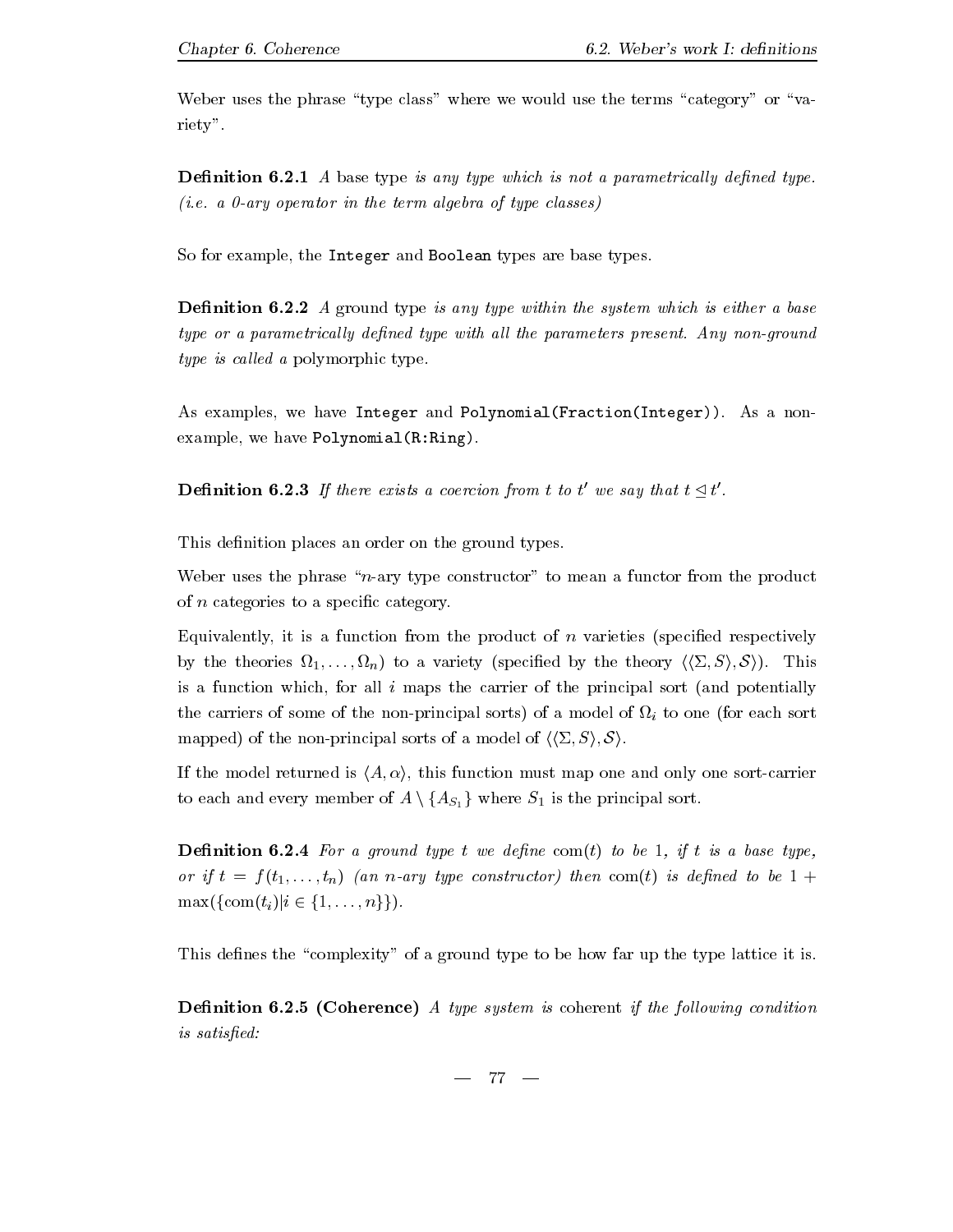$$
(\forall \text{ ground types } t_1, t_2)((\phi, \psi : t_1 \to t_2 \text{ corrections}) \Rightarrow (\phi = \psi))
$$

This guarantees that there only exist one coercion from one ground type to another. This is a highly desirable feature of any type system- The main results of this chapter the coherence theorem are the extended coherence theorem - theorem - theorem are the second complete the coher may be able to guarantee that our type system is coherent providing some sensible assumptions hold true.

In the following definitions, all the  $\sigma$  and  $\sigma'$  are type classes.

**Notation 6.2.6**  $t : \sigma$  means that the type t is an object of the type class  $\sigma$ .

**Definition 6.2.7** The n-ary type constructor  $f(n \in \mathbb{N})$  induces a structural coercion if there are sets  $A_f \subseteq \{1,\ldots,n\}$  and  $\mathcal{M}_f \subseteq \{1,\ldots,n\}$  such that the following condition  $is satisfied:$ 

If  $f: (\sigma_1, \ldots, \sigma_n) \to \sigma$  and  $f: (\sigma'_1, \ldots, \sigma'_n) \to \sigma'$ , and  $(\forall i \in \{1, \ldots, n\}) (\forall$ ground types  $t_i : \sigma_i$  and  $t'_i : \sigma'_i$   $(i \notin \mathcal{A}_f \cup \mathcal{M}_f \Rightarrow t_i = t'_i)$  and there exist coercions:

$$
\phi_i : t_i \to t'_i \quad \text{if} \quad i \in \mathcal{M}_f
$$

$$
\phi_i : t'_i \to t_i \quad \text{if} \quad i \in \mathcal{A}_f
$$

$$
\phi_i = id_{t_i} = id_{t'_i} \quad \text{if} \quad i \notin \mathcal{A}_f \cup \mathcal{M}_f
$$

then there exists a uniquely de-ned coercion

$$
\mathcal{F}_f(t_1,\ldots,t_n,t'_1,\ldots,t'_n,\phi_1,\ldots,\phi_n):f(t_1,\ldots,t_n)\to f(t'_1,\ldots,t'_n).
$$

The type construction  $f$  is covariant or monotonic in its ith argument  $g$  is  $\bullet$  for  $f$ is contravariant (or antimonotonic) in its i-th argument if  $i \in \mathcal{A}_f$ 

Note that if  $i \in \mathcal{A}_f \cap \mathcal{M}_f$  then  $t_i \cong t'_i$ 

As an example of covariance, the list constructor in Axiom, List (a functor Set  $\rightarrow$ ListAggregate takes one argument in which it is covariant- Given types A and B such that there exists a coercion as a coercion  $\gamma$   $_1$  , and the coercion  $\gamma$ 

$$
\mathcal{F}_{\mathtt{List}}(\mathtt{A},\mathtt{B},\phi_1):\mathtt{List}(\mathtt{A})\to\mathtt{List}(\mathtt{B})
$$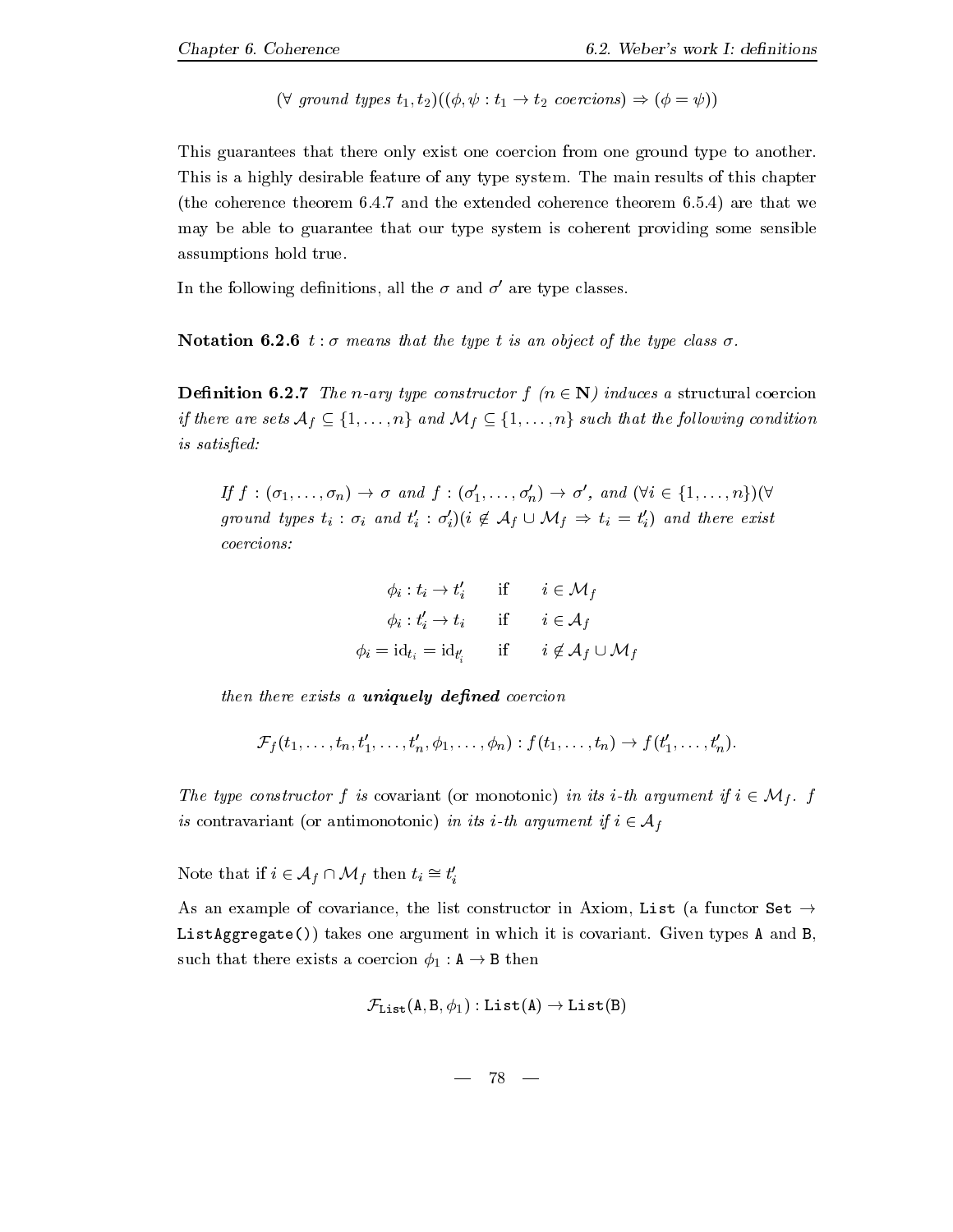Since Axiom's type constructors are functors, then category theory states this more simply as

$$
\mathcal{F}_{\texttt{List}}(\texttt{A}, \texttt{B}, \phi_1) = \texttt{List}(\phi_1)
$$

Contravariance is a rarer case- However Axioms Mapping functor is contravariant in its rst argument and covariant in its second- Mapping takes two types A and B and returns the type of all mappings from A to B-

As a concrete example for Mapping, suppose we wish to find the uniquely defined coercion

```
Mapping(Fraction(Interger), Fraction(Interger)) \rightarrowMapping(Integer, Fraction(Integer))
```
There exists a coercion

```

 Integer -
 FractionInteger
```
the inclusion operator, There also exists a coercion

id in the fraction of the fraction is a structure of the fraction of the structure of the structure of the structure of the structure of the structure of the structure of the structure of the structure of the structure of

which is the identity operation- the uniquely denemic a coercion- in the unit  $\mathcal{L}_{\mathcal{A}}$ 

```
FMapping FractionInteger FractionInteger Integer FractionInteger 
 id 
                 \texttt{Mapping}(\texttt{Fraction}(\texttt{Integer}), \texttt{Fraction}(\texttt{Integer})) \rightarrowMapping(Integer, Fraction(Integer))
```
which sends for  $\mathcal{A}$  and  $\mathcal{A}$  for  $\mathcal{A}$  for  $\mathcal{A}$  for  $\mathcal{A}$  for  $\mathcal{A}$  for  $\mathcal{A}$ 

The following definitions shows that there is a homomorphic image of a parameter in the created type- For example there is a homomorphic image of the underlying ring in any polynomial ring-

 $\mathcal{U} = \mathcal{U} \cup \mathcal{U}$  is a non-type construction of  $\mathcal{U}$  ,  $\mathcal{U}$  is a non-type construction of  $\mathcal{U}$  $\{1,\ldots,n\}$ )(for some ground types  $t_i : \sigma_i$ ) such that there exists a coercion

$$
\Phi^i_{f,t_1,\ldots,t_n}: t_i \to f(t_1,\ldots,t_n)
$$

then we say that  $f$  has a direct embedding at its  $i$ -th position.

$$
\begin{matrix} - & 79 \end{matrix}
$$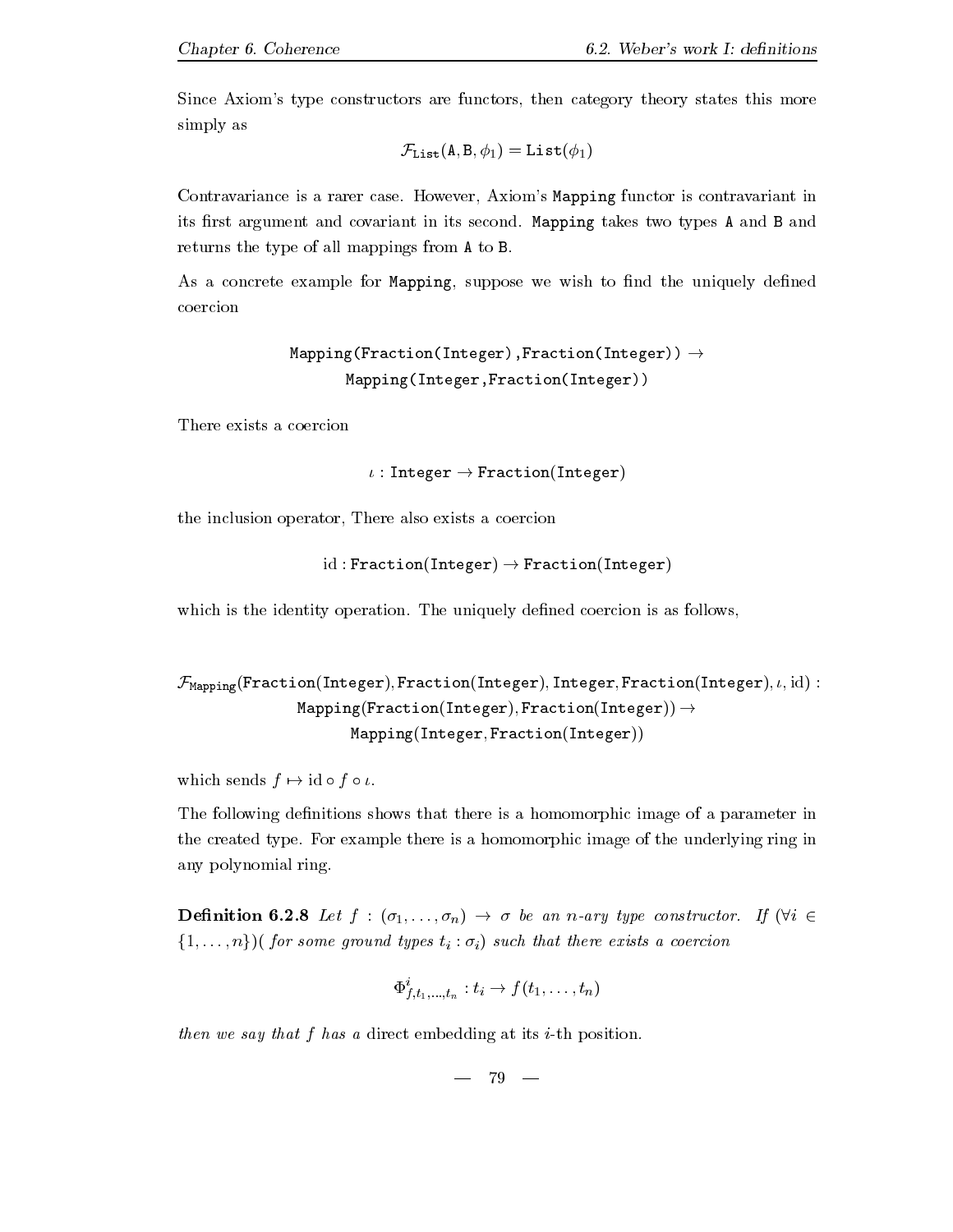Moreover, let

$$
\mathcal{D}_f = \{i | f \text{ has a direct embedding at its } i-th \text{ position}\}
$$

be the set of direct embedding positions of  $f$ .

The definition of  $\mathcal{D}_f$  is a technical definition of Weber's, needed for one of his assumptions ---

#### 6.3 Weber's work II: assumptions and a conjecture

This section provides all the assumptions and results which Weber uses in his "proof" of which we shall state compositions - video the end of this state and of the end of the end of the end of this section- the assumptions and results are also required in our proof of the coherence  $\sim$ 

assumption and the state of the internal property of the identity on the internal contract of the state of the  $(well-defined)$  composition of two coercions is also a coercion.

This is clearly a sensible if notoften implemented statement- Since our coercions are always to be arrows of a category, then the above assumption must hold.

Lemma  If assumption -- holds then the set of ground types as objects to gether with their coercions as arrows form a category-

Proof- Immediate-

The following assumption will provide us with the basis for a coherent type system. Our coherence is built by ensuring confluence amongst different paths leading to the same coercion- If we do not have coherence at the base types then we shall not have coherence amongst the general types-

Assumption 6.3.3 The subcategory of base types and coercions between base types  $\boldsymbol{y}$  if the preorder in the state the state that  $\boldsymbol{y}$  $\phi = \psi$ .

The following condition states that  $\mathcal{F}_f$  is a functor over the category of all  $f(\cdot, \ldots, \cdot)$ s.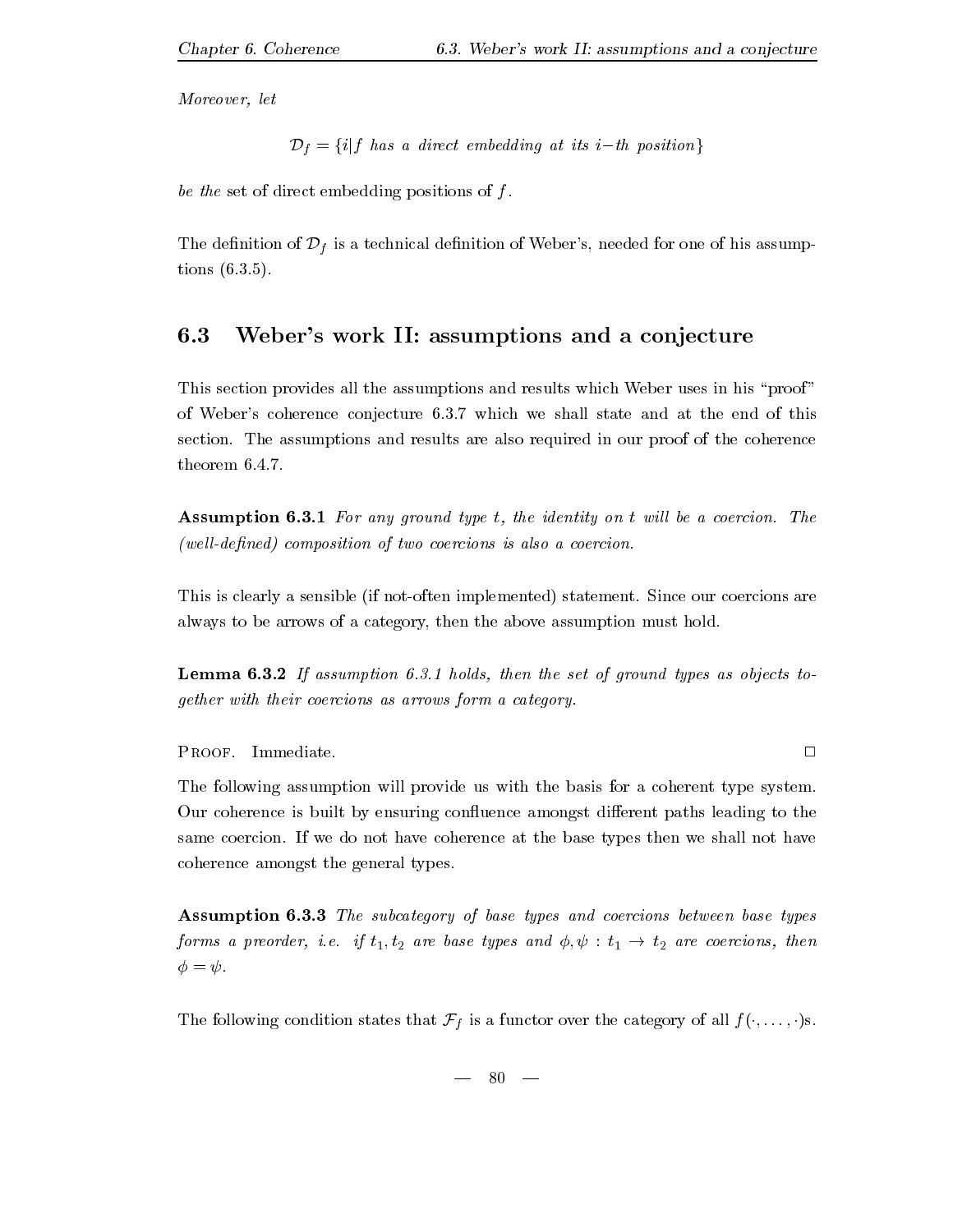**Assumption 6.3.4** Let f be an n-ary type constructor which induces a structural coercion and let  $f(t_1,\ldots,t_n)$ ,  $f(t'_1,\ldots,t'_n)$ ,  $f(t''_1,\ldots,t''_n)$  be ground types. Assume that the following are coercions.

$$
i \in \mathcal{M}_f \Rightarrow \phi_i : t_i \to t'_i, \phi'_i : t'_i \to t''_i
$$

$$
i \in \mathcal{A}_f \Rightarrow \phi'_i : t''_i \to t'_i, \phi_i : t'_i \to t_i
$$

$$
i \notin \mathcal{A}_f \cup \mathcal{M}_f \Rightarrow t_i = t'_i = t''_i \text{ and } \phi_i = \phi'_i = \mathrm{id}_{t_i}
$$

Then the following conditions are satisfied:

1. 
$$
\mathcal{F}_f(t_1, ..., t_n, t_1, ..., t_n, id_{t_1}, ..., id_{t_n}) = id_{f(t_1, ..., t_n)}
$$
  
\n2.  $\mathcal{F}_f(t_1, ..., t_n, t_1'', ..., t_n'', \phi_1 \circ \phi_1', ..., \phi_n \circ \phi_n') =$   
\n $\mathcal{F}_f(t_1, ..., t_n, t_1', ..., t_n', \phi_1, ..., \phi_n) \circ \mathcal{F}_f(t_1', ..., t_n', t_1'', ..., t_n'', \phi_1', ..., \phi_n')$ 

This is a condition which stops direct embeddings become  $\mathbf{f}$  and  $\mathbf{f}$  and  $\mathbf{f}$  weber direct embedding confused become  $\mathbf{f}$ declares that any type constructor can only have one direct embedding- We shall show how to relax this condition in a later section -- Secondly he states that direct embeddings, where they exist, are unique.

 $\mathbf{F}$  assumption and the following construction of the following constructions of the following conditions of the following conditions of the following conditions of the following conditions of the following conditions hold:

- jDf <sup>j</sup>
- z. Direct embedding coercions are unique. i.e. if  $\Psi_{f,t_1,...,t_n}^{\cdot}: i_i \rightarrow f(t_1,...,t_n)$  and  $\Psi_{f,t}$   $\longrightarrow$   $i \rightarrow$   $j \in \{i_1, \ldots, i_n\}$  then ft-the contract of the contract of the contract of the contract of the contract of the contract of the contract of the contract of the contract of the contract of the contract of the contract of the contract of the contract o

$$
\Phi_{f,t_{1},...,t_{n}}^{i}=\Psi_{f,t_{1},...,t_{n}}^{i}.
$$

The following assumption is highly technical and shows how direct embeddings interact  $\cdots$  and structure coercions-commute-coercions-commute-coercions-coercions-coercions-coercions-coercions-coercions-coercions-coercions-coercions-coercions-coercions-coercions-coercions-coercions-coercions-coercions-coerc

**Assumption 6.3.6** Let f be an n-ary type constructor which induces a structural coercion and has a direct embedding at its result of the state of the state of the position-bedding at its result of the state of the state of the state of the state of the state of the state of the state of the state of the s and  $f : (\sigma'_1, \ldots, \sigma'_n) \to \sigma$ , and  $(\forall i \in \{1, \ldots, n\}) (\exists t_i : \sigma_i$  and  $t'_i : \sigma'_i)$ . If there are coercions  $\psi_r : t_r \to t'_r$ , if the coercions  $\Phi^r_{f,t_1,...,t_n}$  and  $\Phi^r_{f,t'_1,...,t'_n}$  are defined, and if f is  $covariant$  in its  $r-th$  argument, then the following holds:

$$
\Phi_{f,t'_1,...,t'_n}^r \circ \psi_r = \mathcal{F}_f(t_1,...,t_n,t'_1,...,t'_n,\psi_1,...,\psi_n) \circ \Phi_{f,t_1,...,t_n}^r
$$
  
 
$$
= 81 -
$$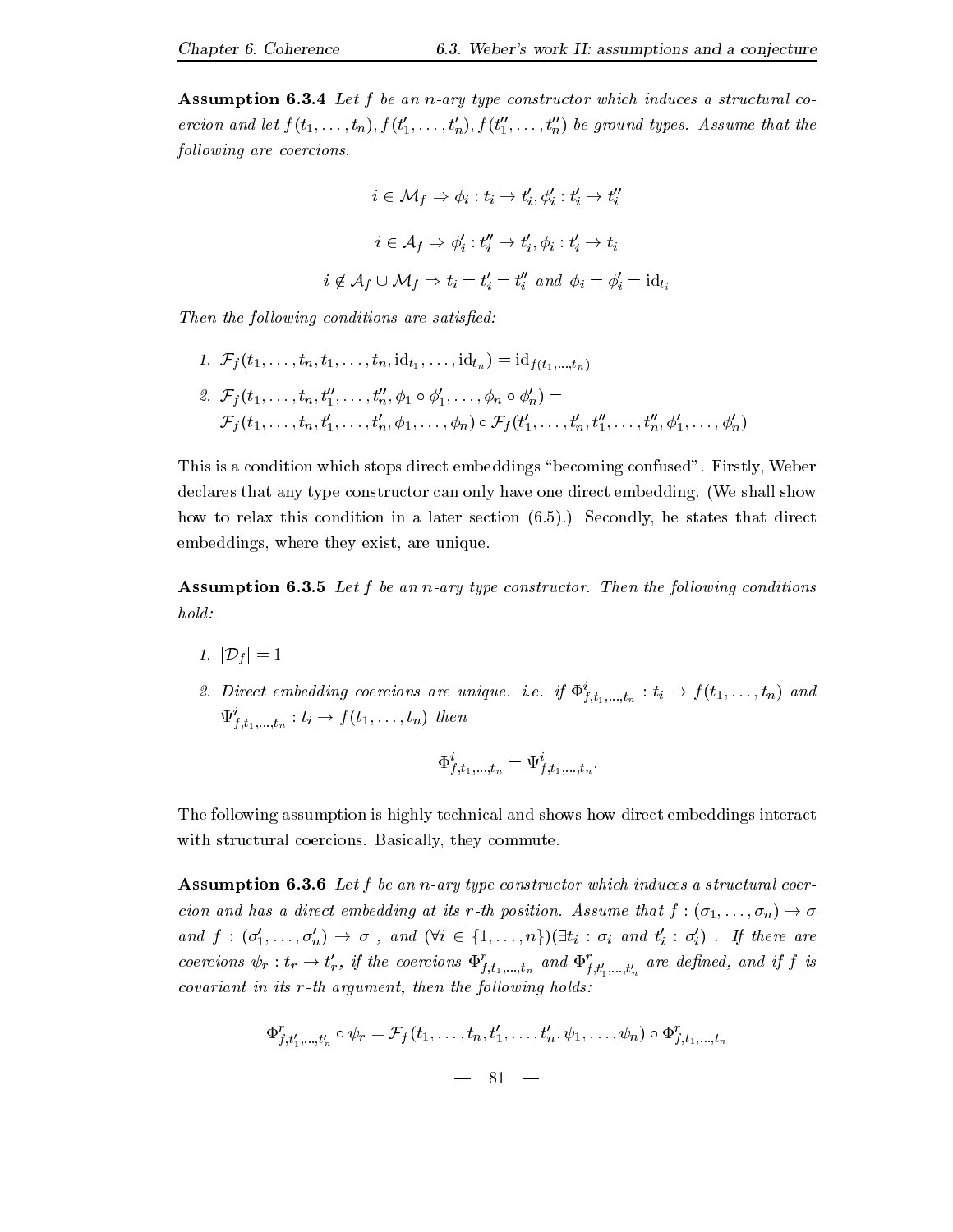or equivalently, the following diagram commutes:



However, if  $f$  is contravariant in its  $r$ -th argument then:

$$
\mathcal{F}_f(t_1, \ldots, t_n, t'_1, \ldots, t'_n, \psi_1, \ldots, \psi_n) \circ \Phi_{f, t'_1, \ldots, t'_n}^r \circ \psi_r = \Phi_{f, t_1, \ldots, t_n}^r
$$

or equivalently, the following diagram commutes:

$$
\Phi_{f,t_1,\ldots,t_n}^r
$$
\n
$$
\Phi_{f,t_1,\ldots,t_n}^r
$$
\n
$$
f(t_1,\ldots,t_n) \stackrel{\mathcal{F}_f(t_1,\ldots,t_n,t_1',\ldots,t_n',\psi_1,\ldots,\psi_n)}{=} f(t_1',\ldots,t_n')
$$

we are not in a position to state webers considered and his problems conjuncture and his proof of the proof of attempts to show that when the aforementioned assumptions hold true, then we have a coherent type system- We shall give more assumptions and a proper proof in section --

Conjecture 6.3.7 (Weber's coherence conjecture) Assume that all coercions between ground types are only built by one of the following mechanisms:

- coercions between base types
- $\mathbf{r}$  -coercions induced by structural coercions induced by structural coercions in the structural coercions in
- direct embeddings in a type constructor
- composition of coercions
- identity function on ground types as coercions-

-, are satisfactory are set of ground the set of the set of the set of grounds and the set of the set of the set of the set of the set of the set of the set of the set of the set of the set of the set of the set of the set types as objects, and the coercions between them as arrows form a category which is a preorder-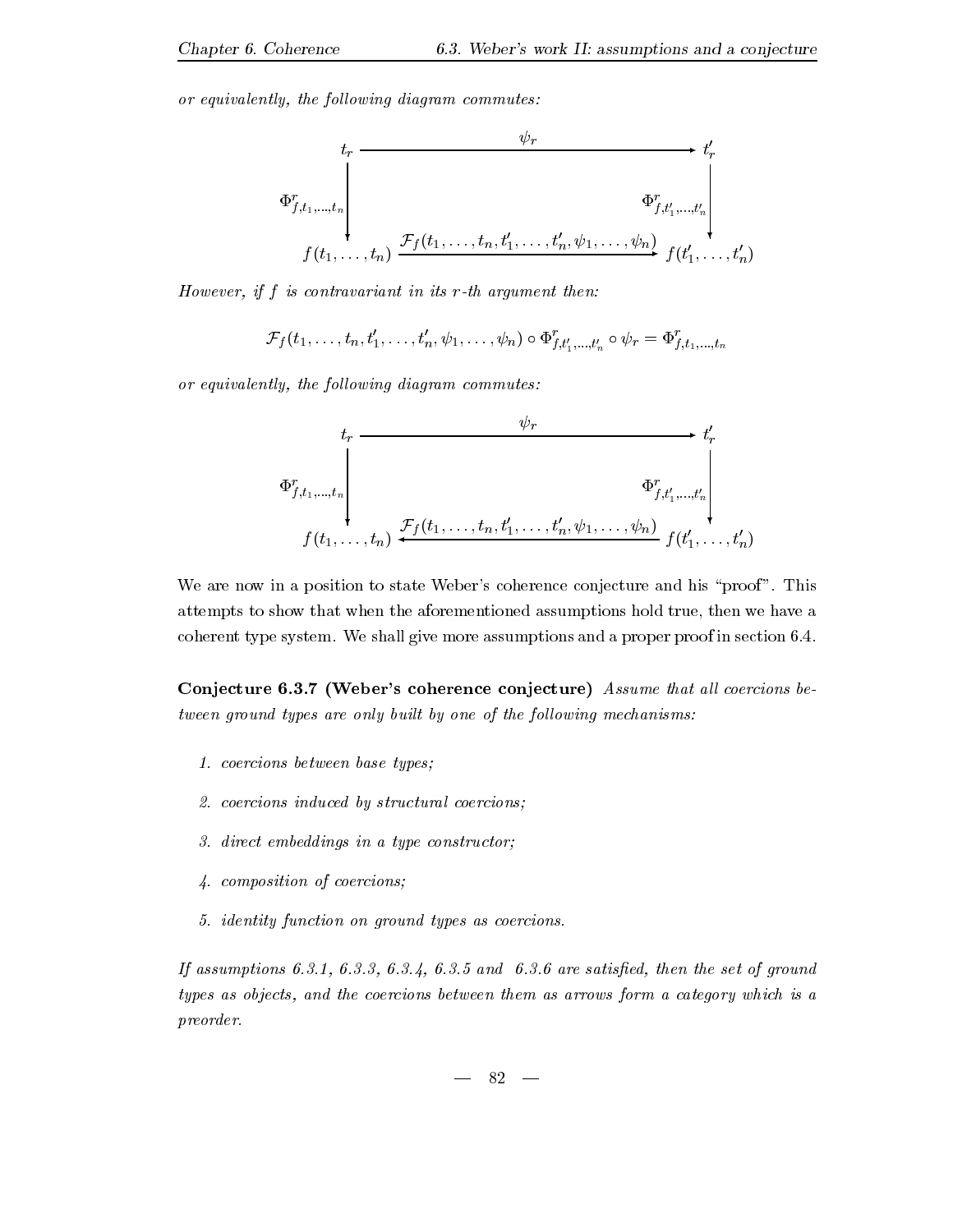This is the "proof" of this conjecture given in  $[Web93b]$   $[Web93a]$   $[Web95]$ .

where  $\mathcal{L}$  is a strong to the set of  $\mathcal{L}$  and  $\mathcal{L}$  and  $\mathcal{L}$  and  $\mathcal{L}$  are  $\mathcal{L}$  . The set of  $\mathcal{L}$ as objects and the coercions between them form a category.

For any two ground types t and t' we will prove by induction on  $\max(\text{com}(t), \text{com}(t'))$ that if  t - t ' are coercions then  $\phi = \psi$ .

If  $\max(\text{com}(t), \text{com}(t')) = 1$  then the claim follows by assumption 6.3.3. Now assume that the inductive hypothesis holds for k, and let  $\max(\text{com}(t), \text{com}(t')) = k+1$ . Assume w-l-o-g- that t t ' and that  $\phi, \psi : t \to t'$  are coercions.  $'$  are coercions.

now the contract of the contract of the contract of the contract of the contract of the contract of the contract of  $t' \Rightarrow \text{com}(t) \le \text{com}(t')$ . So we may assume that  $t' = f(u_1, \ldots, u_n)$  for some  $n$ -ary type constructor  $f$ .

By assumption -- and the induction hypothesis we can assume that there are ground types such a community of the state coercions of  $\mathcal{I}_A$  , the such that  $\mathcal{I}_A$  is an order that either coefficients of  $\mathcal{I}_A$ 

$$
\phi = \mathcal{F}_f(\ldots, t, \ldots, s_1, \ldots, \psi_1, \ldots) \tag{6.1}
$$

or

$$
\phi = \psi_1 \circ \Phi^i_{f,\dots,s_1,\dots} \tag{6.2}
$$

Similarly either

$$
\psi = \mathcal{F}_f(\ldots, t, \ldots, s_2, \ldots, \psi_2, \ldots) \tag{6.3}
$$

or

$$
\psi = \psi_2 \circ \Phi_{f,\dots,s_2,\dots}^1 \tag{6.4}
$$

is a construction of the contract of the contract  $\psi$  and  $\psi$  as a construction of the contract of the contract of the contract of the contract of the contract of the contract of the contract of the contract of the contr uniqueness of  $\mathcal{F}_f$ .

If is of form - and  is of form - then  by assumption ---

 $\mathcal{A}$  is of form - is of form - is of form - is of form - is of form - is of form - is of form - is of form -

If is of form - and  is of form - then assumption -- implies that i j and similar section is the induction hypothesis we have  $\tau_1$  and hence  $\tau_1$  and  $\tau_2$  and  $\tau_3$ by assumption ---

### The coherence theorem

In the above proof, there seem to be some irregularities.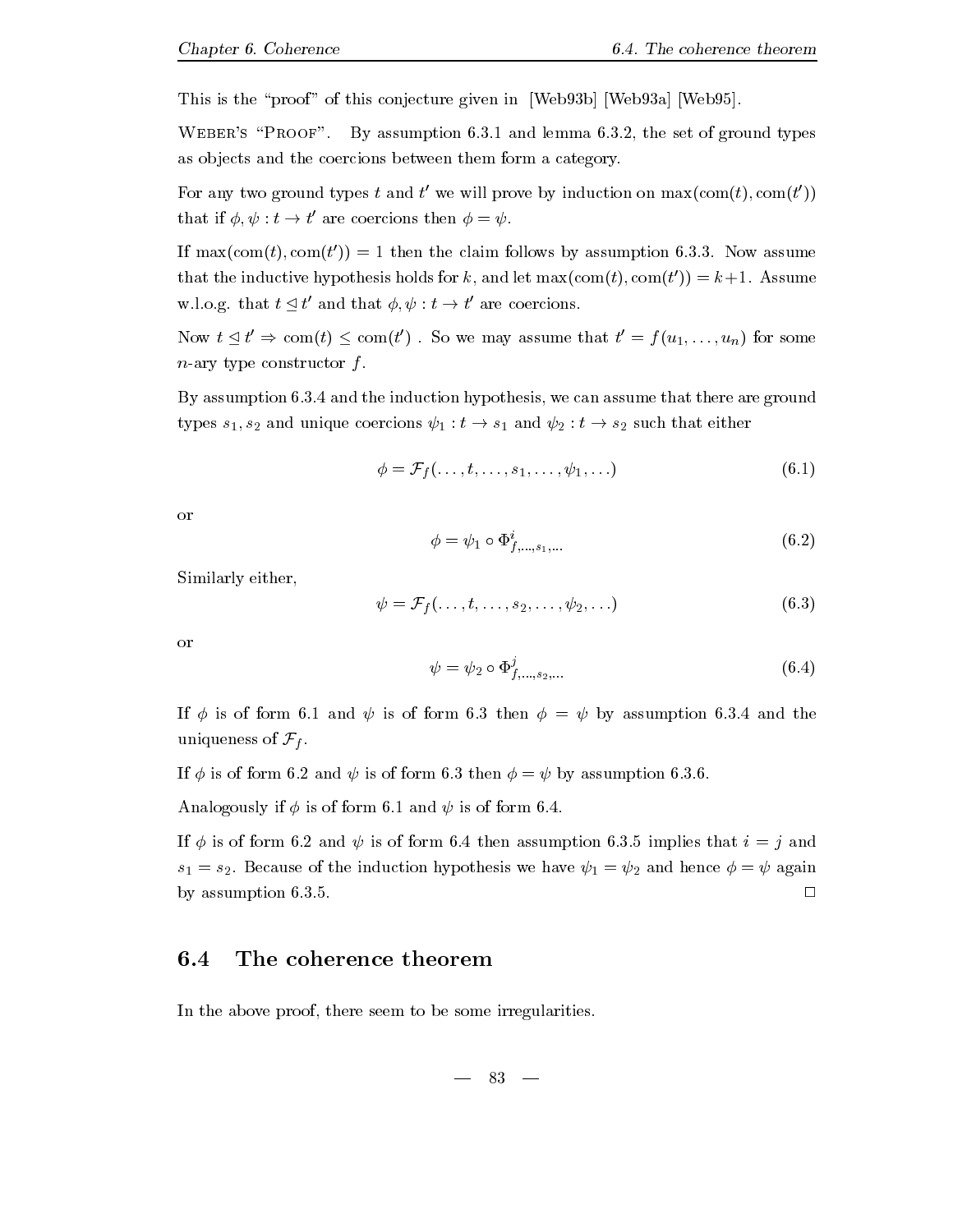#### On coercibility and complexity

Weber states in the proof that

$$
t \leq t' \Rightarrow \text{com}(t) \leq \text{com}(t')
$$

Weber does not prove this, and indeed it is not true.

Suppose that f is an n-ary type constructor and that it is contravariant in its i-th position-between the contract of the contract of the contract of the contract of the contract of the contract of the contract of the contract of the contract of the contract of the contract of the contract of the contract

$$
\mathcal{F}_f(s_1,\ldots,s_n,t_1,\ldots,t_n,\phi_1,\ldots,\phi_n):f(s_1,\ldots,s_n)\to f(t_1,\ldots,t_n)
$$

and it is not the singlet of the singlet  $\mu$ 

$$
\mathrm{com}(s_i) > \max(\mathrm{com}(s_1), \ldots, \mathrm{com}(s_{i-1}), \mathrm{com}(s_{i+1}), \ldots, \mathrm{com}(s_n))
$$

In other words,  $com(s_i)$  is the *unique*, maximum member of the set

$$
\{\operatorname{com}(s_j) \mid j \in \{1, \ldots, n\}\}\
$$

Then if  $\text{com}(t_i) < \text{com}(s_i)$  and for all j in  $\{1, \ldots, n\} \setminus \{i\}$  we have that  $s_j = t_j$ , we have a counterexample Weber's claim, that

$$
\operatorname{com}(f(s_1,\ldots,s_n)) > \operatorname{com}(f(t_1,\ldots,t_n))
$$

Thus Weber's assertion is invalid.

#### $\mathcal{L}$  is a coefficient of  $\mathcal{L}$  and  $\mathcal{L}$  in the  $\mathcal{L}$  proof  $\mathcal{L}$

In equation - and similarly equation - is given as a function

$$
f(\ldots,t,\ldots)\to f(\ldots,s_1,\ldots)
$$

however,  $\phi$  is supposed to be a function from t.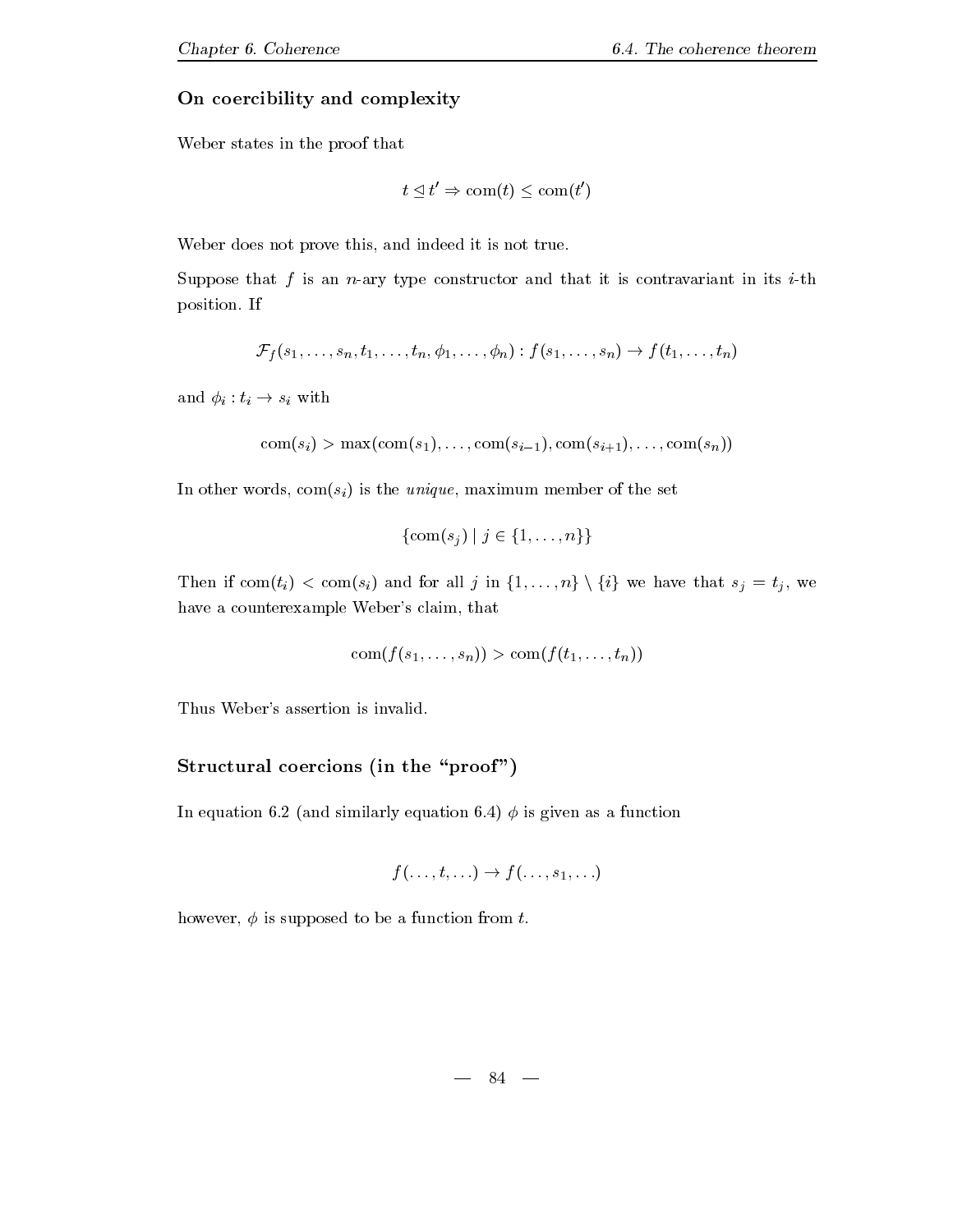### $\sim$  structural coercions  $\sim$  syntaxies in the syntaxies of  $\sim$

Weber calls the structural coercion function from  $f(s_1, \ldots, s_n)$  to  $f(t_1, \ldots, t_n)$ 

$$
\mathcal{F}_f(s_1,\ldots,s_n,t_1,\ldots,t_n,\phi_1,\ldots,\phi_n)
$$

where  $\phi_i$  is from  $s_i$  to  $t_i$  or  $t_i$  to  $s_i$  depending on whether f is covariant or contravariant in its *i*th argument, respectively.

However, this is merely the functorial action of f on the maps  $\phi_1, \ldots, \phi_n$  and could be represented more compactly as

$$
f(\phi_1,\ldots,\phi_n)
$$

The source and target of each  $\phi_i$  and knowledge of the sets  $\mathcal{A}_f$  and  $\mathcal{M}_f$  uniquely determine the source and target of the unit  $\mathbf{I}$  n-demonstrates the uniqueness the uniqueness the uniqueness the uniqueness of the uniqueness of the uniqueness of the uniqueness of the uniqueness of the uniqueness of th of f and assumption of the complete that assumption - the second contract of the second contract of the second

### Identity coercions

where the interest in an assumption of the identity function  $\mathbf{r}_1$  , a coercion-term is a coercion-term in he never proves the unique-beneficial maps are perfectly natural maps are perfectly natural maps are perfectly  $t \rightarrow t.$ 

In a computer algebra system like Axiom, many automorphisms are not automorphisms of the smallest category to which a type belongs.

 $\mathcal{L}$  . The ring is not a Polynomial  $\mathcal{L}$  is not a Polynomial  $\mathcal{L}$  . The polynomial category is not a  $\mathcal{L}$  , and homomorphism since, for instance, the leadingMonomial function is not preserved under the map.

For some categories, like the category of groups, this may not be so easy to implement. We add the following sensible assumption.

Assumption - The only coercion from <sup>a</sup> type to itself is the identity function-

We shall of course allow any number of functions from a type to itself, including con- $\mathbf{I}$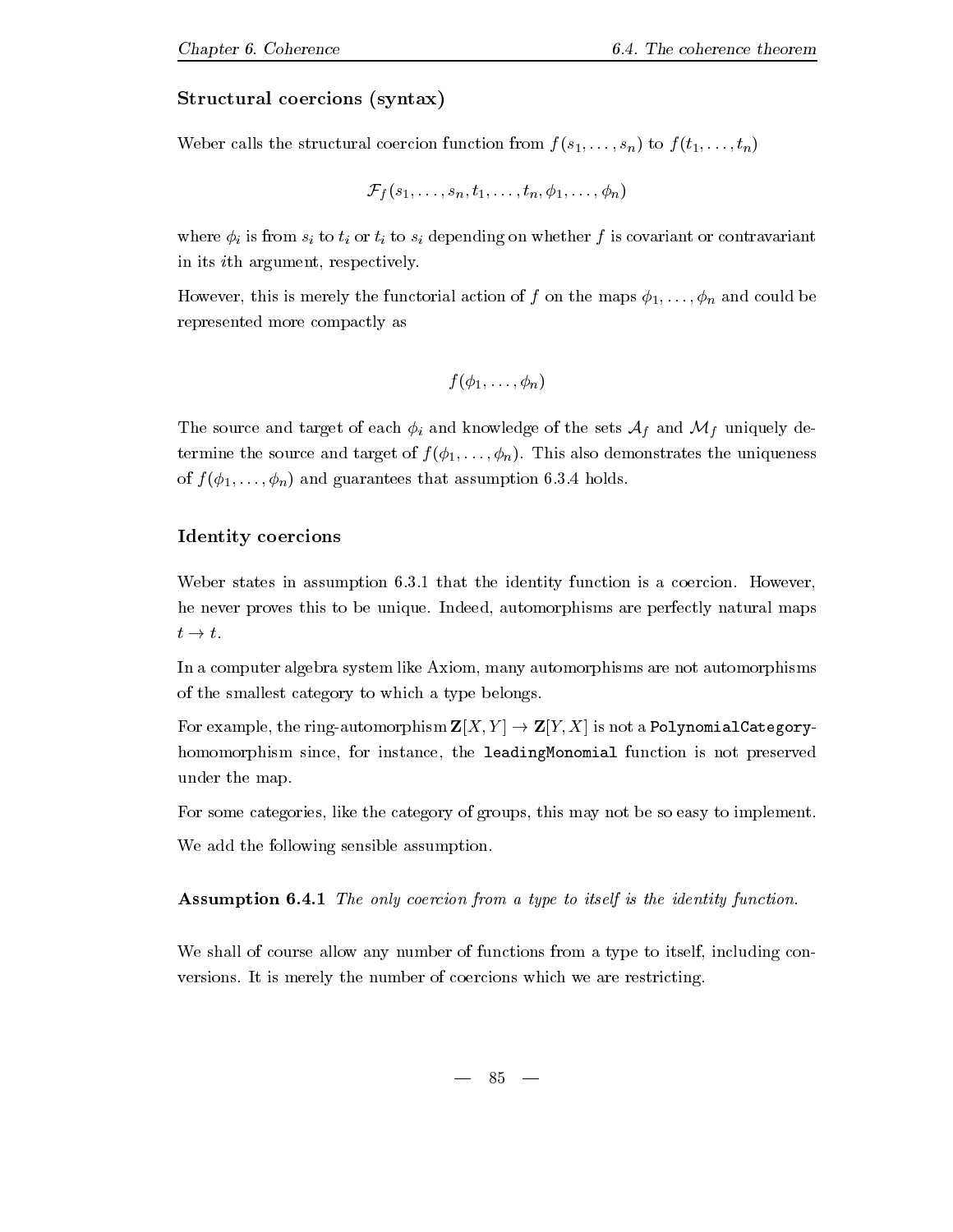#### Composition of coercions

It is possibly symptomatic of the previous errors that Weber has neglected to cover all the possible cases of  $\phi$  and  $\psi$ .

All our coercions are compositions of coercions (or just a single coercion) from the list

- -coercions between base types base types based on the coercions of the coercions of the coercions of the coercions of the coercions of the coercions of the coercions of the coercions of the coercions of the coercions of th
- coercions induced by structural coercions
- direct embeddings in a type constructor
- identity function on ground types as coercions-

Suppose that  $\phi = \tau_1 \circ \phi'$  and that  $\psi = \tau_2 \circ \psi'$  where  $\tau_1$  and  $\tau_2$  are single coercions, and  $\phi'$  and  $\psi'$  are also (compositions of) coercions.  $\phi'$  may be the identity coercion, as may be  $\psi'$ .

For a proof by induction on com we need to cover all the cases of pairs- Thus the list which we need to consider is

- $\blacksquare$  is a coercion between base types-coercion base types-coercion between base types-coercion between base types-
- -is a coercion base types-base types-base types-base types-base types-base types-base types-base types-base types-base types-base types-base types-base types-base types-base types-base types-base types-base types-base typ
- $\blacksquare$  is a direct embedding-coercion between base types-dimensional coercion of  $\blacksquare$
- is a coercion between base types-based by  $\mu$  and if  $\mu$  function-  $\mu$  function-
- is a structural coercion- is a coercion between base types-
- , is a structure coercion-coercion-coercion-coercion-coercion-coercion-coercion-
- $\overline{a}$  is a structural coercion-coercion-coercion-coercion-coercion-coercion-coercion-coercion-coercion-coercion-coercion-coercion-coercion-coercion-coercion-coercion-coercion-coercion-coercion-coercion-coercion-coercio
- $\overline{a}$  is an identity function-definity function-definity function-definity function-definity function-definity function-
- is a direct embedding- is a coercion between base types-
- - is a direct embedding- is a structural coercion-
- - is a direct embedding- is a direct embedding-
- $\begin{array}{ccc} 1 & 0 & 2 \end{array}$
- - is an identity function- is a coercion between base types-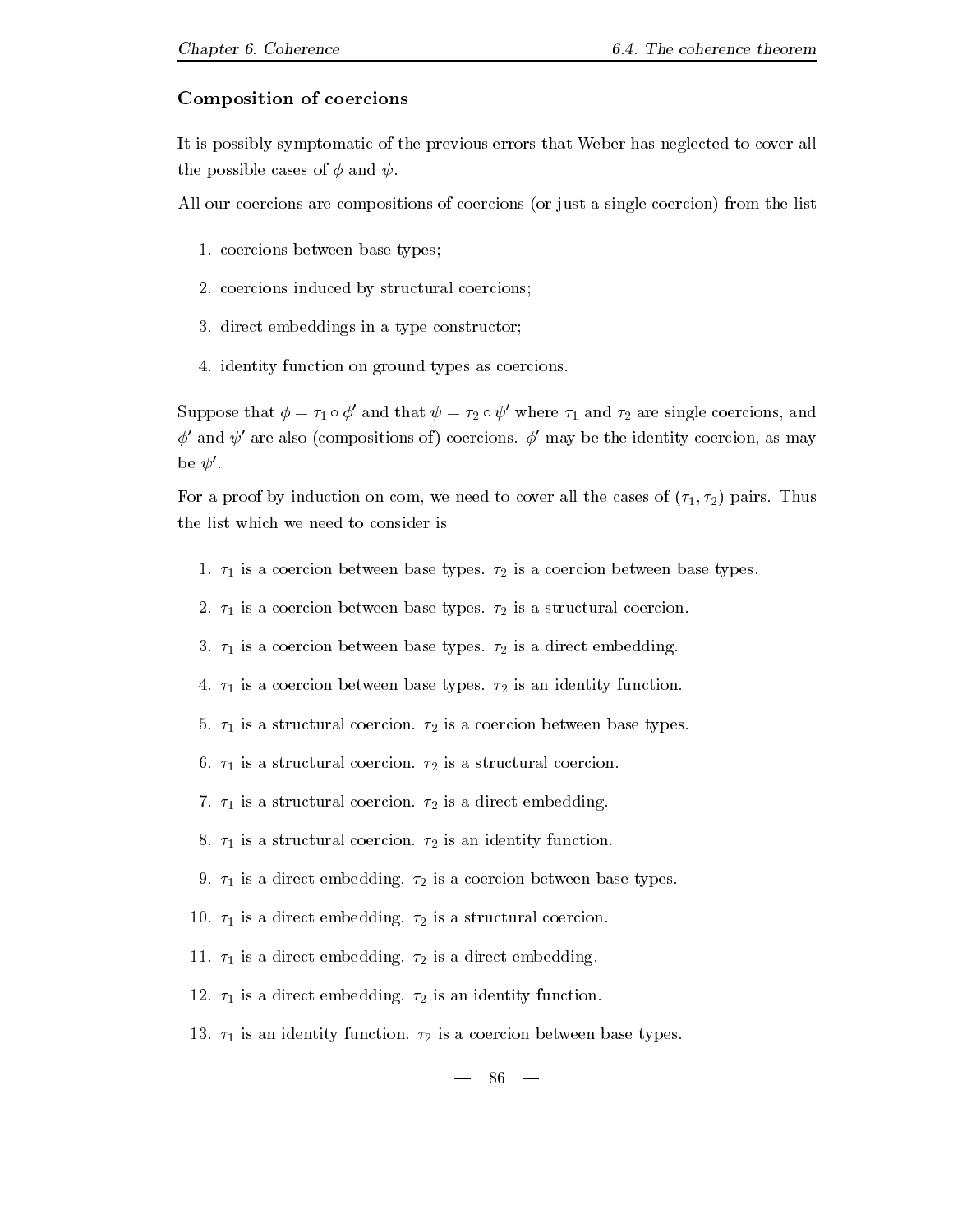-is a structural coercion-term in the structural coercion-term in the structural coercion-term in the structural coercion-term in the structural coercion-term in the structural coercion-term in the structural coercion-term

 $\cdots$  is a direct embedding-direct embedding-direct embedding-direct embedding-

 $\frac{1}{2}$  is an identity function-density function-density function-density function-density function-density function-density function-density function-density function-density function-density function-density function-

Firstly notice we are only interested in the pairs as unordered entities- Thus some of these cases are duplicates.

Indeed: case 5 is case 2; case 9 is case 3; case 10 is case 7; case 13 is case 4; case 14 is case case  is case 
- So we may discard cases    and -

Now notice that a base type can not have a direct embedding neither can it induce a structural coercion-there is coercion base to define the target of the target of the target of the target of t  $\tau$  and  $\tau$  are discussed in product the other interests in the other can not be a direct embedding normalized  $\tau$ be a structural coercion.

All the cases of the cases of the cases of the cases  $\alpha$  ,  $\alpha$  and  $\alpha$  and  $\alpha$  and  $\alpha$  and  $\alpha$  and  $\alpha$ ignore these too.

Our remaining cases are  $1, 4, 6, 7, 8, 11, 12,$  and 16.

To really prove the coherence theorem we are going to require some more assumptionson is different to the state of them in the state of them in the state of the state of the state of the state

we shall replace the shall which we have the control which denity is assumed to a direct of the state of the state of the state of the state of the state of the state of the state of the state of the state of the state of embedding presently with our own denition --- In our denition assumption - shall always hold (trivially).

**Assumption 6.4.2** If a type constructor f has a direct embedding at its *i*-th position and  $f(t_1,\ldots,t_n)$  exists then  $\Psi^{\epsilon}_{f,t_1,\ldots,t_n}: t_i \to f(t_1,\ldots,t_n)$ .

website a direction of the matrix of the direct embedding direction of the second position of position  $\mathcal{P}$ tion if there exists some *n*-tuple of types  $(t_1, \ldots, t_n)$  for which  $t_i$  directly embeds in  $f(t_1,\ldots,t_n).$ 

This seems sensible if we consider a type constructor to be a function which returns the carrier of the principal sort of the algebra - We are saying that direct embedding that a type in a constructor is equivalent to saying that a sort  $\preceq$  the principal sort.

It is true that an Axiom type constructor returns the carrier of the principal sort of the algebra but Axiom is more specified with that the type constructor furnished with full complement of arguments is the principal sort of the algebra.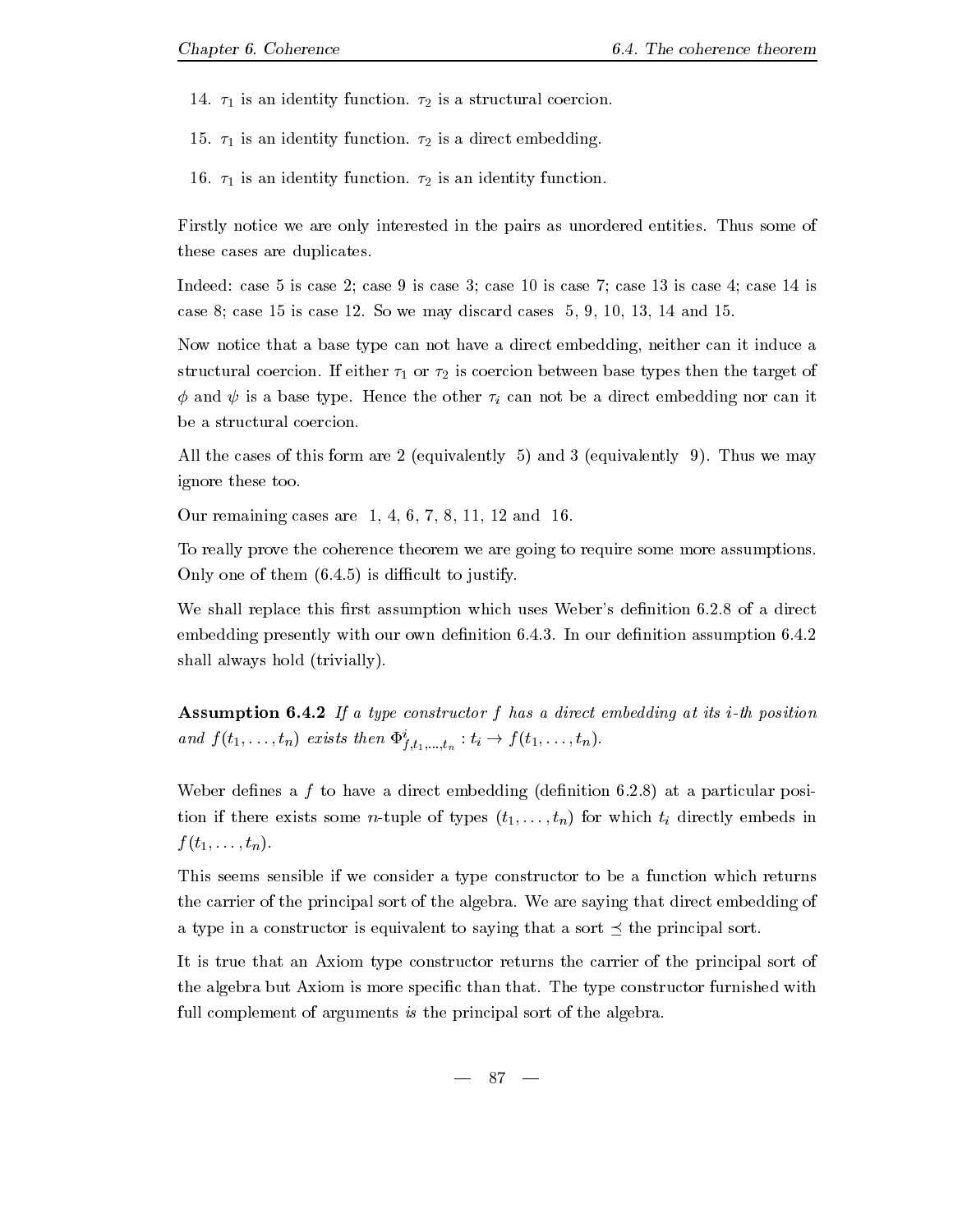In fact it would be better to replace denition -- and assumption -- with the following definition.

 $\boldsymbol{H}$  is a narry type construction of  $\boldsymbol{H}$  is a narry type construction of  $\boldsymbol{H}$  is a narrow of  $\boldsymbol{H}$  $\{1,\ldots,n\}$ )( $\forall$  ground types  $t_i : \sigma_i$ ) there exists a coercion

$$
\Phi^i_{f,t_1,...,t_n}: t_i \to f(t_1,\ldots,t_n)
$$

then we say that f has a direct embedding at its  $i$ -th position.

Moreover, let

$$
\mathcal{D}_f = \{i | f \text{ has a direct embedding at its } i-th \text{ position}\}
$$

be the set of direct embedding positions of  $f$ .

The next assumption is undesirable due to its difficulty to guarantee in any implementation- However it is provable in the more common covariant case and we shall prove it in the proof of the proof of the coherence theorem - the coherence theorem - the coherence theorem - the co

We are assuming that structural coercions behave conuently- The assumption below -- is stated too strongly - We shall state the assumption we really need - which is more complicated in more complicated in the idea of what is more complicated in the idea of what is more complicated in the idea of what is more complicated in the idea of what is more complicated in the idea of w we require y whereas assumption - as where  $\alpha$  is an assumption - assumption - as what is necessaryabout type constructors.

 $\mathbf{H}$  . The type construction is the type construction f induce a structural coercion-f induce a structural coercion-f induce a structural coercion-f induce a structural coercion-f induce a structural coercion-f induce  $f(s_1, \ldots, s_n), \psi : t \to f(u_1, \ldots, u_n)$  are coercions and  $t' = f(t'_1, \ldots, t'_n)$  then if there exists

$$
\mathcal{F}_f(s_1,\ldots,s_n,t'_1,\ldots,t'_n,\eta_1,\ldots,\eta_n):f(s_1,\ldots,s_n)\to t'
$$
  

$$
\mathcal{F}_f(u_1,\ldots,u_n,t'_1,\ldots,t'_n,\zeta_1,\ldots,\zeta_n):f(u_1,\ldots,u_n)\to t'
$$

the following holds

$$
\mathcal{F}_f(s_1,\ldots,s_n,t'_1,\ldots,t'_n,\eta_1,\ldots,\eta_n)\circ\phi=\mathcal{F}_f(u_1,\ldots,u_n,t'_1,\ldots,t'_n,\zeta_1,\ldots,\zeta_n)\circ\psi
$$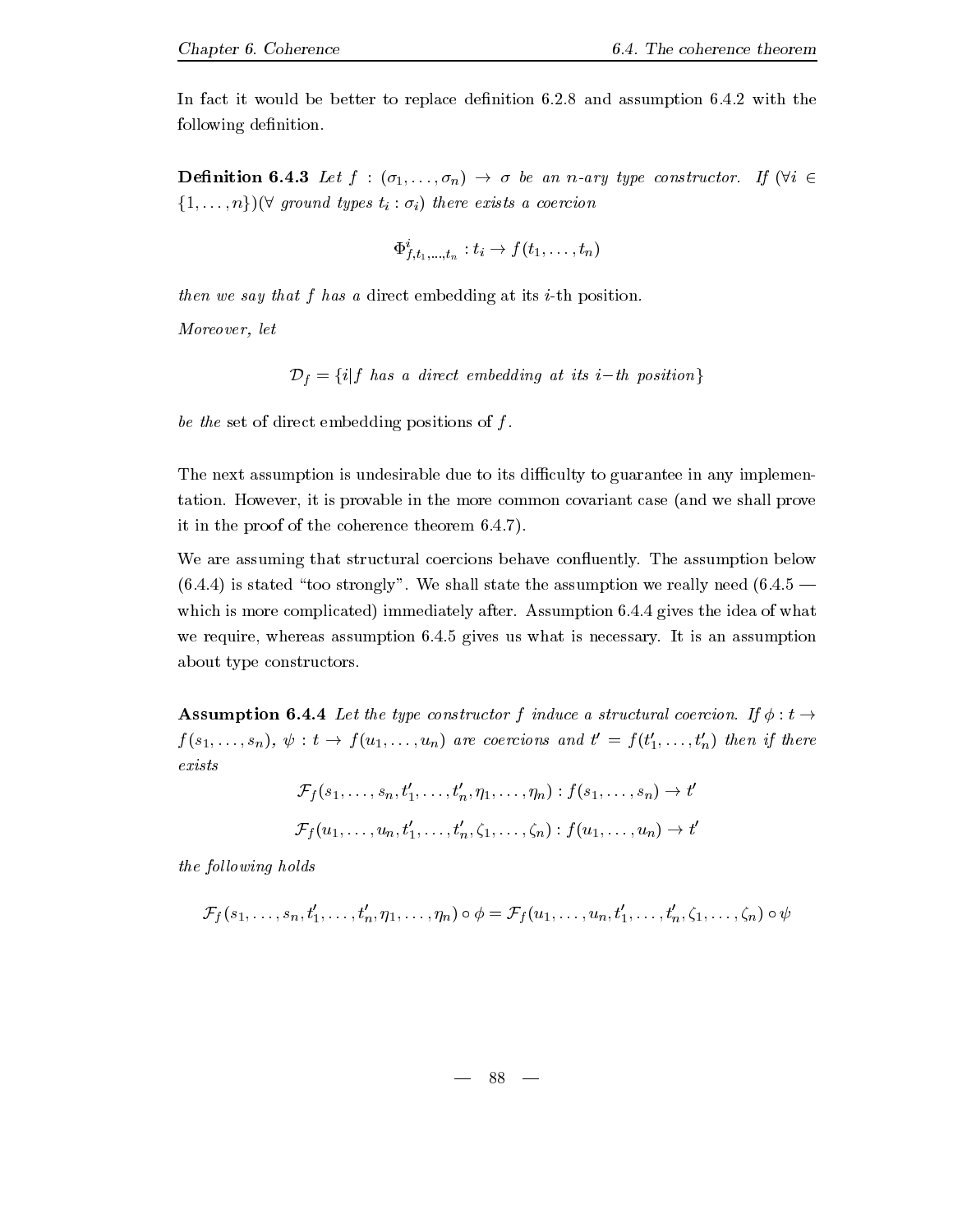or equivalently, the following diagrams commute



Now what we actually require- Suppose that a type t is not constructed by the nary type constructor  $f$  which is contravariant in its *i*th position at which it also has a direct embedding-

Suppose also that t is coercible to two types which may be directly embedded in  $f$  (at the ith position-  $\mu$  and the method to the them to gain two news constructions of  $\mu$ f - If these new types constructed by f can both be structurally coerced to the same type the type of the type of the type of the type of the type of the type of the type of the type of the type of the type of the type of the type of the type of the type of the type of the type of the type of the type of t (also constructed by f) then the two compositions of coercions  $t \to t'$  are the are the same.

Succinctly: A structural coercion of a direct embedding of any other coercion is unique.

**Assumption 6.4.5** Let f be a type constructor contravariant at its *i*-th position at which it also has a direct embedding, and let t be a type not constructed by  $f$ .

If  $\phi'_a : t \to a_i$  and  $\psi'_b : t \to b_i$  are coercions and  $\phi_a : f(a_1, \ldots, a_n) \to f(t'_1, \ldots, t'_n)$  and  $\psi_b: f(b_1, \ldots, b_n) \to f(t'_1, \ldots, t'_n)$  are structural coercions then

$$
\phi_a \circ \Phi_{f,a_1,...,a_n}^i \circ \phi'_a = \psi_b \circ \Phi_{f,b_1,...,b_n}^i \circ \psi'_b
$$

or equivalently, the following diagram commutes

89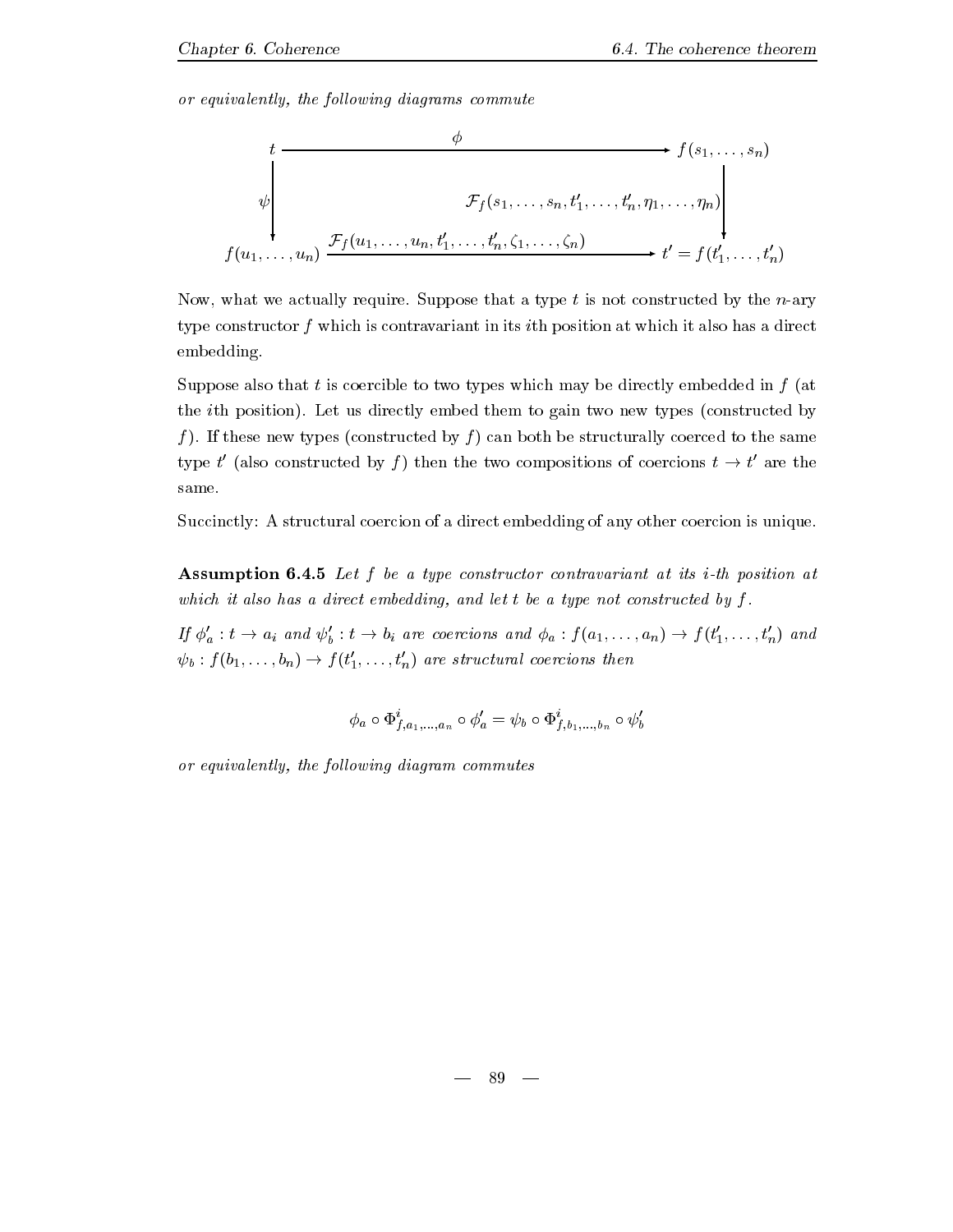

Notice that assumption -- is provable in the case that f is covariant at i and we shall prove this in the proof of the coherence theorem --- In the contravariant case there is no link between  $t$  and  $t'_{i}$  and it is this which make it an assumption.

The following assumption is more easily ensurable- We merely require that for two types constructed by the same type constructor if there exists a coercion between them then it equals the structural coercion between them which we now assume to exister and the internal construction on type construction on type constructors-

**Assumption 6.4.6** If  $f(s_1, \ldots, s_n) \leq f(t_1, \ldots, t_n)$  then there exists a structural coercion  $f(s_1, \ldots, s_n)$  to  $f(t_1, \ldots, t_n)$  and it is the unique coercion  $f(s_1, \ldots, s_n)$  to  $f(t_1,\ldots,t_n)$ .

We are now finally in a position to state and prove the coercion theorem.

**Theorem 6.4.7 (Coherence theorem)** Assume that all coercions between ground  $types$  are only built by one of the following mechanisms:

- coercions between base types base types based on the coercions of the coercions of the coercions of the coercions of the coercions of the coercions of the coercions of the coercions of the coercions of the coercions of t
- coercions induced by structural coercions
- direct embeddings denition -- in a type constructor
- composition of coercions
- identity function on ground types as coercions-

 $90 -$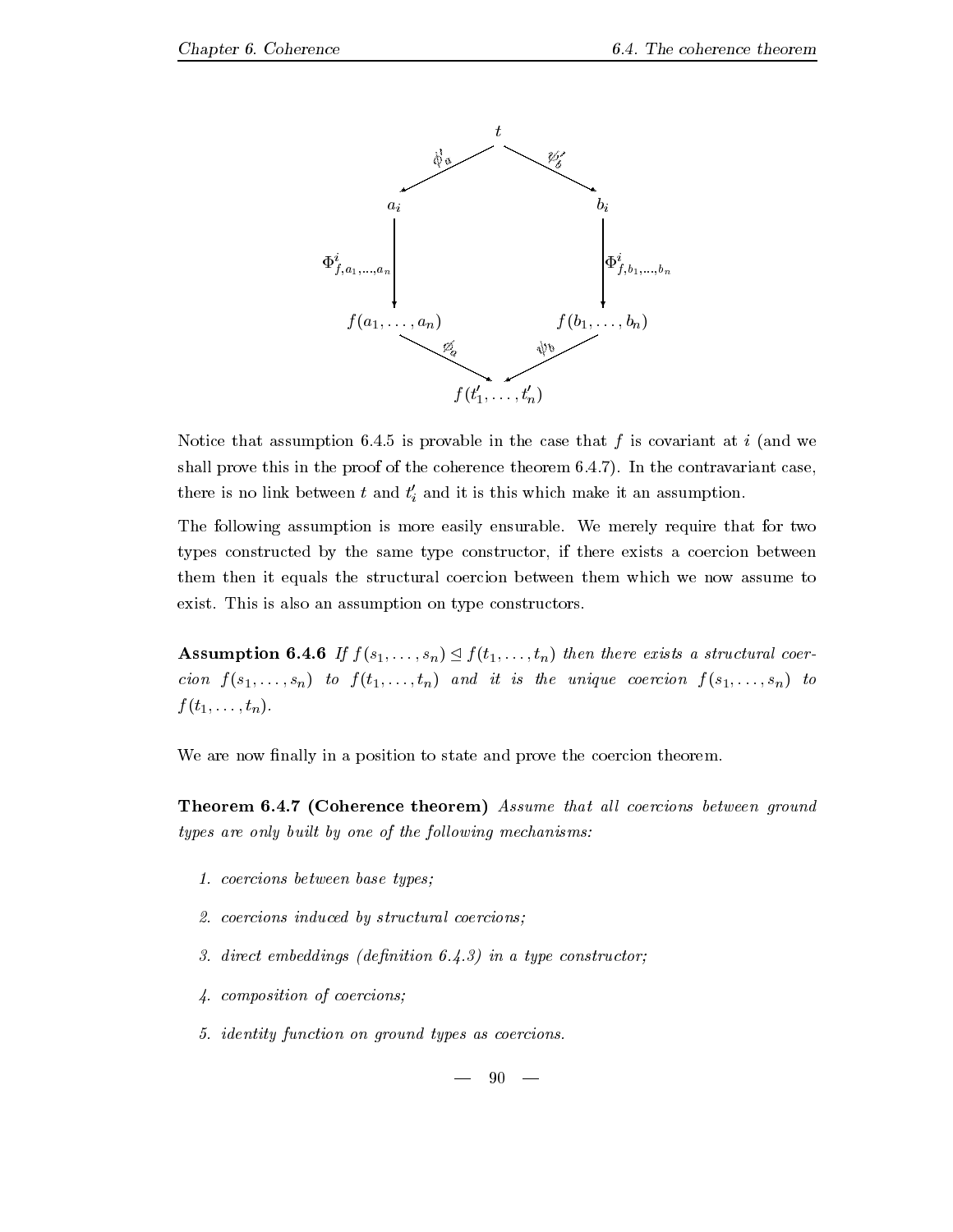If assumptions -- -- -- -- -- -- -- and -- are satised then the set of ground types as objects, and the coercions between them as arrows form a category which is a preorder.

restate the set of the set of the set of the set of the set of  $\Delta$  , and the set of the set of the set of the set of the set of the set of the set of the set of the set of the set of the set of the set of the set of the s the coercions between them form a category-

All our coercions are either an individual coercion or a composition of finitely many coercions from the list: coercions between base types; structural coercions; direct embeddings (promotion - ) in a type construction construct is and identity functions-

Thus we may decompose any coercion into such a nite composition- We dene len (the length of  $\phi$ ) to be the minimum number of coercions in any decomposition of  $\phi$ . Clearly, there are infinitely many values of  $\text{len}(\phi)$  but there is a minimum value.

For any two ground types  $\iota$  and  $\iota$  we will prove by induction on the length of the coercions between them that any coercions between them are unique-

Let  t - t  $'$  be coercions.

If the length of  $\phi$  and  $\psi$  is 1 then (replacing the unordered pair  $(\phi, \psi)$  with  $(\tau_1, \tau_2)$ ) we need to look at our eight cases  $1, 4, 6, 7, 8, 11, 12$  and 16 defined above.

Cases 1 and 4:  $\pi \varphi$  is a base type coercion, then t and t are base types and coercions between base to the computer of the best produced by assumption of the contract of the computer of the computer of the computer of the computer of the computer of the computer of the computer of the computer of the compute

 $\mathbf{I}$  then by assumption of the contract of the contract of the contract of the contract of the contract of the contract of the contract of the contract of the contract of the contract of the contract of the contract of the contract of

Case If and  are structural coercions then and  are equal by assumption ---

**Case 7:** If  $\phi$  is a direct embedding and  $\psi$  is a structural coercion then there are two cases.

Case a  is covariant- Then by assumption --  -

 $\mathcal{N} \setminus \mathcal{N}$  is contravariant to the exists in the coercion of  $\mathcal{N}$  and a coercion of  $\mathcal{N}$ the time since not happen since  $\Gamma$  of our four basic coercions can composition of our four basic coercions can create  $\Gamma$ such a coercion.

 $\blacksquare$  is a strong then by a strong then by a strong then by a strong then by a strong then by a strong then by a

We now may assume that any coercions of length less than or equal to  $k$  are unique.

Suppose that  $\varphi, \psi : t \to t$  are coercions and maxilent  $(\varphi)$ , lent  $\psi$   $) = \kappa + 1$ . Also suppose that  $\phi = \tau_1 \circ \phi'$  and  $\psi = \tau_2 \circ \psi'$  where for i in  $\{1,2\}$  we have  $\tau_i : s_i \to t'$  are single are single atomic coercions. Also  $\phi': t \to s_1$  and  $\psi': t \to s_2$  are unique coercions since their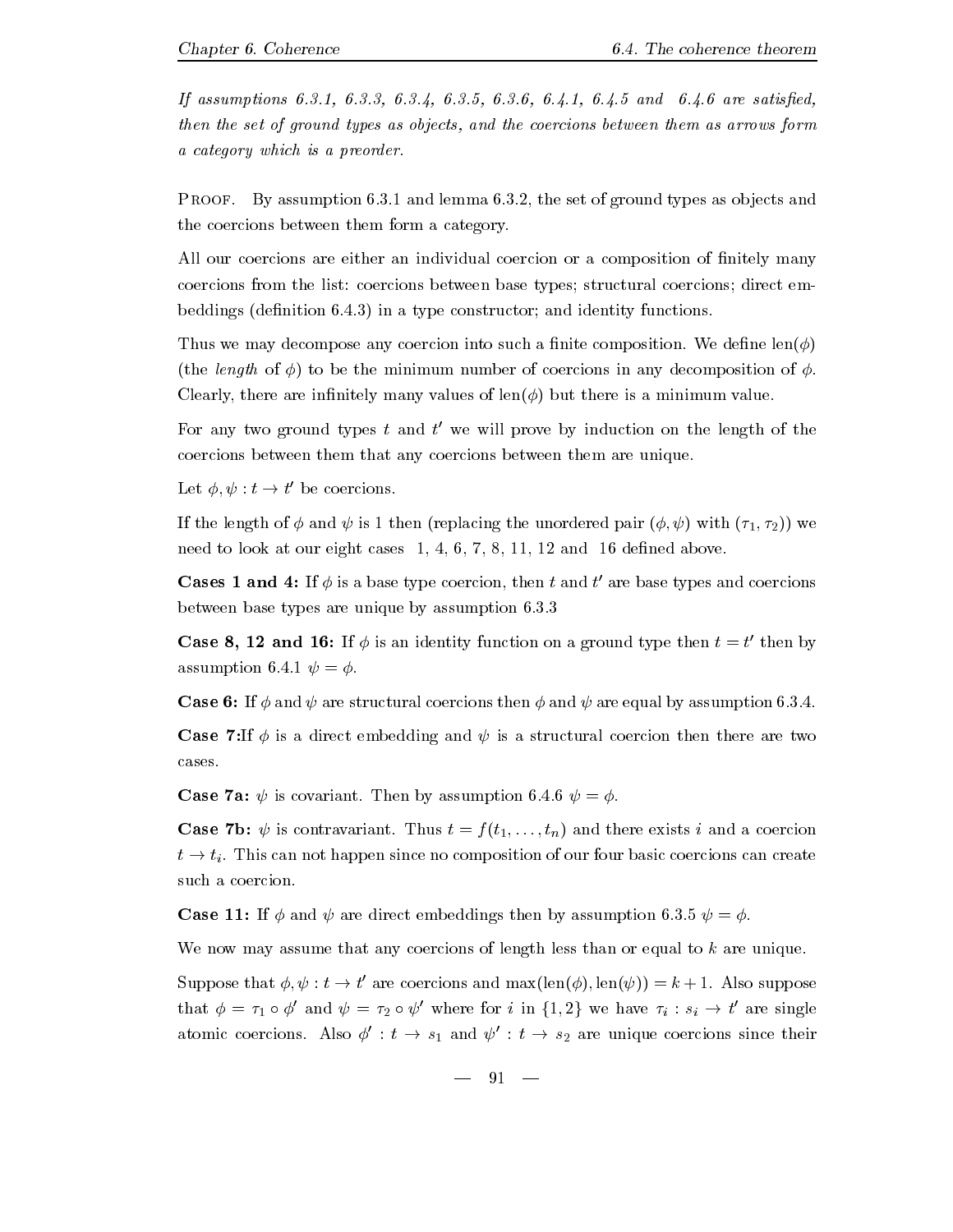lengths are less than or equal to  $k$ .

If the length of  $\phi$  or  $\psi$  is 1 then we define  $\phi'$  or  $\psi'$  respectively to be the identity function on  $t$ .

as stated before the compact cases of  $\mathbb{R}^n$  in the set of the set  $\mathbb{R}^n$  is the set  $\mathbb{R}^n$ and if we wish since the since the since the since the since  $\mu$  is unimportant  $\mu$ 

 $\sim$  coercion base types-types-types-base types-types-types-types-types-types-types-types-types-types-types-types-types-types-types-types-types-types-types-types-types-types-types-types-types-types-types-types-types-types  $t', s_1, s_2$  are all base types. Base types may only be the targets of base type coercions hence t is a base type- Thus and  are coercions between base types and are thus equal by a strong production of the strong product of the strong product of the strong product of the strong product of the strong product of the strong product of the strong product of the strong product of the strong pro

case is a coercion base to come the second types-  $\Delta$  and the three types through the  $\alpha$ must both be base types and and  are equal by assumption ---

**Case 6:**  $\tau_1$  is a structural coercion.  $\tau_2$  is a structural coercion. Let  $t' = f(t'_1, \ldots, t'_n)$ . If t is equal to some  $f(t_1, \ldots, t_n)$  then  $\phi$  and  $\psi$  are structural coercions  $f(t_1, \ldots, t_n)$  to  $t' = f(t'_1, \ldots, t'_n)$  and hence are equal by assumption 6.3.4.

 $\mathcal{L}$  is a summary assume that the transition of the transition  $\mathcal{L}$  is a summary are built from  $\mathcal{L}$ compositions of the four basic types of coercion we may consider  $\phi$  and  $\psi$  to be chains . The compositions are compositions of  $\Delta$  the length of the length of  $\alpha$  is  $\alpha$  is the length of  $\alpha$ the length of  $\psi$  is l where  $l \leq k+1$ .

$$
t = h_0 \stackrel{\phi_0}{\rightarrow} h_1 \cdots h_k \stackrel{\phi_k}{\rightarrow} h_{k+1} = t'
$$

and

$$
t = s_0 \stackrel{\psi_0}{\rightarrow} s_1 \cdots s_{l-1} \stackrel{\psi_{l-1}}{\rightarrow} s_l = t'
$$

In both the composition chains of coercions from t to t <sup>t</sup> there must exist a minimal element of the chain which is constructed by f and this (by assumption) can not be  $s_0$ or hopping and are structural coercions that we are structured are not coercions the coercions there are not are not hk- or sl -

In the  $\tau$  the chain we shall assume that the chain the second chain  $\tau$  of the  $\tau$   $\tau$  is the shall assume that  $\tau$ that this element is  $s_b$ .

Since  $h_a$  is constructed by f and  $h_{a-1}$  is not and  $\phi_{a-1}$  is one of the four basic coercions, it must be a direct embedding. The can not be a structural coercion since  $n_{a-1}$  is not constructed by f - It is not a coercion because because the coercion base to construct the interesting of the i  $f$  . It is not an identity coercion since  $n_{a-1}$  is not constructed by  $f$  whereas  $n_a$  is.)

$$
- \quad 92 \quad -
$$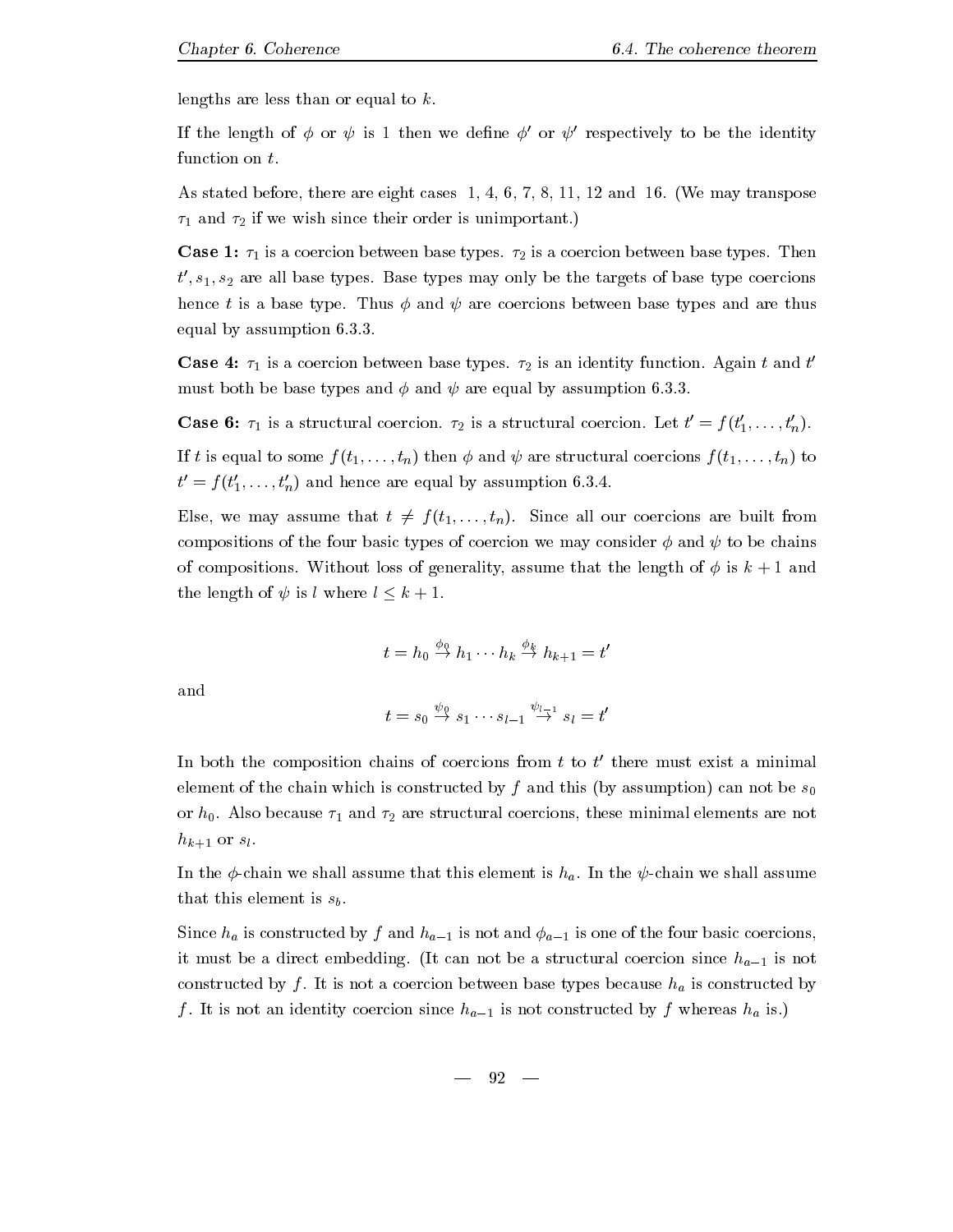Similarly  $\psi_{b-1}$  is also a direct embedding.

Now byassumption -- the direct embeddings must be at the same position- We shall assume that this position is the *i*th.

 $\cdots$   $\cdots$   $\cdots$   $\cdots$   $\cdots$   $\cdots$   $\cdots$   $\cdots$   $\cdots$   $\cdots$   $\cdots$   $\cdots$   $\cdots$   $\cdots$   $\cdots$   $\cdots$   $\cdots$  $r u$  -  $u$  -  $r u$  -  $v$ ' and  $\psi_b : s_b \to t'$ . (Notice that  $h_{a-1} = a_i$  and  $s_{b-1} = b_i$ .  $\mathbf{r}$  and  $\mathbf{r}$  and  $\mathbf{r}$ 

Call the maps  $\phi'_a : t \to h_{a-1}$  and  $\psi'_b : t \to s_{b-1}$  where

$$
\phi_a'=\phi_0\circ\cdots\circ\phi_{a-2}
$$

and

$$
\psi_b' = \psi_0 \circ \cdots \circ \psi_{b-2}
$$

If a or b equal 1 then we may insert an initial identity coercion and lengthen the chain by one- This does not aect our induction on length since we are always in good shape with identity coercions-by coercions-by coercions-by our assumption on t-by our assumption on t-by our assumption on t-by our assumption on t-by our assumption on t-by our assumption on t-by our assumption on t-by our assu

Thus we have the following diagram, and we wish to prove that it commutes.



**Case 6a:**  $f$  is covariant in the *i*th position.

Consider the coercions  $\alpha : a_i \to t'_i$  and  $\beta : b_i \to t'_i$ . (Recall that  $t' = f(t'_1, \ldots, t'_n)$ ). These must exist because  $\phi_a$  and  $\psi_b$  lift them covariantly respectively.

The definition of direct embeddings 0.4.5 guarantees the existence of  $\Psi_{f,t'_1,...,t'_n}^r$ .

$$
- \quad 93 \quad -
$$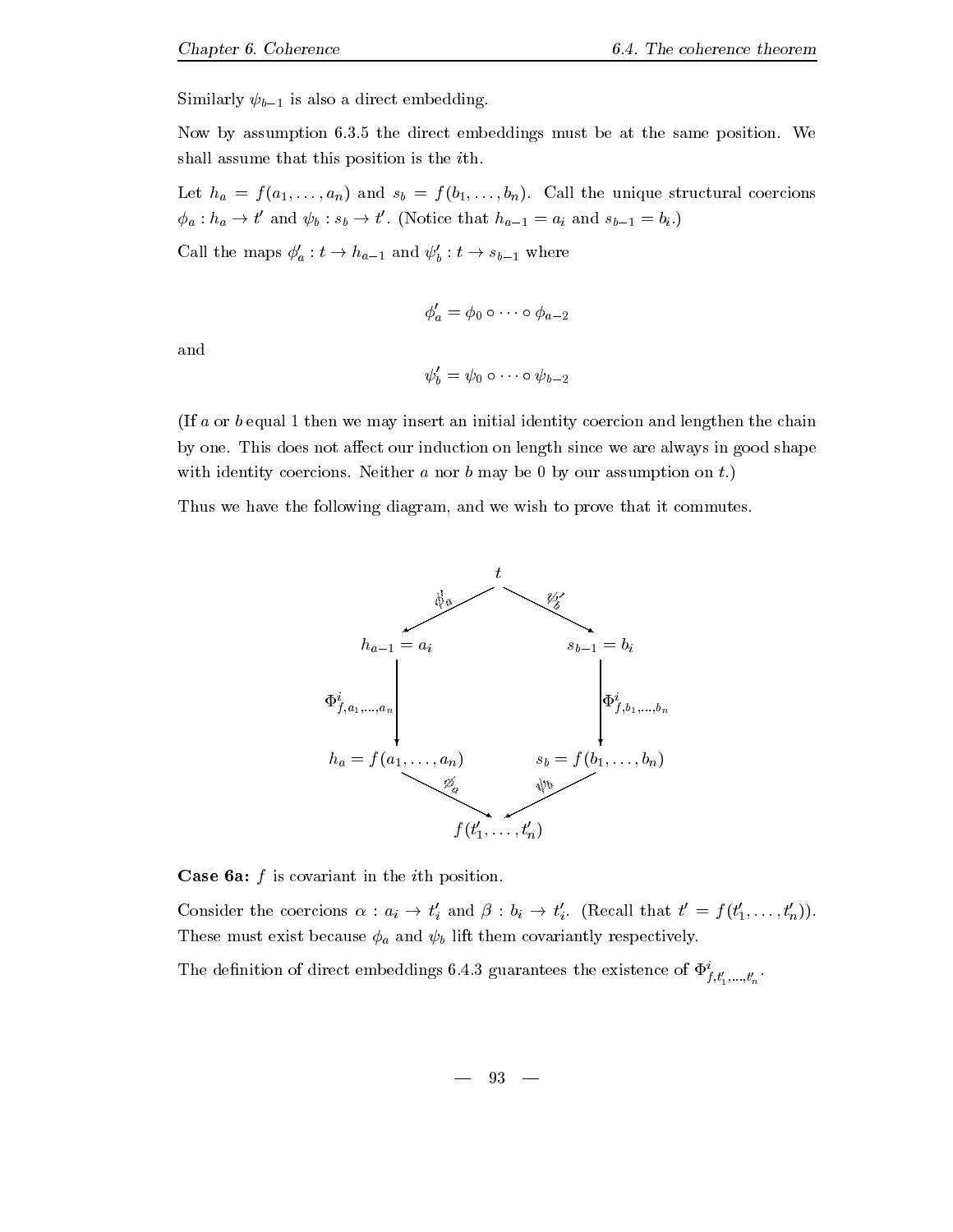Now by the definitions above

$$
\phi=\phi_a\circ \Phi_{f,a_1,...,a_n}^i\circ \phi_a'
$$

By assumption --

$$
\phi_a\circ\Phi_{f,a_1,...,a_n}^{\imath}=\Phi_{f,t_1',...,t_n'}^{\imath}\circ\alpha
$$

Thus

$$
\phi = \Phi_{f,t'_1,...,t'_n}^i \circ \alpha \circ \phi_a'
$$

By induction on length we know that the coercion  $t$  to  $t_i'$  is unique. Hence

$$
\alpha \circ \phi'_a = \beta \circ \psi'_b
$$

So

$$
\phi = \Phi_{f,t'_1,...,t'_n}^i \circ \beta \circ \psi_b'
$$

Assumption -- gives us

$$
\Phi_{f,\,t'_1,...,t'_n}^{\imath}\,\circ\beta = \psi_b\circ\Phi_{f,\,b_1,...,b_n}^{\imath}
$$

Thus

$$
\phi = \psi_b \circ \Phi^i_{f,b_1,...,b_n} \circ \psi'_b
$$

which by definition means  $\phi = \psi$ .

Graphically, the following is a commutative diagram.



**Case 6b:**  $f$  is contravariant in its *i*th position

$$
- \quad 94\quad -
$$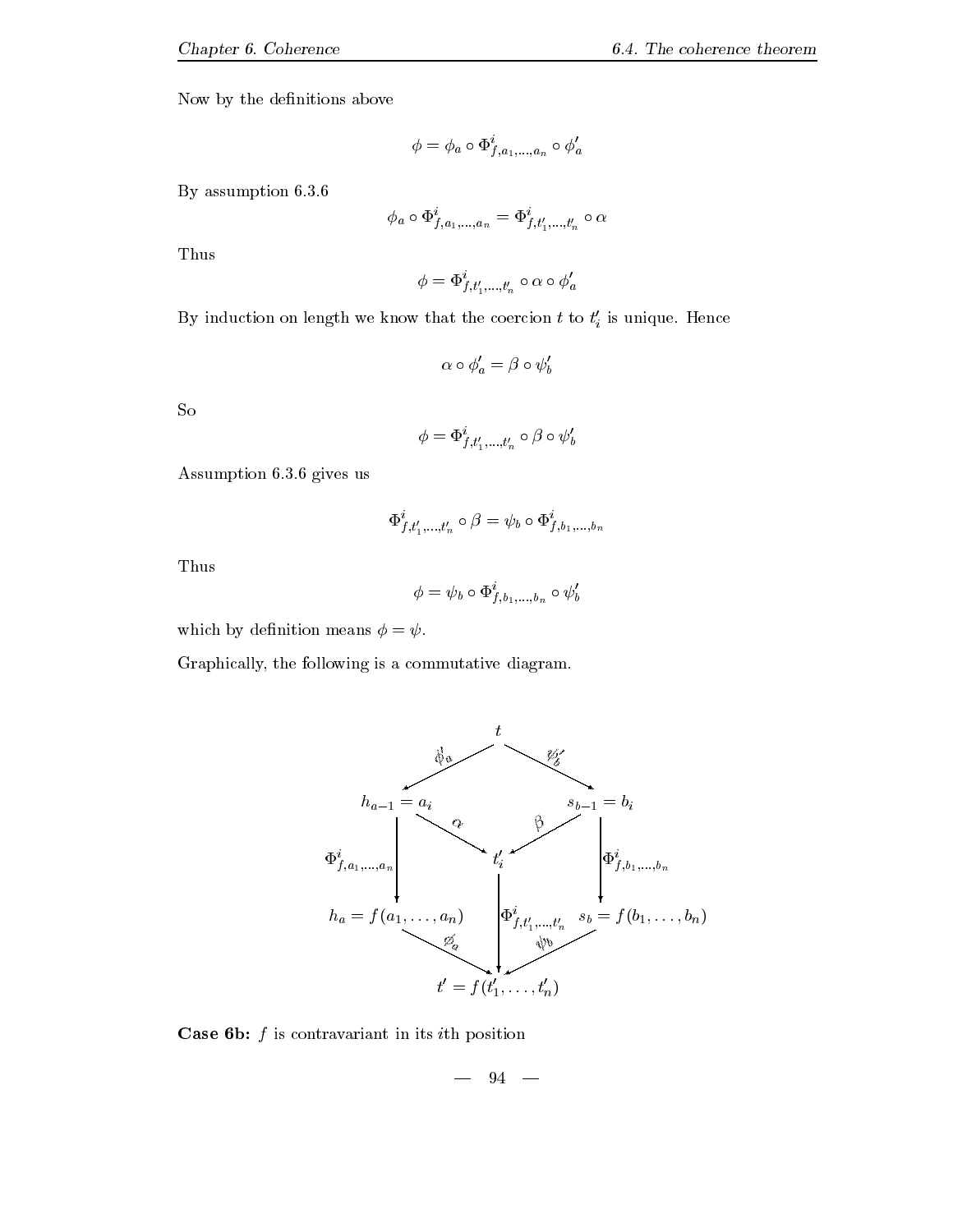There is nothing to link t and  $t_i'$  in this case and we must resort to assumption 6.4.5.



**Case 7:**  $\tau_1$  is a direct embedding.  $\tau_2$  is a structural coercion. is a structural coercion-coercion-coercion-coercion-coercion-coercion-coercion-coercion-coercion-coercion-coer

 $\tau$  and a covariant-definition of the covariant  $\tau$  and  $\tau$  are above as above a covariant of  $\tau$ 

**Case 7b:**  $\tau_2$  is contravariant. Let  $s_2 = f(s_{2_1}, \ldots, s_{2_n})$  and  $t' = f(t'_1, \ldots, t'_n)$ . If  $\kappa : t'_i \to s_{2_i}$  is the coercion lifted (contravariantly) by  $\tau_2$  where

$$
\tau_2=\mathcal{F}_f(\ldots,s_{2_i},\ldots,t_i',\ldots,\kappa,\ldots)
$$

Also

$$
\tau_1=\Phi_{f,t'_1,...,t'_n}^i
$$

The uniqueness of  $\phi'$  implies that

$$
\phi'=\Phi_{f,s_{2_{1}},...,s_{2_{n}}}^{i}\circ\kappa\circ\psi'
$$

— , we have have been a set of the second the set of the set of the second second the second second second second second second second second second second second second second second second second second second second sec

$$
\mathcal{F}_f(\ldots,s_{2_i},\ldots,t_i',\ldots,\kappa,\ldots)\circ\Phi^i_{f,s_{2_1},\ldots,s_{2_n}}\circ\kappa=\Phi^i_{f,t'_1,\ldots,t'_n}
$$

Thus

$$
\mathcal{F}_f(\ldots, s_{2_i}, \ldots, t_i', \ldots, \kappa, \ldots) \circ \Phi_{f, s_{2_1}, \ldots, s_{2_n}}^i \circ \kappa \circ \psi' = \Phi_{f, t_1', \ldots, t_n'}^i \circ \psi'
$$

95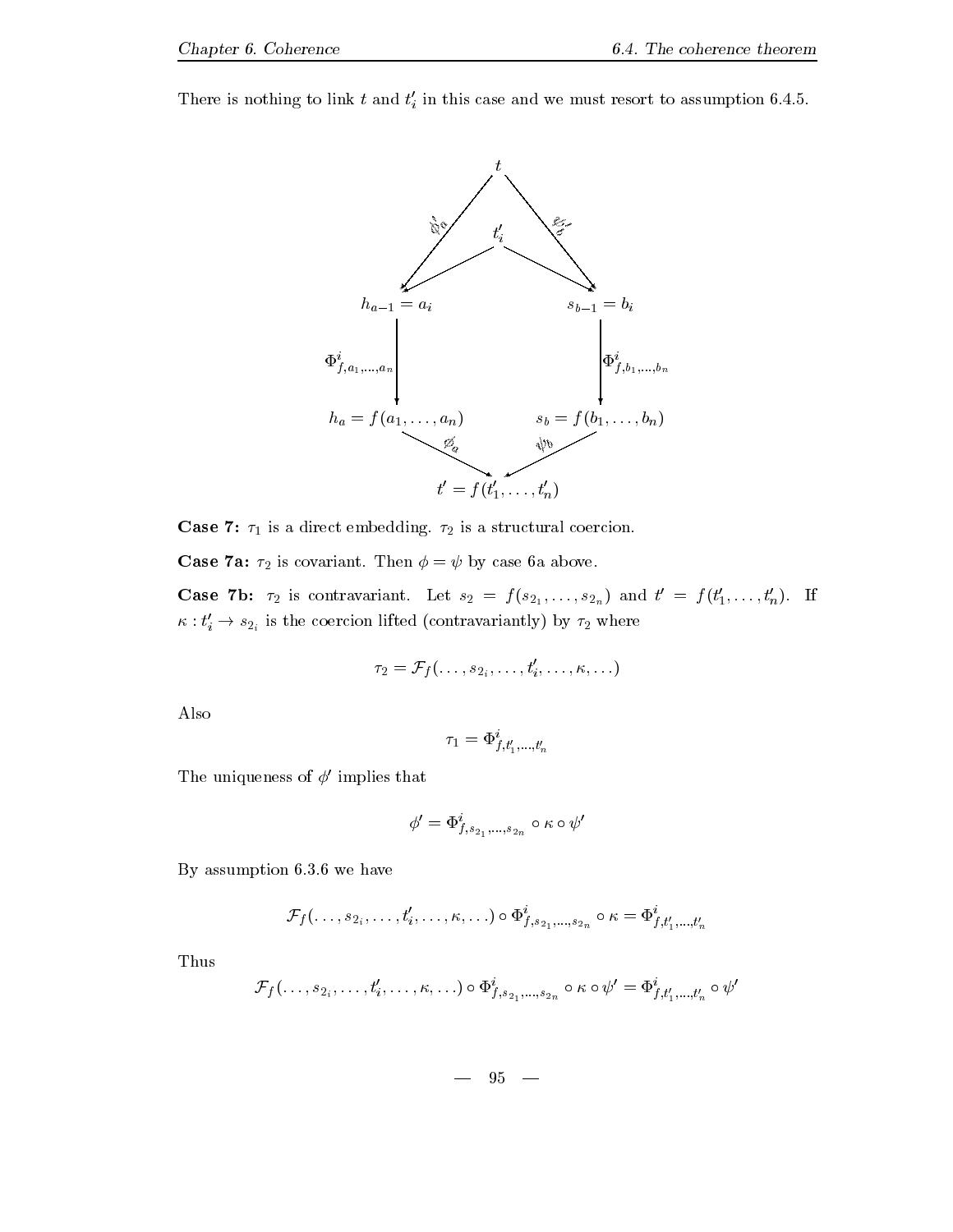and therefore

$$
\mathcal{F}_f(\ldots,s_{2_i},\ldots,t_i',\ldots,\kappa,\ldots)\circ\phi'=\Phi^i_{f,t_1',\ldots,t_n'}\circ\psi'
$$

Hence,  $\phi = \psi$ .

**Case 8:**  $\tau_1$  is a structural coercion.  $\tau_2$  is an identity function. Let  $t' = f(t'_1, \ldots, t'_n)$ . By viewing  $\tau_2$  as the identity function

$$
\mathcal{F}_f(t'_1,\ldots,t'_n,t'_1,\ldots,t'_n,\mathrm{id}_{t'_1},\ldots,\mathrm{id}_{t'_n})
$$

Thus  $\phi = \psi$  by case 6.

Case -- is a direct embedding- is a direct embedding- Assumption -- implies that the direct embeddings must be at the same position is set that the same position i-direct embeddings  $\Gamma$ the inductive hypothesis  $\phi' = \psi'$ . By assumption 6.3.5  $\tau_1 = \tau_2$ . Hence  $\phi = \psi$ .

**Case 12:**  $\tau_1$  is a direct embedding.  $\tau_2$  is an identity function. Let  $t' = f(t'_1, \ldots, t'_n)$ . By viewing  $\tau_2$  as the identity structural coercion

$$
\mathcal{F}_f(t'_1,\ldots,t'_n,t'_1,\ldots,t'_n,\mathrm{id}_{t'_1},\ldots,\mathrm{id}_{t'_n})
$$

Thus  $\phi = \psi$  by case 6, above.

**Case 16:**  $\tau_1$  is an identity function.  $\tau_2$  is an identity function. Thus  $\phi = \phi'$  and  $\psi = \psi'$ . However, since  $s_1 = s_2$ ,  $\phi' = \psi'$  by the inductive hypothesis. Hence  $\phi = \psi$ .

Thus we have proved  for all coercions of length less than or equal to k - Hence the result hold for all coercions, by induction.  $\Box$ 

In case 10b of the case when the length is  $1 \le \text{channel}$  that there can not be built a coercion from a type constructor to one of its arguments-

From our description so far of Axiom, one might think that Axiom would permit the construction of the following type

```
Fraction(Fraction(Integer))
```
which is the quotient held of the quotient held of integers". However, the quotient held of a quotient field is itself and hence,

 $Fraction(Fraction(Inter) \cong Fraction(Integer)$ 

<sup>&</sup>lt;sup>1</sup>The quotient field of the integers  $(Z)$  is more commonly known as the rationals  $(Q)$ .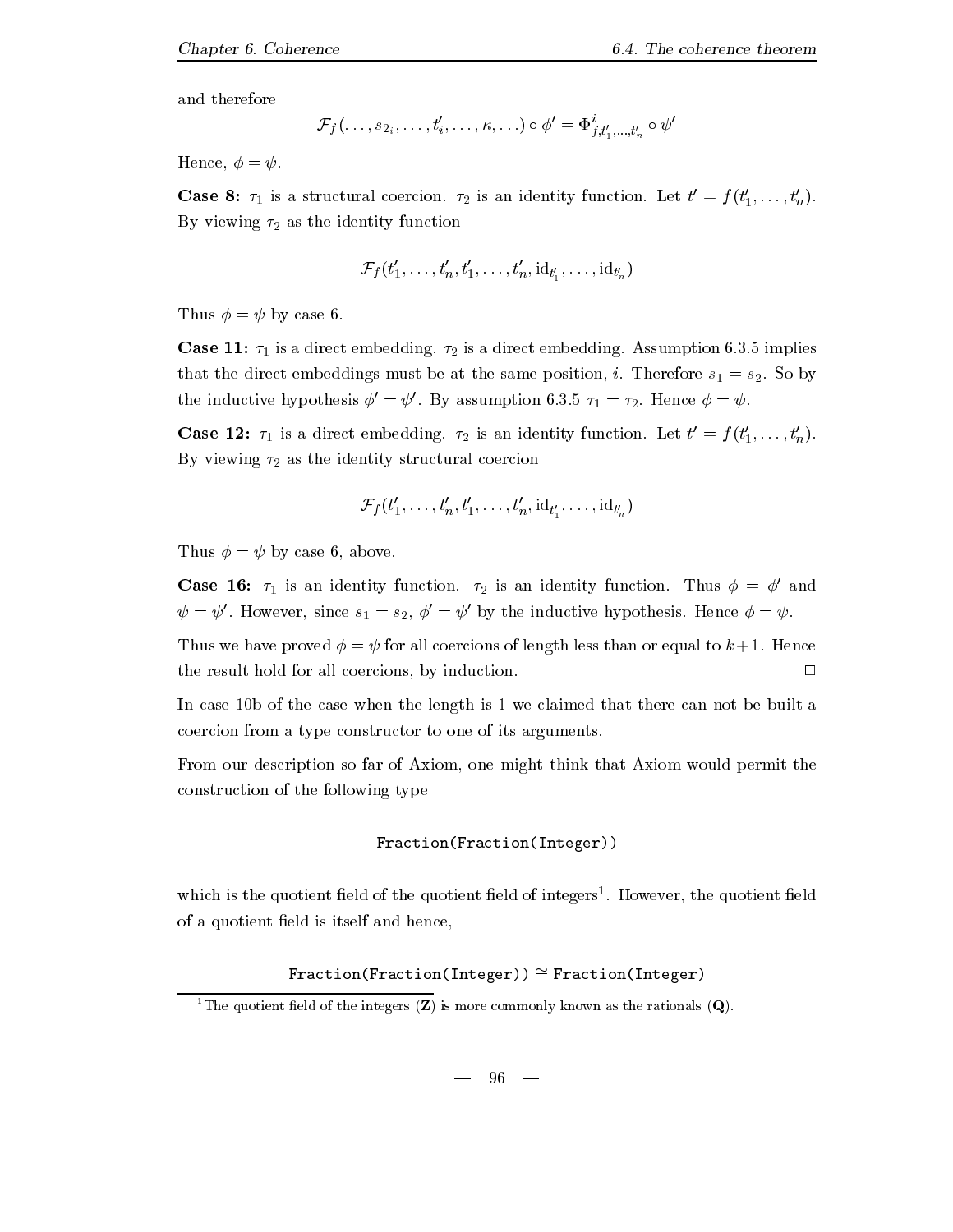For this reason, Axiom contains special code in the interpreter to stop such pathological types being instantiated is a boot function  $\{m \cdot \mu\}$  , the see if one is the integration of  $\mu$ to create a type like the one above, or

Polynomial(Polynomial(Integer))

But this is hand-crafted, special code covering a few cases and mentions the types by name-type conceivable that a user could create a user could create a user could create a new type called MyFraction which which we called MyFraction which we called MyFraction which we call the could be a set of the could is identical to Fraction- This would not be picked up be isValidType and thus

#### MyFraction(MyFraction(Integer))

could be instantiated be instantiated by instantiated-windows in the type isomorphic to one of its arguments i feasible that a coercion between the two could be defined, contradicting our claim in case 10b of the case when the length is  $1$ .

This coercion can still not be built from our four basic types, thus defining such a coercion contradicts our assumptions for the coherence theorem-

#### 6.5 Extending the coherence theorem

relies of the complete and the complete on complete and the complete on the complete relies on complete and th assumes that there are no types of innite complexity in our system-our system-our system-our system-our systemcase in Axiom, since one could define the following types (in one file):

 $R(r : Ring) : Ring == r$  $D1$  : Ring == R(D2) de la contrada de la contrada de la contrada de la contrada de la contrada de la contrada de la contrada de la

 $\mu$  and  $\mu$  assumption of the constraints  $\mu$  and  $\mu$  and  $\mu$  and  $\mu$  are following extra assumptions. tion.

Assumption - There do not exist any types of nonnite complexity-

The proof of the coherence theorem -- does not rely on type having nite complexity-However it is still a sensible assumption to make and can be easily guaranteed in a real implementation- It is also imperative that this assumption holds if the automated coercion algorithm -- is to terminate-

<sup>-</sup> This would try to create the constant 1 from the ring D1 which can not be evaluated.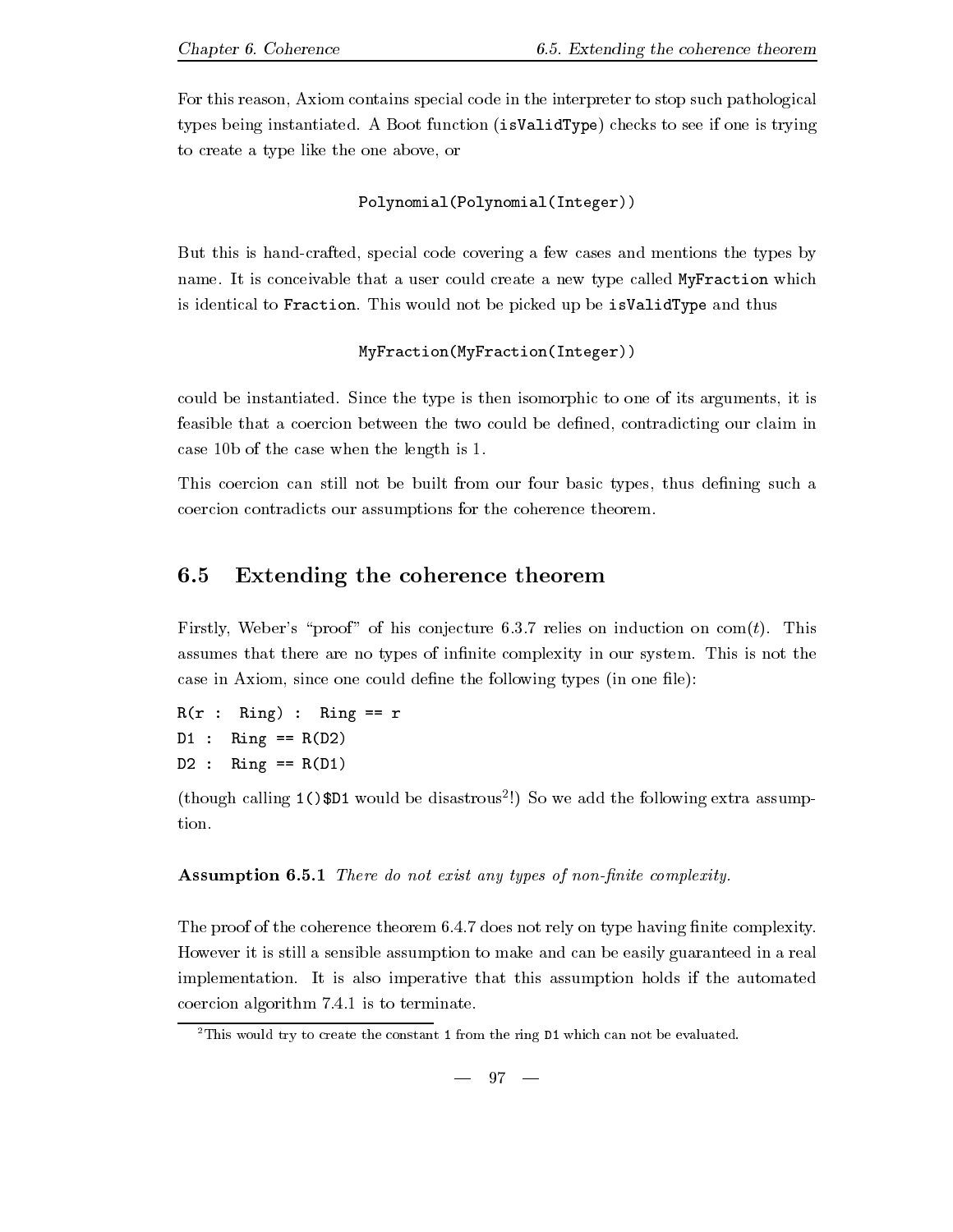$\mathbf{r}$  states that we may have only one direct embedding into an algebra-However, in Polynomial Integer one would wish to perform the direct embeddings of a close the Integer and Symbol yet this violation assumption - the close the symbol assumption - the symbol not be able to prove that our algebra system is coherent.

The reason for Weber's assumption is to stop coercions like the following occurring. is a coerce also a coerce and able to coerce A - and the coerce a - and the coerce a - and the coerce and the ambiguous-bene ambiguous-bene and web A can be coerced in Web A can be coerced into a can be coerced into the c  $A \times A$  via the isomorphisms  $A \cong A \times I$  or  $A \cong I \times A$  (where I is the trivial subgroup of  $A$ ).

In this example the inclusions are ambiguous, since using either coercion, the target of the inclusion is a group- However in many cases the types are incomparable eg-Integer and Symbol and thus the assumption seems to be too strong- The question is what do we mean by "incomparable"?

Certainly there is no coercion function Integer - Symbol or Symbol - Integer- But for two distinct nontrivial proper normal subgroups G H of A such that G H I then there is no coercion function AG - AH or AH - AG yet there then exists the distinct coercion functions as a - ag is lost-part distinctly in their text from the lostquotient group "A factored out by G" and is the set  $\{aG \mid a \in A\}$  where  $aG = a'G$  iff  $a^{-1}a' \in G$ ). Thus, the condition of there not existing a coercion function between our two types is not sufficient for our definition of "incomparability".

However, we notice that there exists no type which can be coerced to both Symbol and Integer but there does exist homomorphisms A - AG and A - AH- So if we choose the statement Types A and B are incomparable if there does not exist a type S which can be coerced to both  $A$  and  $B$ <sup>"</sup> as a definition of incomparability then we are in good shape.

We state this in the language of Weber as follows- To replace the assumption we rst need to alter denition - to alter denition - to alter denition - to the denition - to the denition - to th following.

 $\mathcal{U} = \mathcal{U} \cup \mathcal{U}$  is a non-type construction of  $\mathcal{U}$  ,  $\mathcal{U}$  is a non-type construction of  $\mathcal{U}$  $\{1,\ldots,n\}$ )( $\forall$  ground types  $t_i : \sigma_i$ ) there exists a coercion

$$
\Phi^i_{f,t_1,\ldots,t_n}: t_i \to f(t_1,\ldots,t_n)
$$

then we say that  $f$  has a direct embedding at its  $i$ -th position.

$$
- \phantom{1}98 \phantom{.00} -
$$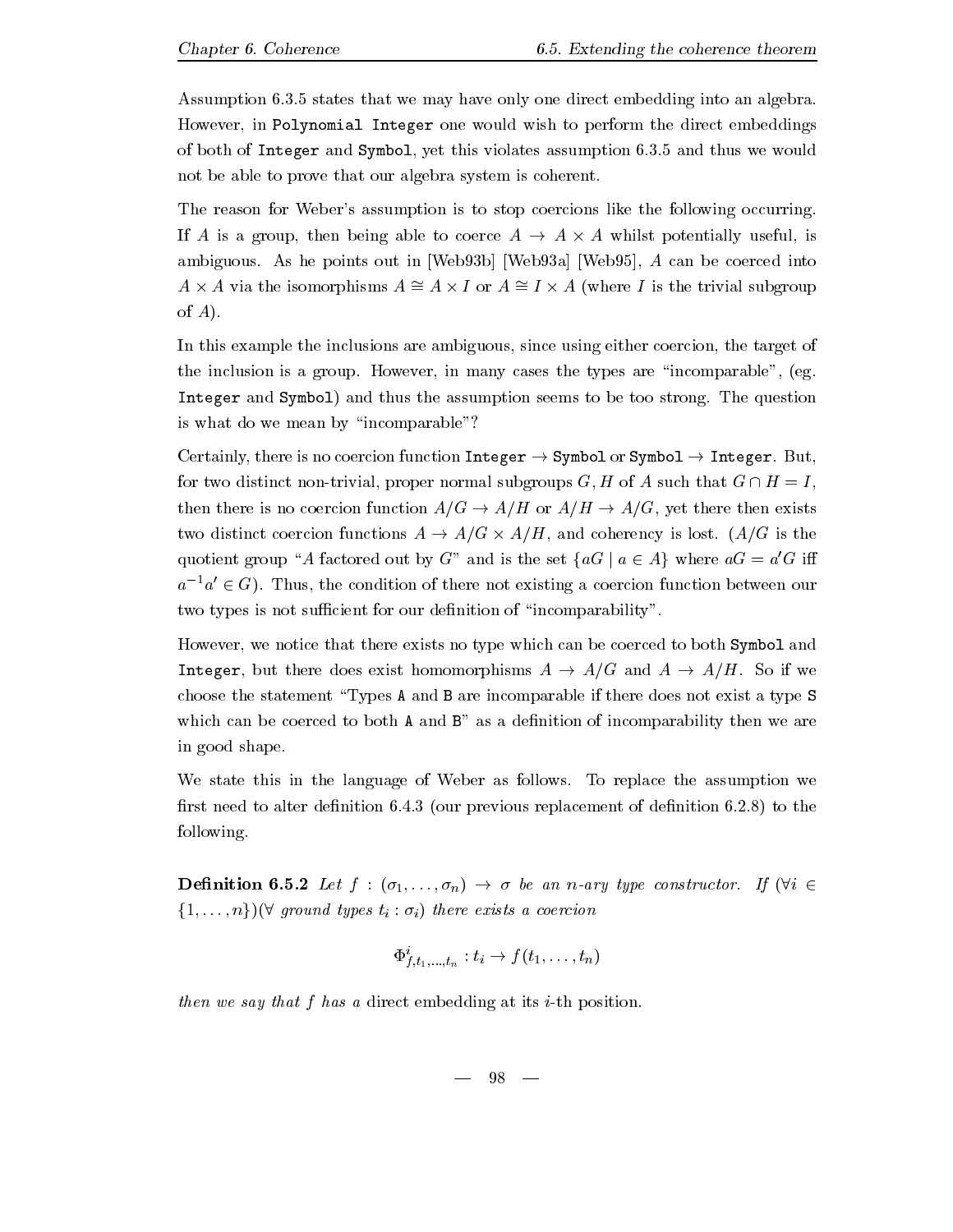Moreover, let s be a ground type and  $i \in \{1, \ldots, n\}$  and define,

$$
\mathcal{P}(i,s):=((\exists \psi:s\rightarrow t_i)\land(\exists \Phi_{f,t_1,\ldots,t_n}^i:t_i\rightarrow f(t_1,\ldots,t_n)))
$$

where  $\psi$  is a coercion, and also define,

$$
\bar{D}_f:=\{(i,s)|\mathcal{P}(i,s)\}
$$

Note then that Df fij
sPi sg- We now alter assumption -- to the following

assumptions are the state of the construction of the following conditions and the following constructions of the  $hold:$ 

- 1.  $\{i, s\}, \{j, s\} \in D_f \rightarrow i j$
- z. Direct embedding coercions are unique. i.e. if  $\Psi_{f,t_1,...,t_n} : t_i \to f(t_1,...,t_n)$  and  $\Psi_{f,t_1,\ldots,t_n}: \iota_i \to f(\iota_1,\ldots,\iota_n)$  inen

$$
\Phi_{f,t_{1},...,t_{n}}^{i}=\Psi_{f,t_{1},...,t_{n}}^{i}.
$$

So we may now extend the coherence theorem theorem -- by altering the assump tion list to our new relativities set of assumptions- it is not necessary to reprove the entire the entire our the cases which merely the cases which is a second assumption of the cases  $\mu$ 

**Theorem 6.5.4 (Extended coherence theorem)** Assume that all coercions between ground types are only built by one of the following mechanisms:

- -coercions between base types base types based on the coercions based on the coercions of the coercions of the
- coercions induced by structural coercions
- direct embeddings denition -- in a type constructor
- composition of coercions
- identity function on ground types as coercions-

If assumptions -- -- -- -- -- -- -- -- and -- are satis fied, then the set of ground types as objects, and the coercions between them as arrows form a category which is a preorder.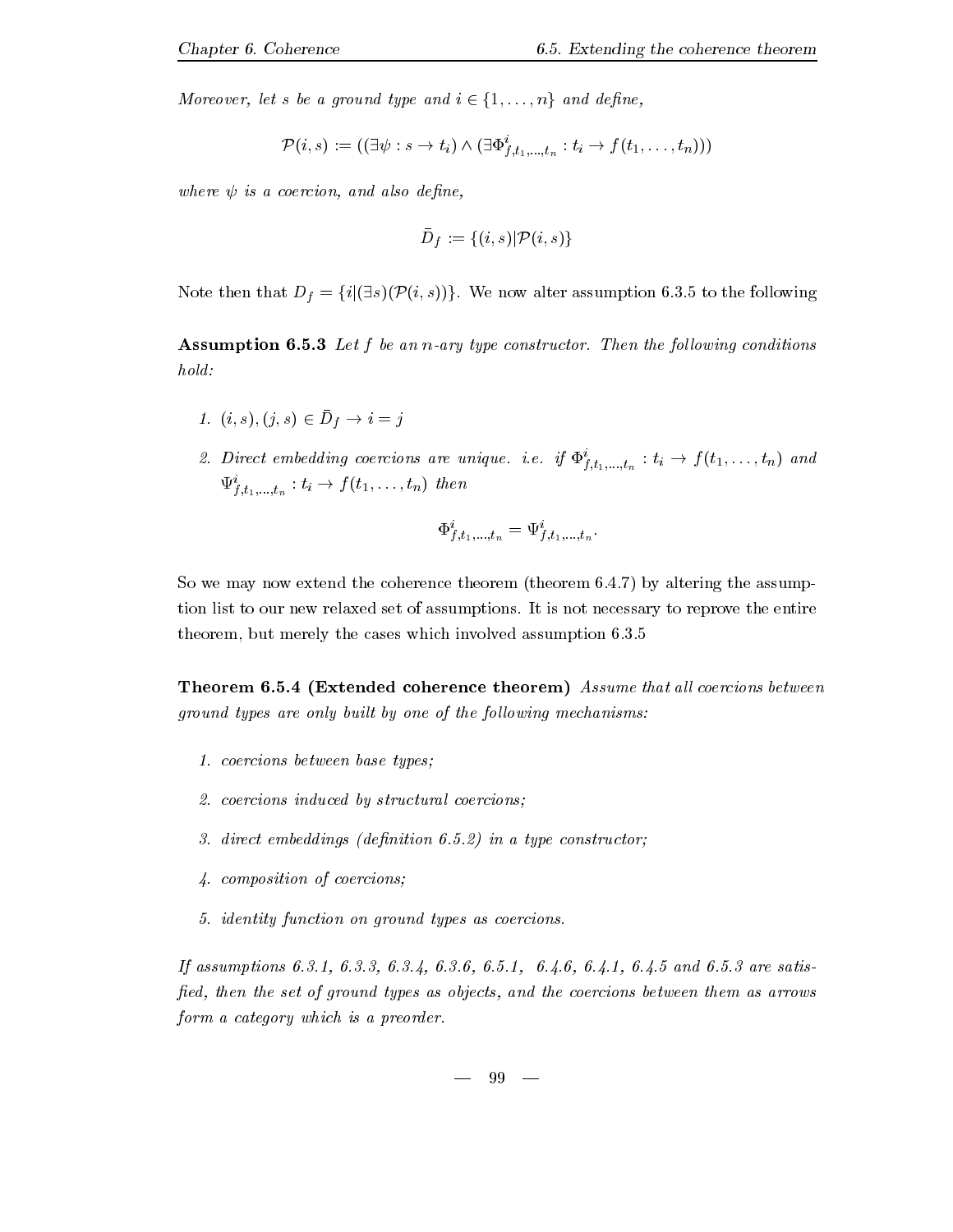Proof. The entire proof of the entire proof of the entire proof of the entire proof of the entire proof of the entire used.

 $\mathbf{f}$  and the length of  $\mathbf{f}$  and  $\mathbf{f}$  and  $\mathbf{f}$  and relief only case which relief on  $\mathbf{f}$ assumption -- was case -

 $\blacksquare$  . Then is and the direct extending the set of  $\blacksquare$  , and then  $\blacksquare$  . Then if  $\blacksquare$ 

Now the induction case- The only cases which relied on assumption -- were cases and  $11$ .

Case In the proof of theorem --in this case we relied on assumption -- to show that the two direct embeddings  $n_{a-1} \,\rightarrow\, n_a$  and  $s_{b-1} \,\rightarrow\, s_b$  were at the same position-

Now since  $t \leq n_{a-1}$  and  $t \leq s_{b-1}$ , by assumption 0.0.5 the direct embeddings must be at the same position.

Thus the rest of the proof of this case holds.

Case -- is a direct embedding- is a direct embedding- Since <sup>t</sup> s and <sup>t</sup> s assumption - - implies that the direct embeddings must be at the same position of the same position of the same i. Therefore  $s_1 = s_2$ . So by the inductive hypothesis  $\phi' = \psi'$ . By assumption 6.5.3 - Hence -

 $\Box$ Inserting the rest of the proof of theorem -- completes the proof-

Thus we have relaxed an important one of the conditions of the coherence theorem -and proved that the theorem still holds.

### 6.6 Conclusion

In this chapter we stated all the mathematics needed to state Weber's coherence conjecture and give his proof.

We have also stated extra mathematics to correct the statement of the conjecture and then prove it hence promoting it to a theorem- We have then relaxed one of the conditions and shown that the theorem still holds-

This theorem is the cornerstone for ensuring correct coercions-

By having a coherent type system, then provided we are careful in how we implement our type constructors (the must satisfy the assumptions) and how we create our coercions (compositions of the four basic types) all our coercions are then unique.

 $100 -$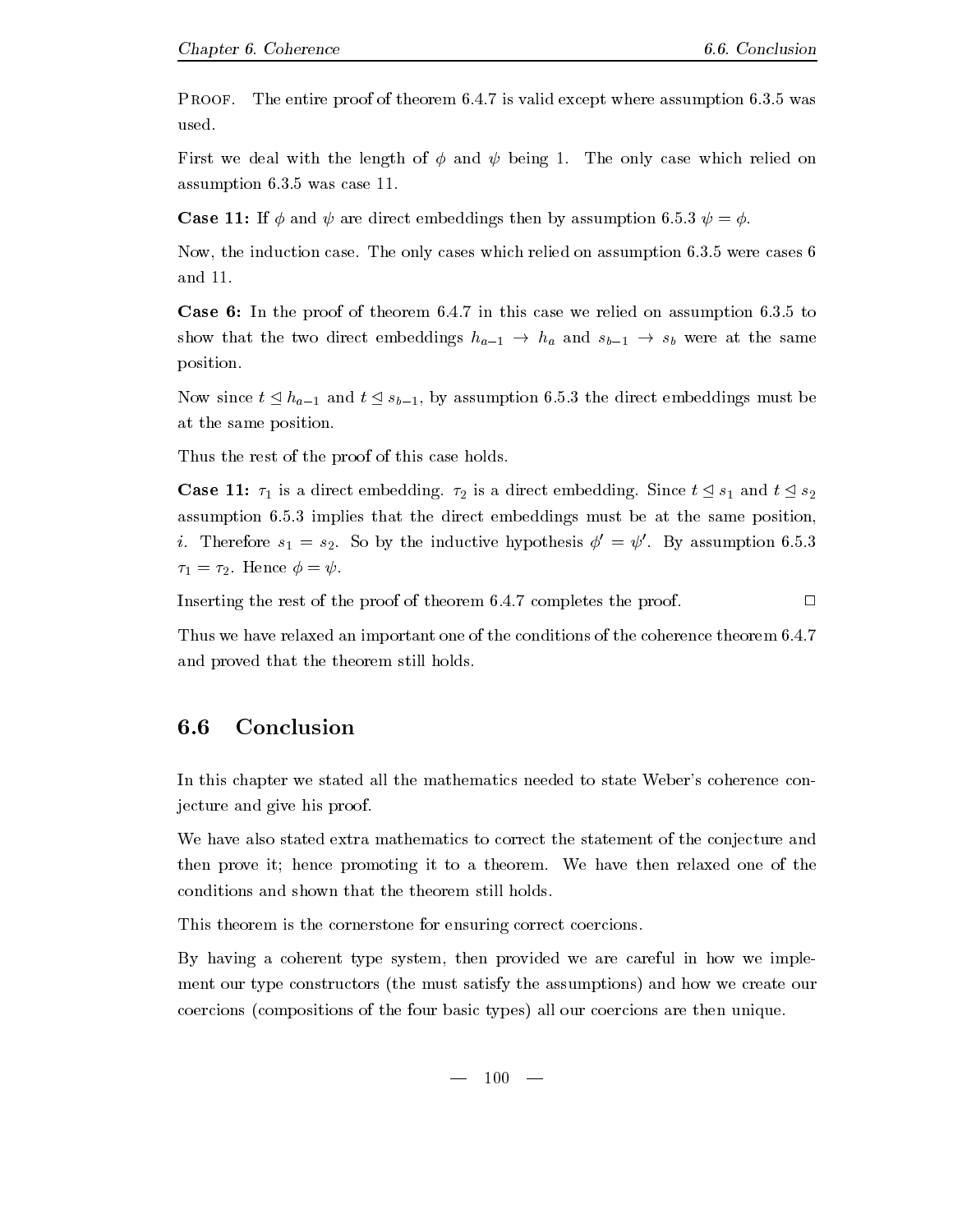# Chapter 7

# The automated coercion algorithm

#### $7.1$ Introduction

In this chapter, we shall introduce some extra mathematics which will allow us to state the automated coercion algorithm-independence the sound foundation will allow us to the sound foundation will all demonstrate that all coercions generated by the algorithm are, in fact, homomorphisms. Indeed we may even guarantee that these are coercions in the sense of denition ---

All the work in this chapter is the author's own.

# 7.2 Finitely generated algebras

In this section we shall define what it means to say that an algebra is finitely generated, and also what it means to say that a finitely generated algebra is decomposable.

denia denia denia denia denomina de la construcción de la construcción de la construcción de la construcción d sort if  $\langle \Sigma, S \rangle$  defines an algebra which has one sort (which without loss of generality, we shall always assume to be  $S_1$ ) which is the "most interesting" of the algebra.

By "most interesting", we mean that a more naïve algebraist would consider this sort to define the entire algebra.

For example, if we define  $\Gamma$  to be the Group algebra with sorts,

("the group", "a boolean sort", "an integer number system")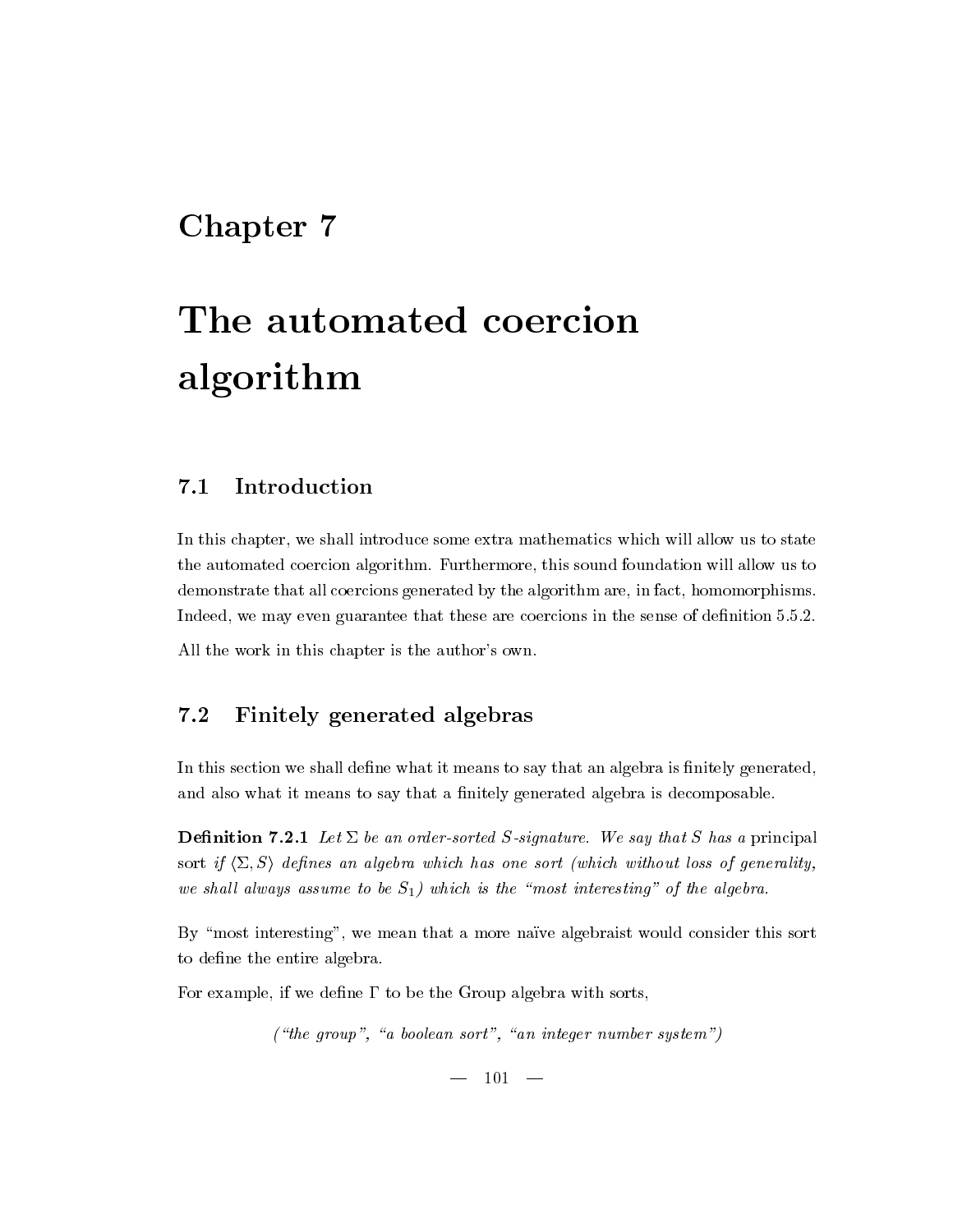then the "most interesting" sort is the one for "the group" which would be carried by a set of all the group elements.

All Axiom algebras must have a principal sort referred to as in the source code- One can think of S  $_1$  . We as the solution code constructs that the sort that the terminology of the type is the the type construction of the type construction- (increased the the two states of the two st types as type constructors with no arguments.)  $\mathbf{r}$ 

**Definition 7.2.2** We say that a theory  $\langle \langle \Sigma, S \rangle, S \rangle$ , is finitely generated iff S has a principal sort,  $S_1$ , and the following set is finite,

$$
\ddot{\Sigma}:=\bigcup_{n,q}\Sigma_{n,q,S_1}
$$

This states that given a finitely generated  $\Sigma$ -algebra,  $\langle A, \alpha \rangle$  (which is a model for S) then there are a finite number of operators which can return an element of the carrier of the principal sort-

This means that only finitely many functions (directly) construct (the carrier of) the principal sort-

The next definition allows us to decompose any element of such a  $\Sigma$ -algebra into at least two pieces- Moreover there exists such a decomposition for each one of the nitely many constructors- Furthermore decomposing such an element and recombining using the corresponding constructor is equivalent to the identity function-

**Definition 7.2.3** A finitely generated theory  $\langle \langle \Sigma, S \rangle, \mathcal{S} \rangle$ , is decomposable iff

$$
(\forall \sigma \in \Sigma)((\sigma \in \Sigma_{n,q,S_1}) \Rightarrow
$$
  

$$
(\forall i \in \{1, ..., n\})(\exists \pi_{\sigma,i})(\pi_{\sigma,i} \in \Sigma_{1,S_1,q_i}) \land ((\sigma(\pi_{\sigma,1}(\cdot), ..., \pi_{\sigma,n}(\cdot)))
$$
  

$$
= id_{S_1}) \in S))
$$

For example in a an algebra of lists cons is a constructor- The corresponding functions which decompose and compose are care and composed the following equation decompo

$$
\mathop{\mathrm{cons}}\nolimits(\mathop{\mathrm{car}}\nolimits({\rm x})\,,\mathop{\mathrm{cdr}}\nolimits({\rm x}))={\rm x}
$$

Notice that this equation is only well formed when x is not the empty list- For the empty list, which is constructed by the  $0$ -ary function  $nil()$ , there are no decomposers, and the equation is as follows-

$$
- \phantom{1}102 \phantom{.00} -
$$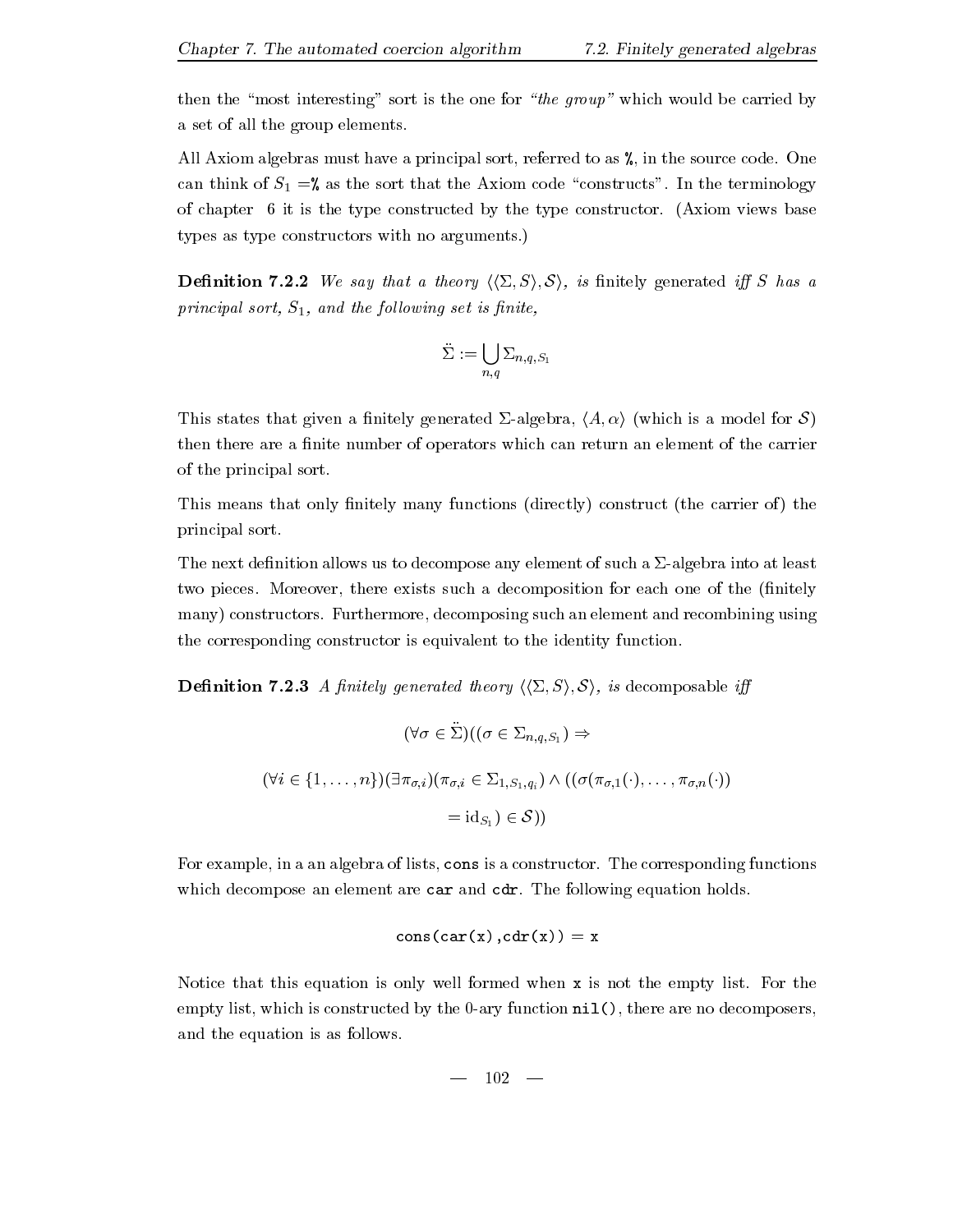$ni1() = x$ 

It is important to matter that the part functions  $\{y_i\}$  are usually particles functions  $\{y_i\}$ example car is not defined on the empty list.

Notice that we have not yet defined a way of differentiating between which constructors construct which elements if the following sections section-  $\mathcal{A}$  the following

#### $7.3$ Constructibility

we now to the total the most important concept of the this theory is the state the this theory is the state of to provide a method for creating coercions constructively- We now supply the means do so-

as usual we need to make some denitions need to state when we we we mean we mean and  $\mathbf{y}$  and  $\mathbf{y}$  $\mathcal{L}$  . The construction is the real length algebra is that algebra is the construction is that and algebra is the construction of  $(a$ lgorithmically $)$  (re)constructible if some subset of the elements of the most interesting sort-carrier of that algebra can be "built up" from a finite family of operators.

This finite family consists of "constructors" used to create increasingly "large" elements of the principal sort-

We shall also have equations in the theory linking the constructors to "part functions" which we shall use to split large elements into an neutral elements into an neutral elementsstructor applied to its associated part functions acting on an element will be equivalent to the identity function-

we shall be able to the first integration of the construction  $\mathcal{A}$  , we use  $\mathcal{A}$  as  $\mathcal{A}$  and  $\mathcal{A}$  and  $\mathcal{A}$ is to say we must be able to know which constructor(s) may construct any particular element of the principal sort-

We require these definitions so that if an algebra is a model of some algorithmically reconstructible theory and another algebra contains some of the constructors of the first algebra, then some subset of the elements of the most interesting sort-carrier can be coerced to the rst type to the second-type to the second-type to the second-type to be a 5-minute of th homomorphism, where  $\Xi$  is a particular signature to which both algebras belong.

We demand our extensions to be protecting extensions so that performing operations on an algebra (or looking at equations of elements of that algebra) when viewed as a model of the original theory or the extension of the theory yield "the same result".

Denition - We cal l a theory hh& Si S i constructible i & is a protecting exten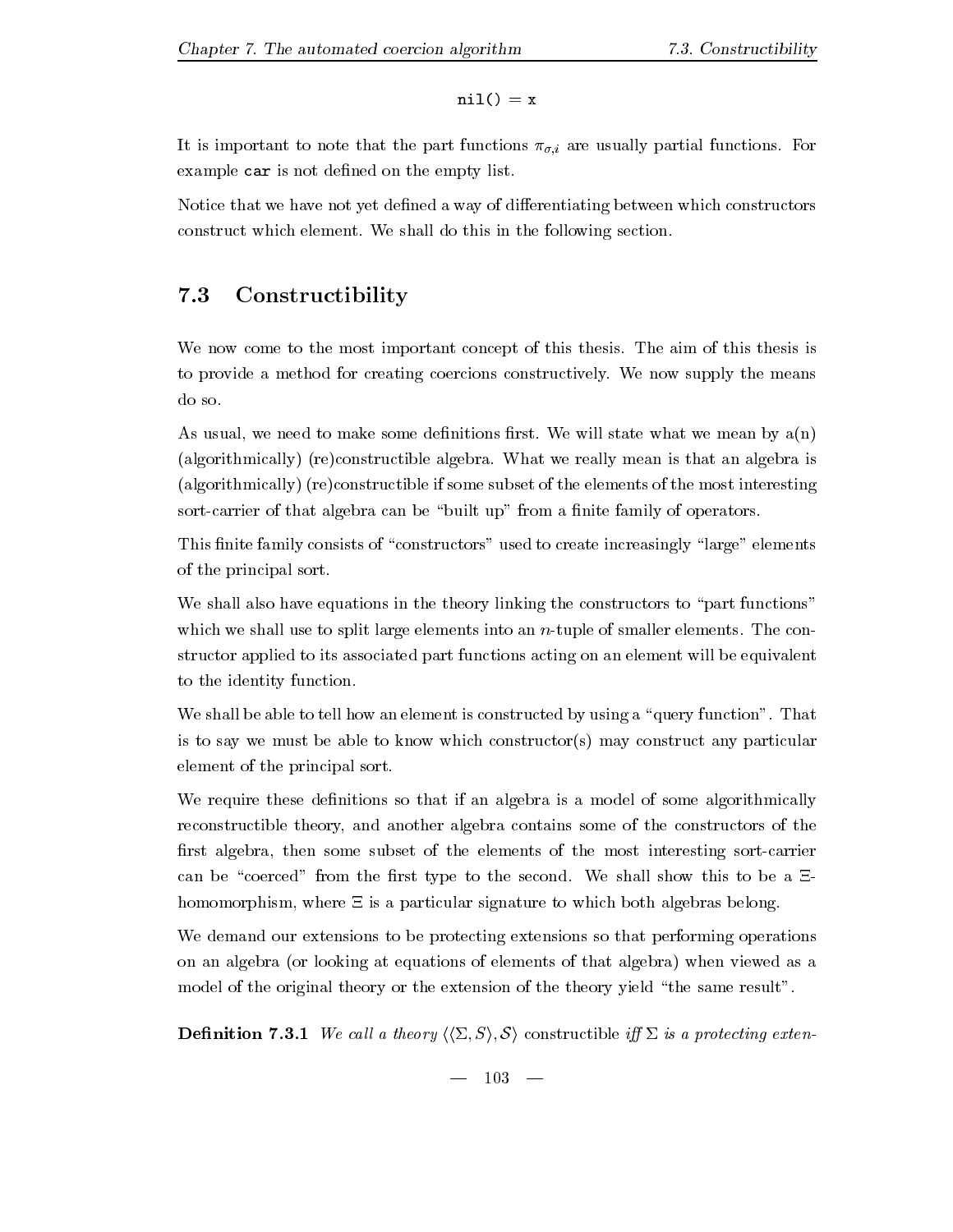Similarly

**Definition 7.3.2** We call a theory  $\langle \langle \Sigma, S \rangle, \mathcal{S} \rangle$  reconstructible iff  $\Sigma$  is a protecting extension of a decomposable then call later the call later theory-decomposable signature and any call later than  $\mathcal{M}$ model for the theory, a reconstructible algebra.

Moreover

**Definition 7.3.3** If  $\langle \langle \Xi, X \rangle, \mathcal{X} \rangle$  is the decomposable theory extended by the reconstructible  $\langle \langle \Sigma, S \rangle, \mathcal{S} \rangle$ , we define the constructors of  $\langle \langle \Sigma, S \rangle, \mathcal{S} \rangle$  to be

$$
\Sigma^C:=\ddot{\Xi}
$$

We define the constant constructors to be the constructors of arity 0, denoted by  $\Sigma^0$ and the mosm commutative construction is the collection of all all lines arities- all lines well be a construct this set by  $\Sigma^{C=0} := \Sigma^{C} \setminus \Sigma^{0}$ 

We also define the part functions of  $\langle \langle \Sigma, S \rangle, \mathcal{S} \rangle$  associated with  $\sigma \in \Sigma^{C-0}$  to be the  $\pi_{\sigma,i}$ . Constant constructors have no associated part functions- $\mathbf{r}$  and  $\mathbf{r}$ 

Finally we define the constructor equations to be the following set and demand it to be a subset of S (and hence  $\mathcal{X}$ ) given by.

$$
\{(\sigma(\pi_{\sigma,1}(\cdot),\ldots,\pi_{\sigma,n}(\cdot))=\mathrm{id}_{S_1})\mid \sigma\in\Sigma^{C-0}\}
$$

We also need to ensure that certain other relationships between constructors which hold in our source algebra hold in our target algebra.

If an element of the source algebra may be constructed in more than one way, we require that reconstructing that element in the target algebra using any of those methods yields the same result.

Notice that since our theories are protecting extensions we are in good shape, since any equation that holds in the protecting extension which concerns only the sorts from the original unextended signature must hold in the original signature- Thus these equations will hold in the target algebra.

We call these equations that link different constructors together the secondary constructor equations.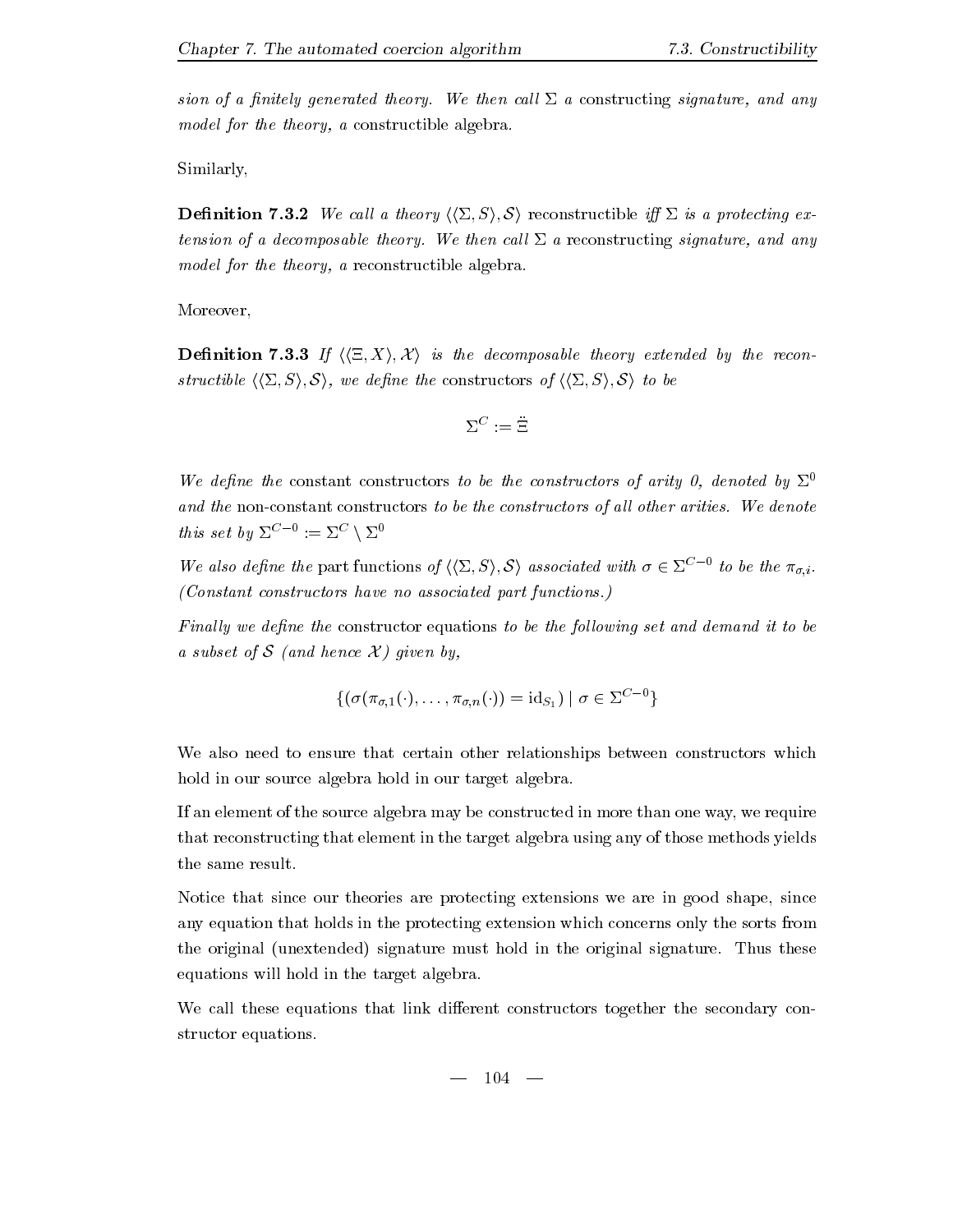**Definition 7.3.4** We call a reconstructible theory  $\langle \langle \Sigma, S \rangle, S \rangle$  algorithmically reconstructible iff : S contains a boolean sort,  $B$ ;  $\Sigma$  contains a set of symbols, called the query functions, denoted and defined by

$$
\Sigma^Q:=\{\chi_{\sigma}\in \Sigma_{1,S_1,B}\mid \sigma\in \Sigma^C\};
$$

and  $S$  contains the following equations, called the query equations

$$
(\forall \sigma_{n,q,S_1} \in \Sigma^C)(\chi_{\sigma_{n,q,S_1}}(\sigma_{n,q,S_1}(a_1,\ldots,a_n)) = T)
$$

we also demand that for each  $\sigma_{n,q,S_1}$  in  $\varDelta^{-}$ ,

$$
((\not\exists a_1,\ldots, a_n)(\omega=\sigma_{n,q,S_1}(a_1,\ldots, a_n)))\Rightarrow (\chi_{\sigma_{n,q,S_1}}(\omega)=F)
$$

Finally we demand that all secondary constructor equations are defined in the theory.

A secondary constructor equation is any equation which has a constructor as the final symbol on both right and left sides.

we say the mean this is operator the mean this is operator applied the same that the contract punction functions written on the left) a final symbol is written to the left of all the other elements of a formula.

For example,  $\sigma$ () and  $\sigma$ (e<sub>1</sub>,  $\sigma'$ (e<sub>2</sub>, e<sub>3</sub>)) both have  $\sigma$  as a final symbol.

In the algorithm we shall demand that the decomposable theory which both types model is the smallest theory which they both model- This is to ensure that the algorithm not only creates a homomorphism but that it is a coercion denition --- The proof of this is given in corollary ---

**Example 7.3.5** We shall take the variety of Lists as our example, and we shall assume that List is a member of this variety. The model are nil and model and model are nil and model are  $\sim$ cons, where nil is a constant constructor whereas cons is a non-constant constructor. constructions are part the constructions are care the constructor and constructor and construction and construct tion

$$
\mathtt{cons}(\mathtt{car}(x),\mathtt{cdr}(x))=\mathrm{id}(x)
$$

The query functions are null and consp, and our query equations are,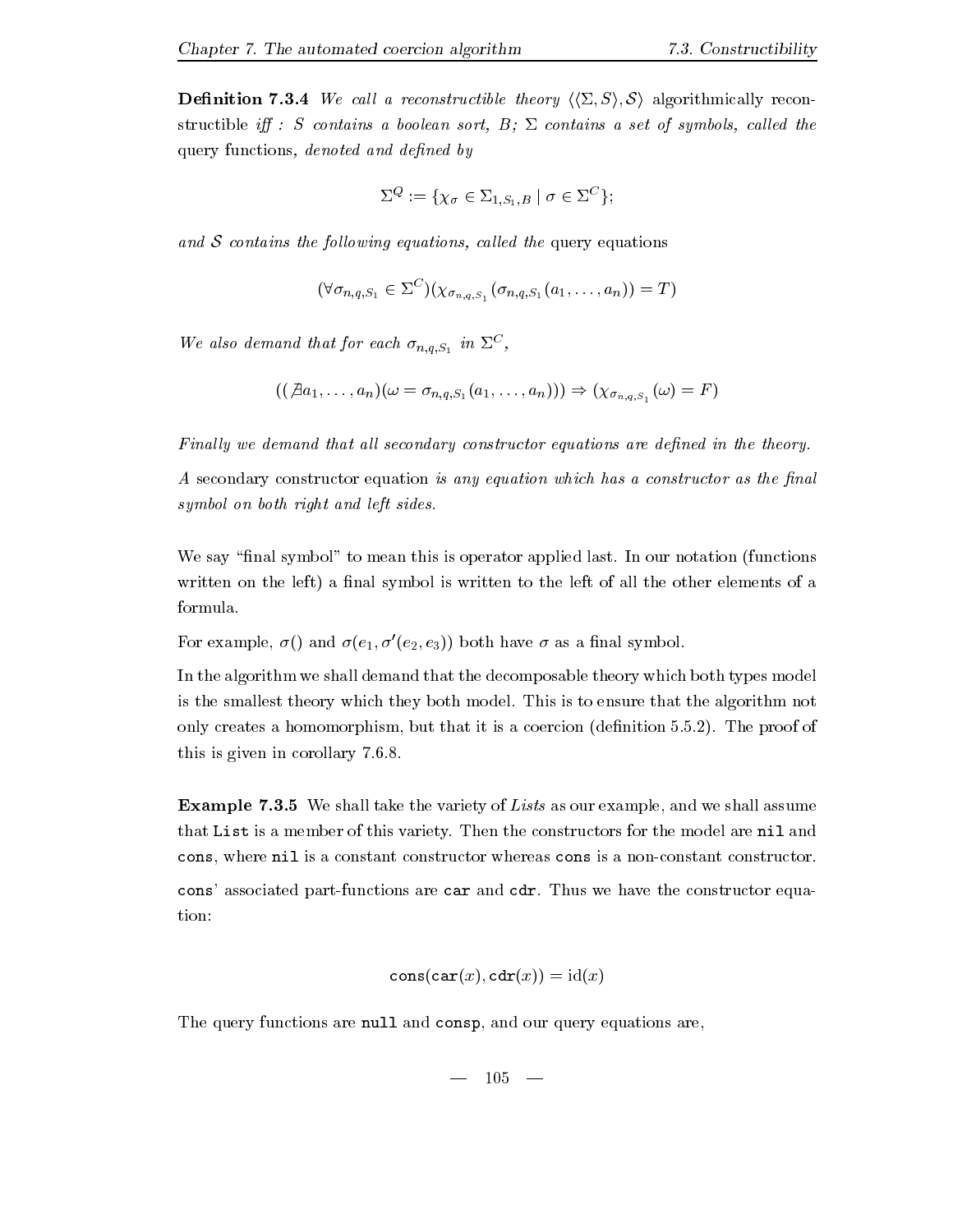$$
\verb"null(nil)=T
$$

and for any list  $l$  and any element of the underlying type,  $i$ ,

$$
\mathtt{consp}(\mathtt{cons}(i,l)) = T
$$

Notice also that  $\text{cons}(nil) = F$  and also, for the same l and i,  $null(\text{cons}(i, l)) = F$ .

It is now worth discussing some of the finer points of homomorphism.

For  $\phi$  to be a homomorphism we require that the constructor functions are preserved by homomorphism- We do not require that the part or query functions are homomor phically preserved; indeed we do not even require that they are in the signature of the algebra of the target of  $\phi$ .

Thus we do not require that both the source and target of  $\phi$  are models of the same algorithmically reconstructible theory but that the source is model of an algorithmically reconstructible theory,  $\mathcal{T}$ , and that all the constructors of  $\mathcal{T}$  are functions of the target of  $\phi$ , inherited from the *same* signature (theory).

This is an important point- As an example we shall consider polynomial rings- A polynomial is a function such as

$$
5x^2y^3 + 9xy^{45} - 34x + 7y^2 - 12
$$

That is a sum of products of an element of the underlying ring (which in the above example might be the integers and variables raised to nonnegative powers- A mono mial is a polynomial which is a product of a nonzero element of the underlying ring and variables raised to non-negative powers.

A polynomial ring is ordered by an extension of the order on the variables- In particular in  $\mathbf{Z}[x, y]$  if  $x > y$  then a monomial  $m_1$  is greater than another  $m_2$  if the exponent of  $\alpha$  is greater in m-dimensional in  $\mathbb{Z}_2$  . While the exponent of the exponent of the exponent in both the exponent exponent of  $y$  is compared in the same manner.

The leading monomial of a polynomial is the largest monomial of a polynomial- If  $x > y$  in the above polynomial then  $\Im x/y$  is the leading monomial. Should  $y > x$  then the leading monomial would be  $\Im x y$ .

The reductum of a polynomial is the polynomial less its leading monomial.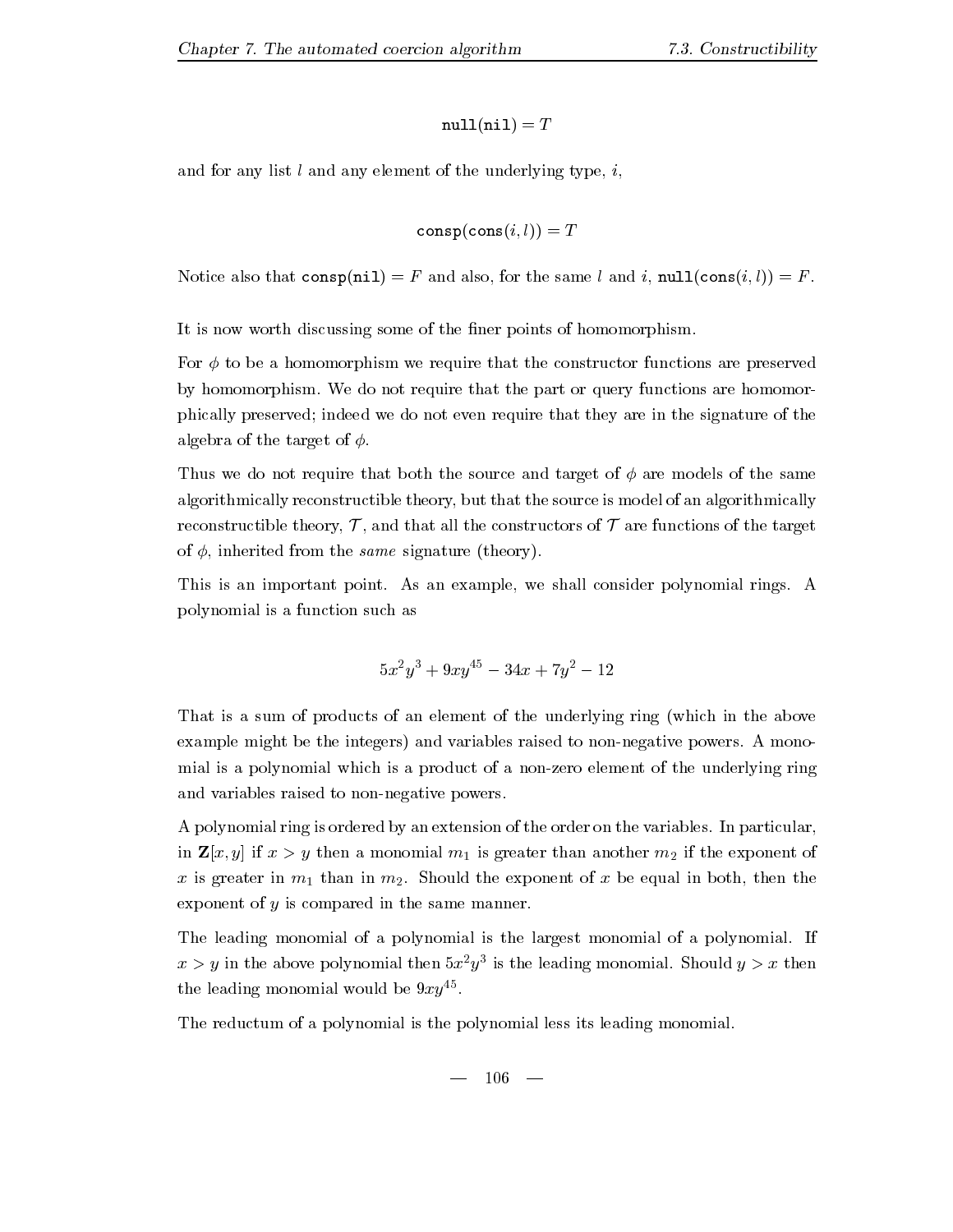Coercions between two polynomial rings need only use leadingMonomial as a part function (which is not preserved via homomorphism, since it depends on the ordering given to the variables) instead of some (unnatural) fixed (for all polynomial rings with variable from a fixed domain) "most-important-monomial" function which would choose the same monomial, regardless of variable ordering.

Also, this allows us to form the natural monomorphism from  $\mathbf{Q}[x]$  to  $\mathbf{Z}(x)$ , which in Axiom is

```
Polynomial Fraction Integer to Fraction Polynomial Integer
```
which are, in Axiom's view (without clever hackery in the interpreter) two unrelated Rings- This may be constructed without having to force to be a constructor of  $\mathbf{f}$ Fraction Polynomial Integer.

#### $7.4$ The algorithm

We are now in a position to state the automated coercion algorithm.

The algorithm to create the coercion will be stated in English- It is too implementation dependent to state any finer.

The actual algorithm to coerce will be stated as Lisp pseudocode- In Lisp a b c means apply the function a to the arguments by fifth a the switchest switches the switches statement in C or Java.

condition to switches are equivalent to if the show that if a condition is true statements of the statements of then we evaluate and return the following statement (and leave the cond block), else go to the next condition and repeat-

For example, the line

$$
((\alpha_{\chi_{\sigma_{0,\emptyset,S_1}}}\ \mathbf{x})\ (\beta_{\sigma_{0,\emptyset,S_1}}))
$$

means

$$
\text{if } \alpha_{\chi_{\sigma_{0,\emptyset,S_1}}} \text{ (x) then } \beta_{\sigma_{0,\emptyset,S_1}} \text{()}
$$

The nal statement that is the default statement since the default statement since the default since the default statement of  $\mathcal{L}_\text{max}$ only be reached when all the other conditions have not been satisfied, and shows that we have failed to build a total automated coercion function.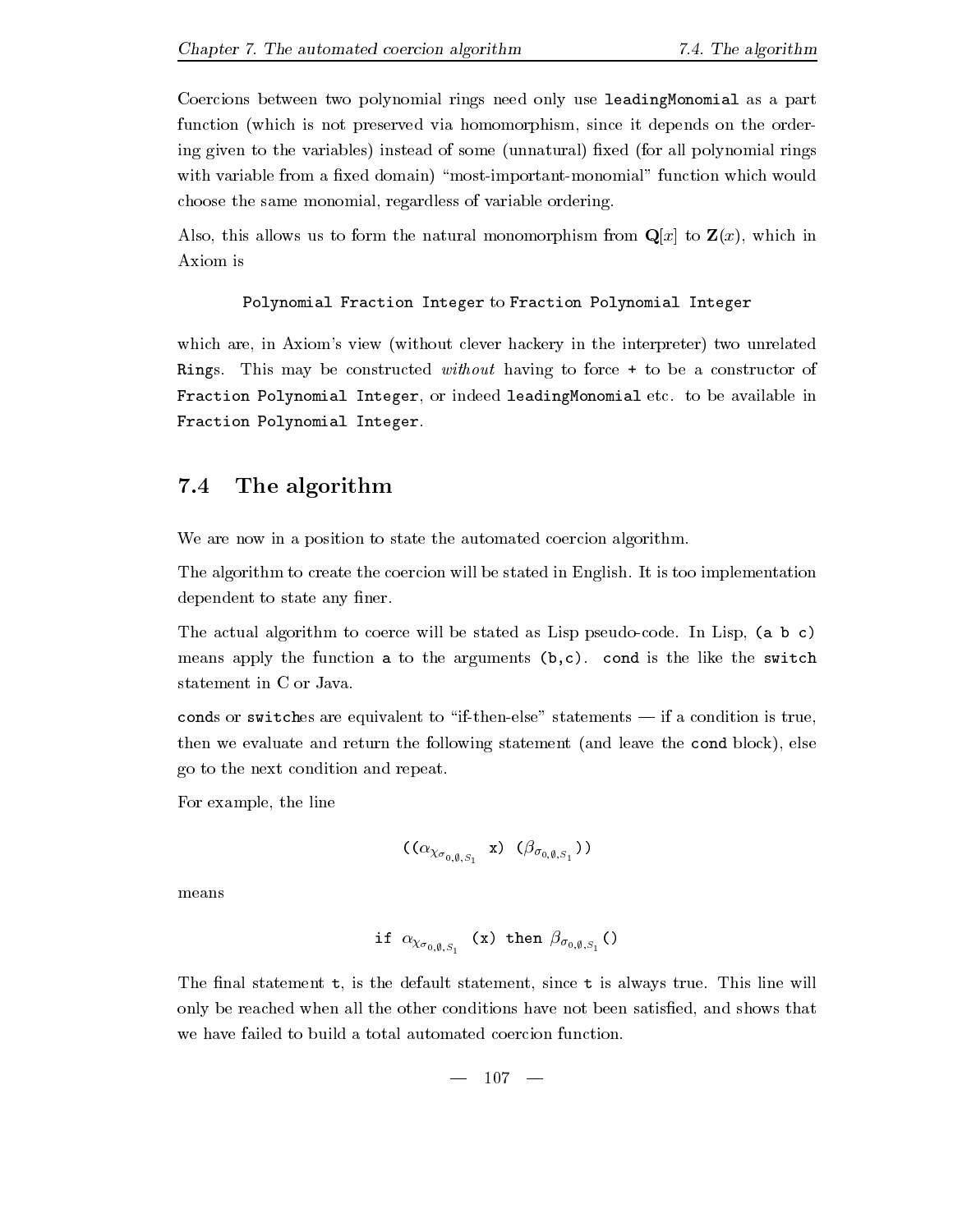This could happen if one fails to list all the constructors (and their queries) for a type. The lines of the form

$$
((\alpha_{\chi_{\sigma_{0,\emptyset,S_1}}}\ \mathbf{x})\ (\beta_{\sigma_{0,\emptyset,S_1}}))
$$

check for the constants of the type- for example, the constant polynomial  $\sigma$  the const not be constructed using a non-zero number of parts (using any normal construction methodology) thus coercing 0 from  $\mathbf{Q}[x]$  to  $\mathbf{Z}(x)$  we might say

> if  $zero?(x)$ \$Polynomial Fraction Integer then zero()\$Fraction Polynomial Integer

returning the appropriate 0 in  $\mathbf{Z}(x)$ .

The lines of the form

$$
((\alpha_{\chi_{\sigma_{n,q,S_1}}} x) (\beta_{\sigma_{n,q,S_1}} (\psi_{q_1} (\alpha_{\pi_{\sigma_{n,q,S_1},1}} x)) \dots (\psi_{q_n} (\alpha_{\pi_{\sigma_{n,q,S_1},n}} x))))
$$

are the construction  $\alpha$  and construction in a polynomial ring we might write  $\alpha$ 

if x is the sum of a monomial and a polynomial then coerce(leadingMonomial(x)) + coerce(reductum(x))

where the addition function is that taken from the target domain.

In this case leadingMonomialx and reductumx are both polynomials- In general the parts of the element need not be of the same type as the original element-

For example, in List algebras, coercing from  $List(A)$  to  $List(B)$  where there exists (or we can build) a coercion from  $A$  to  $B$  then we have (back in Lisp terminology)

```
((\text{cons } x) (cons (coerce (car x)) (coerce (\text{cdr } x))))
```
care is the carrier of the list and is one than the type A rather than ListA (i.e., the type of a so coerce care care and the front of the front of the front of the front of the front of the front of the (coerce (cdr  $x$ )) which is of type List(B).

 $\blacksquare$  - and  $\blacksquare$ for the algorithmically reconstructible theory  $\langle\langle \Sigma, S \rangle, \mathcal{S} \rangle$ .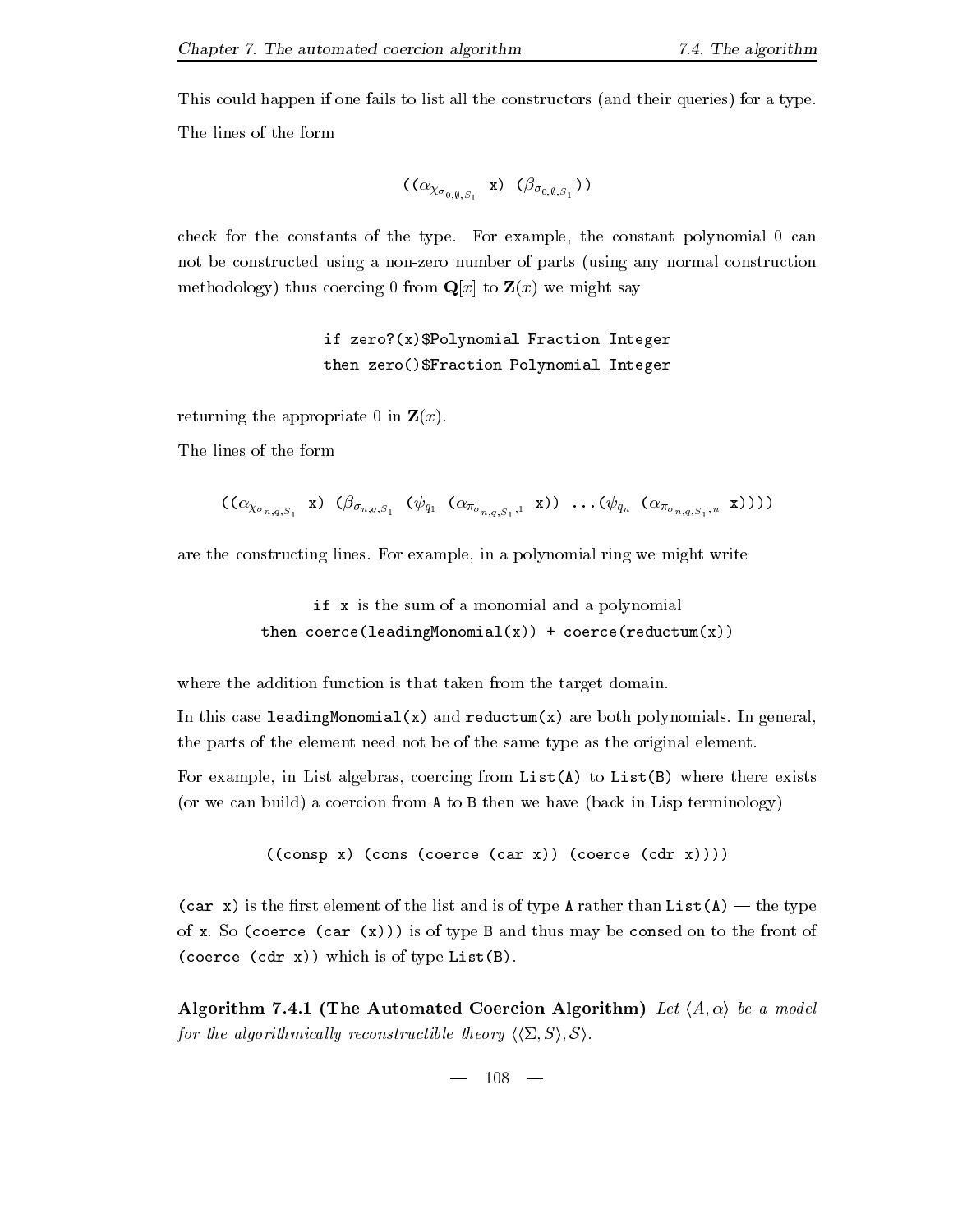Let hB <sup>i</sup> be a model of hh( Di Di where hh& Si S i is a protecting extension of  $\langle \langle \Delta, D \rangle, \mathcal{D} \rangle$  and some (or all) of the constructors of  $\langle \langle \Sigma, S \rangle, \mathcal{S} \rangle$  are in fact in  $\langle \langle \Delta, D \rangle, \mathcal{D} \rangle$ .

Also we demand that there does not exist an extension of  $\langle\langle \Delta, D \rangle$ ,  $D \rangle$  which both  $\langle A, \alpha \rangle$  $\cdots$  .  $\cdots$  is a model-

Then the following is an algorithm to coerce from hA i to hA i to h

The  $\psi_i$  for  $i \neq 1$  are the (potentially automated) coercions from  $A_i$  to  $B_i$  from the abstract type of  $S_i$ .

The entire morphism created thus is called  $\psi$  and not only is it a homomorphism, it is a coercion denition ---

$$
\psi_1(x) := (cond
$$
\n
$$
((\alpha_{\chi_{\sigma_{0,\emptyset,S_1}}} x) (\beta_{\sigma_{0,\emptyset,S_1}}))
$$
\n
$$
\vdots
$$
\n
$$
Repeat \ for \ each \ \sigma_{0,\emptyset,S_1} \ in \ \Sigma^0.
$$
\n
$$
((\alpha_{\chi_{\sigma_{n,q,S_1}}} x) (\beta_{\sigma_{n,q,S_1}} (\psi_{q_1} (\alpha_{\pi_{\sigma_{n,q,S_1},1}} x)) \dots (\psi_{q_n} (\alpha_{\pi_{\sigma_{n,q,S_1},n}} x))))
$$
\n
$$
\vdots
$$
\n
$$
Repeat \ for \ each \ \sigma_{n,q,S_1} \ in \ \Sigma^{C-0}.
$$
\n
$$
(t \ (error)))
$$

The algorithm to create the coercion  $\psi_1$  is

```
\cdots . The independent of \cdots is a set of \cdots in \cdots in \cdots is a set of \cdotsdetermine \langle\langle\Delta,D\rangle,\mathcal{D}\rangle (error if doesn't exist)
                          determine \langle\langle \Sigma, S \rangle, \mathcal{S} \rangle (error if doesn't exist)
                          determine \ \Sigma^{0}for \sigma \in \Sigma^0determine \alpha_{\chi_{\sigma}}determine \beta_{\sigma}\determine \Sigma^{C-0}for \sigma \in \Sigma^{C-0}determine \alpha_{\chi_{\sigma}}determine \beta_{\sigma}\mathbf{a} for all \mathbf{a} and its interval in the set of all \mathbf{a} and \mathbf{a} are all \mathbf{a} and \mathbf{a} are all \mathbf{a} and \mathbf{a} are all \mathbf{a} and \mathbf{a} are all \mathbf{a} and \mathbf{a} are all \mathbf{a} a
                          construct and return \psi_1 as defined above
```
So the algorithm presented above allows us to algorithmically reconstruct elements of one type as elements of another.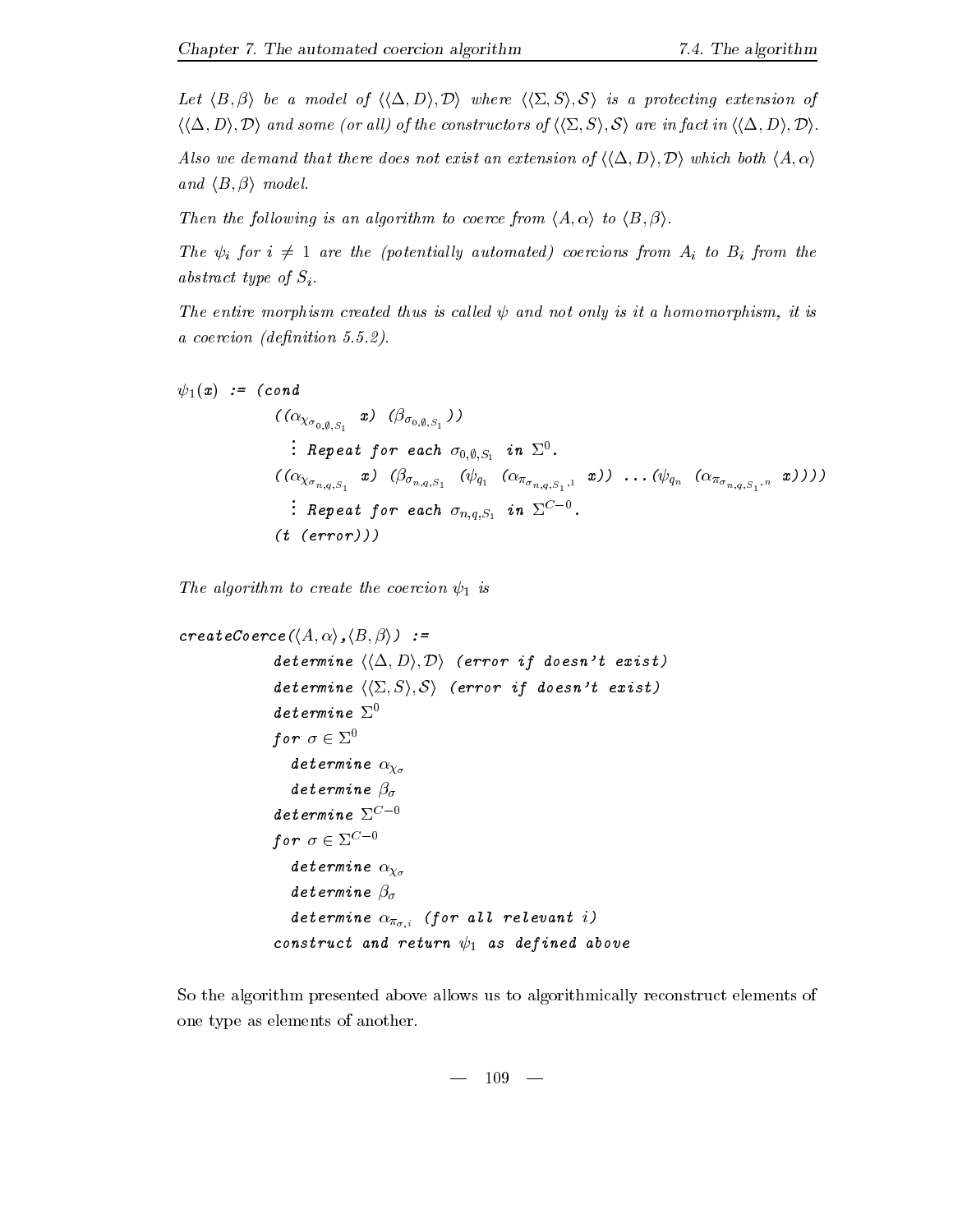### $7.5$ Existence of the coercion

Before we prove that the automated coercion algorithm constructs a coercion when one exists we must prove that it does not create some unnatural function when no coercion exists.

where the terminology of algorithm  $\mathbf{M}$  and the terminology of algorithm -

In the simplest case, some of the functions will not exist in the target type and the algorithm will be because there is no half be because the because there is no half because the  $D$ which both hA i and hA i and hA i model-both hA i and hA i and hA i and hA i and hA i and hA i and hA i and hA

If a homomorphism exists but not a coercion then this means that there exists an . The case the algorithm both hA i and hA i and hA i and hA i and hA i and hA i and hA i and hA i and hA i and hA i and hA i and hA i and hA i and hA i and hA i and hA i and hA i and hA i and hA i and hA i and hA i and hA will error at an early stage.

in all the construction of the in half-constructors of  $\left\{ -1, \mu \right\}$  , which is the following the coercion  $\mu$ exists then this could be because of the (at least one of the) following causes.

At least one of types which is required for construction or recursively required for construction (and which is not the carrier of the principal sort) may not be coercible to its counterpart in the target- Provided the algorithm checks at construction time that every coercion used directly or indirectly by  $\psi_i$  exists (or is constructible) then we may report an error at an early stage.

### Non
homomorphic constructors

The fact that  $\langle \langle \Sigma, S \rangle, \mathcal{S} \rangle$  is a protecting extension of  $\langle \langle \Delta, D \rangle, \mathcal{D} \rangle$  and that all secondary constructor equations hold in  $\langle \langle \Sigma, S \rangle, S \rangle$  guarantees that these equations hold in here is a contract in the contract in the contract of  $\mathbf{I}$ 

This not only ensures that the order of the lines in  $\phi_1$  is unimportant but also that if a certain relationship holds in  $\{1,2,3,4,5\}$  is must hold in  $\{1,3,4,6\}$ 

For example, if someone defines that all finite field algebras are constructed by 0 and succ (the successor function) the automated coercion algorithm will not attempt to create the coercion Z - Z- This is because there exists a secondary constructor equation in the theory of finite fields of size  $n$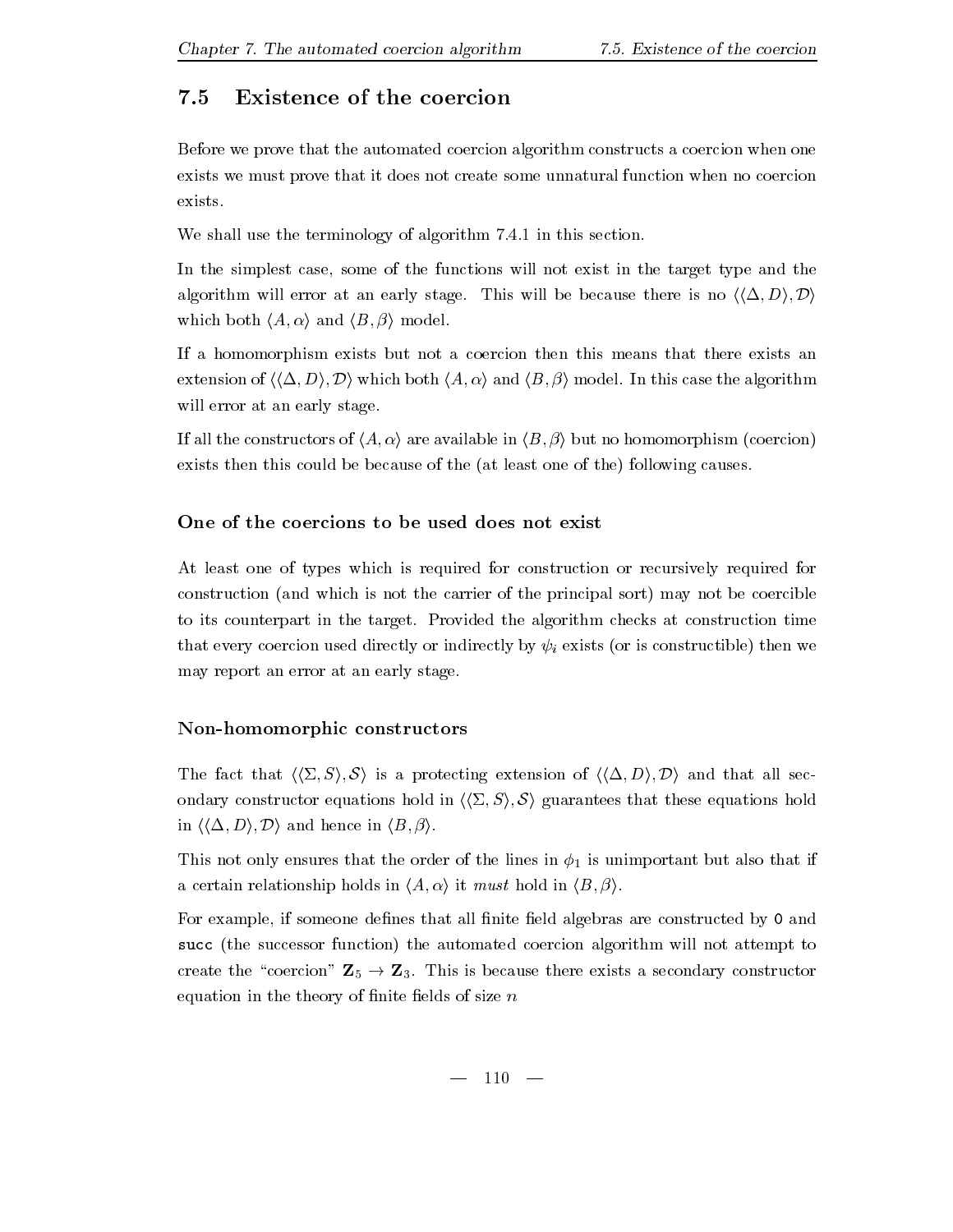$$
\verb+succ+(0)=0
$$

So in this example  $\langle A, \alpha \rangle = \mathbf{Z}_5$  and  $\langle B, \beta \rangle = \mathbf{Z}_3$ . The equation succ $\langle 0 \rangle = 0$  holds in the theory of size  $\theta$  is a obviously a model for this theory-size  $\theta$ 

This equation is not true in any theory which the above theory extends and of which Z is a model- Otherwise the equation would hold in Z and that patently is not true-Thus the automated coercion algorithm will error at an early stage from not being able to find  $\langle \langle \Delta, D \rangle, \mathcal{D} \rangle$ .

#### 7.6 Proving homomorphicity and coerciveness

We now make some notational definitions so that we may prove the final result of the chapter-chapter show that is we show that algorithm is shown that all show the show the show that is provided  $\mathbf{v}$  is a coercion corollary - which is a corollary - which is a corollary - which is a corollary - which is a corollary - which is a conordial of the corollary - which is a conordial of the corollary - which is a cor

 $\mathcal{S}$  and associated construction  $\mathcal{S}$  and  $\mathcal{S}$  are associated construction symbol  $\mathcal{S}$  $\lambda \sigma_{n,q,S_1}$  is not  $\lambda \sigma_{n,q,S_1}$  in  $\lambda \sigma_{n,q,S_1}$  is not  $\lambda \sigma_{n,q,S_1}$  in the set of  $\infty$  $r = r + 1$ 

Denition - For a term t in a term algebra TX if

- <sup>t</sup> Xs then lengtht 

. . .

- t &-s then lengtht
- $\mathbf{r}$  . Then then then then  $\mathbf{r}$  is the control then the control then the control that  $\mathbf{r}$

This definition of length of an element will form the basis of our inductive proof of the automated coercion algorithment metals als with the dealing with terms and with the coercion of the deal of the algebras but their homomorphic images-

**Definition 7.6.2** For x an element of a  $\Sigma$ -algebra, we define

$$
length(x) := min\{t \in T_{\Sigma}(X)|\theta^*(t) = x\}
$$

where  $\sigma$  -is the unique homomorphism qiven in the first universality theorem 4.4.1.  $\ldots$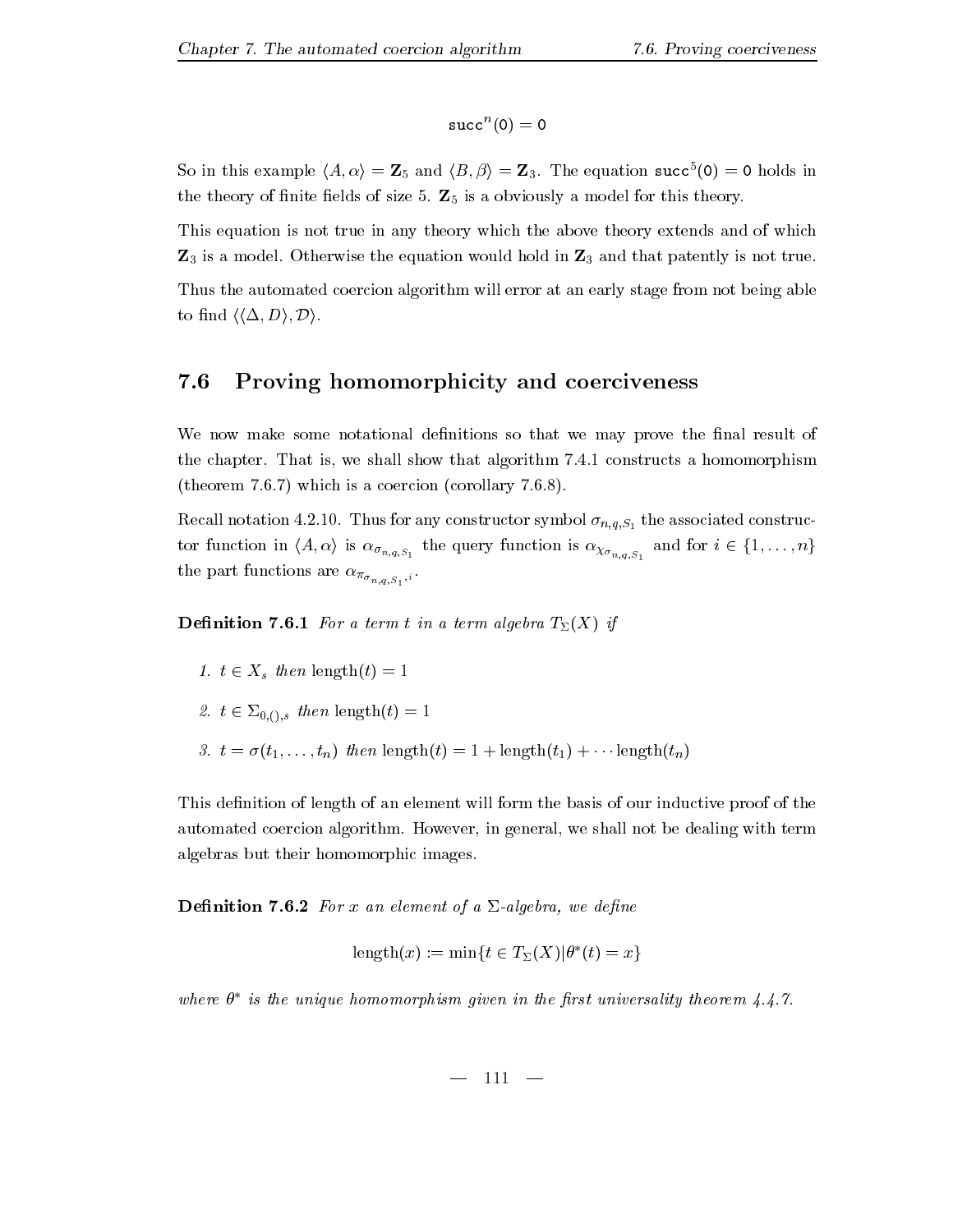$\mathbf{F}$  and  $\mathbf{F}$  is to  $\mathbf{F}$  and  $\mathbf{F}$  is the part functions of  $\mathbf{F}_{n,q,S_{1}},$  (thus  $q_i = S_1$ ) then we demand that,

$$
(\forall t \in T_{\Xi}(X)_1)(\operatorname{length}(\alpha_{\pi_{\sigma_{n,q,S_1},i}}(\theta^*(t))) < \operatorname{length}(\theta^*(t))).
$$

where  $\sigma$  is the unique homomorphism qiven in the first universality theorem 4.4.1.  $\sigma$ 

A couple of technical definitions to make the next assumption easier to understand.

**Definition 7.6.4** Suppose  $\langle A, \alpha \rangle$  is a constructed algebra, constructed by the S-sorted signature  $-$  if  $j$  is that  $\beta$  and  $j$  and  $j$  and  $j$  and arity of any of any of any of any of any of any of any of any of any of any of any of any of any of any of any of any of any of any of any of any of any of any the constructors of  $\Sigma$ , we say that  $A_i$  is required for construction by  $A_1$ .

So for example, in List (Integer) we have that Integer is required for construction since it is an argument of cons- Notice that ListInteger isnot required for con struction itself since it is the carrier of  $S_1$ .

**Definition 7.6.5** Suppose  $\langle A, \alpha \rangle$  is a constructed algebra, constructed by the S-sorted signature are at a construction by A-M- construction by A-M- construction by A-M- construction by A-M- construction by A-M- construction by A-M- construction by A-M- construction by A-M- construction by A-M- construction of the principal sort of hB i a constructed algebra-

If  $B_j$  is required for construction by  $B_1 = A_i$  (hence  $j \neq 1$ ) then we say that  $B_j$  is recursively required for construction by  $A_1$ .

Now suppose that the carrier  $D_1$  of the principal sort of a constructed algebra  $\langle D, \delta \rangle$  is recursively required for construction by  $\mu$  is required for construction by Defterministic for construction by Defterministic for construction by Defterministic for construction by Defterministic for construction by Deft then we also say that  $D_k$  is recursively required for construction by  $A_1$ .

So for example in  $List(List(Integer))$ , the only type which is required for construction is List(Integer) since this is the only argument of cons which is not the carrier of the principal sort, List(List(Integer)).

Thus the only types which are recursively required for construction are List (Integer) and the types which are recursively required for construction by  $List(Integer)$ .

Since Integer is the only type required for construction by List(Integer) it is the only type recursively required for construction by List(Integer).

Thus the types which are recursively required for construction by List(List(Integer)) are List(Integer) and Integer.

The following assumption is required so that we may prove that the automated coercion algorithm terminates.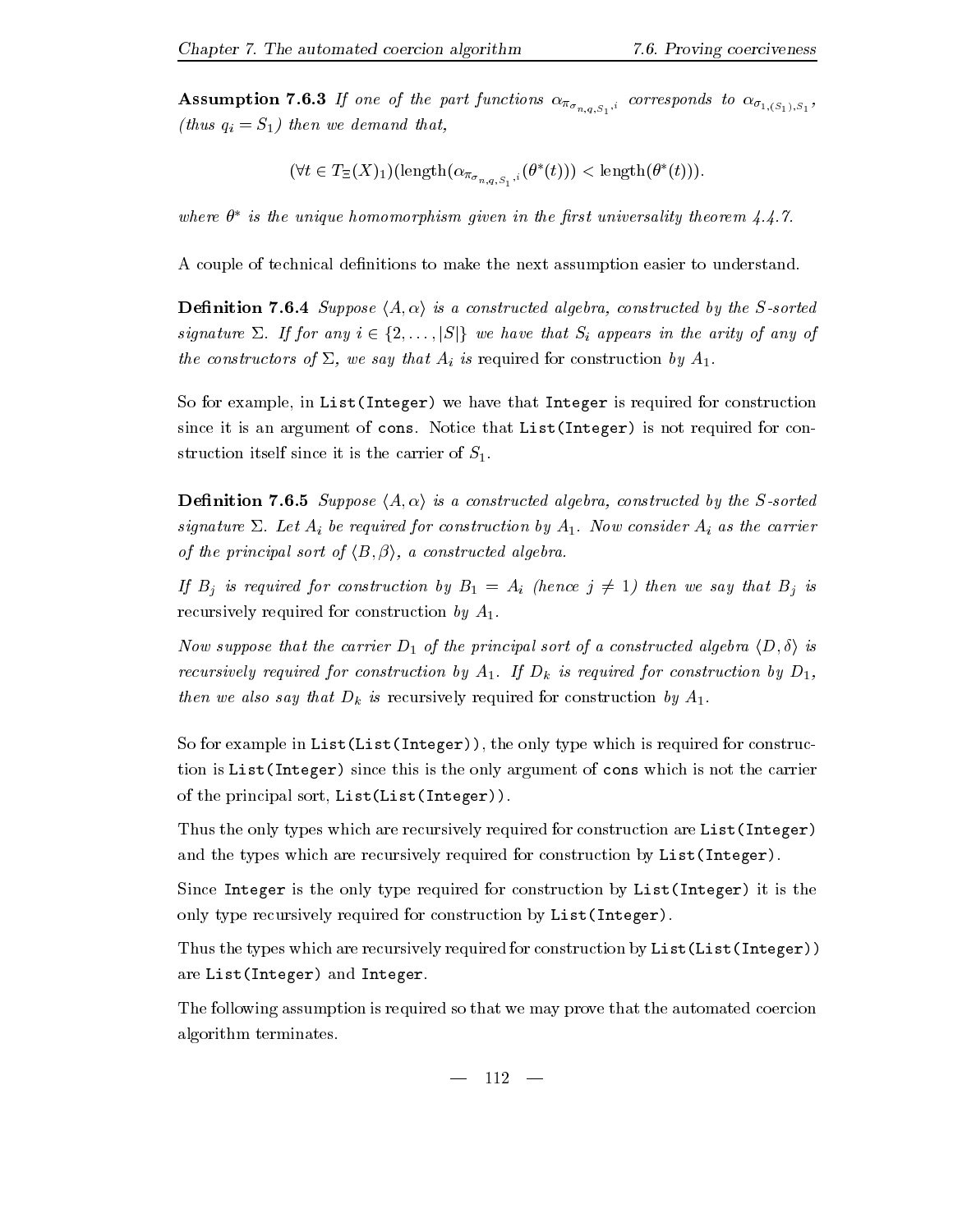**Assumption 7.6.6** We demand that  $A_1$  is not recursively required for construction.

**Theorem 7.6.7** Let  $\langle \langle \Sigma, S \rangle, \mathcal{S} \rangle$  be an algorithmically reconstructible theory which is a protecting extension of the theory  $(\{\subseteq, \Lambda\}, \Lambda)$  such that  $\Delta^-\subseteq \Xi$ .

i be a model for health for his contract for  $i$  and  $i$  and  $i$  and  $i$  and  $i$  and  $i$  and  $i$  since  $i$ 

. Then the function of distriction and algorithm reduced to the contract bility is a set of the life is a set o

PROOF.

Let  $\phi$  be the correct homomorphism which  $\psi$  is attempting to emulate.

Since  $\psi_1$  contains finitely many cases, and covers all cases of constructors for  $\Sigma$ , we need on a letter one line from  $\mathcal{A}$  assume that we comtain  $\mathcal{A}$  assume that we can assume that we can assume that we can assume that we can assume that we can assume that we can assume that we can assume that we c  $(\forall i \in \{2,\ldots,|S|\})(\psi_i = \phi_i).$ 

Since  $\psi_1$  covers all cases of constructor for  $\Sigma$  we do not need to consider the error line since it will never be reached.

 $\tau$  ,  $\tau$  ,  $\tau$  ,  $\tau$  ,  $\tau$  ,  $\tau$  ,  $\tau$  ,  $\tau$  ,  $\tau$  ,  $\tau$  ,  $\tau$  ,  $\tau$  ,  $\tau$  ,  $\tau$  ,  $\tau$  ,  $\tau$  ,  $\tau$  ,  $\tau$  ,  $\tau$  ,  $\tau$  ,  $\tau$  ,  $\tau$  ,  $\tau$  ,  $\tau$  ,  $\tau$  ,  $\tau$  ,  $\tau$  ,  $\tau$  ,  $\tau$  ,  $\tau$  ,  $\tau$  ,  $\tau$ length and -- on the interaction between length and com-

Here is one line from  $\psi_1$ .

(if 
$$
(\alpha_{\sigma_q} \circ ) (\beta_{\sigma_q} (\psi_{c_1} (\alpha_{p_1} \circ ) ) \dots (\psi_{c_n} (\alpha_{p_n} \circ ))))
$$

Now, assuming  $(\alpha_{\sigma_q} \cdot \mathbf{a})$ , we know that,

$$
(\phi_1 \mathbf{a}) = (\phi_1 \ (\alpha_{\sigma_c} \ (\alpha_{p_1} \mathbf{a}) \ \ldots (\alpha_{p_n} \ \mathbf{a})))
$$

then since  $\phi$  is a  $\Sigma$ -homomorphism,

$$
(\phi_1 \ (\alpha_{\sigma_c} \ (\alpha_{p_1} \ a) \ \ldots (\alpha_{p_n} \ a))) = (\beta_{\sigma_c} \ (\phi_{c_1} \ (\alpha_{p_1} \ a)) \ \ldots (\phi_{c_n} \ (\alpha_{p_n} \ a)))
$$

Now, we know that, by our induction argument

$$
(\beta_{\sigma_c} \ (\phi_{c_1} \ (\alpha_{p_1} \ a)) \ \ldots (\phi_{c_n} \ (\alpha_{p_n} \ a))) = (\beta_{\sigma_c} \ (\psi_{c_1} \ (\alpha_{p_1} \ a)) \ \ldots (\psi_{c_n} \ (\alpha_{p_n} \ a))
$$

whence for this line, and therefore every line and the entire function  $(\psi_1 \mathbf{a}) = (\phi_1$  $\Box$  $\cdots$  , by by induction  $\cdots$  , we have the set of the set of  $\cdots$  is a set of  $\cdots$  .

Now by adding one extra condition, we may prove that the automated coercion algorithm generates coercions in the sense of denition ---

$$
- 113 -
$$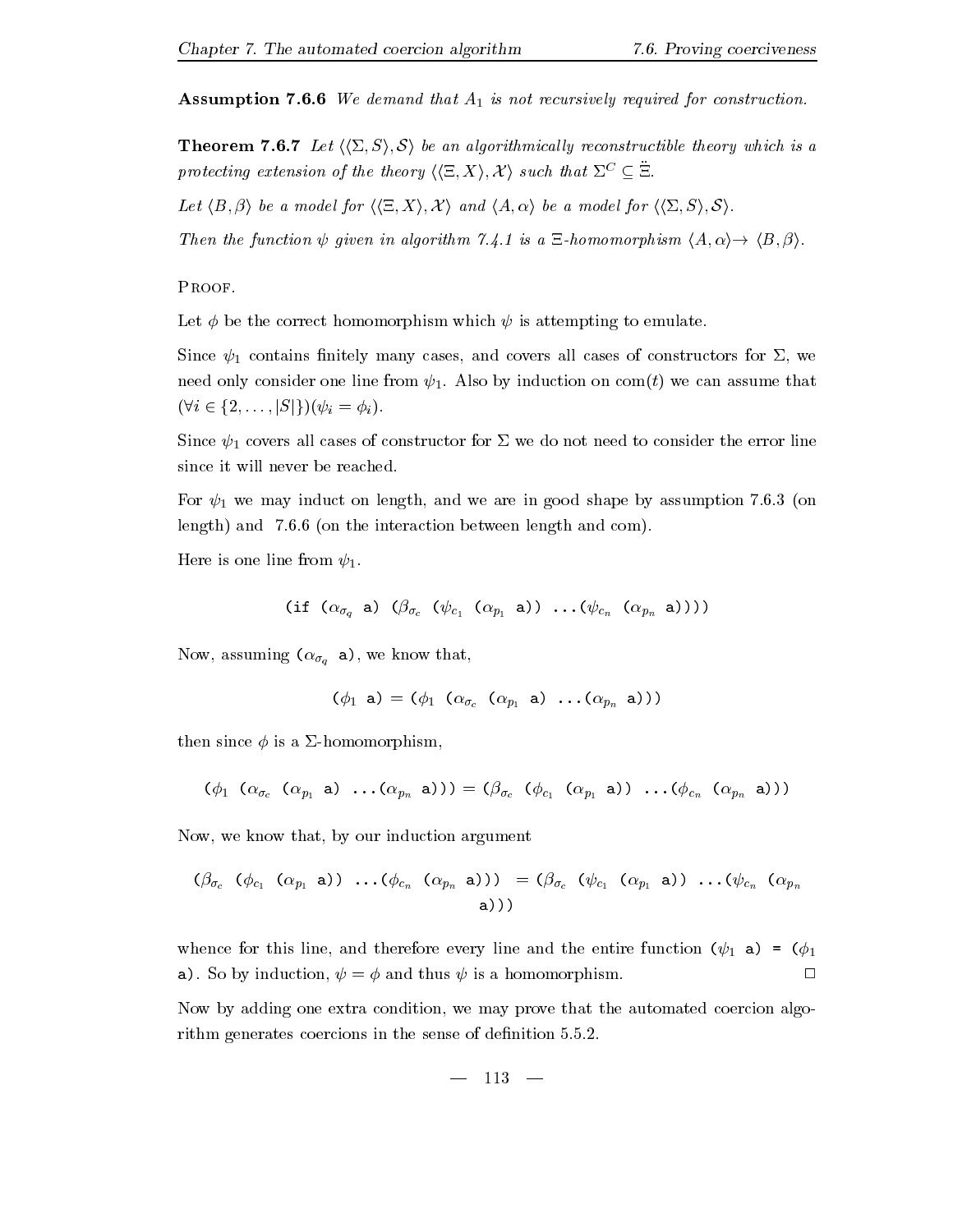**Corollary 7.6.8** Let  $\langle \langle \Sigma, S \rangle, \mathcal{S} \rangle$  be an algorithmically reconstructible theory which is a protecting extension of the theory  $(\{\subseteq, \Lambda\}, \Lambda)$  such that  $\Delta \subset \Xi$ .

in the and in the state for the state for home for his induction that the state of the such that the state of t there does not exist any existing any interest of  $\mathcal{L} = \{1, 2, \ldots\}$  interest and  $\mathcal{L} = \{1, 2, \ldots\}$ 

— is a coercion of the coercion of the coercion of the coercion of the state of the state of the state of the s

. And the theories extending has been decorrectly the source of the property and has  $\mu = \mu \mu$  , which both has the only thing which could stop  $\psi$  being a coercion would be for there to exist a theory where the indicate  $i = 1, 2, \ldots, N$  is the set of the model which was not extended by  $i \in \{1, \ldots, N\}$ 

So suppose for a contradiction hA i and hB <sup>i</sup> were to model a theory \* which  $\langle \langle \Xi, X \rangle, \mathcal{X} \rangle$  does not extend, then we may manufacture a new theory containing all the sorts, operator symbols and equations of both theories.

We may have some duplication of sorts and operators, so this manufacturing process would need to be performed intelligently- Explicitly \* and hh5 Xi X i may both be extensions of some theory  $\Theta$ . We might fout not always folly wish our manufactured theory to contain the sorts, operator symbols and equations of  $\Theta$  once, not twice.

is the clearly would clearly extend himself in the host in the host of the state of the state of the state of model this new this new this process we have a contradiction and such and such an \* can not existed

So  $\langle \Xi, X \rangle$ , X must specify the unique "smallest" variety to which both  $\langle A, \alpha \rangle$  and is in the second and the continues of the second and the control of the second process of the second and the s

 $T$  and algorithm - algorithm - algorithm - algorithm - algorithm - algorithm - algorithm - algorithm - algorithm - algorithm - algorithm - algorithm - algorithm - algorithm - algorithm - algorithm - algorithm - algorithm variety to which both hA i and hB <sup>i</sup> belong-

### Conclusion

In conclusion, we have shown that it is possible to create a homomorphism between two types from an important subset of types.

Moreover, this homomorphism may be constructed algorithmically and hence the general construction of homomorphisms is implementable on a computer-

Furthermore, if the type system adheres to all the assumptions made, and the homomorphism is from the theory which specifies the smallest variety to which both types belong, then it is the unique *coercion* between the two types.

<sup>&</sup>lt;sup>1</sup>The theory of rings inherits from the theory of monoids twice.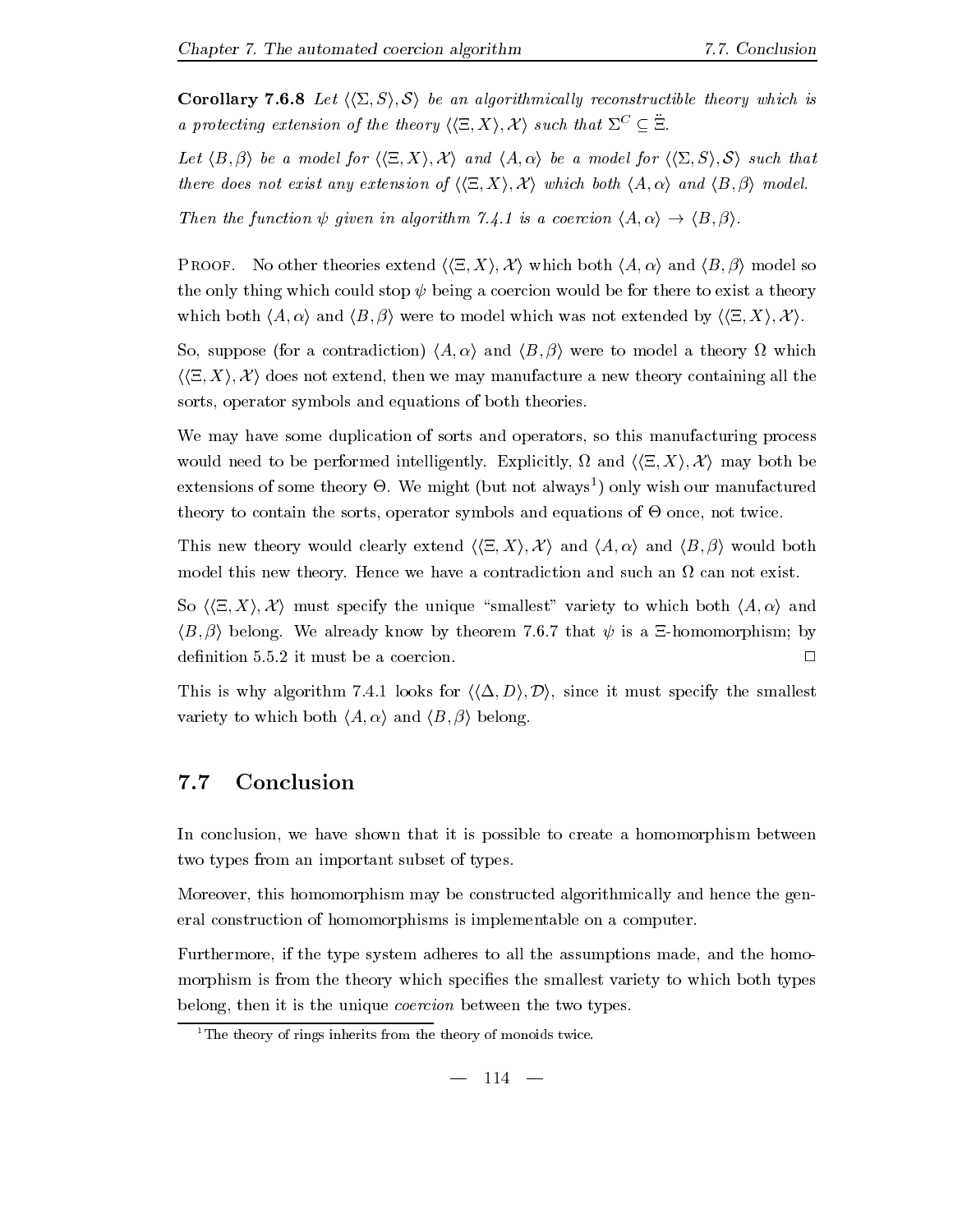# Chapter 8

# Implementation details

### Introduction 8.1

In this chapter we shall discuss the implementation details of the automated coercion algorithm- Axiom version -a was chosen as the computer algebra system for this work- the only other options would have been a control

- - Magma
- writing an entirely new computer algebra system from scratch
- extending another computer algebra system eg- Reduce-

These were the only options since a computer algebra system with a notion of types and types of types, falling either into a category theory-like framework or a universal algebra set up was required.

Axiom and Magma are the only two systems which are currently based on these sound principles and it was thought that either extending Reduce to be Axiomesque or writing a new (order-sorted) algebra system were beyond the scope of the project. Since the source code for Axiom 
-a was made available by NAG to the author this was the soundest choice.

### 8.2 Boot and Axiom

Versions - to -a of Axiom were based on Austin Kyoto Common Lisp AKCL-Previous versions (of Scratchpad) were built on top of other Lisps, and since AKCL is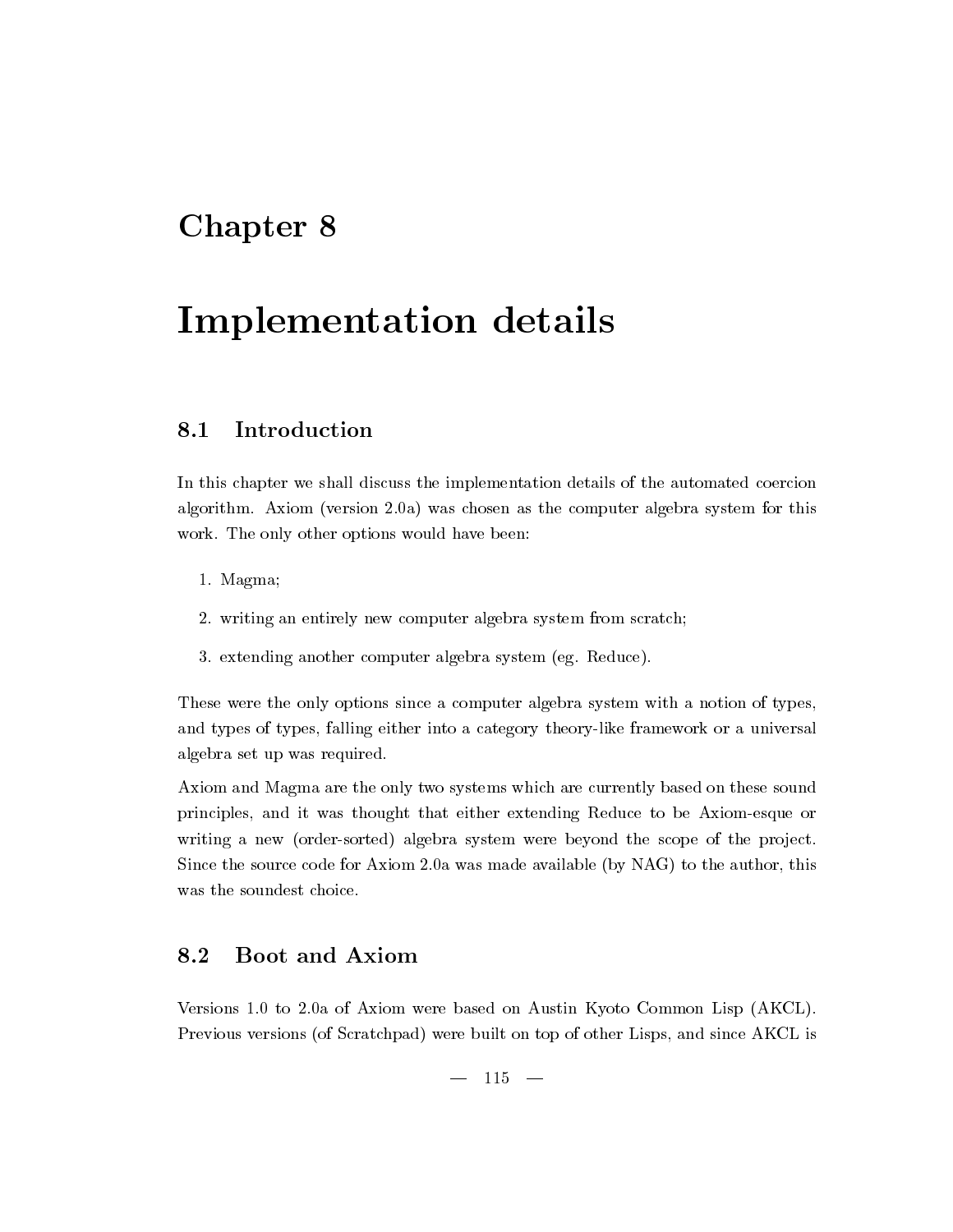now GNU Common Lisp (GCL) and covered by the GNU Public Licence (GPL), future versions of Axiom including the current version - are to be based on Codemist Common Lisp (CCL).

This has had a useful side eect- CCL is a far smaller faster and more modern implementation of Common Lisp- This means that Axioms footprint is now far smaller than it has been in the past-

axiom as been born big to the born big to the big  $\alpha$  and  $\alpha$  is the property on  $\alpha$  and  $\alpha$  is the complex  $\alpha$ This is true whether the PC is running an operating system like Linux or whether it is running Windows 95 or NT.

This research was performed on Axiom -a which is AKCLbased- The hardware used was usually an IBM RS running AIX -- and occasionally a Sparc Server  running Solaris 
---

axiom is the following manner-boot is a synthesis and  $\alpha$  synthesis and  $\alpha$ compiled for Lisp- and form of Lisp- all the functionality of AKCL with a lot more than  $\alpha$ throws the thrown in-distribution features are the features there is a former for the contemplate  $\mathcal{L}_\mathbf{X}$ there are plenty of functions to allow code written in VMLisp to continue to run- Some are there to genuinely extend the usability of the language-

The Axiom interpreter is written in Boot, and hence, any alteration to the Axiom world must be written in Boot-

Compiled libraries of code (Packages, Domains, Categories) are either written in Spad or Aldor-the strict languages which denote the strict languages and the strict density and the theories of the of Axiom- They may be compiled and loaded into the Axiom interpreter-

The Axiom interpreter itself contains many features not available to the Package, etc. writer-can be in a power and and aldor strong types are the day-can be the day-can control preter or is meant to be a bit more userfriendly- Hence type inference and onthey coercions are available to the user in the interpreter

So for this research, the code had to be written in Boot.

### 8.3 The top level

The basic design was as follows- To perform a coercion from a Domain A to a Domain B, one needs to be able to ascertain which constants, queries, constructors and part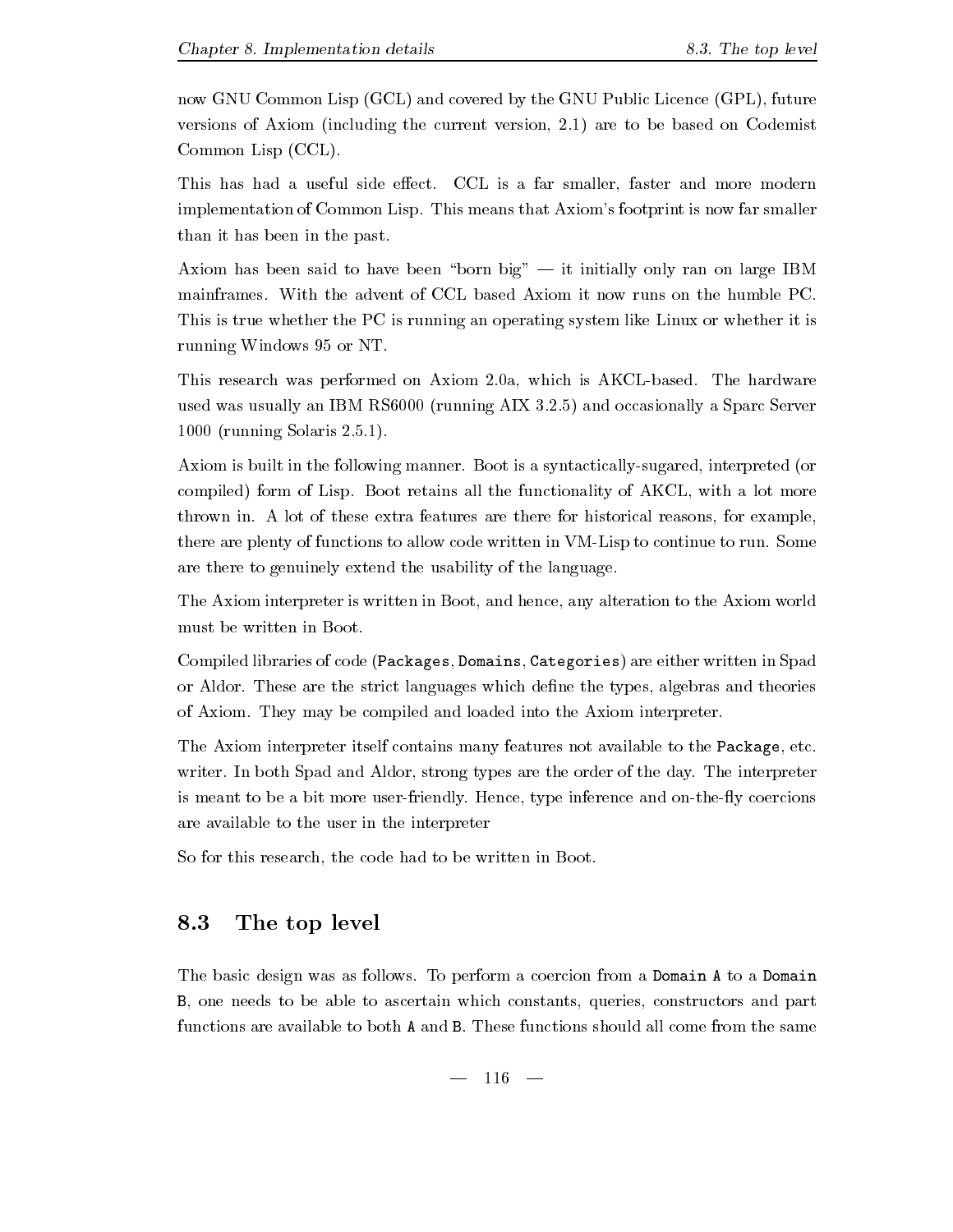algorithmically reconstructible theory (Category).

The automated coercion function should be created and then compiled and stored away ready for fast access in case of future use- Such items are called cached lamb das are considered the areas of the areas are already parts the Axiom systems. The Axiom systems was a implemented.

The automated coercion function should be integrated with the current coercion mech anism in Axiom-Axio mentor that we have at the relevant line at the relevant line at the correct point of the the Boot function, coerceInteractive.

### 8.4 Labelling operators

We had to decide on a mechanism to mark which operators were constructors part functions, etc.

One method would have been to create sub-types of the Axiom Domain, Mapping, which would have been infeasible, requiring much rewriting of the Spad (and Aldor) compilers- This is also true of the method given in a later section-

A Spad Domain contains the following parts

- the name of the the street the theory of the theory
- 2. a (variable name, category) pair for each of the parameters of the type constructor
- a Category or Join intersection of Categories to which the Domain belongs
- -ditional operator symbols functions functions functions functions functions functions functions functions functions functions functions functions functions functions functions functions functions functions functions func
- , a list of methods for some of or all the operators symbols of the type-

Every operator symbol definition in a Domain or Category (and hence available in a Domain of that Category) has a certain number of special comments called  $++$  comments.

These  $\leftrightarrow$  comments (as opposed to ordinary comments in most languages and Axiom's other style of comments,  $-$  comments) are parsed by the compiler to produce the

<sup>&</sup>quot;Occasionally a (variable name, Domain) pair. For example, IntegerMod(p:PositiveInteger).

<sup>-</sup>This is not the same as all the sorts of the signature- One may declare extra unused sorts- Also we may declare a function where the source or the source or the target may contain a ground typefunctions which return a boolean-like type are usually declared to return Boolean rather than a pair where the Category is the Category of boolean-like types.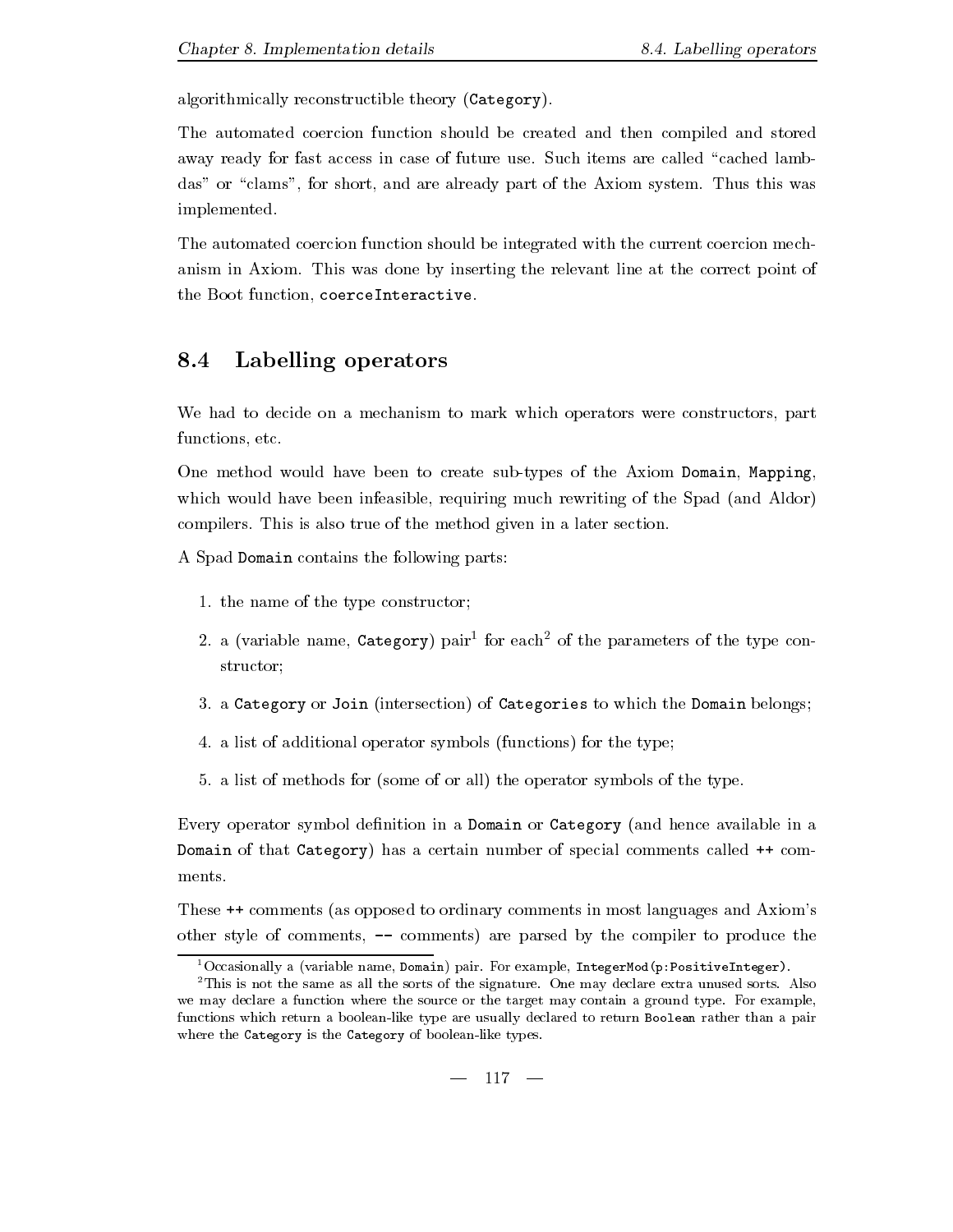documentation for Axioms sophisticated online help system HyperDoc- HyperDoc was one of the rst hypertext systems-

This parsing of the  $\leftrightarrow$  comments allowed us to enter special keywords for each special function which were read and stored at compile time for each Domain- We could then read them at run-time using the Axiom interpreter's built in  $++$  comments reader.

### 8.5 Getting information from domains

The  $\rightarrow$  comments were gathered for a Domain by recursion up the Category inheritance lattice using the GETDATABASE function- We asked the database for all the documentation for each Category, and then asking which Categories it extended. The documentation includes all the functions and their respective comments- This allowed the automated searching for keywords, and hence, the special functions of a Domain-

Note that we only needed the comments for functions (operator symbols) declared in a Category- Functions declared in Domains are of no interest to the automated coercion algorithm-correspond to any of the special functions of the special functions of the special functions of the special functions of the special functions of the special functions of the special functions of the special fun (constructors, part functions or queries) of a signature or theory.

The keywords were checked quite simply being members of the following list

```
list('"constant",'"constructor",'"part",'"query")
```
Part number checking was only slightly more difficult with each number having to be converted from a Lisp string to a Lisp integer- A restriction was placed on queries that they must be called the same as their associated constant (or constructor), but with a restriction was not not necessary and could have been was not necessary and could have been worked been worked by around easily-

The special function lists from both Domains were compared and the required functions

### 8.6 Checking information from domains

For each special function a check was performed to see whether that function was really available in the Domain.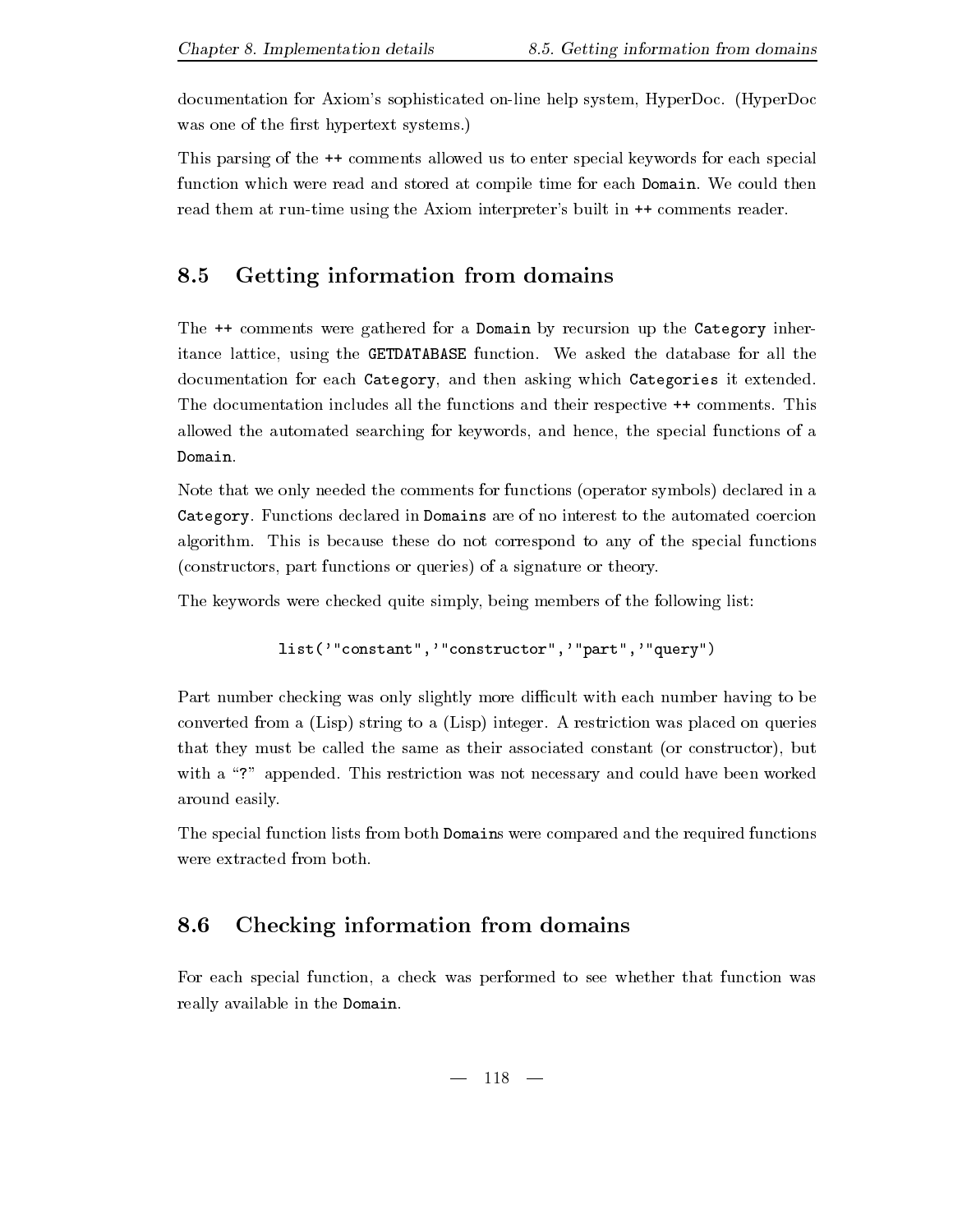The envisaged problem was that Axiom's Categories can be conditional: that is to say, some function definitions only exist if certain relationships hold for the Category's parameters-

GETDATABASE ignores the parameters to a Category and returns all the functions which may be exported by a Domain of that Category-Belleville that the extra check was necessary to ensure that the automated coercion function did not try to include these unavailable functions.

Thus the homomorphism created by the automated coercion algorithm was always equivalent to denition of a conditional homomorphism given in section --

### 8.7 Flaws in the implementation

The implementation was originally envisaged as a fully working piece of code of pro duction standard and hence shipped with a commercial release of Axiom-Commercial release of Axiom-Commercial r reasons outlined below, only a working prototype was implemented.

Deliberate restrictions placed by the author on the design were:

- - Query function names were restricted to be the name of their associated constant function with a "?" appended.
- The number of non ary constructors was limited to one-
- Recursion through coerceInteractive was achieved using na23ve means-
- Neither the existence of hh& Si S i nor hh( Di Di were checked- See algo rithm -- for the meaning of these-

Both the first two items could have easily been worked around but would have required a more complex  $\mathbf{I}$ would have required too much implementation time-

The third item was more problematic- Attempts were made to remedy this situation-However, the depth of knowledge needed to implement this correctly would have required to the main time to do learn- the main time the main factor in the main factor  $\alpha$  the main factor in the main  $\alpha$ implementation to mere prototype status-

It was a certain amount of naïvety on the author's part to assume that a production standard implementation of the automated coercion Boot package was within the scope of this project.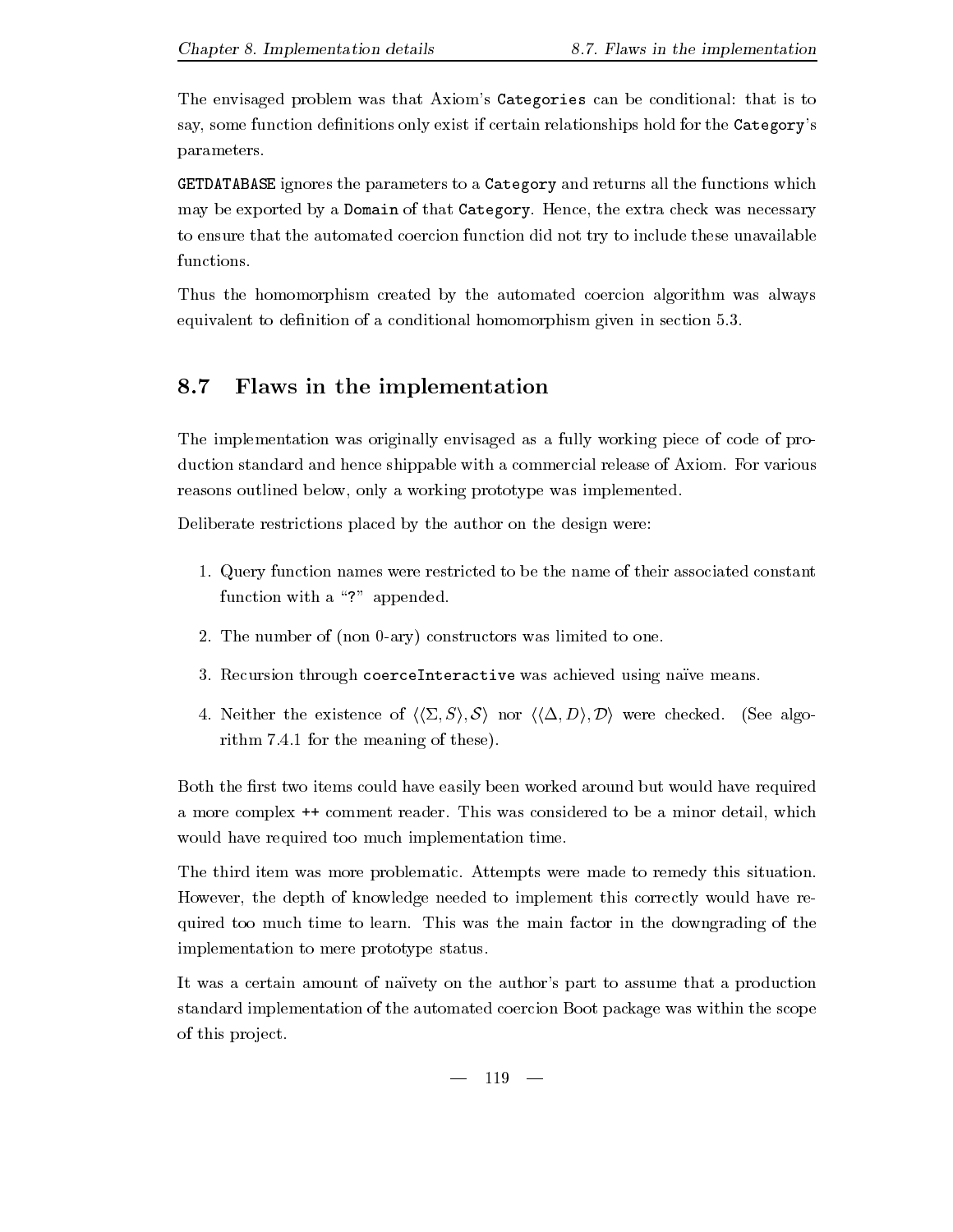The method to work around the complexities of Axiom's evaluation loop was to add a Spad Package which exported a function which then called the Boot function- The code for this Package (called NCoerce) follows.

```

 Coercion Package
abbrev package NCOERCE NCoerce
NCoerce (Source: Type, Target: Type): Express = Implementation whereExports == with
   nCoerce: Source -> Target
  Implementation ==> add
   nCoerce(x : Source) : Target ==nCreateCoerce(x,Source,Target)$Lisp
```
To call a function from a Package is relatively easy in Boot, and uses the same syntax as calling a function from a Domain.

The function (nCoerce above) then uses the Axiom  $Lisp$  syntax for calling a function dense in Boot-Code and Boot-Code to call a Spad function which we spad function which we are a spad function which which we are a spad function which we are a spad function which we are a spad function which we are a spad then in turn calls Boot code) is most undesirable.

However, should an expert in the Axiom interpreter be given the Boot code for the automated coercion algorithm then it is merely a matter of changing one line-  $\alpha$ one line currently calls a function which creates lines of the form

```
nCoerce(x)$NCoerce(Source,Target)
```
This somehow needs to be changed to something which performs

```
coerce(x)@Target
```
**Q** is the Axiom syntax meaning "the previous function should return the following type the this case of the type Target  $\cdot$ 

The automated coercion Boot package was only implemented to deal with Spad code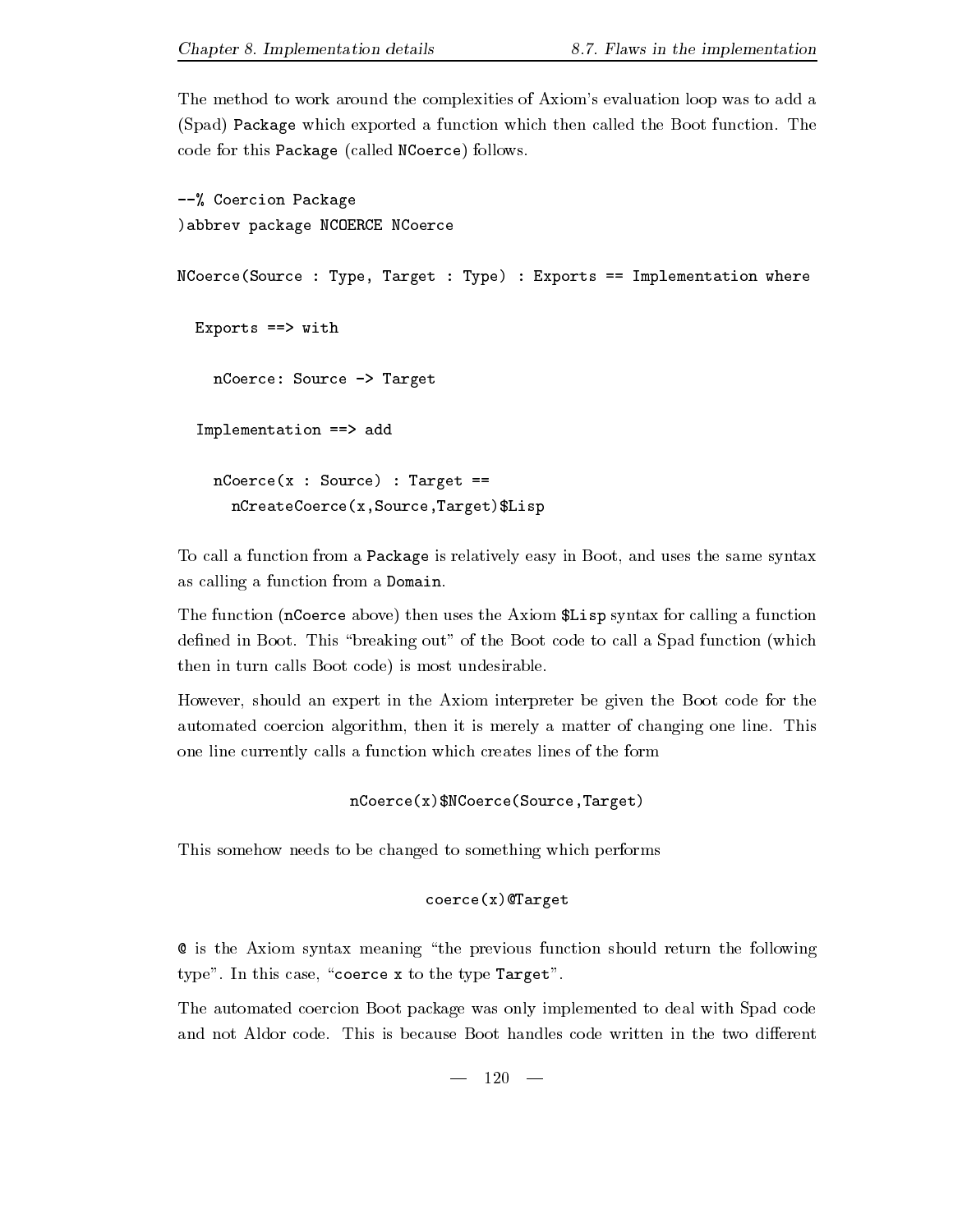languages in a dierent way- There are dierent interfaces to the two internal repre sentations of a Domain (or a Category or Package).

This, again, could have been remedied, but would have required too much time compared with the prospective gain in functionality-

Occasionally Axioms modemap selection can get confused- Modemap selection is Axioms method for selecting methods from an overloaded operator name- This causes the automated coercion package to fall over at a premature stage-

The fourth item is a bit more discussed of healthcare of his interaction of  $\mathbf{N}$  is interaction of  $\mathbf{N}$ if a Domain has special functions- It would also be possible to check if both source and  $t$ be possible to check that all the constructors of the source are from this Category-Finally, it would be possible to ensure that this is the smallest such Category.

However, it would be most problematical to determine whether  $\langle \langle \Sigma, S \rangle, S \rangle$  is a protecting extension of  $\langle \langle \Delta, D \rangle, \mathcal{D} \rangle$  or not.

This is a more general problem than one which just applies to the automated coercion algorithm-to the fact through the fact that the fact that  $\alpha$  is due to the fact that  $\alpha$  is the sample  $\alpha$ may produce a category and claim that it extends and the control of the extending anotherwere really varieties, specified by theories there would need to be some way of checking whether the equations in the original Category still held in the new one-media in the new one-media in the new one-Domains need not model the theory specifying the variety (Category) to which they have been declared to belong.

The current situation in automated theorem proving means that Axiom will believe any false assertions like those mentioned in the previous paragraph- This is not a design flaw of either Axiom or the automated coercion algorithm; neither Axiom's designers nor I had any choice automated theorem proving has not yet advanced suciently for us to take advantage of it-dimensional believe that and more  $\mathcal{U}$  and  $\mathcal{U}$ function (which one may implement) called coerce is a valid coercion.

This means that in this implementation of the automated coercion algorithm in the current release of Axiom, it would be possible to create new "coercions" between (potentially unrelated types or nonhomomorphically between similar types- Using the examples from section - we could create a coercion - we coercion  $\equiv 0$  - we find

The present state of automated theorem proving technology with special reference to axiometer is determined in MS-paper (). A seem paper determines and near the second and near the contract o directions for the subject.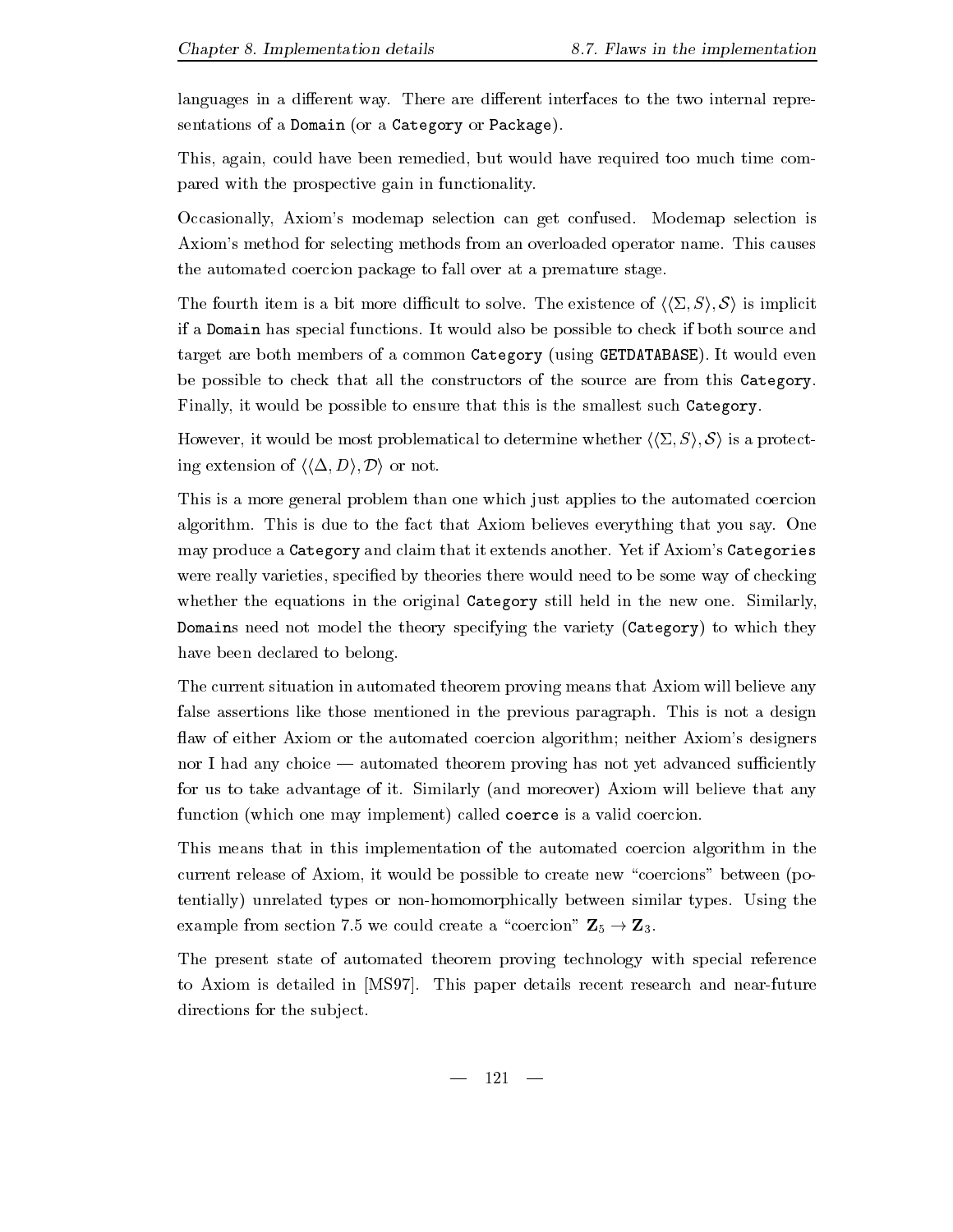Other flaws which shall be dealt with in chapter 9 include:

- - Some Axiom Categories do not agree with our notion of varieties specied by signatures or the section of the section of the section of the section of the section of the section of the section of the section of the section of the section of the section of the section of the section of the section o
- Axiom Domains have too much in common with their Categories- There is a lack of distinction between operator symbols and operators- Similarly between sortiers-bende and carriers-bende and carriers-bende and carriers-bende and carriers-bende and carriers-bende a

### Conclusion 8.8

We conclude that the automated coercion algorithm is probably implementable in the Axiom interpreter- It is certainly possible to create a version which works- However it would take someone with deeper knowledge of the code to force a complete integration of the current implementation with the Axiom interpreter-

where we do have is a proof of concept is authors and conception and correctly label the correct operation ators the coercion function function does the right thing-  $\alpha$  is only the perfect integration. into the Axiom's kernel that has not been demonstrated.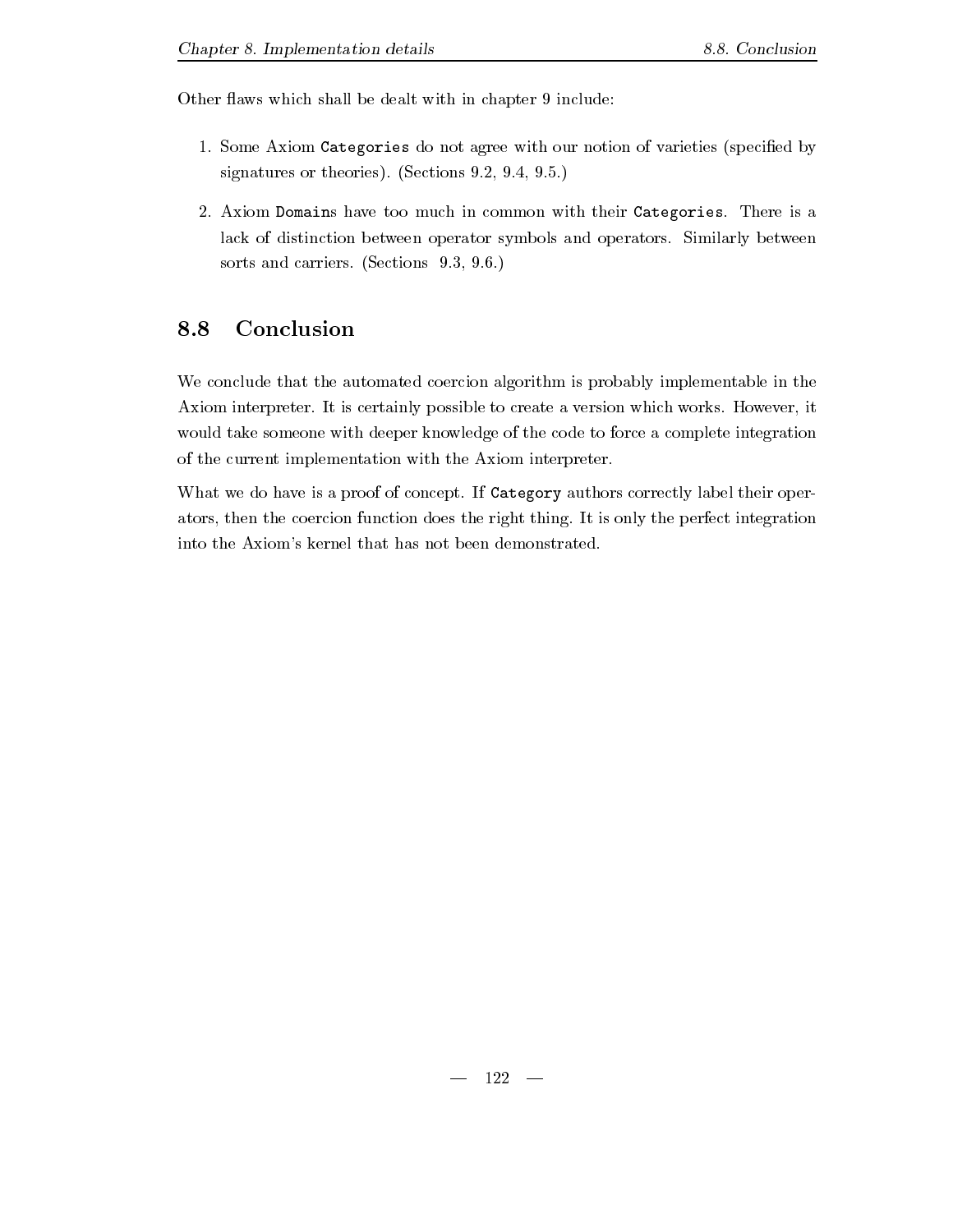# Chapter 9

# Making Axiom algebraically correct

#### 9.1 Introduction

In this chapter we shall discuss various details which need to be changed to make a computer algebra system in this case  $\alpha$  case algebraically correct  $\alpha$  and  $\alpha$ this, we mean, so that Axiom's Categories behave more like our concept of varieties (specified by order-sorted theories) and that the Domains act more like our notion of order-sorted algebras more correctly.

### 9.2 Explicitly defined theories

In Axiom, the Categories were originally intended to be akin to varieties specified by signatures- The Domains were the Domains to be like algebras of the those signatures-  $\sim$ seems, in retrospect, to have been an over-ambitious aim.

The Categories do behave and look to the casual observer like they were specified by multi-sorted algebraic type theories, but there are some clear differences.

### 9.3 Operator symbols and names

in a category density of the  $\mathcal{A}$  category in the form in the symbol  $\mathbf{r}$  $\mathbf{c}_1$  on  $\mathbf{c}_2$  ,  $\mathbf{c}_3$  ,  $\mathbf{c}_4$  ,  $\mathbf{c}_5$  ,  $\mathbf{c}_7$  ,  $\mathbf{c}_8$  ,  $\mathbf{c}_9$  ,  $\mathbf{c}_9$  ,  $\mathbf{c}_9$  ,  $\mathbf{c}_9$  ,  $\mathbf{c}_9$  ,  $\mathbf{c}_9$  ,  $\mathbf{c}_9$  ,  $\mathbf{c}_9$  ,  $\mathbf{c}_9$  ,  $\mathbf{c}_9$  ,  $\mathbf{c}_9$  ,  $\mathbf$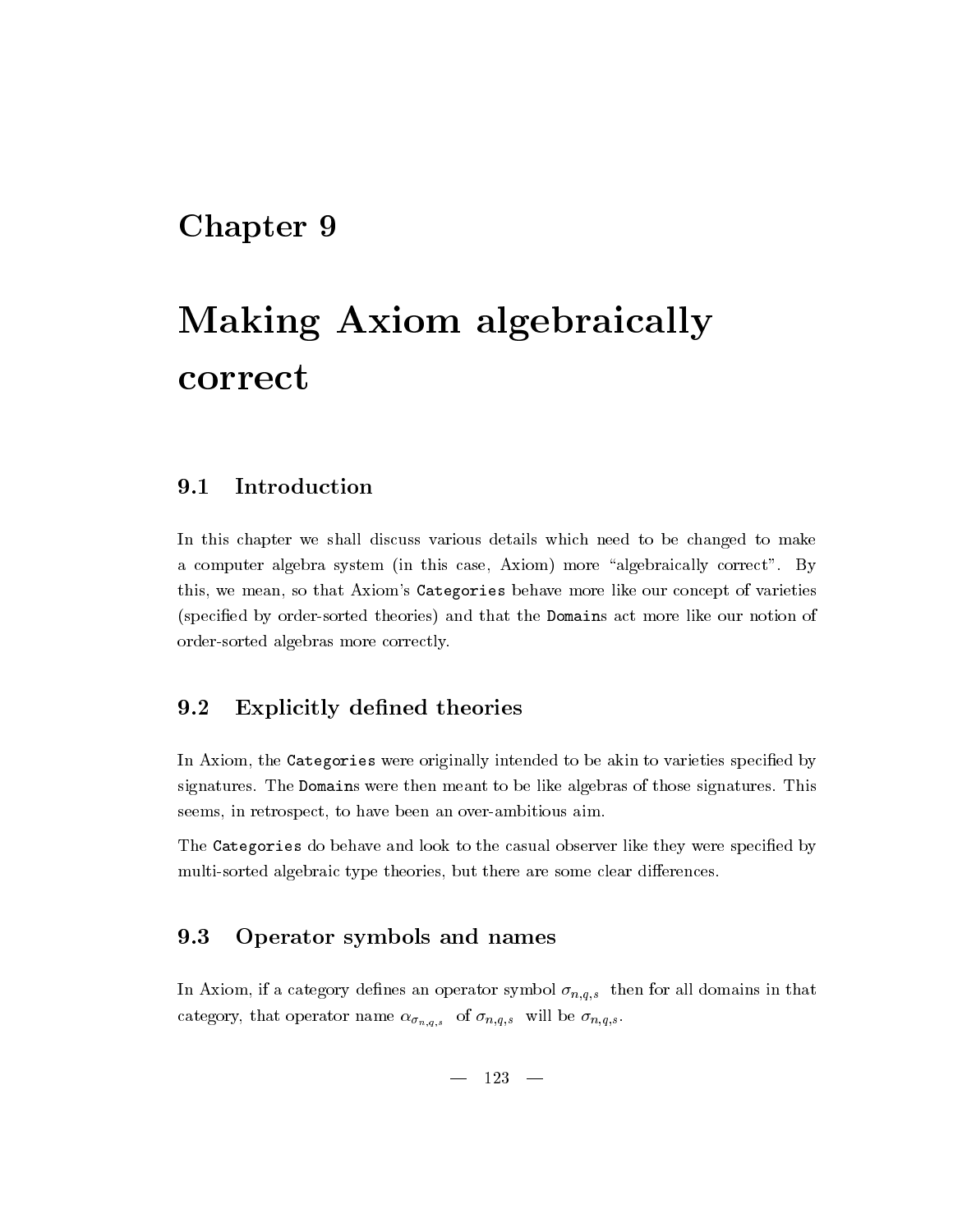It may appear to be not that much of a disadvantage to have such a restriction on operator names by a ring the mind is that the mind is that is that of the monoid- is the monoid-  $\alpha$ binary operators over which it forms a monoid- The only way in Axiom that we can ensure this is to have two dierent monoidal categories- A distinct disadvantage-

If we allowed operator symbols to differ from operator names then another Category could extend Monoid in two different ways.

Syntactically this would be most dicult- We would need a way of declaring the two operator symbols in Ring (traditionally  $+$  and  $*$ ) as being from different operator symbols in Group (which extends Monoid) and Monoid.

For example we could write something like the following

```
Ring : Category == with (M : Monoid, G : Group)-- Operators from Monoid

 M

 M
   -- Operators from Group

 G
   \sim GeV \sim GeV \sim GeV \sim GeV \sim GeV \sim GeV \sim GeV \sim GeV \sim GeV \sim GeV \sim GeV \sim GeV \sim GeV \sim GeV \sim GeV \sim GeV \sim GeV \sim GeV \sim GeV \sim GeV \sim GeV \sim GeV \sim GeV \sim GeV \sim 
   inv   inv  

 G
\ddotsc
```
This would identify  $*$  and 1 with the binary operator and identity element, respectively, from Monoid- Whereas and inv would be identied with the binary operator identity element and inverse function from Group.

Notice that both the operator symbol eg- and both the source arity eg and the  $\alpha$  are needed to uniquely identify the operator-operator-operator-operator-operator-operator-operatorto a quantum of the process of the section of the section of the since the since the section of the section of  $\eta$ 

A function in Axiom (in either a Domain or Category) is currently represented by (name target source comments- Function declarations in Categories are normally of the form<sup>1</sup>

 $(\sigma$  (s q) comments)

<sup>&</sup>lt;sup>1</sup>s and q are reversed in Axiom's internal representation of a function.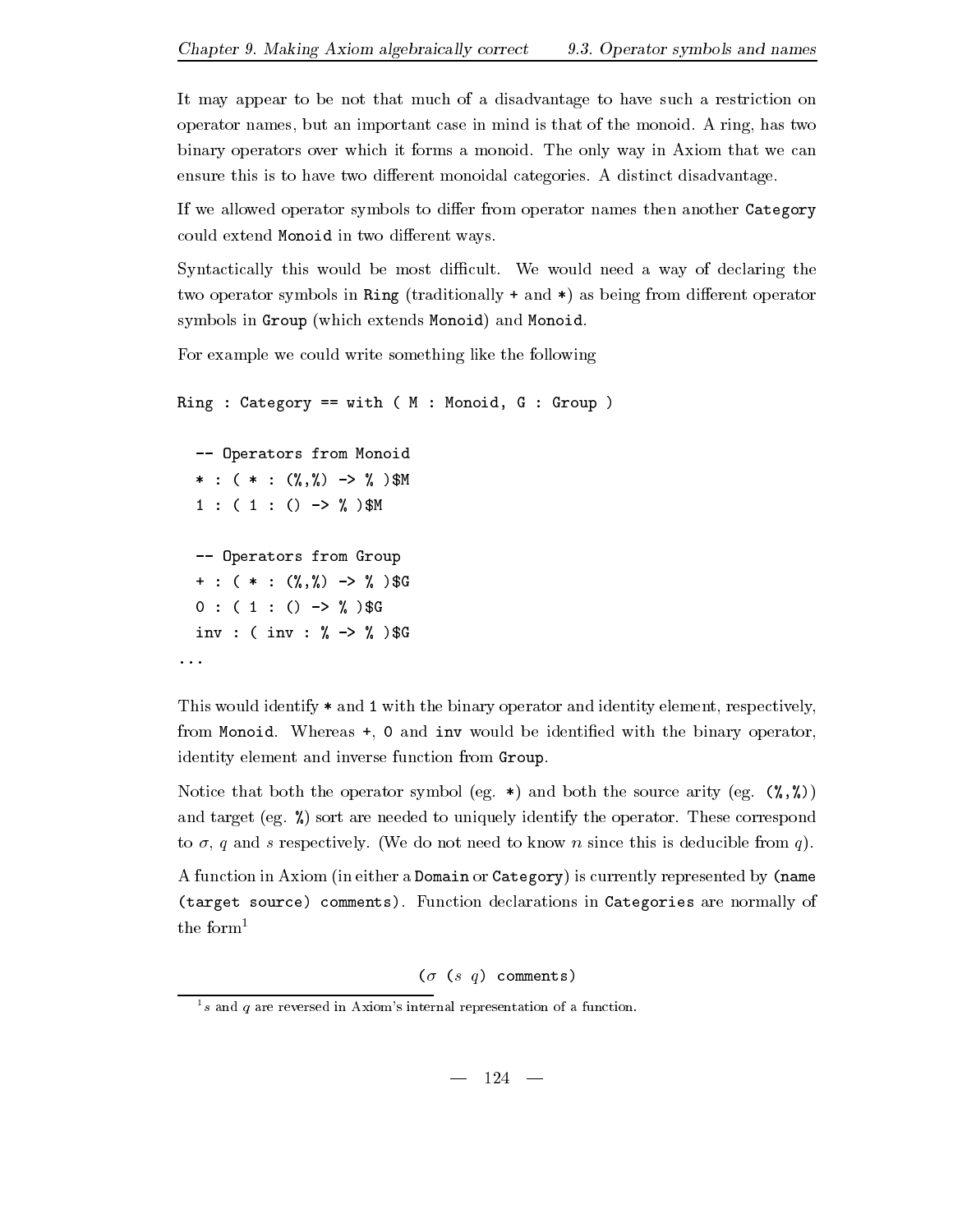and once exported by a ground type ie- genuine Axiom Domain with all parameters to the Domain fixed) it becomes

$$
(\alpha_{n,q,s,\sigma} \ (A^s \ A^q) \ \text{ comments})
$$

 $v_1 = -1$   $\cdots$   $v_{\{q\},q\}$ 

For the coercion algorithm, we inserted special words in the comments field to try and mimic an operator symbol.

Another approach might have been to declare other types eg- Constructorab which are sub-types of Mapping $(a,b)$ .

A far better approach is to extend the information contained within the function con structure in Categories in Categories in Categories in Categories in Categories which have come the come of th from this Category not ones which this Category may extend then the current declaration method suffices.

However, as in the above Ring example for Categories which extend others then a better method may be

$$
(\sigma' \ (\sigma \ (s \ q) \ \Sigma) \ \text{comments})
$$

where  $\sigma'$  is the new operator symbol corresponding to  $\sigma$  a member of  $\Sigma_{n,q,s}$  where this signature extends  $\Sigma$ .

we have the confusion of the confusion-to avoid confusional confusion-to avoid the confusion-tocalled DoubleMonoid where G is a Monoid instead of a Group- Obviously no inv  $\mathbf{r}$  and a Category-beam and a Category-beam and a Category-beam and a Category-

The same terminology could also be used to dene specic algebras Domains- For example, for all n in N,  $n\mathbf{Z}$  (whose elements is the set  $\{nz \mid z \in \mathbf{Z}\}\)$  is an additive group, whereas  $S(n)$  (the symmetric group on n elements) is usually considered to be a multiplicative group.

So, for  $n\mathbf{Z}$  we might write:

 $IntegersTimes( n : PositiveInteger) : Group ==$   $0: (1:() \rightarrow \%)$  in the second contract of the contract of the contract of the contract of the contract of the contract of the contract of the contract of the contract of the contract of the contract of the contract of the contract of the  $\sim$   $\sim$   $\sim$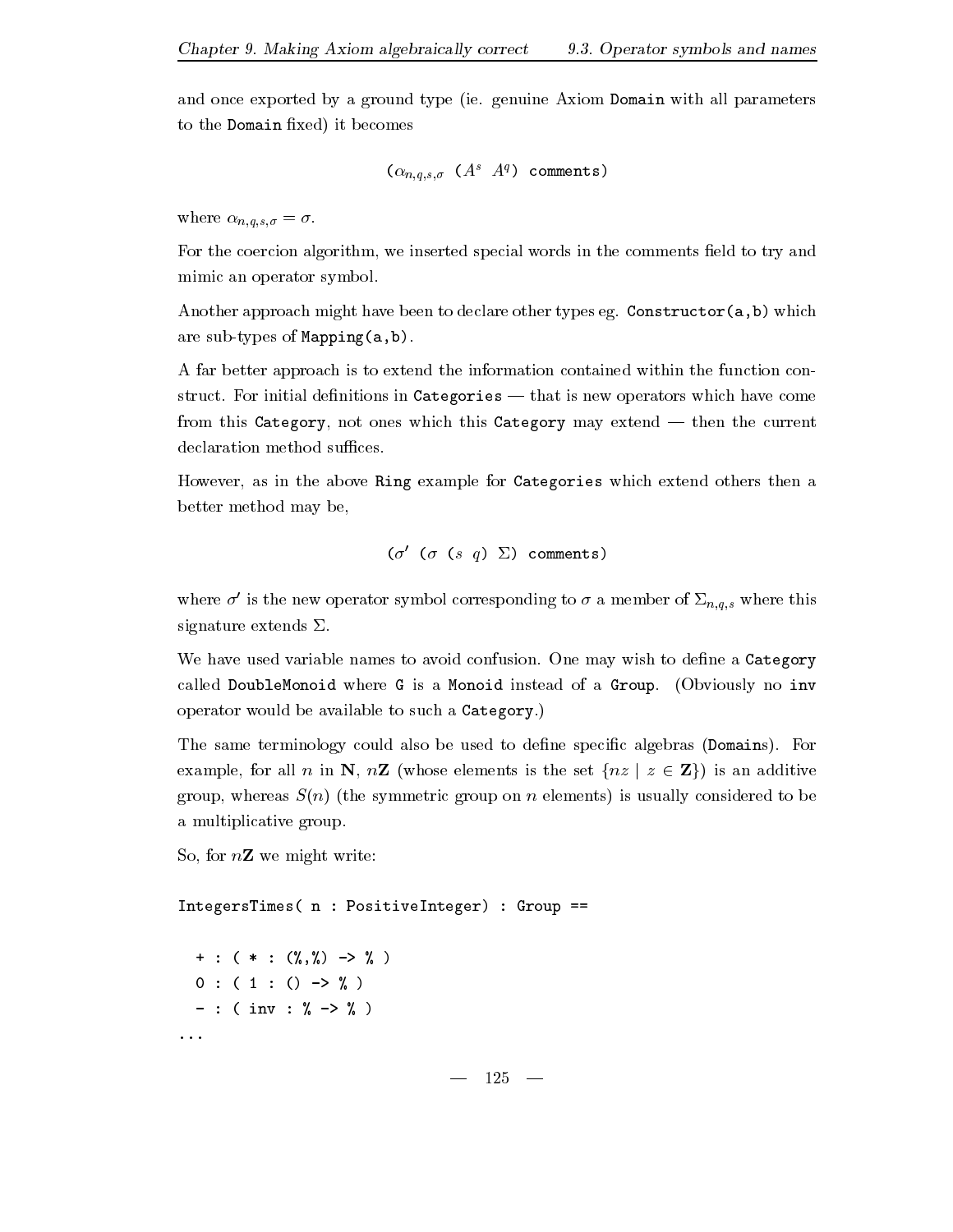```
However for S(n) we might write:
SymmetricGroup(n : PositiveInteger) : Group ==     

 () : (1:() \rightarrow \%) 
 inv   inv  

. . .
```
In this example we can see the following proposed methodology for declaring operator names which correspond to operator symbols-

```
n-
 	 s q comments
   \mathbf{u}s-
```
The signature  $\Sigma$  does not need to be mentioned in each function definition since the algebra is only declared to be a model of one signature-

This does create more "unnecessary" confusion for Domain/Category writers, but correctness should overrule easeofuse- It is also conceivable that this will have a negative eect on the amount of time it takes to complete the Domain-Section (1991) and Domain-Section and the all type-checking compilers.

More importantly it should not have any eect on runtime speed of execution- This should definitely be the case if the internal representation is moved to something approximating Axiom's current order.

n-q-s- s q comments

This puts the target and source closer (and less operations away) from being discovered. Clearly in this proposed methodology the carriers of the source and target are not mentioned explicitly in the function representation-

To speed up function-type look-ups (modemap selection) each Domain could provide a hash of sorts and carriers- Indeed then the internal representation could be

$$
(\alpha_{n,q,s,\sigma} \ (A^s \ A^q) \ \sigma \ \text{comments})
$$

and then modemap selection would be as fast as in the current version of Axiom, but the hash could be used (going in the other direction) to determine s and  $q$  for the automated coercion algorithm-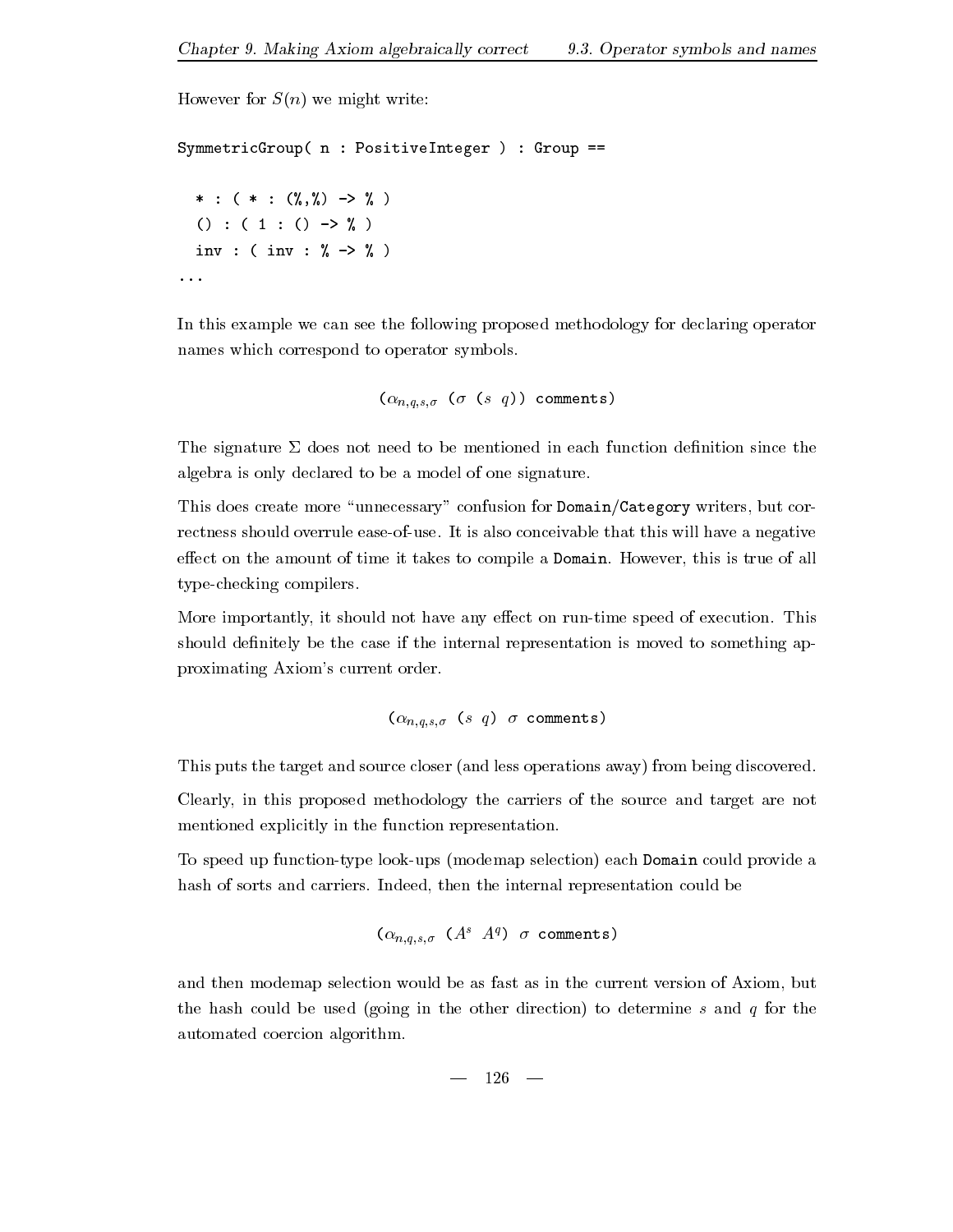# 9.4 Moving certain operators

Another factor which stops Axiom acting totally homomorphically is that certain oper ators appear in Categories too far up which is the interest in the interest of the interest in the interest of by an example.

In Axiom one often would like to be able to convert Lists to Sets- The Domain whose items are finite sets (or actually, sometimes classes), over some particular type is called  $\sim$  . Axiometric in Axiom-

Sets and Lists in Axiom are both certainly finite collections which can be built by adding in another element at a time- In List this may be achieved using either cons or append (though obviously, cons is far more efficient) whereas Sets can be built using  $\mu$  and  $\mu$  is commented to  $\mu$  and  $\mu$  in  $\mu$  and  $\mu$  are  $\mu$  and  $\mu$  are  $\mu$  and  $\mu$  are  $\mu$  and  $\mu$  are  $\mu$  and  $\mu$  are  $\mu$  and  $\mu$  are  $\mu$  and  $\mu$  are  $\mu$  and  $\mu$  are  $\mu$  and  $\mu$  are  $\mu$  and  $\mu$ 

Axiom knows that Lists are sorted whereas Sets are sorted whereas Sets are notimmediately obvious, is that adding in a new element to a List will always increase the length of the List-City of Axioms nite Sets-Axioms nite Sets-Axioms nite Sets-Axioms nite Sets- $\cdots$  same continuous comparator  $\alpha$  ,  $\beta$  is the same category-same  $\alpha$  same  $\alpha$  comes comes comes comes comes from the the Category, Aggregate, which is the most general type of "collection" in Axiom-

List(S) (for some fixed S) is a model of ListAggregate and  $Set(S)$  is a model of  $\mathbf{f}$  and  $\mathbf{f}$  theories are extensions of the theories are extensions of the theory Aggregate-

Therefore if we had a homomorphism,  $\phi$  from Lists to Sets, then the following equation should hold, yet it clearly does not,

$$
\phi(\#(\texttt{[1,1]})) = \#(\phi(\texttt{[1,1]}))
$$

since the left hand side is

- -

and the right hand side is

$$
\#(\{1\})\,=\,1
$$

and unless the carrier sort of collection length is not NonNegativeInteger but a dif ferent type, one in which all elements are equal, we will not be able to create any homomorphisms from List to Set.

<sup>2</sup>This operation inserts a (potentially) new element into a set. insert  $(x, s) = s \cup \{x\} = s; x$ 

$$
- 127 -
$$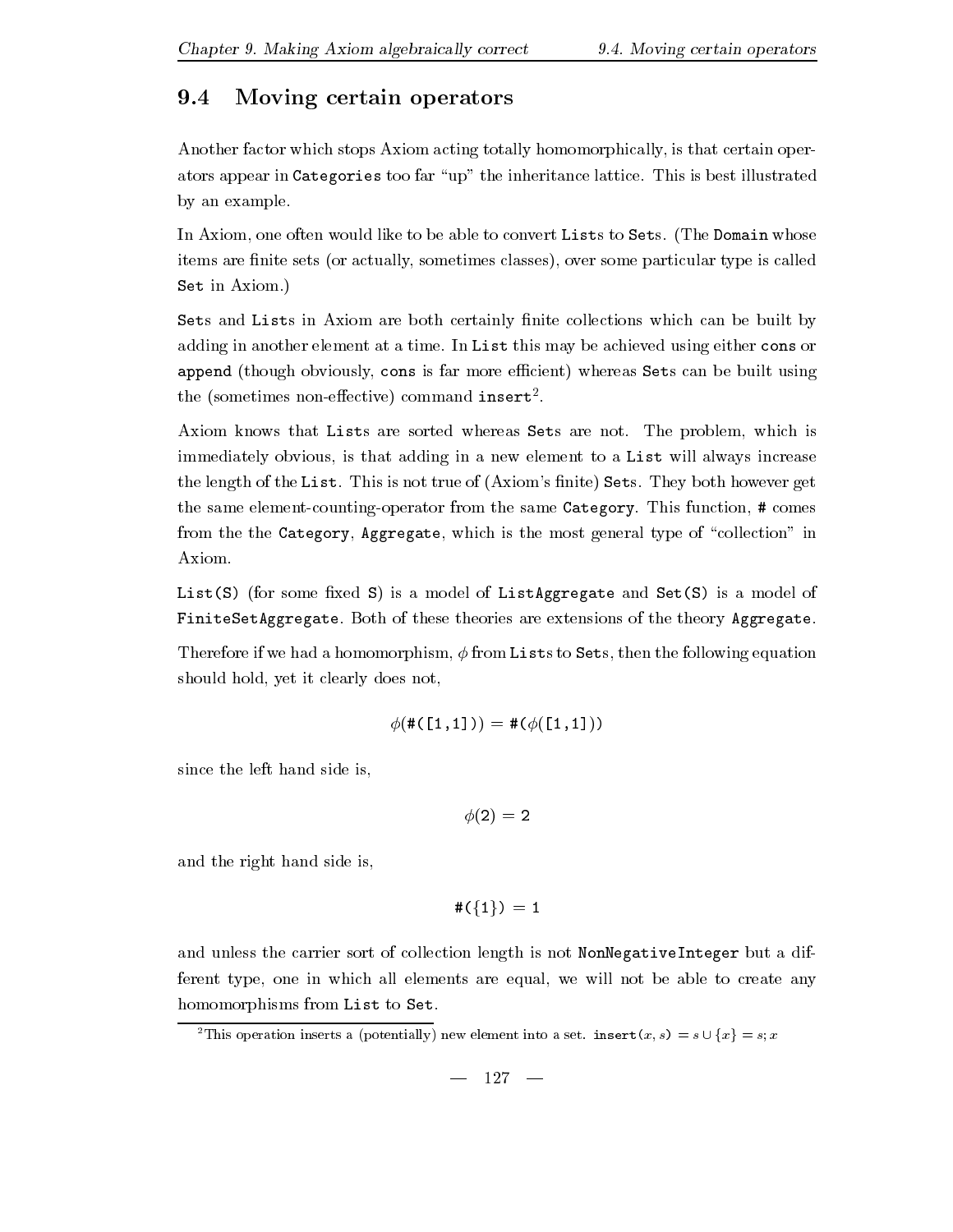It is clear that in ListAggregate the following equation holds

$$
\#(\text{cons}\,(\texttt{a},\texttt{b})) = 1 + \#(\texttt{b})
$$

If the a protection then the protection then the second hold in Aggregate-  $\mathbf{H}$ ever, as we have already observed

$$
\#(insert(a, b)) \neq 1 + \#(b)
$$

when  $a \in b$ .

Thus ListAggregate is not a protecting extension of Aggregate and the automated coercion algorithm can not be applied-

There are three obvious solutions

- - Disallow coercions from List to Set- Although we would still allow a non homomorphic convert operator;
- Move the elementcountingoperation further down the Category inheritance lat tice until it does not appear in any Categories to which both List and Set belong- Or if they do both belong to this Category ensure that none of the part functions, constants, queries or constructors are from this Category or any of its ancestors-
- Move the addingnewelementoperation further down the lattice in a similar manner- Thus cons and insert would not know anything about each other- In this case the automated coercion algorithm would still not be applicable-

This is merely one example of many such operators which could require moving-

### 9.5 Retyping certain sorts

as is a section of the section of the section terms of  $\mu$  and the section  $\mu$  and

In Axiom, the Category, Ring exports a function,

 $\overline{P}$ <sup>3</sup>Or an extension of Aggregate which both ListAggregate and FiniteSetAggregate extends.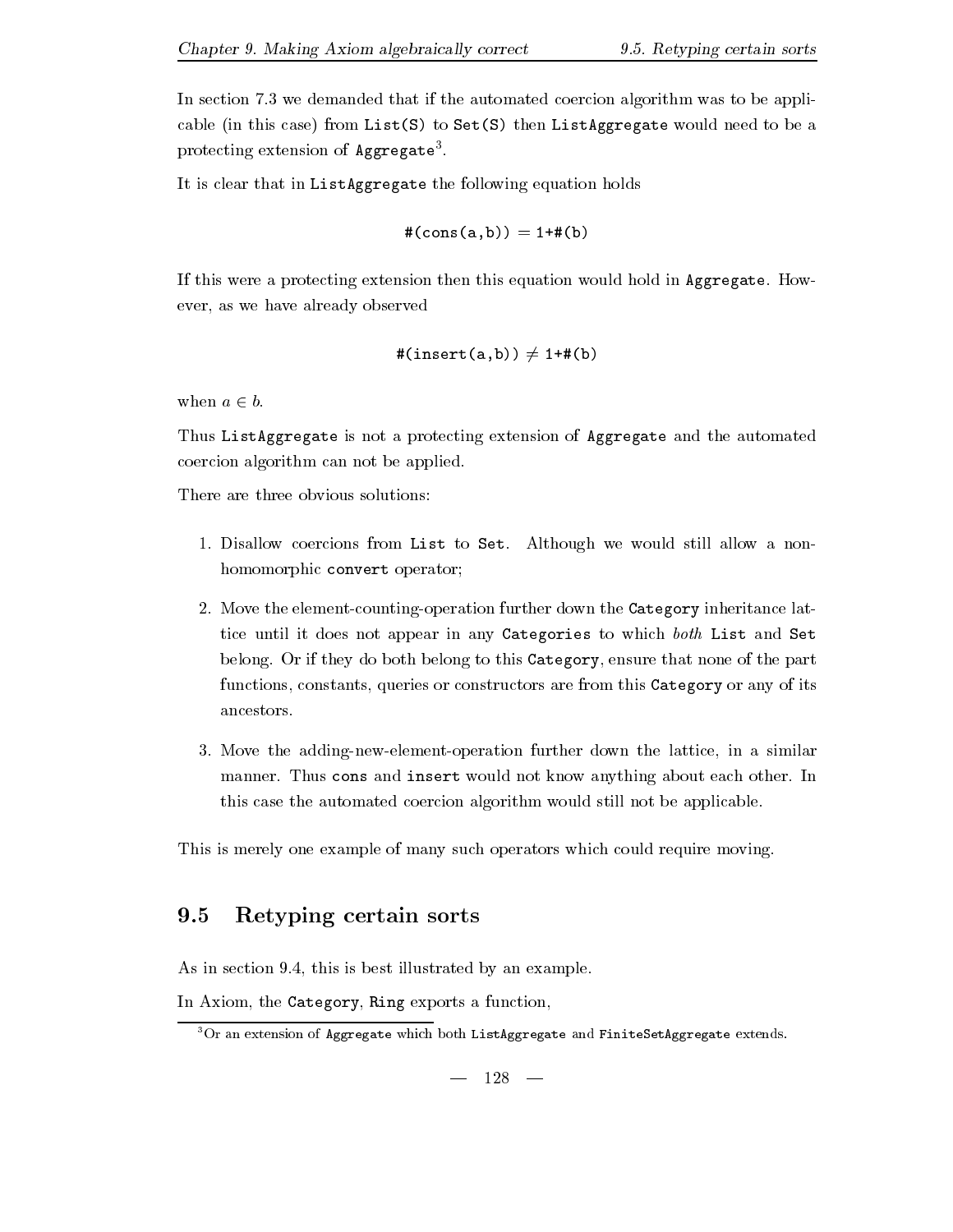characteristic: () -> NonNegativeInteger

remember than Axiom does not die eerste between sorts and carriers-between sorts and carriers-  $\mu$  is the capacite the natural ringepimorphism  $\tau$  -  $\tau$  -  $\tau$  - the following equation showledge the following  $\tau$ 

```
characteristic(\phi()) = \phi(characteristic())
```
yet this is clearly is not the case, since  $\phi$  must send the Void sort to Void, and thus the left must be side must be quality that characteristic of  $\equiv$   $\mu$  which is  $\equiv$  which is the right. hand side we have side we have side we have the natural map from N  $\pm$  1.0  $\pm$  1.0  $\pm$  1.0  $\pm$ course, the identity map, and hence the right hand side has the value 6.

There is clearly something very wrong here- There are two solutions the rst of which is highly unsatisfactory

- - Stop characteristic being a function- One could persuade it to be an attribute of the Ring
- Alter the carrier of the return type of characteristic from NonNegativeInteger to being a type with the same elements, but a different idea of equality.

This is one of many such cases in Axiom.

### 9.6  Sorts and their order

We have been discussing Axiom's Category inheritance system as if it were a true attempt at modelling ordersorted algebra- There are however two areas which are distinctly missing from the Axiom model; these are, the sorts and their order.

that all Category definitions (the signatures or theories which specify varieties) should not use genuine types at any point in the signatures or any other point- These should only occur in the Domains of that Category-

For example, many Categories assume that the only boolean-like type is Boolean. Similarly the types NonNegativeInteger PositiveInteger and Integer are often "assumed" and are not parameters of a type.

For the types Boolean, NonNegativeInteger and PositiveInteger this is not normally a complete disadvantage- There are not likely to be other algebras in our system which behave similarly enough to replace these types.

 $-129 -$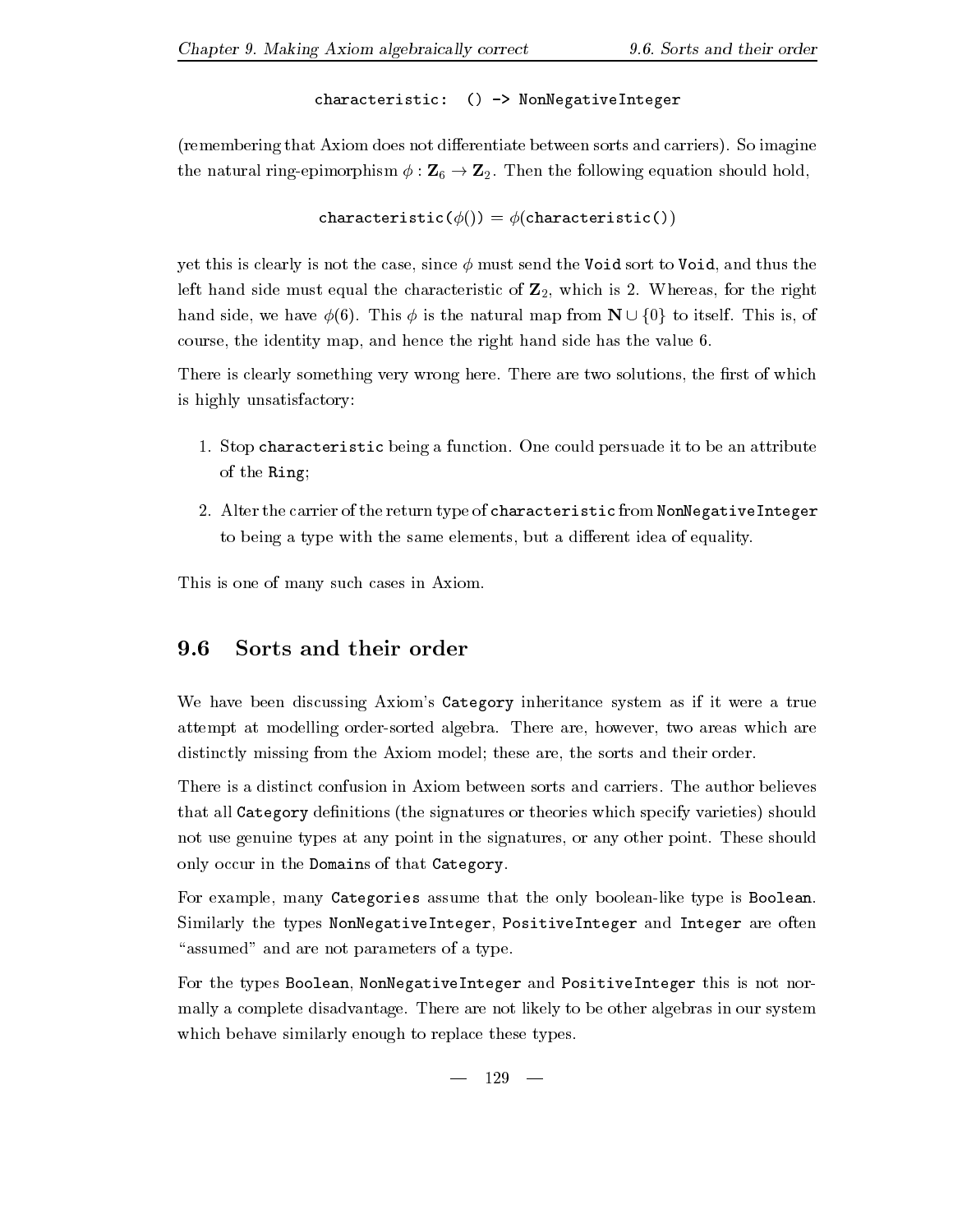However, there are coercions between NonNegativeInteger, PositiveInteger and Integer in the obvious directions- This then imposes some order on the sorts of the type which is not explicitly mentioned.

 $\sim$  some of the sorts of an algebra are denoted are denoted and always the principal sorts of any  $\sim$ parameters of the Category are there too- Others however are merely mentioned in function prototypes signatures- All should be listed in a sortlist andor sortlattice see below).

Neglected sorts normally include those which are carried by the four types mentioned above-types are often types are often neglected too- these includes the contract of the contract of the contract of present so that elements of the type may be constructed- The underlying representa tion of most types in a Lispbased system are often lists- More seriously particular polynomial representations are sometimes present-

There is no real mechanism built into Axiom to order the sorts of an signature ( $\texttt{Category}$ ). The order is implicit in Categorical inheritances, such as CoercibleTo and RetractibleTo, which give information on how the principal sort relates to some other sorts.

I believe that a more sensible way would be to declare a lattice like arrangement with the declaration of a Category- Indeed this would then make the sortlist clear too since this is never explicitly defined either.

For example, we could add the syntax, SortOrder to be used as follows,

```
\texttt{Acategy}(a:A,b:B,...) : \texttt{Categy} ==
```

```
with SortOrder{
    with Sorton and Sorton and Sorton and Sorton and Sorton and Sorton and Sorton and Sorton and Sorton and Sorton
        a \leq \frac{9}{6};
                       \mathbf{r} and \mathbf{r} and \mathbf{r} and \mathbf{r} and \mathbf{r} and \mathbf{r} and \mathbf{r} and \mathbf{r}
  b
         \ddotsc
    exportedFunction  List A 	 

\cdots
```
or (better), SortOrder could be a Category which could be defined as (assuming this is compilable

According to  $\beta$ rov $\ell$  "One problem is that it may not be possible for the compiler to figure out exactly what this construct will export" but it might still be implementable.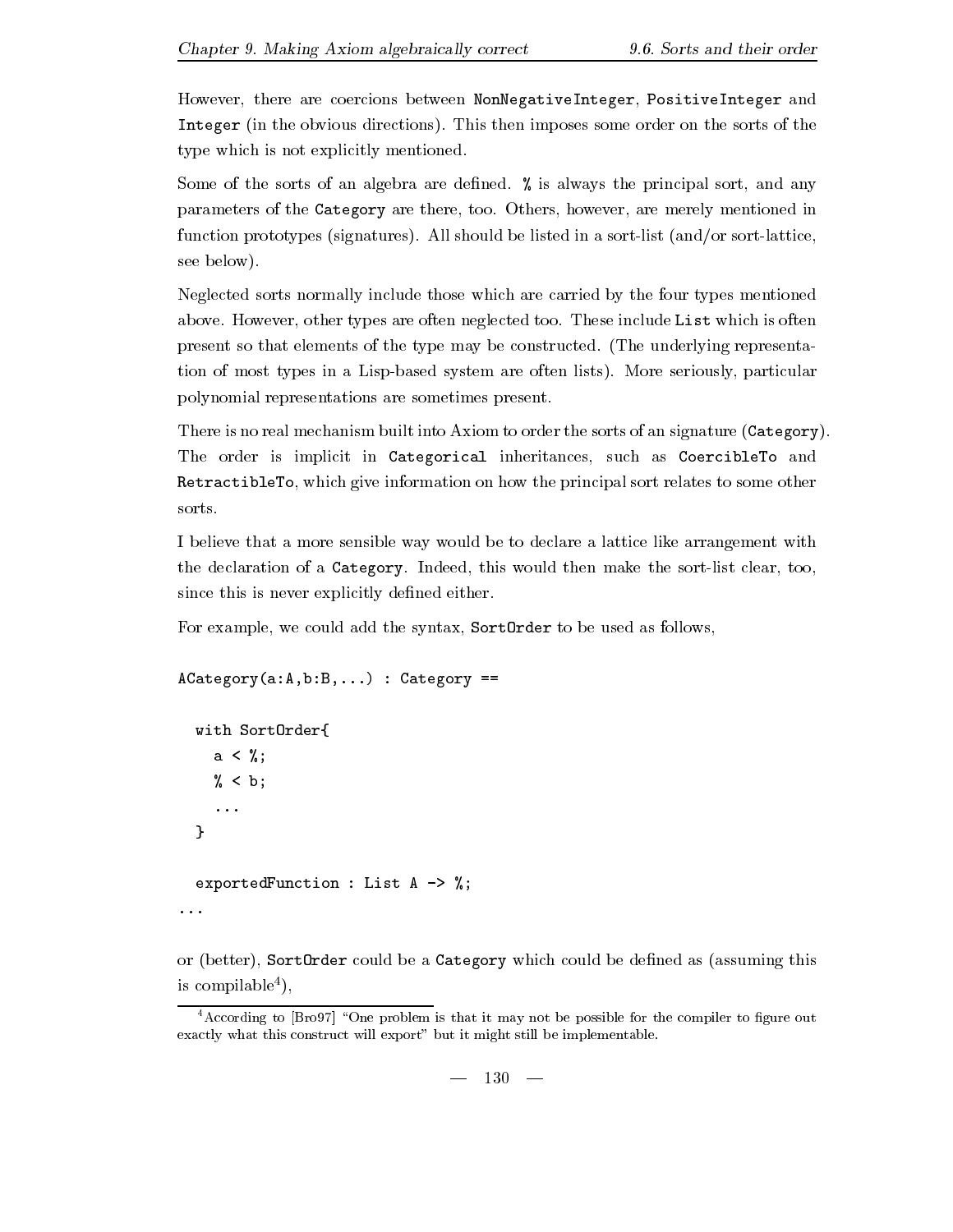```
SortOrder(1s : List Pair Type) : Category == {
   for pr in ls repeat
     coerce : first pr \rightarrow second pr;
   <sup>}</sup>
```
This for loop would not build the entire sort lattice for any particular category- This would be better done by the compiler at compile time, on a per-Category or per-Type basis.

Thus, any Category which does not extend SortOrder would be a non-order-sorted signature.

### 9.7 Altering Axiom's databases

Axiom has many built in databases for looking up comments, functions, attributes, etc. from each Category or Domain- These are usually text les with character number keys for faster cross-referencing.

Database and hash-table technology has certainly improved in vast amounts over recent years and in fact the group area of computing area of computing-computing-computed areas in the second pro different, hand-written (in C) databases for the large number of pre-computed tables of facts, needed by the modern discrete mathematician.

Each Magma database utilises the fastest look-up method available to the authors for that particular that is not excessively slow it is not the second in the  $\alpha$ particularly fast-

More importantly from our point of view Axiom could have some extra databases to aid the automated coercion algorithm-  $\sim$  powercing there could be a database contains be a database contain ing for each Category, a list (of lists) of special functions exported by that algebra, but not its ancestors- This could just be also be a compiled fact about each algebra but the look-up overhead would be greater.

The restriction on only having functions from that Category and not its ancestors' special functions allows for the dynamic nature of Axioms Category system- Without this restriction, altering a Category further up the lattice could cause the database information to become outdated for all of its descendants.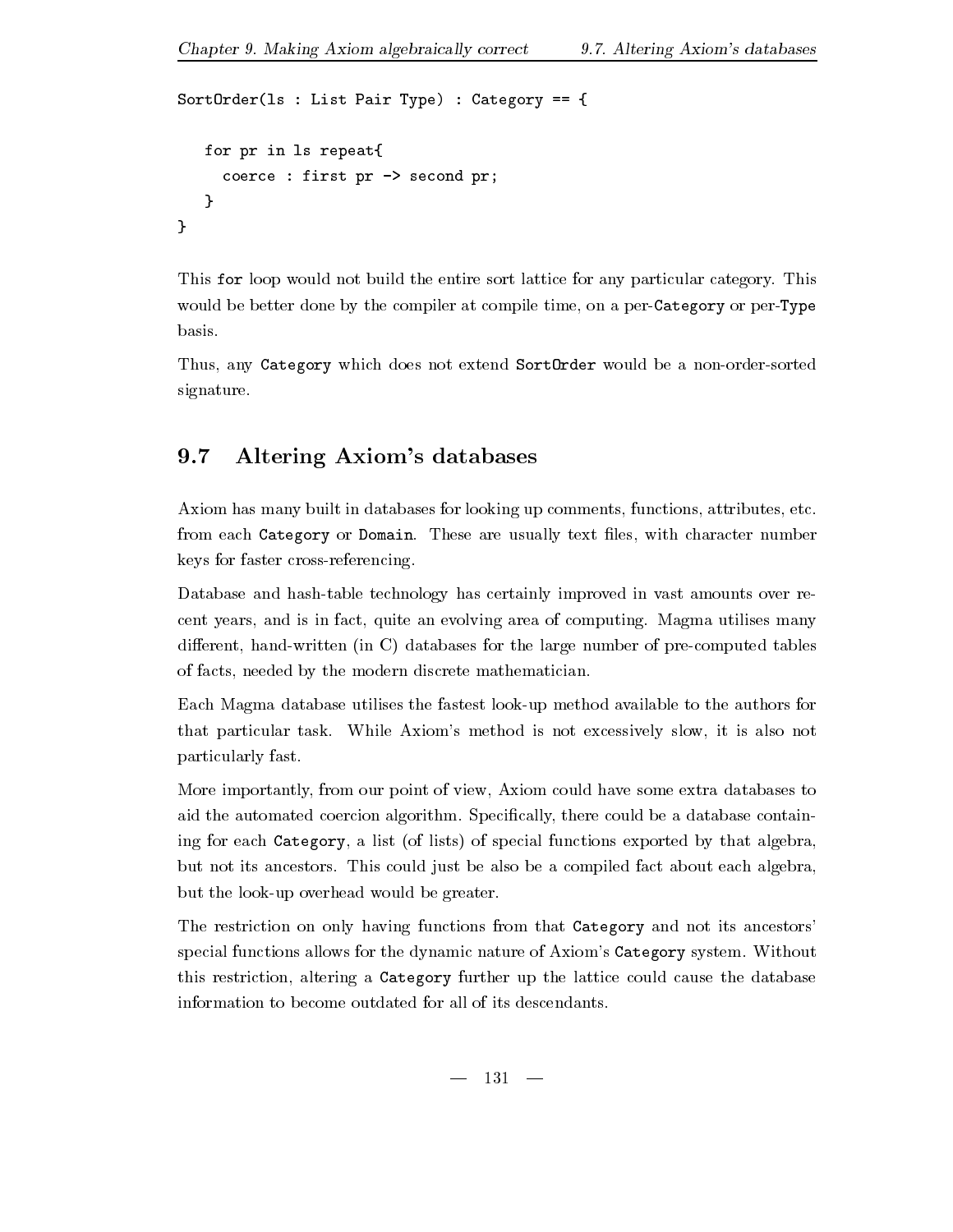# 9.8 Conclusion

Axiom behaves very similarly to a language based on order sorted theories and the algebras that model the some key are some key areas in which are some the some contract in which are some that to the mathematical notions-

We summarise these areas in the following table.

| <b>Mathematical Notion</b>                                                                   | Axiom                                                                                                                                                         |
|----------------------------------------------------------------------------------------------|---------------------------------------------------------------------------------------------------------------------------------------------------------------|
| Operator names need not be the                                                               | Operator names are always the                                                                                                                                 |
| same as operator symbols                                                                     | same as operator symbols                                                                                                                                      |
| Coercions are homomorphisms and<br>hence act homomorphically on all<br>operators             | Coercions need not act like ho-<br>momorphisms at all. (If it were<br>possible to implement a univer-<br>sal equation-checker then Axiom<br>would be alright) |
| A signature depends on its sort-<br>list, and hence a sort-list is part<br>of its definition | Category definitions do not explic-<br>itly list their sorts                                                                                                  |
| No algebras are mentioned in a sig-                                                          | Category definitions do depend on                                                                                                                             |
| nature definition, only sorts                                                                | specific Domains                                                                                                                                              |
| The order on the sorts is part of                                                            | Category definitions do not explic-                                                                                                                           |
| the definition of a signature                                                                | itly order their sorts                                                                                                                                        |

We have presented methods for addressing all of these differences.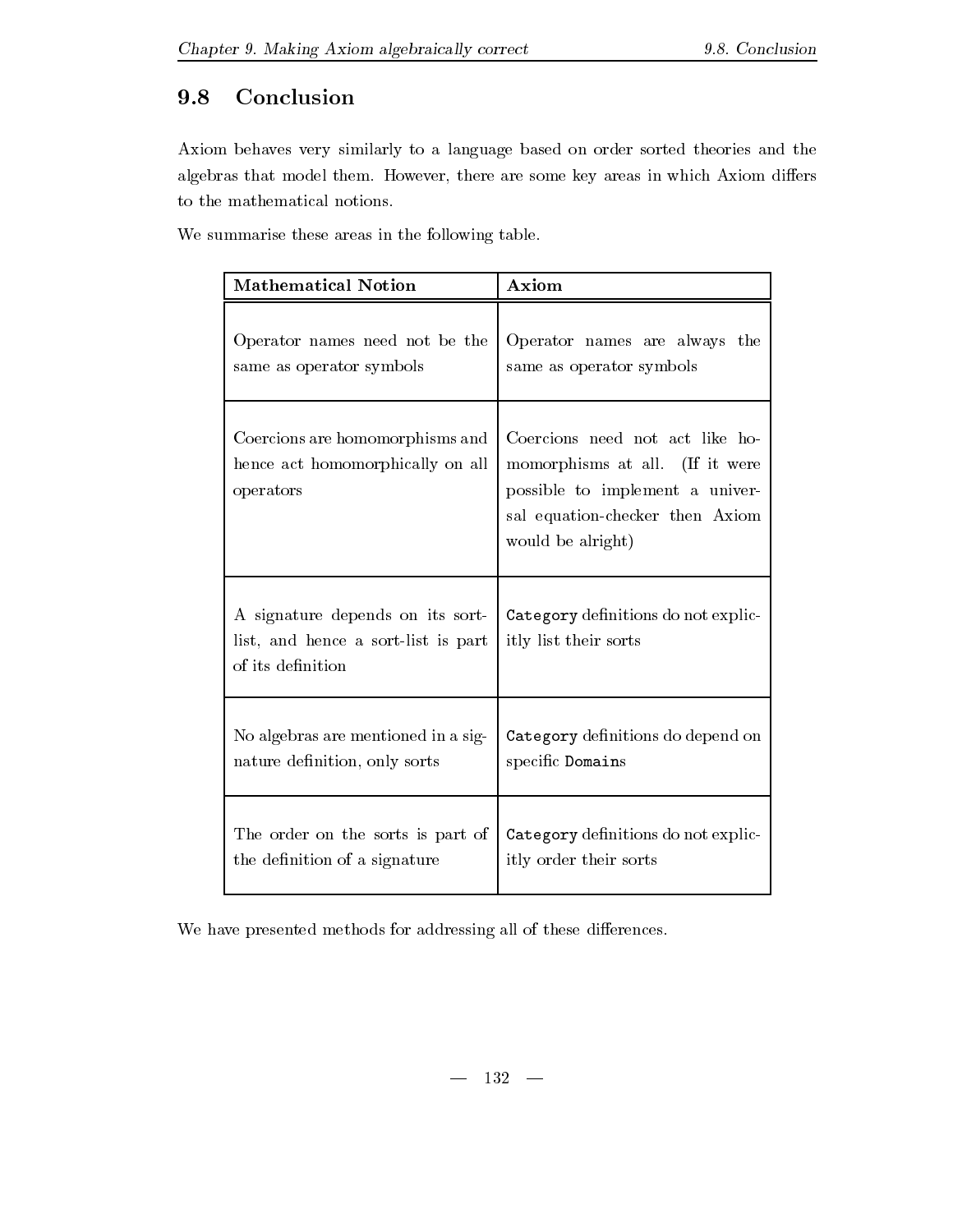# Chapter - Chapter - Chapter - Chapter - Chapter - Chapter - Chapter - Chapter - Chapter - Chapter - Chapter -

# **Conclusions**

### $10.1$ Introduction

In this chapter we shall summarise the work we have done and what problems we have managed to overcome- We shall also say what future work may be performed to extend the ideas presented here.

### 10.2 Summary of work done

In this section we shall summarise the work done in this thesis and what problems these ideas overcome- We shall split this down into the following sections-

- - Category theory and order sorted algebra bases for computer algebra systems-Section 10.2.1.
- Representation and syntax of order sorted algebra- Section --
- Coherence of a type system- Section --
- The automated coercion algorithm- Section ---

### Category theory and order sorted algebras as the bases for sound strongly typed computer algebra systems

We have shown why both category theory and order sorted algebra both provide solid models for the types systems found in computer algebra.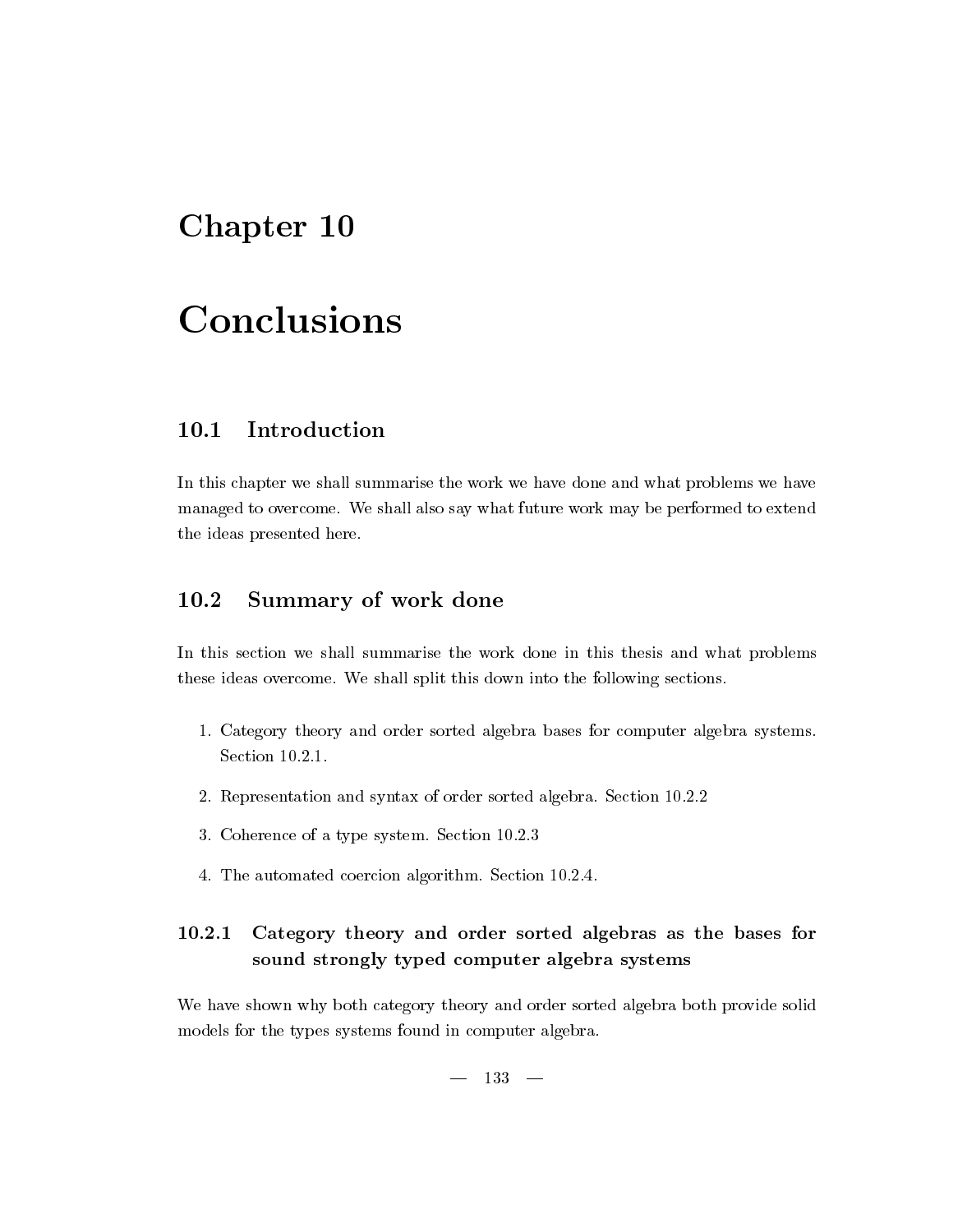In sections - - and - we have demonstrated the correlation between a computer algebra type system and category theory, you was well we consider  $\sim$ 

In sections - and - we have shown how a computer algebra type system corre lates with order sorted algebra- In section - we extended the notion of order sorted signatures to cover conditional signatures which occur in Axiom-

We have mentioned some of the correspondence between category theory and order sorted algebra section -- We have usually used order sorted algebra as our model-This is because order sorted algebra more readily corresponds to the algebraic inheri tance mechanism- to the order of this is the sorts which is not available to the sorts which is not available in category theory- Also category theory has more diculty expressing higher order polymorphism-

### ----- Representation and syntax issues of an order sorted algebra based type system

In chapter 9 we demonstrated various methodologies for extending Axiom's current type system so that it may more closely model order sorted signatures and algebra-

In section - we showed how Axioms syntax may be extended so that a signature may extend another more than once - We also showed that this syntax could be used to uniquely identify operator names with operator symbols- This then allows operator symbols to differ from operator names.

introduced to Axiom's signatures.

Sections - and - commented on how the Axiom signature tree may be altered to allow coercions to act more homomorphically-

Finally we discussed how Axiom signatures could be compiled to contain extra informa tion which we have the speed of the automated coercion algorithm section algorithm section algorithm section  $\mathcal{L}$ 

#### -----On coherence

In chapter 6 we first stated all the mathematics used by Weber to state and "prove" Webers coherence conjecture -- sections - and --

In section - we then showed that this proof is not correct- We showed that altering a definition and adding a couple of new assumptions that let us prove the coercion

<sup>&</sup>lt;sup>1</sup>Thus this solves an interesting class of multiple inheritance problem.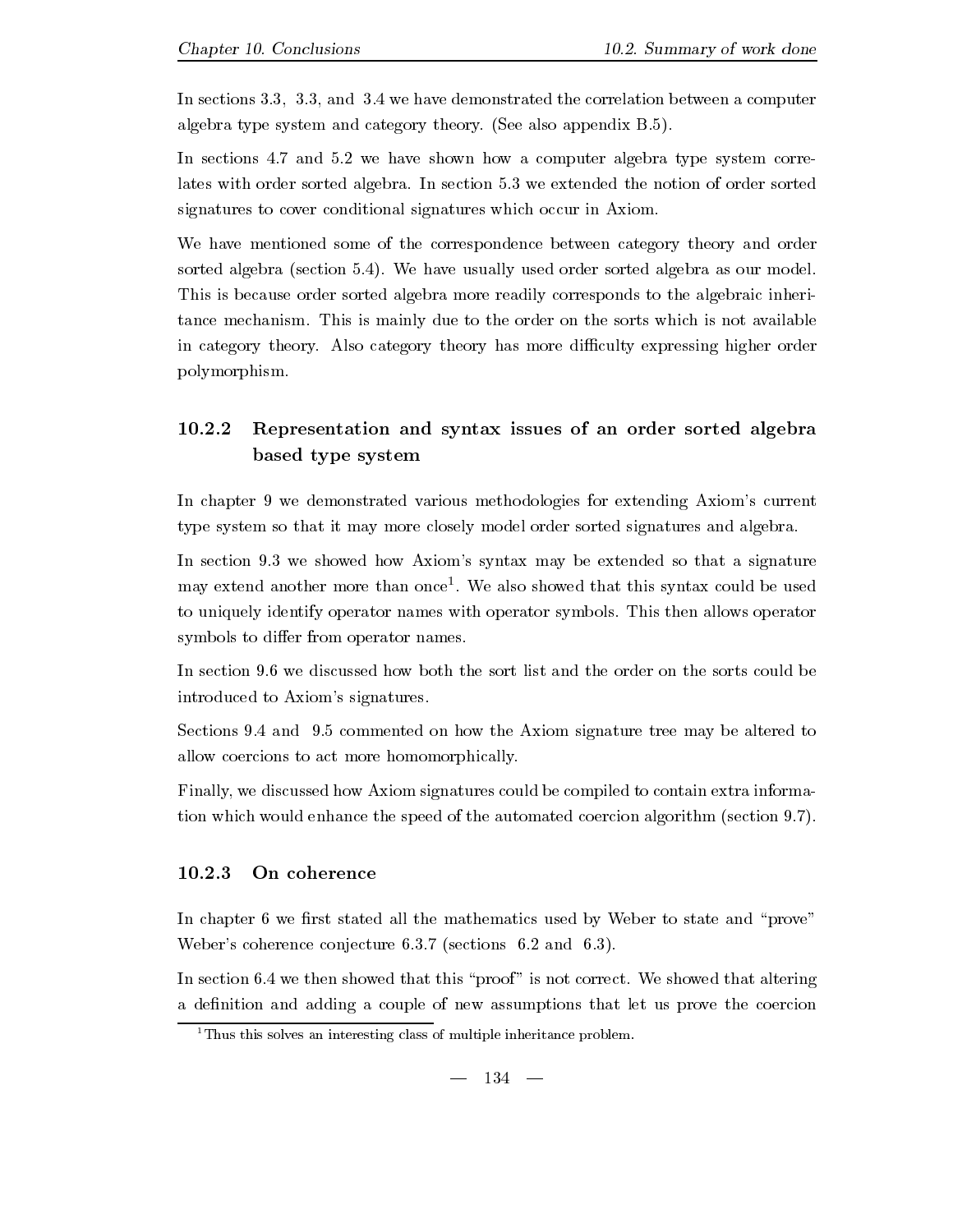In section - we then showed that it was possible to relax one of the assumptions which Weber made and stillhave a coherent type system-between type system-system- $\mathbf{r}$  and  $\mathbf{r}$  and  $\mathbf{r}$ 

#### -----The automated coercion algorithm

In sections - - and - we provided enough mathematics to show that the auto  $\mathbf{a}$  algorithm - is an algorithm - is an algorithm which returns a function  $\mathbf{a}$ which is not only a homomorphism but a coercion which we denote a coercion which we denote a coercion of the s

This homomorphism is unique in a coherent type system, which we can guarantee providing we can satisfy all the assumptions of the extended coercion theorem ---The homomorphism created may be built from the four basic types of coercion given in the statement of that theorem.

In chapter 8 we showed that a demonstration implementation of this algorithm is possible in Axiom-

#### 10.3 **Future work and extensions**

We have presented in this thesis the basis for a mathematically sound computer algebra system- We have also shown that it would be possible to implement the automated coercion algorithm in such a system-

At present there is no such system, though Axiom and Magma come close.

We have shown how Axiom's syntax could be extended to allow it to model an order sorted algebra systematic be most interested in implementing and implementing either at the most in future release of Axiom or maybe a freeware Axiom-like system.

To implement a totally new Axiom-like system, it would be nice to take advantage of a language which already supports ob jects- Thus such a system could be written in  $C_{+}$  [Str97], voutoo [Kin 96] (an implementation of EuLisp Level 1 [Pad 95]) or Java  $[Gra97]$ .

However note that Java does not allow multiple inheritance amongst classes- It does allow multiple interfaces interfaces that interfaces the interfaces that interfaces the section  $\mathcal{L}_1$ 

Thus a Java implementation of an Axiom-like computer algebra system would have all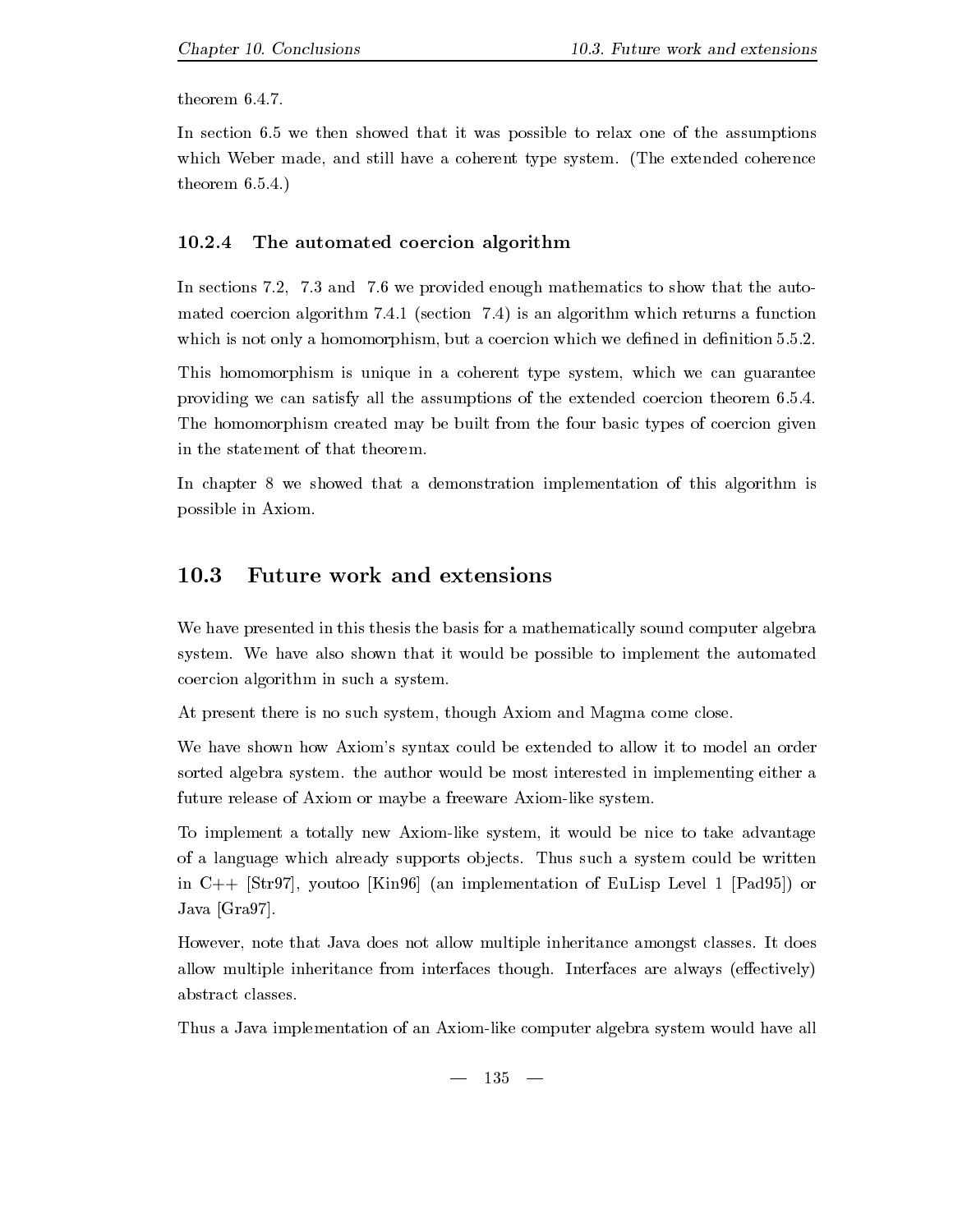Domains as classes and all Categories as interfaces-

Axiom's categories are not always abstract - that is they may contain implementations of functions - This is a good thing as it enforces certain truths about a particular function.

Forcing any important facts by making a class which implements a particular interface would then ruin any chance of ruin any chance of reattaining multiple inheritancethat Java would not make a sensible implementation language-

A more serious omission of Java is that functions are not renormalized are not renormalized as  $\mathcal{A}$ that the automated coercion algorithm would be unimplementable in an algebra system with Java classes for objects.

 $C++$  is a tempting choice, but the time for one person to implement the entire system in such a low level language might make it infeasible-for the Axiometer code for the Axiometer code for the Axiometer code for the Axiometer code for the Axiometer code for the Axiometer code for the Axiometer code for th interpreter alone takes up over 100,000 lines of Boot and Lisp code).

Youtoo is an implementation of EuLisp Level 1 which does allow some forms of multiple inheritance-be-community-be-community-system and using a fashion of using a fashionable language Java with the temptation of using a fashionable language Java with the temptation of using a fashionable language Java potentially many more users is there, to implement the new algebra system *correctly* we see that Lisp is still the sensible choice.

Access to OBJ and the Magma source code would also prove interesting- The author would like to see if the automated coercion algorithm is easily implementable for any system other than Axiom, which provided all the original inspiration.

Sticking with the current release of Axiom, it would be nice to spend a few hours with one of the few experts who truly understand the Axiom interpreter-term interpreterundoubtedly lead to a successful integration of the automated coercion algorithm with Axiom-

However this would be only available in the interpreter- An implementation inside the Aldor compiler would be far more difficult, and hence make a very interesting research project.

Future research by Martin [MS97] and research students of Davenport should ensure that Axioms theory lattice is guaranteed to be mathematically corrected to be mathematically corrected to be mathematically we have  $\mathbb{R}^n$ may even be able to prove that one theory is a protecting extension of another (though this may be some years from now).

Until such research is completed, the accuracy of the automated coercion algorithm depends on the ability of Category and Domain authors to adhere to to the assumptions

The "not equals" function is defined to be "not(equals( ))".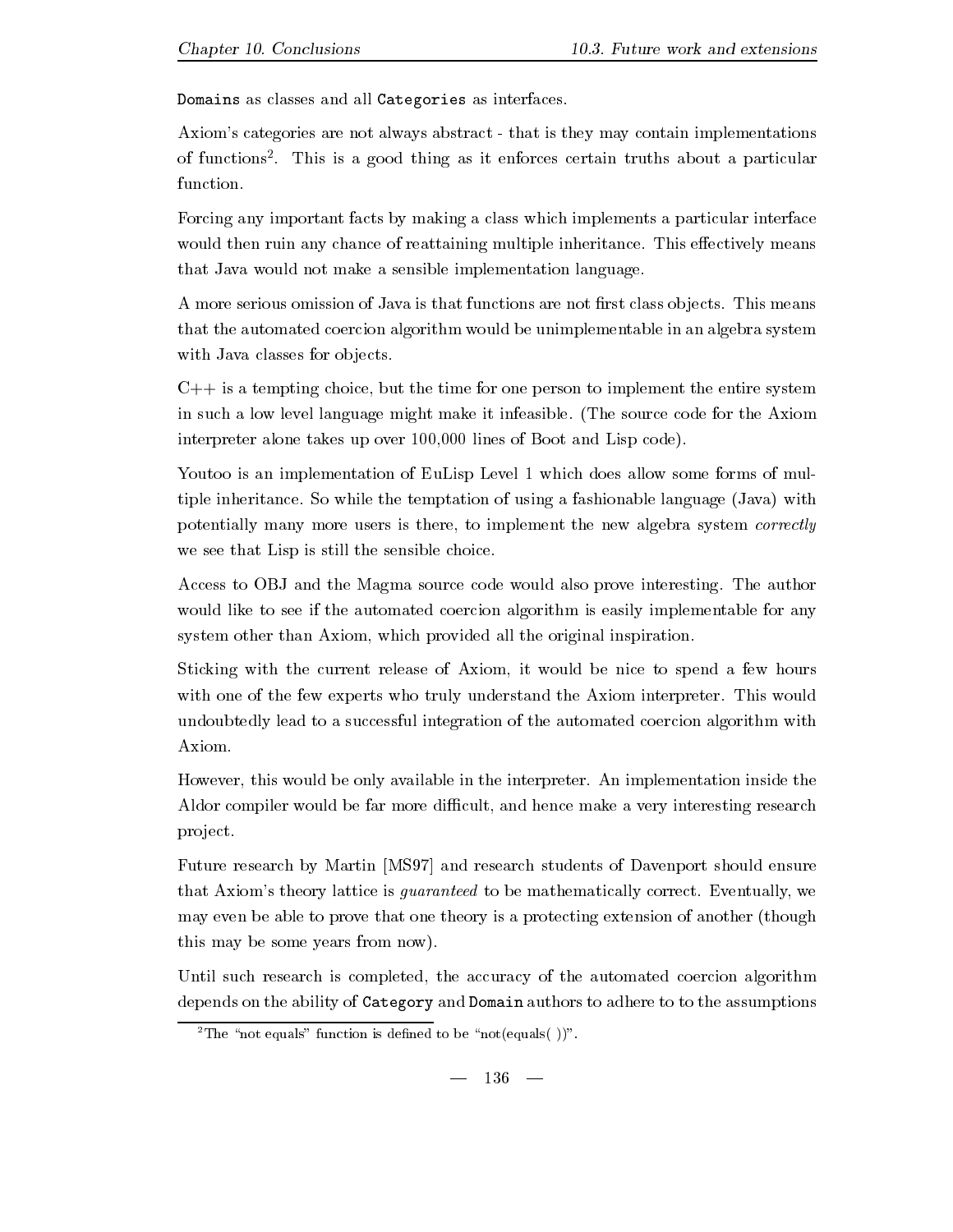made in this thesis.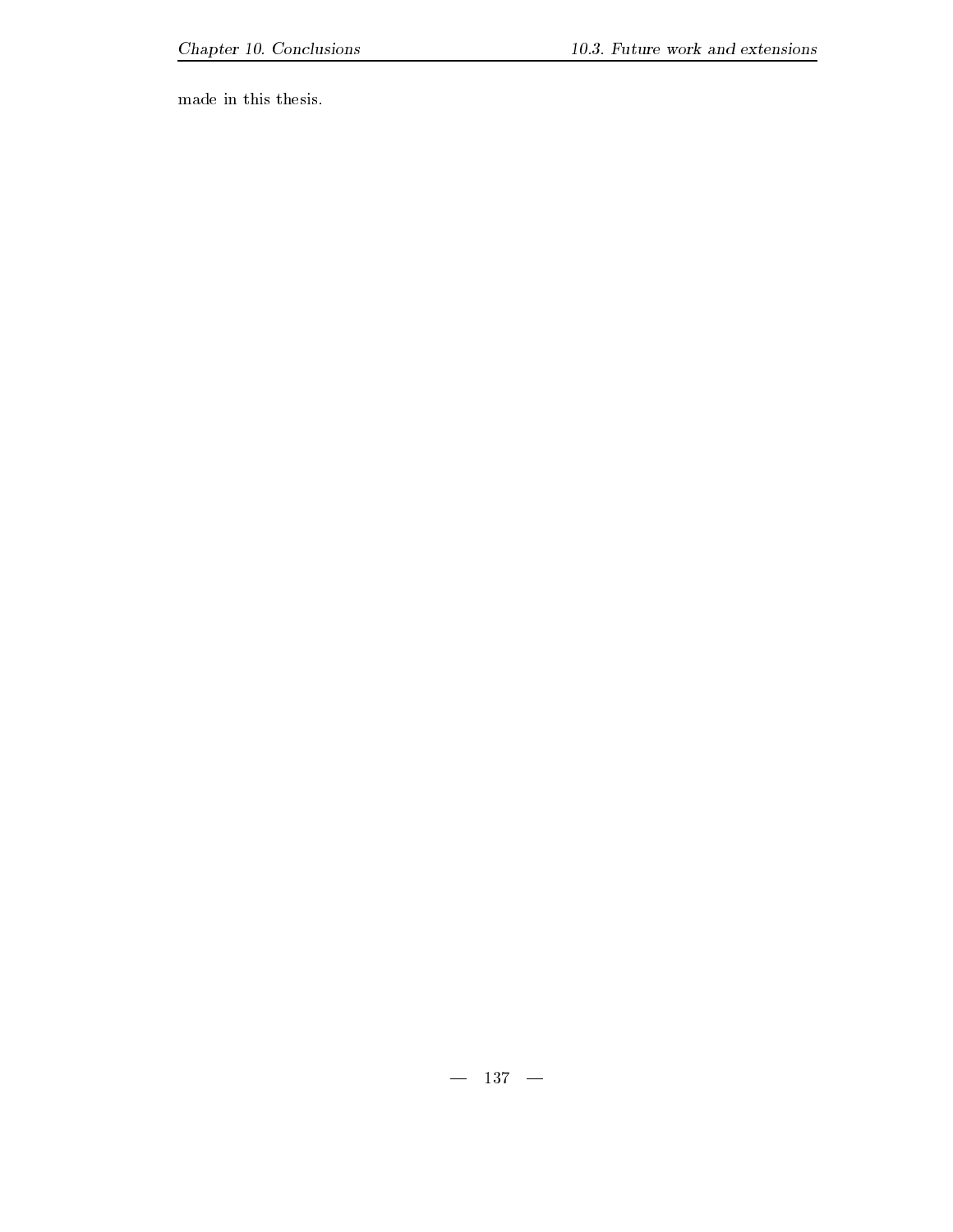# Appendix A

# Extra category theory

### $A.1$ Introduction

This appendix merely lists some extra category theory needed by appendix B-

# A.2 Extra definitions

Denition A- The constant functor (c sends al l objects of J to c and al l arrows to  $1_c$ .

**Definition A.2.2** The diagonal functor  $\Delta: C \rightarrow C$  sends each object  $c \mapsto \Delta c$  the constant functor all arrows for a large constant of the constant  $\sigma'$  of C to the natural transformation  $\Delta f : \Delta c \rightarrow$ '. A limit for  $F: J \to C$  is a universal arrow  $\langle r, u \rangle$  from  $\Delta$  to F.

**Definition A.2.3** A category is complete if given any small category  $J$ , and any functor F a limit of the first factor of the first factor of  $\mathcal{L}_1$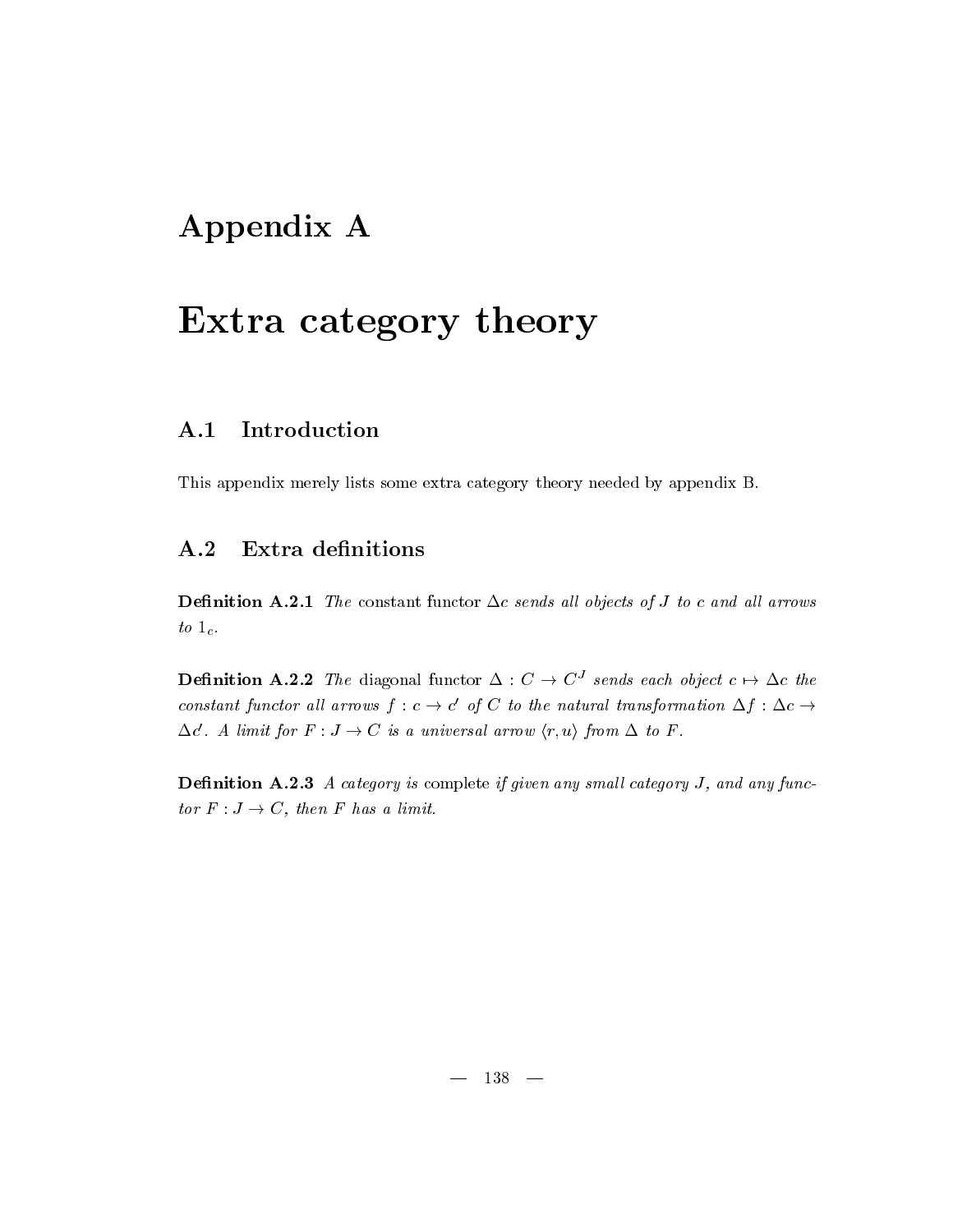# Appendix B

# Set theory

### $B.1$ Introduction

The work in this section and  $B-$  sections B-H  $\alpha$  is not strictly necessary for the strictly necessary for the strictly necessary for the strictly necessary for the strictly necessary for the strictly necessary for the rest of this thesis, however, the author believes that it is necessary if one wishes to have a strict foundation to one's computer algebra system.

I also believe this work to be necessary if one wishes to form categories of categories in axiometric between the contract of the contract of the contract of the contract of the contract of the contract of the contract of the contract of the contract of the contract of the contract of the contract of the contrac

We need not go into a precise axiomatisation of set theory (or indeed class theory) in this thesis, but merely point the reader towards some suitable references: [Dev79] for Zermelo-Fraenkel set theory; [Ber91] for von Neumann-Bernays; and [BHFL73] for a deep exposition on many formulations of set theory-

Mac Lane [ML71] avoids this by letting categories only form over small and large sets also known as sets and classes in von NeumannBernays set theory- Briey to formulate set theory in this fashion, one takes naïve set theory and appends the existence of a xed set U called the Universe- The universe has the following properties

1. 
$$
x \in u \in U \Rightarrow x \in U
$$
  
\n2.  $u, v \in U \Rightarrow \{u, v\}, \langle u, v \rangle, u \times v \in U$   
\n3.  $x \in U \Rightarrow \mathcal{P}(x), \cup_{y \in x} y \in U$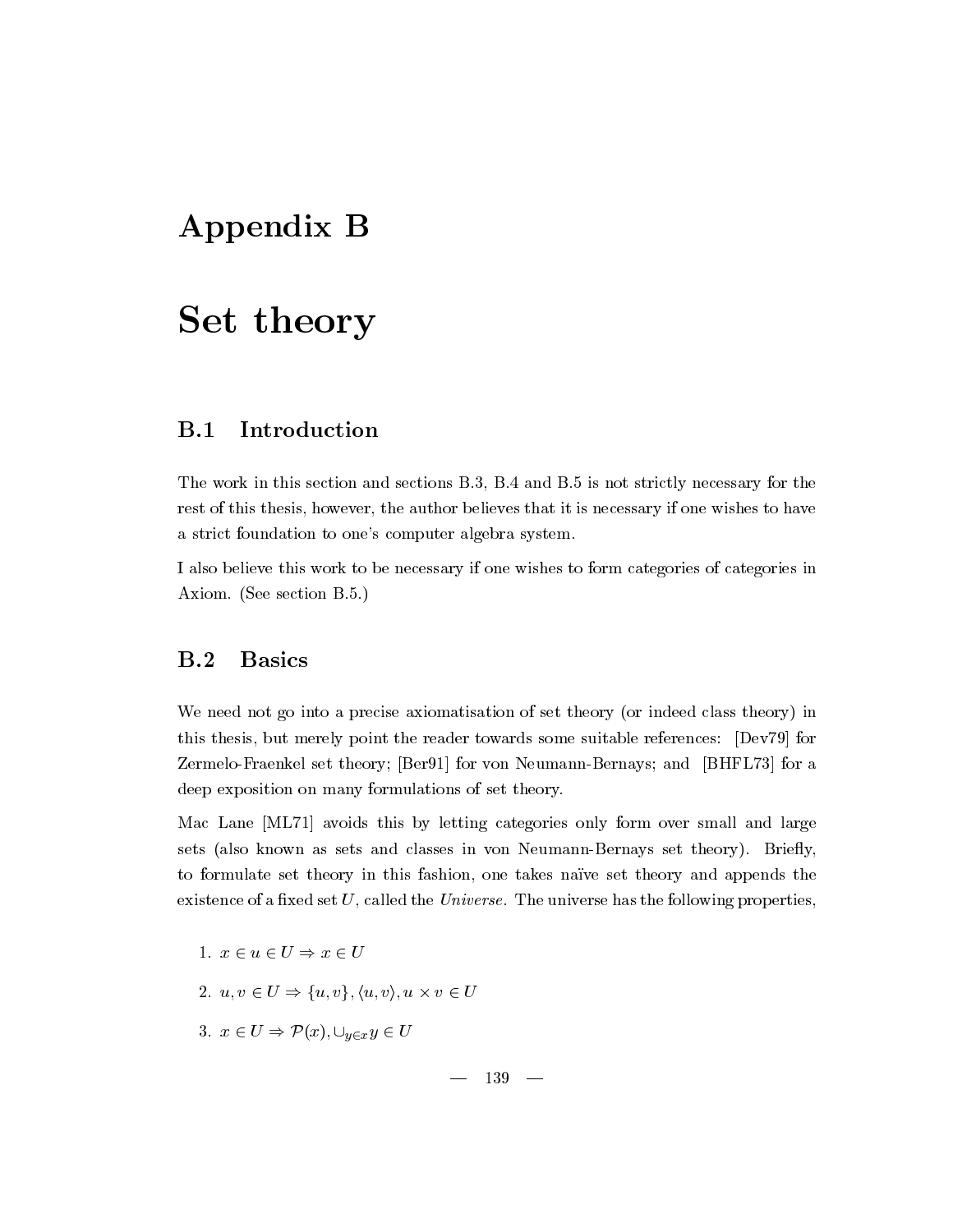- 
- -definition with a surjective function with a surjective function with a  $\mathbf{u}$

One then defines a set to be a *small set* iff it is a member of  $U$ .

Thus he refers to the "category" with all categories as objects, and all functors as arrows as the metacategory of al l categories- Metacategories are in his book are what would be called categories, if only their objects and arrows formed (small or large) sets.

Mac Lane's book being the definitive volume on category theory also refers to other formulations of set theory and even mentions in passing Lawveres paper Law- In that paper Lawvere formulates eight axioms for categories and proves that if one has a complete category denimies are those axioms those axioms those axioms the interest theories to the category of sets and mappings and moreover, is *unique*.

Lawvere continues further down this abstract path in his  $1965$  paper [Law $65$ ] which attempts to axiomatise all of mathematics without recourse to any form of set theory-

Herrlich and Strecker [HS73] use von Neumann-Bernays to overcome the difficulties of having categories and metacategories-  $\sim$  . They consider a categories as we have the category may be defined over any "collection" of objects and arrows.

von Neumann-Bernays set theory introduces the notion of *class* in an attempt to overcome the problems associated with trying to form the set of all sets- Any collection of sets is a class, but if A is a *proper class* (that is a class which is not representable as a set) then there exists no class which has  $A$  as a member.

It is for this reason that the authors of  $[HS73]$  introduce the notion of a *conglomerate*. They loosely define conglomerates to be "collections" of classes of conglomerates<sup>2</sup> and say that they require that

- - Every class is a conglomerate
- Conglomerates are closed under formation of ordered pairs unions intersections complements, disjoint unions and Cartesian products.

However, they also state that there is no conglomerate of all conglomerates, and thus they introduce the term *cartel* for collections of conglomerates.

It should be noted that Lawvere's paper is extremely abstract in content, and that it does not even formulate a traditional form of the relationship " $\in$ ". Indeed,  $A\subset B$  is defined to mean that there exists a monomorphism A with codomain B, and  $x \in A$  is defined via  $(\exists !B \supset A)(x: 1 \rightarrow B)(\exists \bar{x})(A(\bar{x})=x)$ 

<sup>-</sup>I believe that they may only mean collections of classes, (or conglomerates representable by classes) ------and will take this meaning from here on-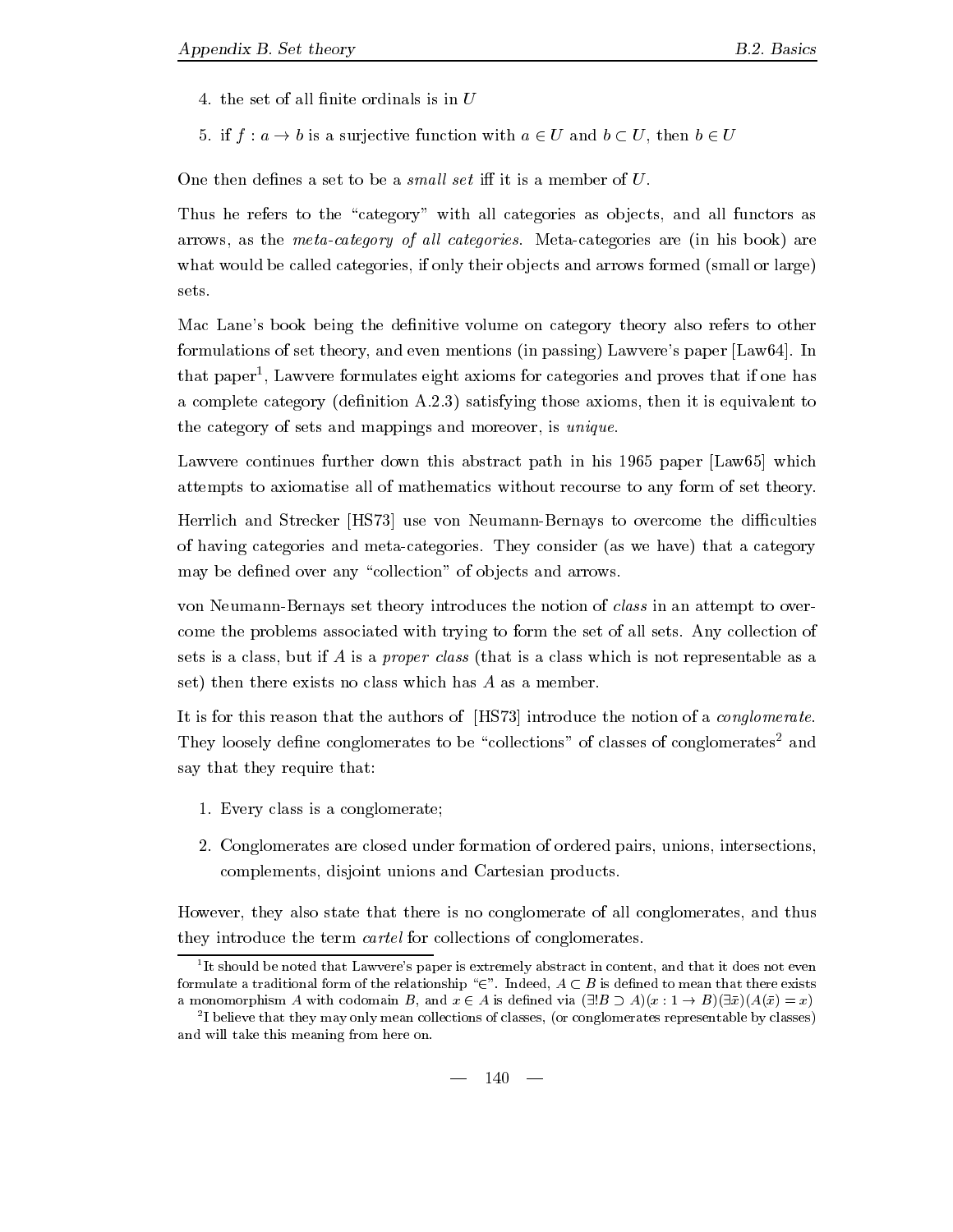Indeed, we see that if we define the author's concept of "inductive classes" as follows, we will be in good shape.

### Definition B.2.1 (Inductive classes) • An entity, X is called a class<sub>0</sub> iff X is a set.

- An entity, X is called a class<sub> $\omega$ </sub> (where  $\omega$  is any ordinal number) iff  $(\exists \xi \text{ an ordinal})$  $number(\xi < \omega)$  (all members of X are class<sub>s</sub>s).
- $(\forall \xi, \omega \text{ ordinal numbers})((\xi < \omega) \Rightarrow ((X \text{ is a class}_{\xi}) \Rightarrow (X \text{ is a class}_{\omega})))$

There is no reason for the following not to hold, but the author can not prove it from

**Axiom B.2.2** A finite collection of class<sub> $\omega$ </sub> is a class<sub> $\omega$ </sub>.

So if we now define  $\textbf{Cat}_{\omega}$  as follows, we will always be able to find a category in which we can work rather than a metacategory-than a metacategory-than a metacategory-than a metacategorya category of all categories or a category with its life as an object with its life as any ing that we can always find a category "large enough" in which we can work.

Many theoretical computer scientists do not believe that there really exists a problem at all- and states in the state in David States in David States in David States in David States in David States

many mathematical sets are not represented in computing languages quite as we would like the set  $\mathcal{L}_\mathcal{P}$  and more set  $\mathcal{L}_\mathcal{P}$  , we have seen the set  $\mathcal{L}_\mathcal{P}$ computer can really represent  $\mathbb{R}^n$ 

yet we often pretend that they can- For example in most computer algebra systems allow the existence, calculation and manipulation of "bignums" (integers larger than the largest representable within one machine word- In a lazily evaluated system one might even allow the creation of integers larger than the number of molecules in the universe let alone the usable workspace of any current computer-distribution of any current computer-distribution of a commonplace.

So just because one's computer cannot represent every element of **Z** does not mean we cannot have a type of all integers.

Davenport also states in [Dav93].

"One might think of the universe  $U$  as being the set of all possible data objects, or bit-patterns"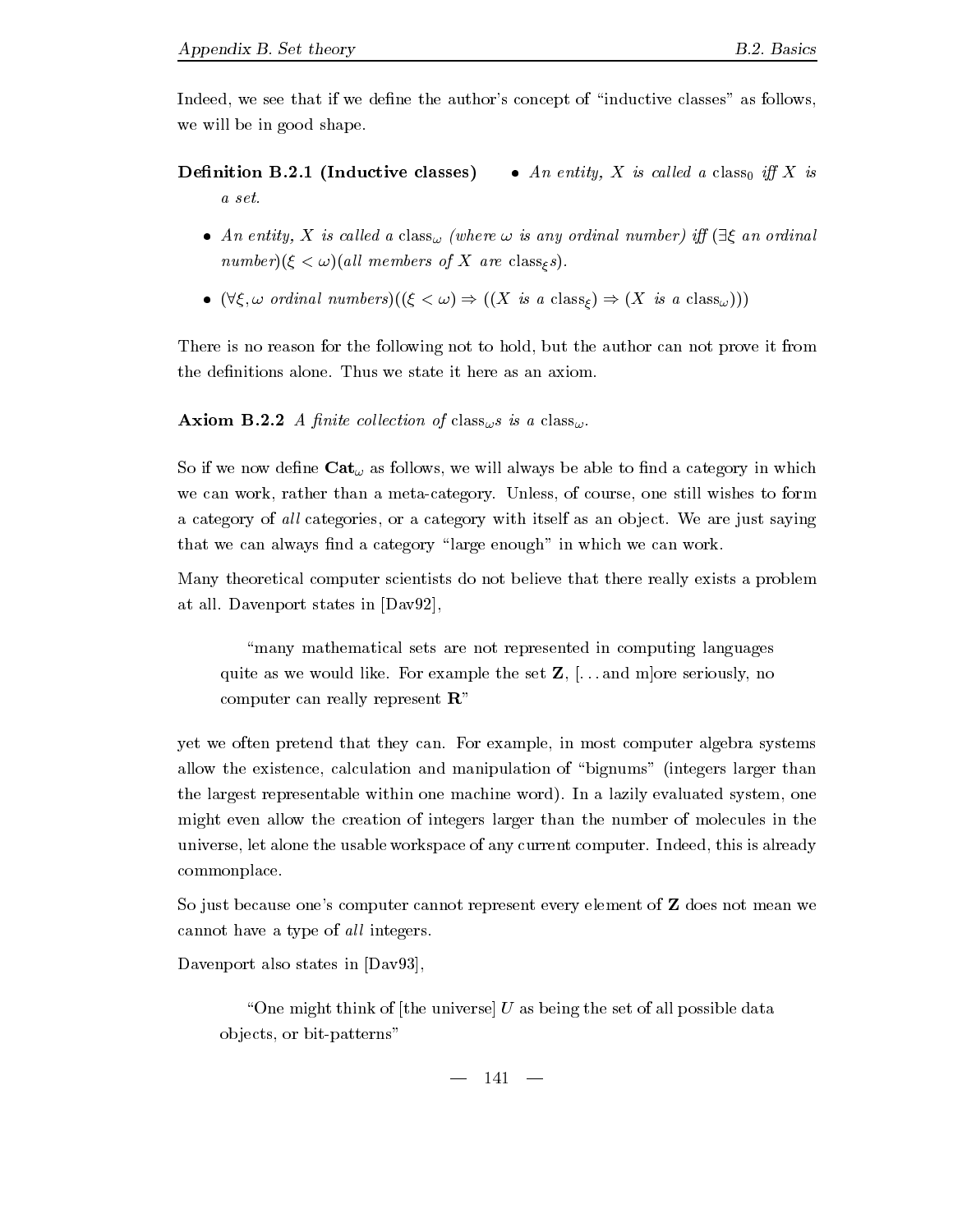Hence, since everything with which we work is finite, we would not be required to at the author work at the point- which are also more matchines and provided the authorities. contains only finitely may states does not mean that we may assume that all of our collections are (small) sets.

### $B.3$ Inductive class approximation

In Axiom

$$
S : Set Any := \{\} ; S := insert(S, S)
$$

defines S to be a finite collection, with itself as its sole element; however, it most certainly is not a (small) set. In fact, there does not exist an ordinal number  $\omega$  such that S is a class<sub> $\omega$ </sub>.

So what use is the idea of inductive classes in this situation? The method of *inductive* class approximation allows us to identify the S's on each side of a defining equation with different "approximations" to the value of S.

To demonstrate the method of inductive class approximation, let us fix C to be a class<sub> $\omega$ </sub>. Now alter  $C$ , by letting

$$
C := C \cup \{C\}
$$

The operation on the right hand side is the traditional ";" function and should be familiar to set theorists from one of the first three axioms of general set theory  $[Ber91]$ . It is also used to define successors in ordinal theory.

As before the form of the does not that C is not an ordinal that  $\sim$  and that  $\sim$  and  $\sim$   $\sim$   $\sim$   $\sim$   $\sim$ do is identify the  $Cs$  on the right hand side with a copy of the original  $C$ , and thus the  $\mathbb{C}$  is not left included who do not like the idea of like the idea of like the idea of like the idea of like the idea of like the idea of like the idea of like the idea of like the idea of like the idea of like the i the same symbol having different values in the same equation, then here is a different version

$$
C_{\omega+1} := C_{\omega} \cup \{C_{\omega}\}
$$

where a contract and the contract of  $\mathcal{S}$  and  $\mathcal{S}$  and  $\mathcal{S}$  is that C is that C is that C is that C is that C is that C is the C is that C is the C is that C is the C is that C is the C is that C is the C is t and approximation to C-then we denote the contract of the contract of the contract of the contract of the contr

 $\sim$   $\mu$   $\sim$   $\mu$   $\sim$   $\mu$   $\mu$ 

An ordinal is an ordinal number if it is a set *[Men87]*.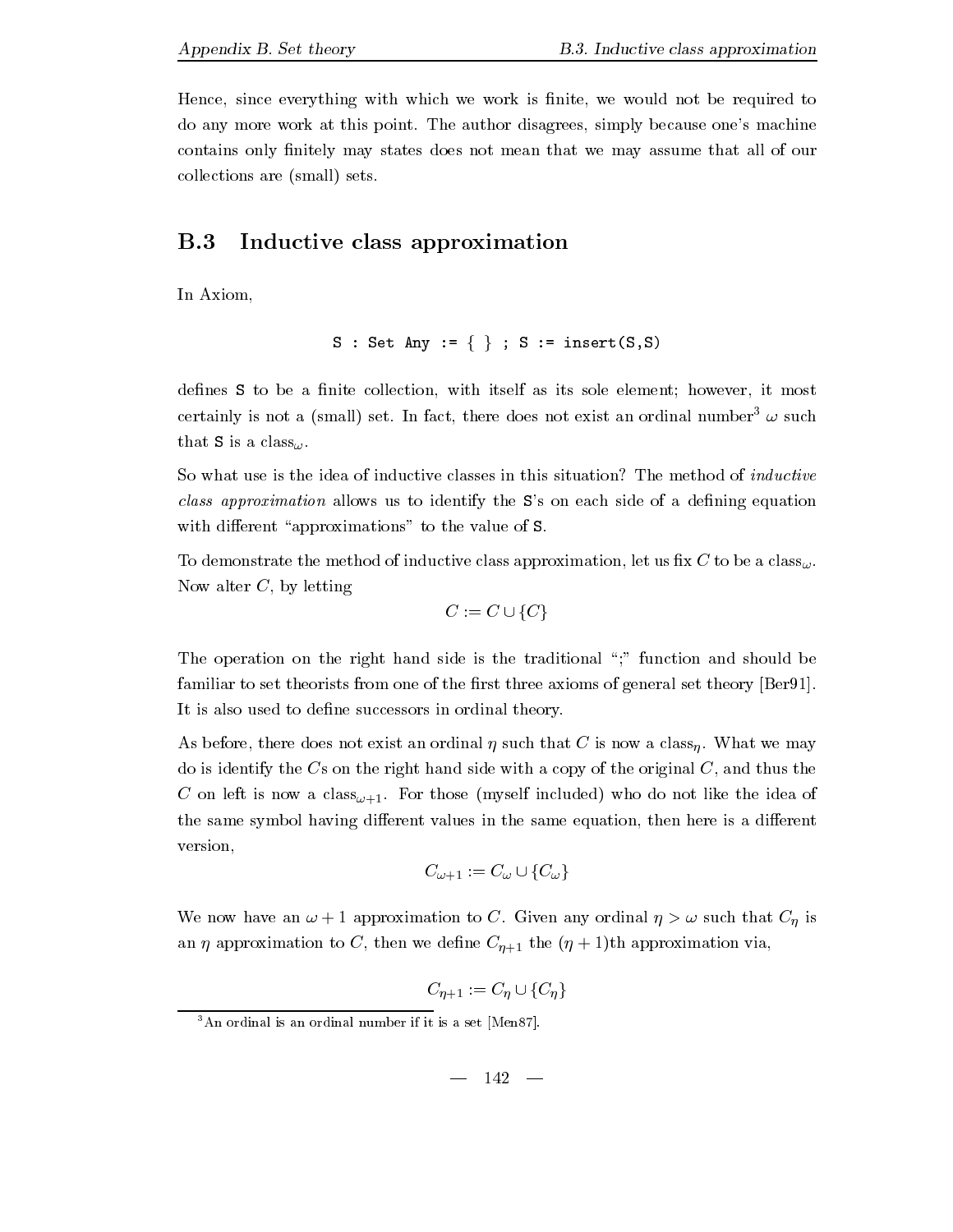Thus we can always find an approximation to C, containing a "large enough" (but different) approximation to  $C$ .

In traditional notation

$$
\mathrm{Od}(\eta) \Rightarrow C_{\eta;\eta} = C_{\eta}; C_{\eta}
$$

If we could continue inductively approximating ad infinitum then we would reach a limit ordinal Limit ordinal to  $\mathcal{A}$  . The equal to  $\mathcal{A}$  is to  $\mathcal{A}$ 

At first glance, this appears to be neither a usable nor implementable idea, however, for dealing with categories on a computer, it is in fact a useful concept as we shall see below-

#### $B.4$ Inductive classes and category theory

The following mathematics, presented here for the first time, defines a way for us to always have a category of all the category of all the categories in which wish to work  $\mathbf{I}$ allows for Axiom's Category to be a category, and indeed (by lazy representation) to be a member of Category.

 $D$  - and any ordinal number is the category which has as obtained in the category which has as obtained in the category which has a solution of  $D$ jects, any category C, for which both  $Obj(C)$  and  $Arr(C)$  are representable as class<sub>w</sub>s. The arrows of  $\textbf{Cat}_{\omega}$  are the functors between these categories.

r white which is a contract of the contract of Cat-in-

 $(\forall \xi, \omega \text{ ordinal numbers})((\xi < \omega) \Rightarrow ((X \text{ is a class}_{\xi}) \Rightarrow (X \text{ is a class}_{\omega}))).$ PROOF.  $\Box$ - Hence trivial-

so for example is an observed in the cat-form of Cat-form in the set is an observed in the Cat-form

### B.5 Inductive classes, categories and Axiom

Suppose we wish to define the identity functor for the category of all Categories in  $\mathcal{M}$  . We shall call this function  $\mathcal{M}$  is functor  $\mathcal{M}$  . This function  $\mathcal{M}$ 

If we assume that Axiom's Category is normally a  $\mathbf{Cat}_{\omega}$ , and we wished for a category which was parameterised by a Category, then the mathematical way of representing,

$$
CopyCat(C : Categorical) : Categorical == C
$$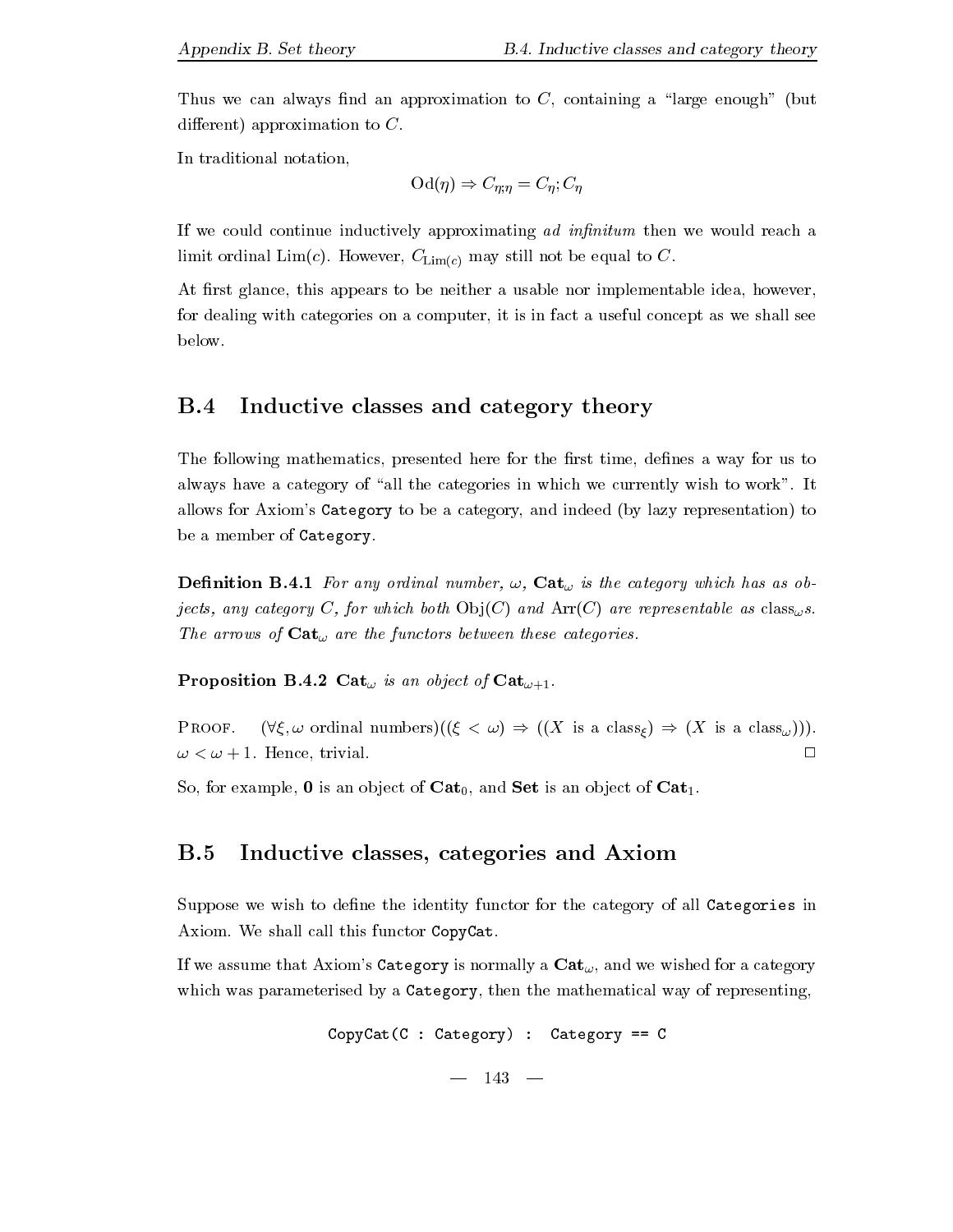انت که در کند این که کار که در این که در کشور است. این که در کشور است که در کشور که در کشور کشور کشور کشور کشو

 $\begin{array}{ccc} \text{C1} & \text{A1} & \text{A2} & \text{A3} & \text{A4} & \text{A5} & \text{A6} & \text{A7} & \text{A8} & \text{A7} & \text{A8} & \text{A9} & \text{A1} & \text{A1} & \text{A2} & \text{A3} & \text{A4} & \text{A5} & \text{A6} & \text{A7} & \text{A8} & \text{A7} & \text{A8} & \text{A7} & \text{A8} & \text{A8} & \text{A9} & \text{A1} & \text{A1} & \text{A2} & \text{$ have any instantiations of CopyCat or not- We may carry on inductively changing the approximation of Category (to the category of all Categories), should we have copyCatCopyCatCopyCatCopyCatCopyCatCopyCatCopyCatCopyCatCopyCatCopyCatCopyCatCopyCatCopyCatCopyCatCo need that on a computer).

Obviously the set  $\mu$  and would example - This mathematics is a neat trick  $\mu$  and  $\mu$ allow category theorists to perform their research in Axiom-

However, Join is a functor from

The contract of the contract of the contract of the contract of the contract of the contract of the contract of  $\prod_{n\in\mathbf{N}\cup 0}$ 

in Axiom, so  $CopyCat$  (defined above) is equivalent to Join acting on one argument. Axiom does not consider Join to be a functor since it is only defined in the compiler(s) and acts solely as syntax in the construction of new Categories.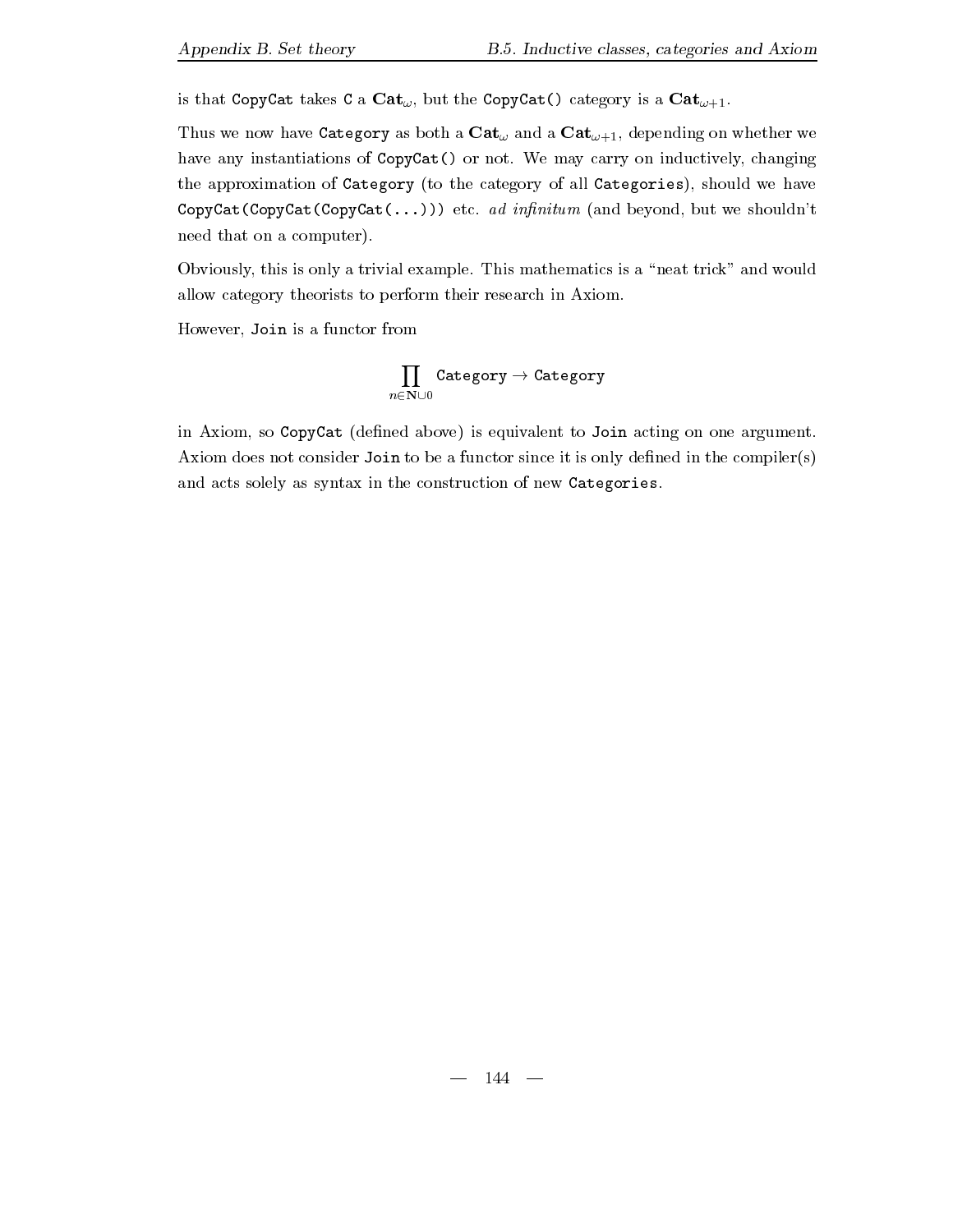## Bibliography

- $[AKC97]$  GNU.  $http://www.gnu.org, 1997.$ GNU (the copyright owners of  $AKCL/GCL$ ) homepage on WWW.
- $[BCM94]$  $\mathcal{L}$  - Programming with algebraic  $\mathcal{L}$ structures Design of the Magma language-term of the Magma language-term of the ISSAC of the ISSAC of the ISSAC of the ISSAC of the ISSAC of the ISSAC of the ISSAC of the ISSAC of the ISSAC of the ISSAC of the ISSAC of the Conference pages 
6- ACM -
- $[Ber91]$  Bernays- Axiomatic Set Theory with a historical introduction by A-A-Fraenkel- Dover -
- $[BHFL 73]$ and additional accountments, where a construction are constructed in the construction of Elsevier Science Publishing BV- -
- $[BHPSS6]$ J-Bradford A-C-Bradford A-C-Bradford A-C-Bradford A-C-A-C-Bradford T-C-Bradford A-C-Bradford T-C-Bradford A-C-REDUCE domain of computation- In Proceedings of the Symposium on Symbolic and Algebraic Computation pages in the Symbolic Computation pages in the Algebraic Computation pag
- $\left[ \text{Bra}92\right]$ J- Bradford- C Computer algebra 
- Lecture Notes for nal year undergraduate and master's course in computer algebra, given at the University of Bath-
- $[Bros8]$  Broy- Equational specication of partial higherorder algebras- Theo retical Computer Science,  $(57)$ : pages 3-45, 1988.
- $\vert$ Bro $97$ A- Broadberry- Private communication August -
- $|UUU|$   $32|$  D. W. Char, K.O. Geddes, G.H. Gonnet, D.L. Leong, M.D. Monagan, and S-M- Watt- Maple V Language Reference Manual- SpringerVerlag 
-
- $[{\rm Cro93}]$ L- Crole- Categories for types- Cambridge University Press -
- $[Day92]$ H- Davenport- C Computing foundations 
- Lecture Notes for a second year undergraduate course in computing foundations given at the University of Bath-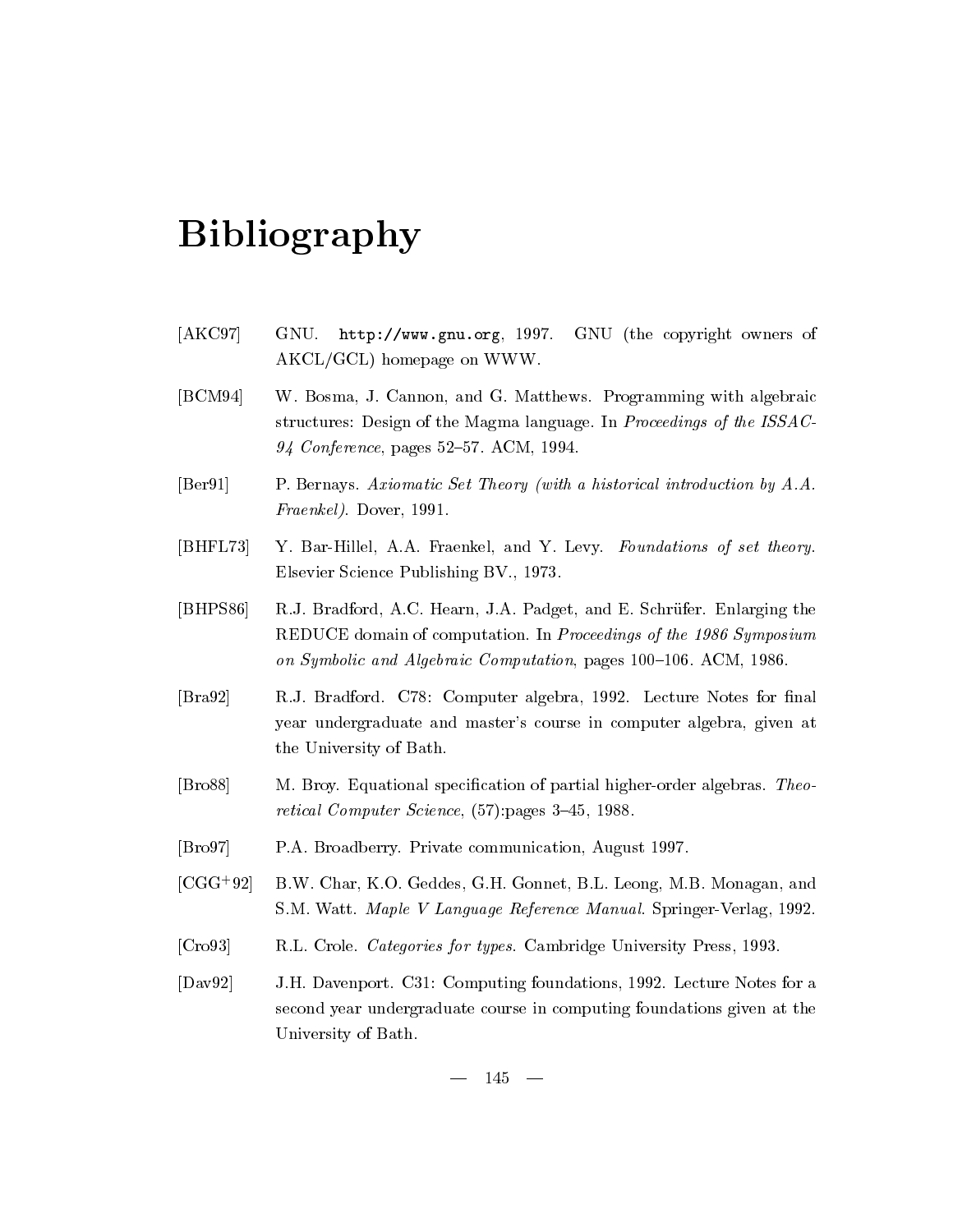| $\left[\text{Dav}93\right]$      | J.H. Davenport. C9: Universal algebra, 1993. Lecture Notes for second<br>year undergraduate and master's course in universal algebra, given at the<br>University of Bath.                                                       |
|----------------------------------|---------------------------------------------------------------------------------------------------------------------------------------------------------------------------------------------------------------------------------|
| $\left[{\rm Der}97\right]$       | Soft Warehouse Inc. http://www.derive.com, 1995-97. Derive's parent<br>company's homepage on WWW.                                                                                                                               |
| [Dev79]                          | K.J. Devlin. Fundamentals of Contemporary Set Theory. Springer-Verlag,<br>1979.                                                                                                                                                 |
| [DF94]                           | J.H. Davenport and C.R. Faure. The "unknown" in computer algebra.<br><i>Programmirovanie</i> , pages pages 4-10, January 1994.                                                                                                  |
| $[$ $DST92]$                     | J.H. Davenport, Y. Siret, and E. Tournier. Computer Algebra, Systems<br>and Algorithms for Algebraic Computation. Academic Press, second edi-<br>tion, 1992.                                                                    |
| [DT90]                           | J.H. Davenport and B.M. Trager. Scratchpad's view of algebra I: Basic<br>commutative algebra. Technical Report 90-31, Computing Group, School<br>of Mathematical Sciences, University of Bath, Bath, England., January<br>1990. |
| [Eif97]                          | Eiffel. http://www.eiffel.com, 1997. Eiffel homepage on WWW.                                                                                                                                                                    |
| $[\text{ff}197]$                 | J.P. ffitch. Codemist Ltd. http://www.codemist.tc, 1997. Codemist<br>Ltd. homepage on WWW.                                                                                                                                      |
| [ff198]                          | J.P.<br>ffitch.<br>Codemist<br><b>REDUCE</b><br>distribution<br>information.<br>http://www.codemist.tc/reduce, January 1998. Codemist Reduce 3.6<br>homepage on WWW.                                                            |
| $\lbrack \mathrm{Fod83} \rbrack$ | J.K. Foderaro. The Design of a Language for Algebraic Computation<br>Systems. PhD thesis, University of California at Berkeley, 1983.                                                                                           |
| [GAP97]                          | The GAP Team, Lehrstuhl D für Mathematik, RWTH Aachen, Germany<br>and School of Mathematical and Computational Sciences, U.St. Andrews,<br>Scotland. GAP - Groups, Algorithms, and Programming, Version 4, 1997.                |

 $\left[ \mathrm{GJ71}\right]$ H- Griesmer and R-D- Jenks- SCRATCHPAD An interactive facility for symbolic mathematics- In S-R- Petrick editor Proceedings of the Second Symposium for Symbolic and Algebraic Manipulation- ACM -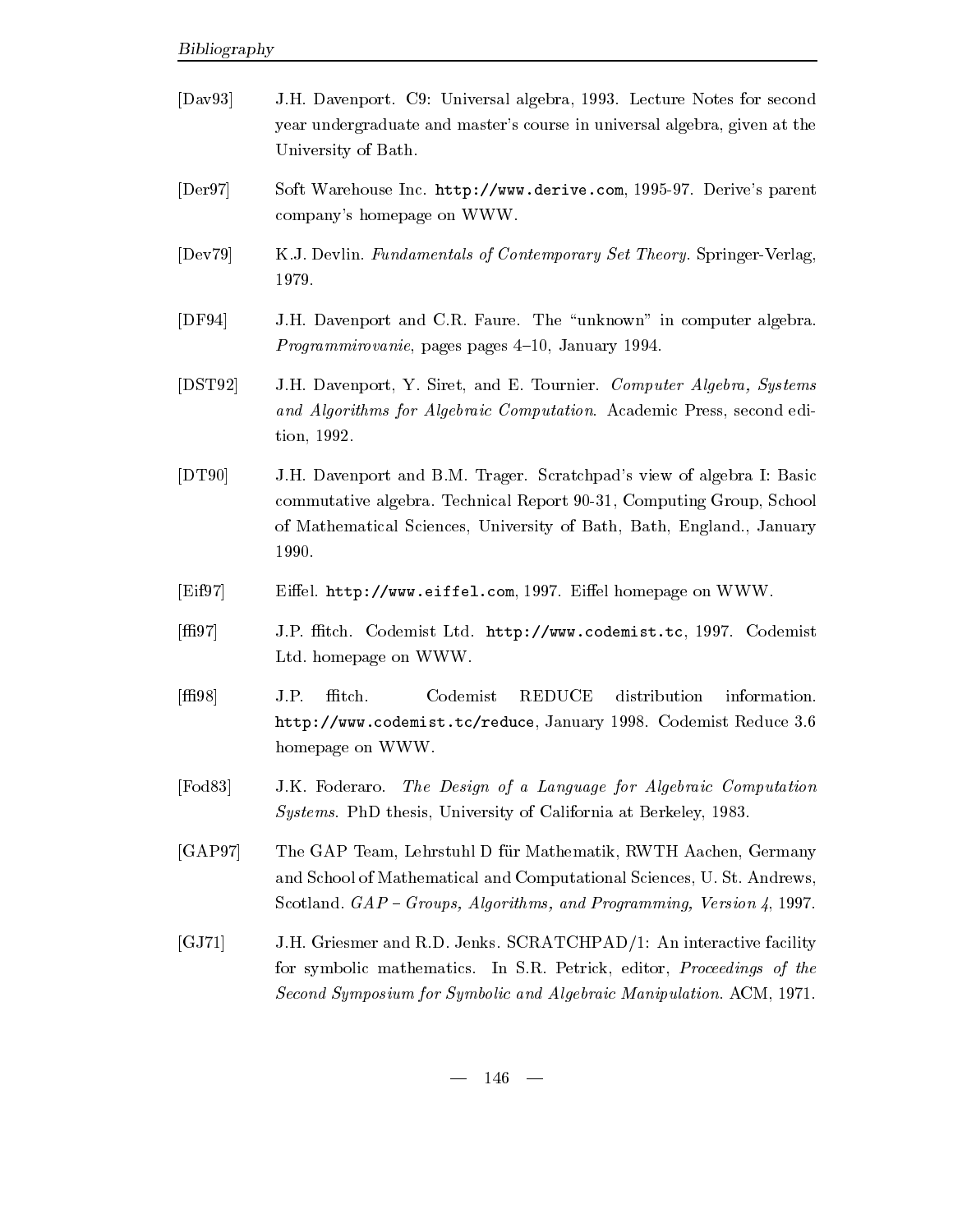- $\vert$ GM82 $\vert$ A- Goguen and J- Meseguer- Completeness of manysorted equational ac<sub>m</sub> and the properties of the state of the second content of the second of the second of the second of the second of the second of the second of the second of the second of the second of the second of the second of the s
- $[GM92]$ A- Goguen and J- Meseguer- Ordersorted algebra I equational deduc tion for multiple inheritance, overloading, exceptions and partial operations-tions-tions-tions-tions-tions-tions-tions-tions-tions-tions-tions-tions-tions-tions-tions-tions-tions-tio
- $[Gra97]$ Grand-Cava Associates and Associates seconds and Associates seconds seconds and Associates seconds and Associates  $edition, 1997.$
- $[GWM<sup>+</sup>93]$ 95] Joseph A. Goguen, Timothy Winkler, Jose Meseguer, Kokichi Futatsugi, and Jean-Pierre Jouannaud-Viewer-Jouannaud-Viewer-Jouannaud-Viewer-Jouannaud-Viewer-Jouannaud-Viewer-Jouannau
- $[Har 94]$ F- Harris- Inheritance of rewrite rule structures applied to symbolic computation- and a conference of the manufacture party of the ISSAC conference of the ISSAC Conference and the ACM, 1994.
- $[Hea71]$ c Hearn-Basic and language for and language for algebraic manipulation-basic manipulation-basic manipulation-b In S-R- Petrick editor Proceedings of the Second Symposium for Symbolic and Algebraic Manipulation-Manipulation-Manipulation-Manipulation-Manipulation-Manipulation-Manipulation-Manipu
- $[Hea91]$ C- Hearn- Reduce Users Manual Version -- Number CP- RAND rev-  edition -
- $[HS 73]$  Herrlich and E- Strecker- Category Theory- Allyn and Bacon Inc-1973.
- $[HS95]$ C- Hearn and E- Schr2ufer- A computer algebra system based on order sorted algebra- Journal of Symbolic Computation pages 6 JanuaryFebruaryMarch - Article received September -
- $[JS92]$ D- Jenks and J- Sutor- Axiom the scientic computation system-Springer-Verlag, 1992.
- $[JT94]$ <u>- Jensis and B-D-I to may to make a Scratchpad-Axiom in the scratchpad-Axiom into a Scratchpad-Axiom into a Scr</u> Proceedings of the ISSAC Conference pages 
6- ACM -
- $[Kin 96]$  Kind- youtoo home pagehttp wwwmathsbathacuk !ak youtoo - youtoo homepage on WWW-
- $[KR88]$ W- Kernighan and D-M- Ritchie-The C Programming Language. Prentice-Hall, second edition, 1988.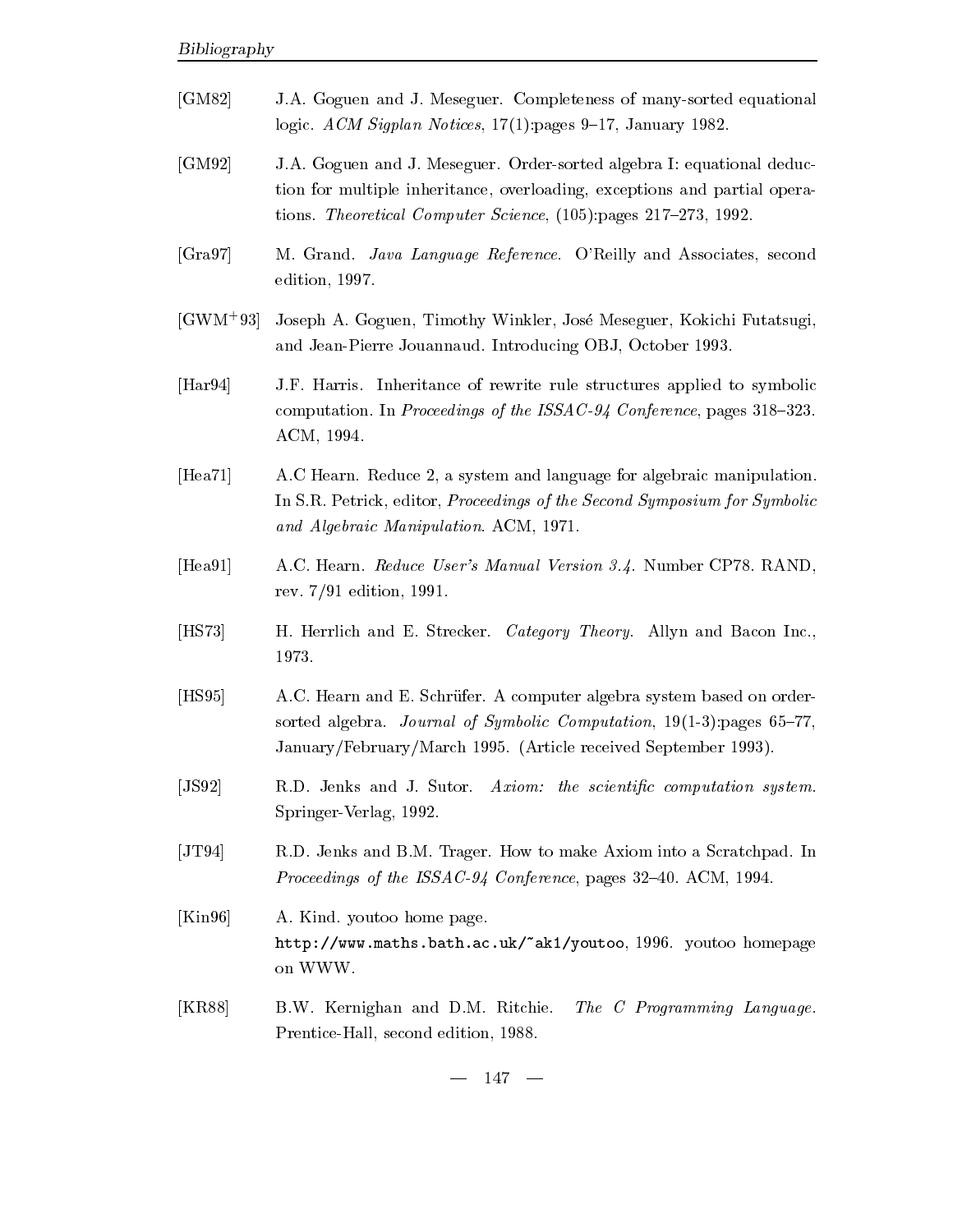- $[KR91]$  Kounalis and M- Rusinowitch- A proof system for conditional alge braic specifications- and M- and M- and M- and M- Okada editors Conditions Conditions Conditions and Typed Rewriting Systems (2nd International CTRS Workshop Montread, can be a proceeding the canada and the control of the control of the control of  $\mathcal{C}$ Springer-Verlag, 1991.
- $\text{[Law64]}$ were an elementary theory of the category of the category of the category of the category of the category of the ceedings of the National Academy of Sciences, USA, volume 52, pages  $1506 - 1511$ , 1964.
- $\vert$ Law $65$  $\mathbf{M}$  as a foundation of  $\mathbf{M}$  as a foundation of mathematics-categories as a foundation of mathematics-categories as a foundation of mathematics-categories as a foundation of mathematics-categories as a foundation In Proceedings of the conference on categorical algebra, pages  $1-20$ ,  $1965$ .
- Mac Macsyma Inc- http wwwmacsymacom - Macsyma homepage on WWW-
- $[Mae92]$ E- Maeder- Abstract data types- The Mathematica Journal no- $3)$ : pages  $47-52$ , 1992.
- $[Mar 97]$ Martin- Private communication December -
- $[Men87]$ E. Mendelson. Introduction to mathematical logic. Wadsworth and  $Brooks/Cole$ , third edition edition, 1987.
- $[ML71]$  Mac Lane- Categories for the Working Mathematician- Number in  $\blacksquare$  . The mathematics-influence of  $\blacksquare$
- $[MS97]$  U. Martin and D. Shand. Investigating some embedded In verication techniques for computer algebra systems $of$ volume 97-20  $\sigma$ f Proceedings of THEOREMA Workshop volume of  $RISC-Linz$  $technical$  report  $97-20$ . 1997. Also available at http://www-theory.dcs.st-and.ac.uk/"ddshand/Papers/pub.html.
- $[Neu96]$  Neun- REDUCE information- http wwwzibde Symbolik reduce o coo con a conservation on a community of the state of the state of the state of the state of the state of the state of the state of the state of the state of the state of the state of the state of the state of the state
- $[Pad 80]$ - New results on complete the complete state of abstract and completely and consistency of abstract of abstract data types- In Mathematical Foundations of Computer Science Science Science Science Science Science Science Sc ceedings of the 9th Symposium Held in Rydzyna, Poland), number 88 in  $\mathcal{L}$  , and a springer of  $\mathcal{L}$  and  $\mathcal{L}$  are the spaces of  $\mathcal{L}$  and  $\mathcal{L}$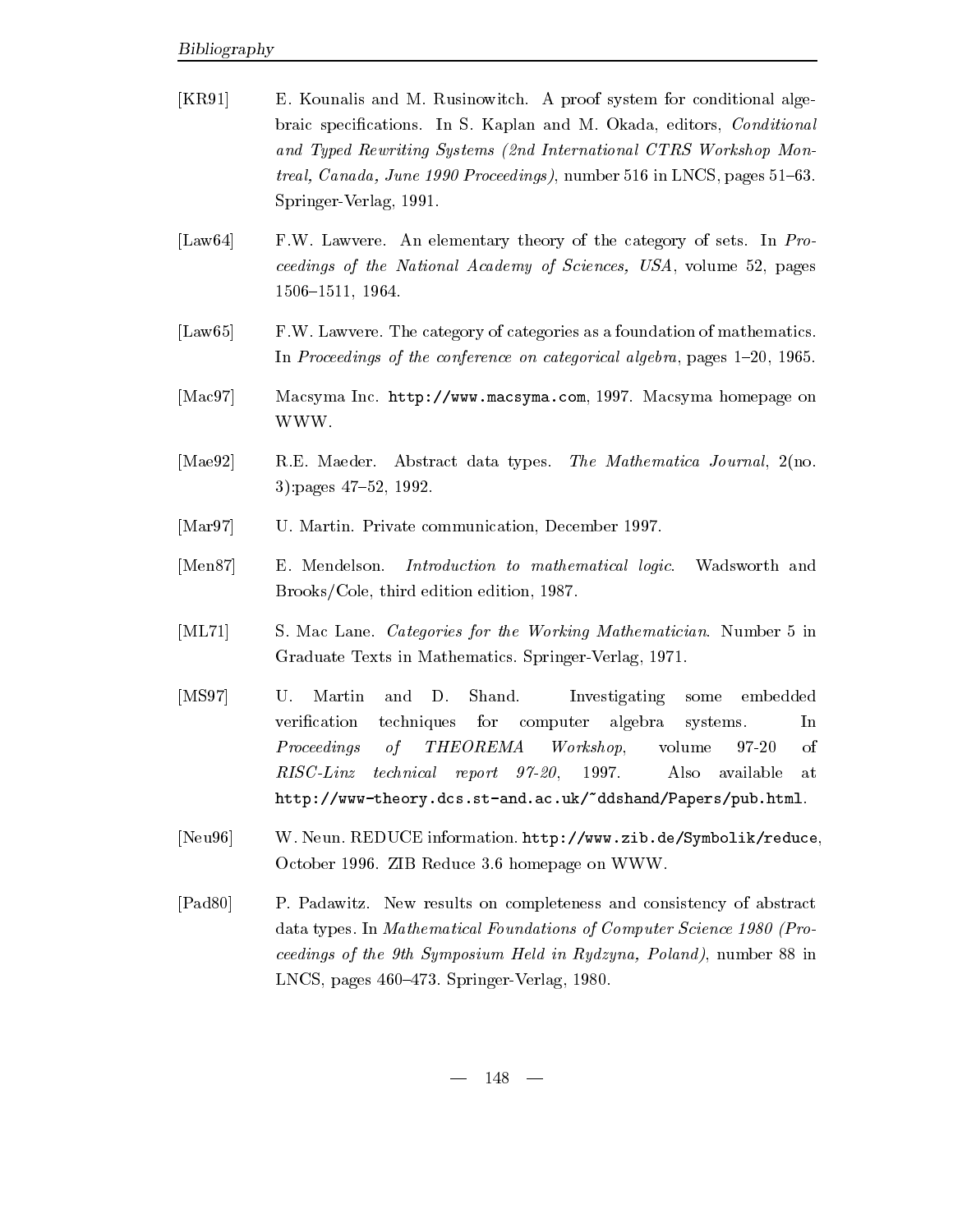- $[Pad 95]$ A- Padget- EuLisp FAQhttp wwwbathacuk !masjap EuLisp eulisphtml - EuLisp homepage on WWW-
- $[Pa96]$  C. Playoust- The Magma system for al gebra, number theory and geometry. http://www.maths.usyd.edu.au:8000/comp/magma/0verview.html, - Magma homepage on WWW-
- $[Ric97]$ S- Richardson- Private communication December -
- $[Str95]$  A. Strotmann. REDUCE Home Page. http://www.rrz.uni-koeln.de/REDUCE, September 1995. Reduce - homepage on WWW-
- $\left[ \text{Str97}\right]$  Stroustrup- The C Programming Language- AddisonWesley third edition,  $1997.$
- |WDD-94a| S.M. Watt, P.A. Droadberry, S.S. Dooley, P. Iglio, S.C. Morrison, J.M. steinbach and R-steinbach and R-steinbach and R-steinbach and R-steinbach and American and R-steinbach and Rne edition na Gregorian and the state of the state of the state of the state of the state of the state of the s
- |WDD-940| S.M. Watt, P.A. Droadberry, S.S. Dooley, P. Iglio, S.C. Morrison, J.M. Steinbach and R-S- Sutor- A rst report on the A compiler- In Proceed ings of the ISSAC Conference pages of the ISSAC Conference pages of the ISSAC Conference pages of the ISSAC Co
- $[WCS96]$ wall the christians and recently and recently and recently the recent control of the state of the control of the control of the control of the control of the control of the control of the control of the control of the cont and Associates, second edition, 1996.
- $[Web93a]$  A. Weber. On coherence in computer algebra.  $DISCO$ , number 722 in LNCS, 1993. http://www-ca.informatik.uni-tuebingen.de/PEOPLE/weber/ ENTRIES/papers.html.
- $[Web93b]$  A. Weber. Type Systems for Computer Systems in PhD Tübingen, 1993. Also available at thesis. http://www-ca.informatik.uni-tuebingen.de/PEOPLE/weber/ ENTRIES/papers.html.
- $[Web95]$  Weber- On coherence in computer algebra- Journal of Symbolic  $Computation$ , 19, January/February/March 1995. Also available at http://www-ca.informatik.uni-tuebingen.de/PEOPLE/weber/ ENTRIES/papers.html.